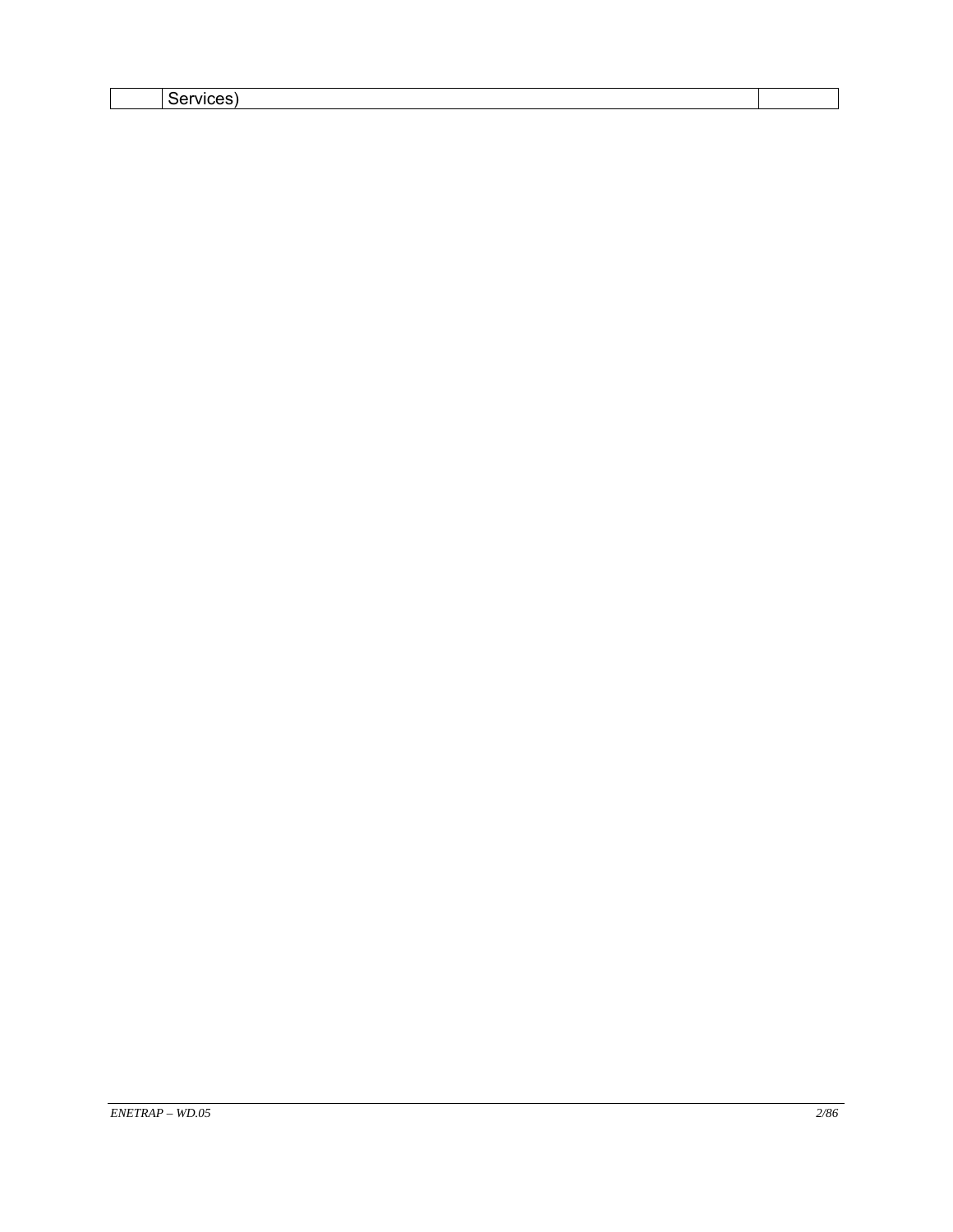## WP4 : On-the-Job Training (OJT)

Authors : S. Möbius, A. Bickel, A. Schmitt-Hannig

Table of Contents:

| 1     |                                                                          |  |
|-------|--------------------------------------------------------------------------|--|
| 1.1   |                                                                          |  |
| 1.2   |                                                                          |  |
| 1.2.1 |                                                                          |  |
| 1.2.2 |                                                                          |  |
| 2     |                                                                          |  |
| 2.1   |                                                                          |  |
| 2.1.1 |                                                                          |  |
| 2.1.2 |                                                                          |  |
| 2.1.3 | 98/C 133/03, Communication from the Commission concerning the            |  |
|       | implementation of Council Directive 96/29/Euratom (1998). Annex 1:       |  |
|       |                                                                          |  |
| 2.2   |                                                                          |  |
| 2.2.1 | IAEA Safety Standards Series No. RS-G-1.4 (2001)7                        |  |
| 2.2.2 | On-the-Job Training in Radiation Protection and Waste Safety (2003) 8    |  |
| 2.2.3 | Training for Radiation Protection Officers - IAEA Training Course Series |  |
|       |                                                                          |  |
| 3     |                                                                          |  |
| 3.1   |                                                                          |  |
| 3.2   |                                                                          |  |
| 4     |                                                                          |  |
| 4.1   |                                                                          |  |
| 4.2   |                                                                          |  |
| 4.2.1 |                                                                          |  |
| 4.2.2 |                                                                          |  |
| 4.2.3 |                                                                          |  |
| 4.2.4 |                                                                          |  |
| 4.2.5 |                                                                          |  |
| 4.2.6 | Question E8/5: evidence for OJT for re-recognition required14            |  |
| 4.3   |                                                                          |  |
| 4.3.1 |                                                                          |  |
| 4.3.2 |                                                                          |  |
| 4.3.3 |                                                                          |  |
| 4.4   |                                                                          |  |
| 4.4.1 |                                                                          |  |
| 4.4.2 |                                                                          |  |
| 4.4.3 |                                                                          |  |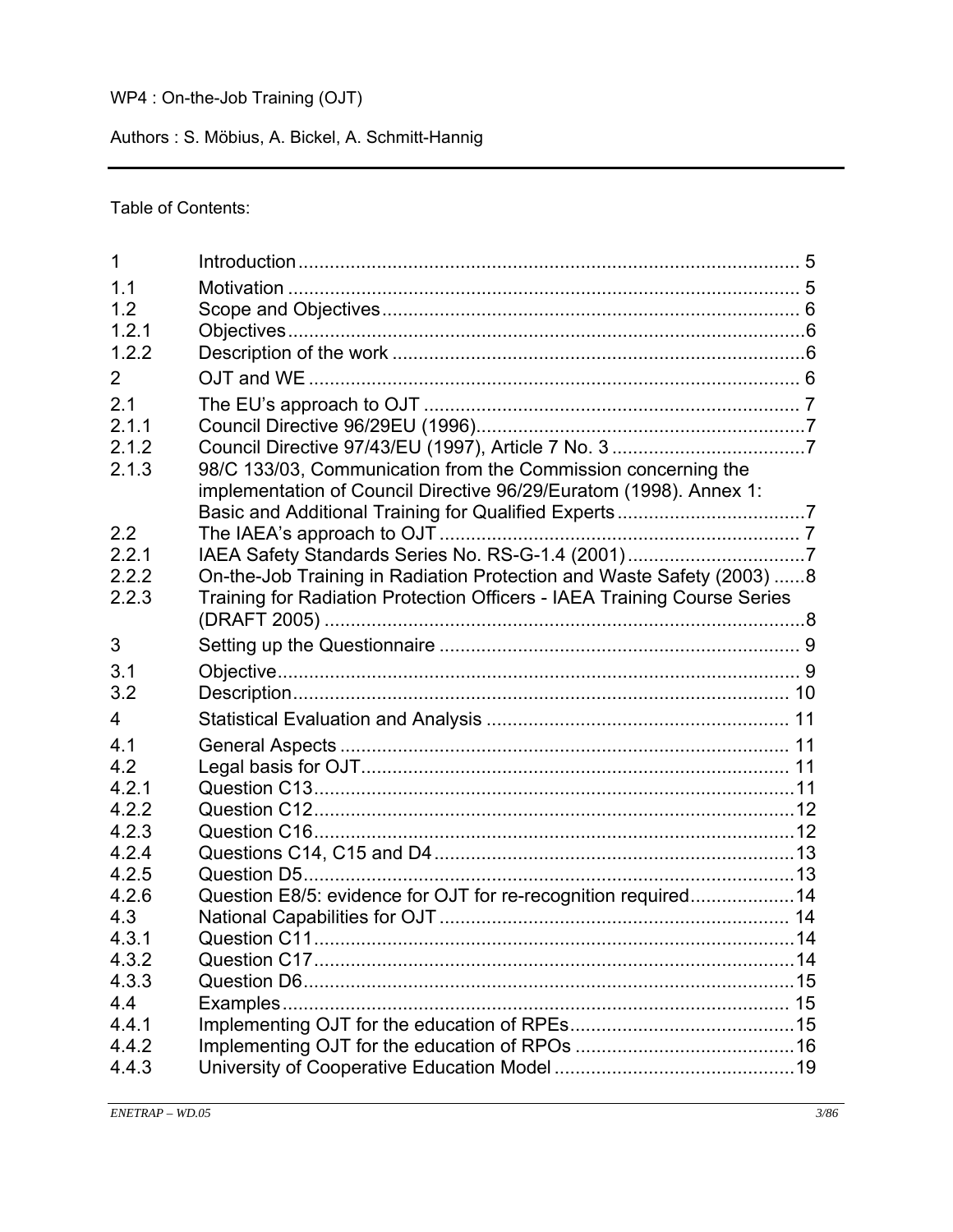| $5^{\circ}$ |  |
|-------------|--|
| 6           |  |
| $7^{\circ}$ |  |
| 8           |  |
| 9           |  |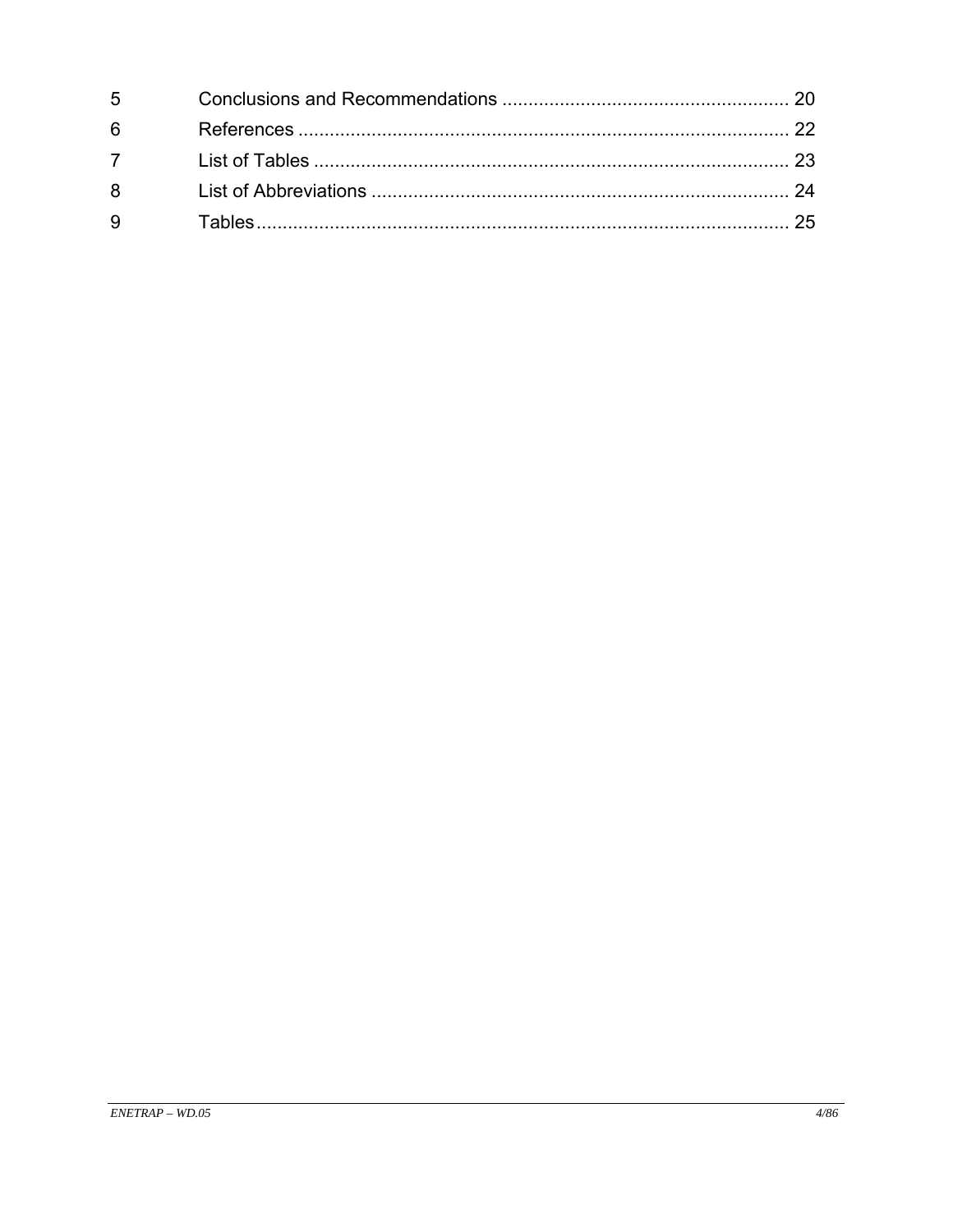### **SUMMARY**

Competency and skills in radiation protection (RP) can only be obtained through practical experience such as that offered by on-the-job training (OJT) and/or work experience (WE).

- Two-thirds of the EU-Members have already anchored some kind of OJT and/or WE in their national legislation
- Some have levels or classifications for OJT/WE
- However clear definitions for OJT and WE are necessary in all EU countries
- Training providers for all RP practices are available in part for foreign trainees as well but should be compiled and published in more detail

Requirements for the successful performance of OJT are

- proper facilities and infrastructure
- scheduled programme (syllabus, learning objectives) and supervision by an experienced mentor
- assessment of the acquired competency
- a minimum timeframe, which is unified in all Member States
- flexibility in each practice with respect to educational background
- mutual recognition in all Member States
- willingness of end users (nuclear power plant (NPP); research centre, hospital) to offer OJT on an international basis, and
- follow-up with WE

OJT should remain a part of the remodelled ERPC.

## **1 Introduction**

Occupational, public and environmental RP are a major challenge in industrial applications of ionising radiation (both nuclear and non-nuclear) as well as in other areas such as medicine and research. For various reasons, as is the case with all nuclear expertise, there is a general decline in the number of radiation protection experts (RPE). Therefore, maintaining a high level of competency in this field is crucial for future applications of ionising radiation and ensuring the protection of workers, the public and the environment. A sustainable education and training (E&T) infrastructure for RP is an essential component in combating this decline in expertise and in ensuring the continuation of a high level of radiation protection knowledge in the future.

The ENETRAP project (European Network on Education and Training in Radiological Protection) aims at bringing together different ideas and approaches in order to better integrate and harmonise national education and training activities on a European level. Work Package 4 (WP4) has the task of exploring the issue of on-the-job training (OJT).

### **1.1 Motivation**

"Competence means, being able to do, so demanding competence means demanding 'ability'. An individual can only be able if he is armed with the relevant knowledge and skills." (Stewart 2005).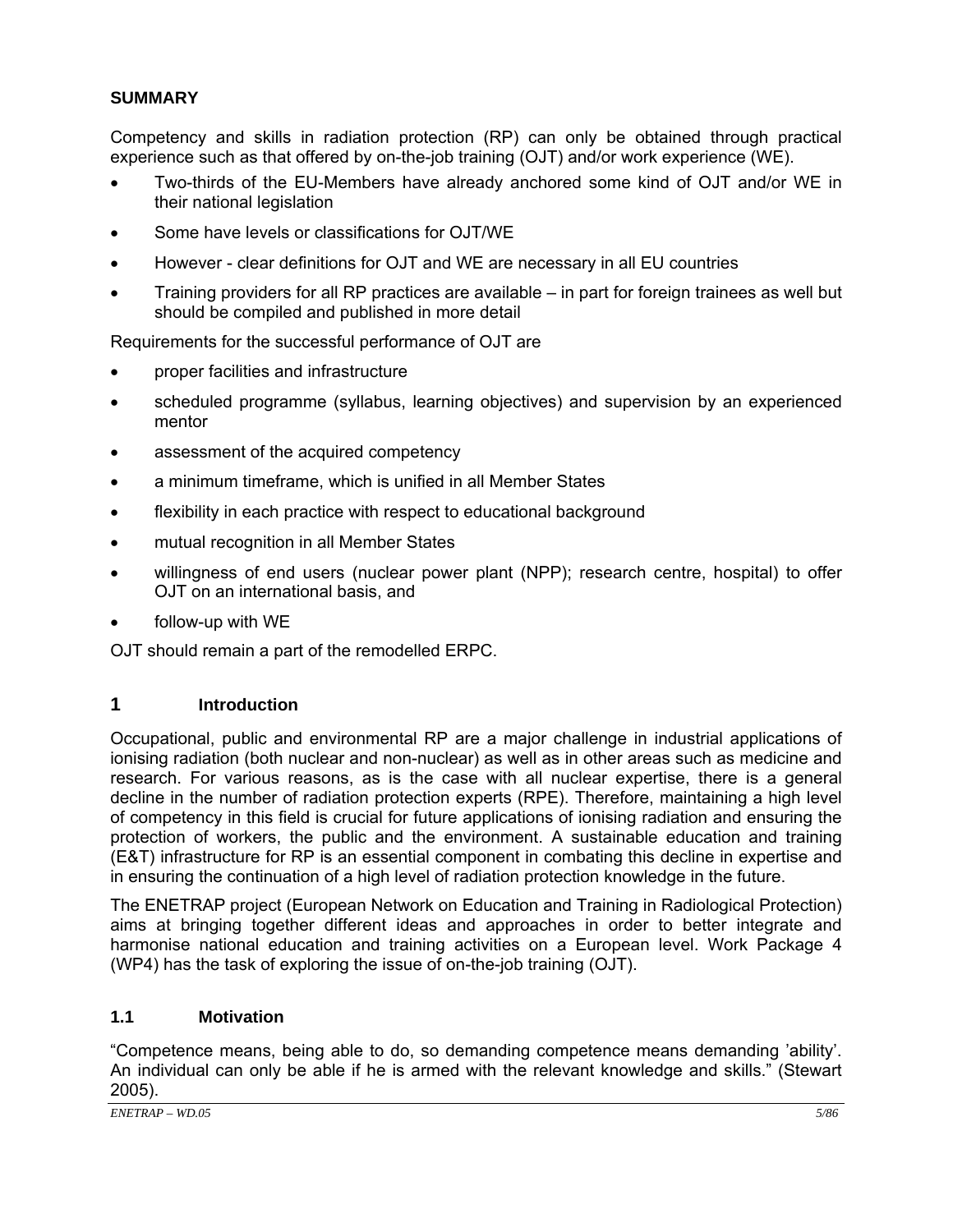OJT and Work Experience (WE) are important aspects of competence at all levels in RP E&T. And not only since the ETRAP2005 Conference in Brussels during which most participating EU countries confirmed that, in addition to theoretical knowledge, practical experience is a key element of RP E&T. This statement was then acknowledged and reconfirmed in the Conference Declaration.

The conference asked end users, including academic institutions and research centres in coordination with the relevant authorities, to put their recommendations into practice, including organising OJT as "in-house training inspection".

OJT is a very relevant topic for investigation within the framework of ENETRAP.

#### **1.2 Scope and Objectives**

It was necessary in this WP4 to define the specific added value of theoretical training and OJT. Subtask 4.1 is collecting information while Subtask 4.2 is providing specific input for WP7, "Validation of the results and recommendations for a pilot course".

### **1.2.1 Objectives**

- to gather information on the capacities to welcome trainees, in terms of subjects, number of places, timing, etc., of training providers and other organisations;
- to examine lessons learned from previous experience related to OJT;
- to develop new OJT approaches in RP.

### **1.2.2 Description of the work**

- to identify field(s) in which OJT is required (and provided);
- to provide and analyse feedback from case-studies using existing OJT programmes;
- to evaluate the legislative requirements with regards to RP OJT in various EU Member States:
- to compare different practical approaches to OJT in the EU Member States;
- to investigate practical transformation, e.g. position in industry, practical experience, shortterm job opportunities;
- to examine the possibility of OJT opportunities for young scientists, in particular from Central and Eastern European countries.

#### **2 OJT and WE**

The following definitions are used by "Council Directive 96/29/EURATOM" to identify OJT and WE:

**On-the-Job Training:** a form of training in which the trainee works at a suitable environment where the facility or the infrastructure needed for the OJT is available, under the supervision of an experienced supervisor/expert (hands-on experience).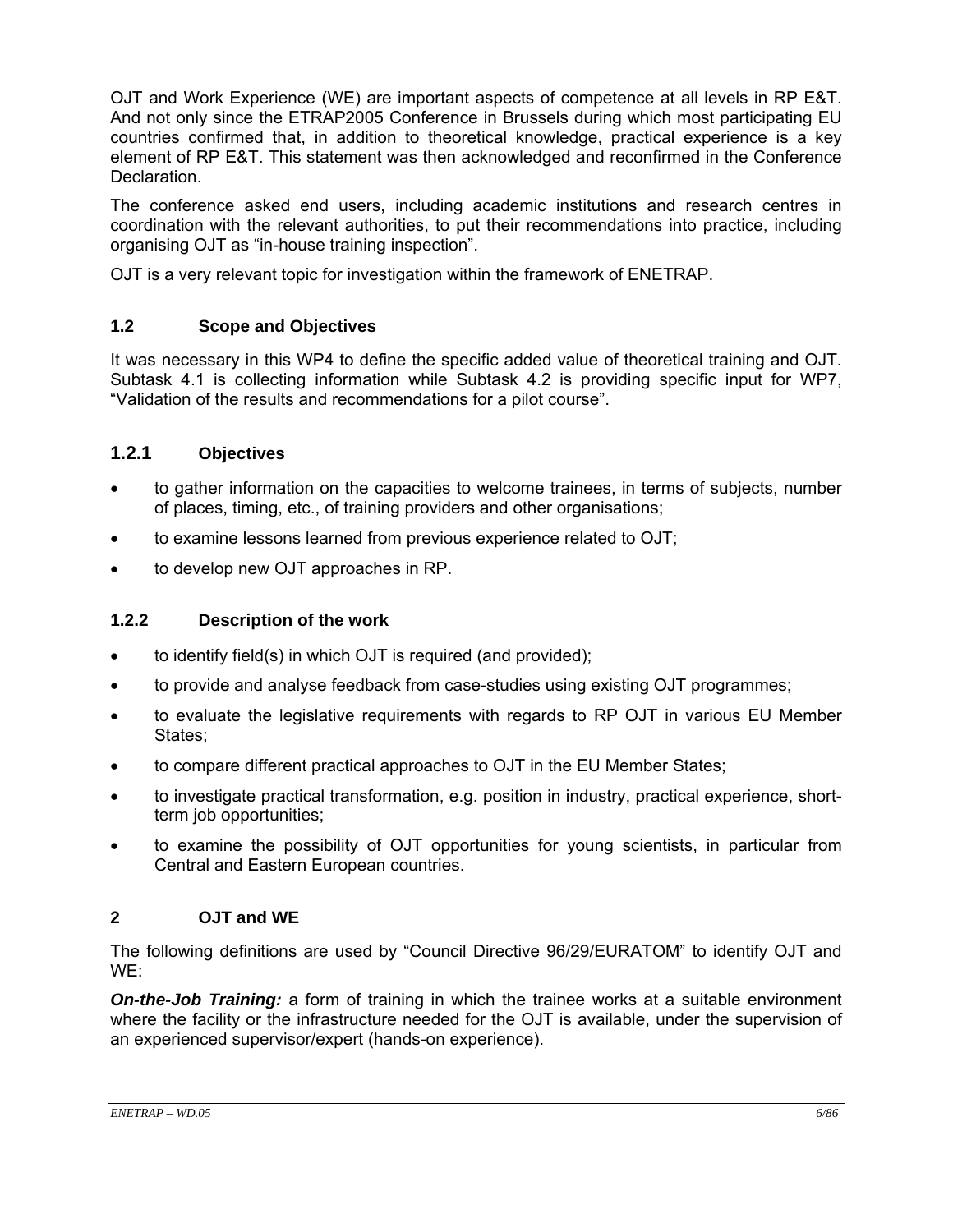*Work Experience:* time spent actively working within a specific practice gaining in-depth knowledge of the practice and experience in relevant RP issues.

Practical exercises during training courses do not generally fulfil the definition of OJT/WE in which the duration of OJT/WE is usually several weeks, months or even years.

### **2.1 The EU's approach to OJT**

#### **2.1.1 Council Directive 96/29EU (1996)**

The wording in the Basic Safety Standards is very general, e.g. only 'training' is mentioned.

#### **2.1.2 Council Directive 97/43/EU (1997), Article 7 No. 3**

- Member States shall ensure that practitioners and those individuals mentioned in Articles 5 (3) and 6 (3) have adequate theoretical and practical training for the purpose of radiological practices, as well as relevant competence in RP. For this purpose Member States shall ensure that appropriate curricula are established and shall recognize the corresponding diplomas, certificates or formal qualifications.
- Individuals undergoing relevant training programmes may participate in practical aspects for the procedures mentioned in Article 5 (3).

#### **2.1.3 98/C 133/03, Communication from the Commission concerning the implementation of Council Directive 96/29/Euratom (1998). Annex 1: Basic and Additional Training for Qualified Experts**

"Training by itself is not sufficient. It needs to be supplemented by appropriate practical experience, the duration of which will depend on the complexity of the field of work. It is not possible to recommend any specific duration for either the training or the practical experience needed, as the survey indicate a wide diversity of current practice in Member States".

Annex 1 of this directive provides as minimum requirement a basic syllabus for training in radiation protection and emphasises the importance of practical experience.

#### **2.2 The IAEA's approach to OJT**

### **2.2.1 IAEA Safety Standards Series No. RS-G-1.4 (2001)**

In this report, professional and job categories are classified into

- Qualified Experts (QE),
- Radiation Protection Officer (RPO),
- Radiation Protection Workers (RPW),
- Qualified Operators and
- Health Professionals (Regulatory Body, Emergency Response Personnel).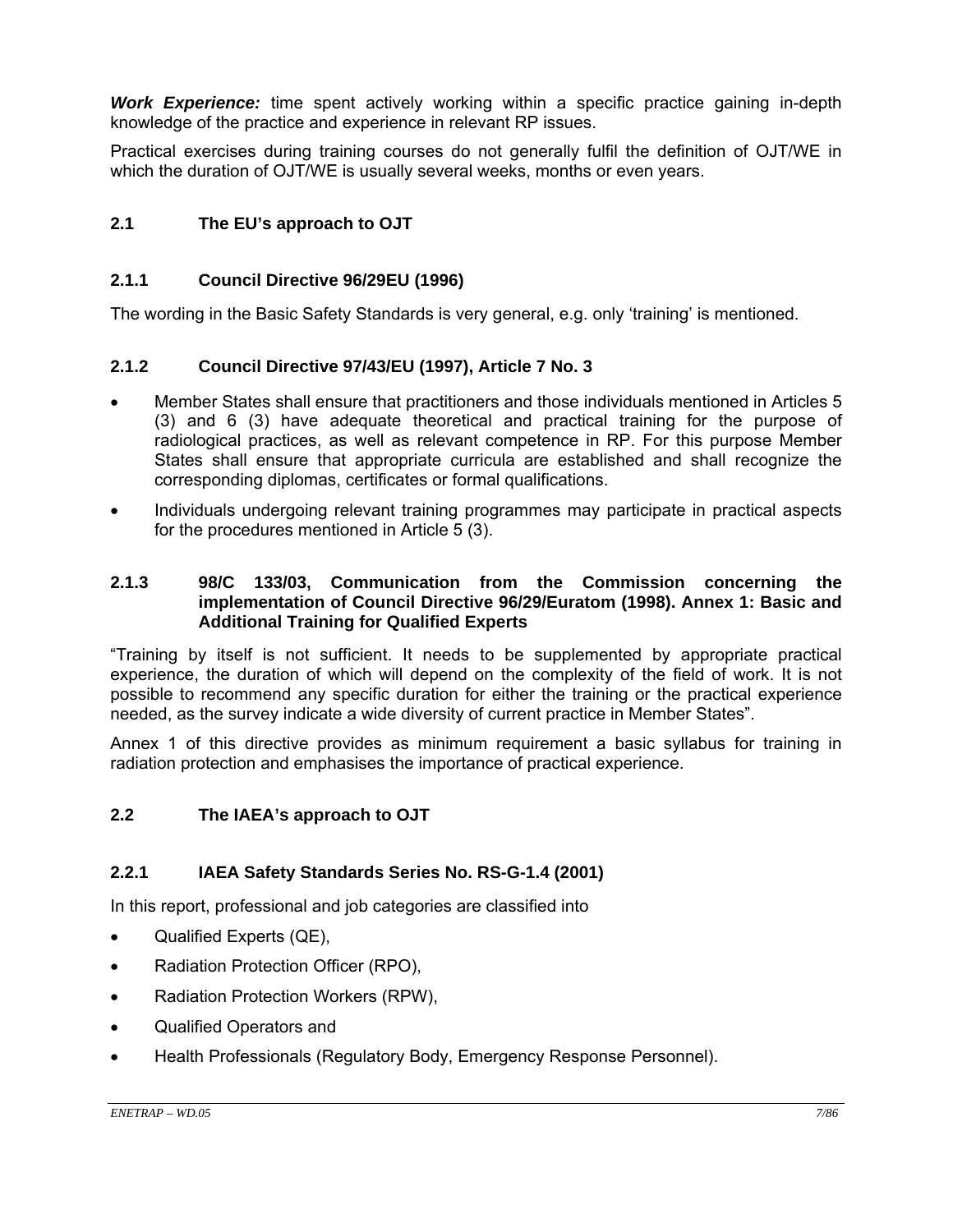OJT is considered essential for qualified operators and emergency response personnel, which usually require several years of supervised WE in a specific expertise.

Section 3 of this Safety Standards describes the categories of persons to be trained and recommends the minimum requirements for educational level, training and work experience.

Work experience provides the trainee with certain knowledge and skills (Section 3.10). However, in some cases, these skills need to be developed before a person is considered able to carry out certain designated functions independently or to assume designated responsibilities. Trainees should, therefore, work under supervision for a prescribed period of time until they have acquired sufficient experience and self-confidence to be able to perform the desired function or discharge their responsibilities reliably. The amount and type of work experience necessary for a person to be qualified for a particular function or responsibility depends on the job category and practice. The trainee's WE should to be formally assessed by a supervisor to ensure its relevance for a particular function or responsibility (Section 3.11).

## **2.2.2 On-the-Job Training in Radiation Protection and Waste Safety (2003)**

This report is aimed at harmonising and resolving implementation procedures for OJT according to the recommendations of the Advisory Group on "Strategic Approach to Education and Training in Radiation and Waste Safety", which met in 2001. In this report, OJT is defined as training in which the participant works at a suitable institute (facility where the infrastructure needed for OJT is available), under the supervision of an experienced supervisor/expert (handson experience in a facility within a practice). The training needed to become a QE consists of three parts:

I. Basic Training (e.g. PGEC training course)

- II. Specialised Training (ST) in a specific practice and OJT
- III. OJT

Part 3, as well as a portion of Part 2, is devoted to OJT.

The implementation of OJT is based on fellowships restricted to three months and which are awarded as part of a technical co-operation project (TC) to university graduates or their equivalent, and to individuals at technician level in the requested field. The fellowships are mainly for project-oriented OJT subject to the availability of funds and/or suitable training opportunities.

The analysis needs for IAEA training courses on ST and OJT is compiled for QEs, RPOs and RPWs and subject to the practice. The responsibilities of the host organisation for implementing training, general recommendations as well as the format for the candidates' reports and host certification are outlined in more detail. Examples of OJT was developed in "Authorization and Inspection of Radiation Sources in Nuclear Medicine" (6 to 8 weeks) and for "Radiation Protection for Industrial Radiographers" and provided in the appendices of IAEA Safety Report No. 20.

#### **2.2.3 Training for Radiation Protection Officers - IAEA Training Course Series (DRAFT 2005)**

While the previous report mainly addressed requirements for QEs, guidance on training requirements for RPOs was developed during a consultant's meeting held from 14 to 18 June 2004. The consultants affirmed their hope that these training recommendations would also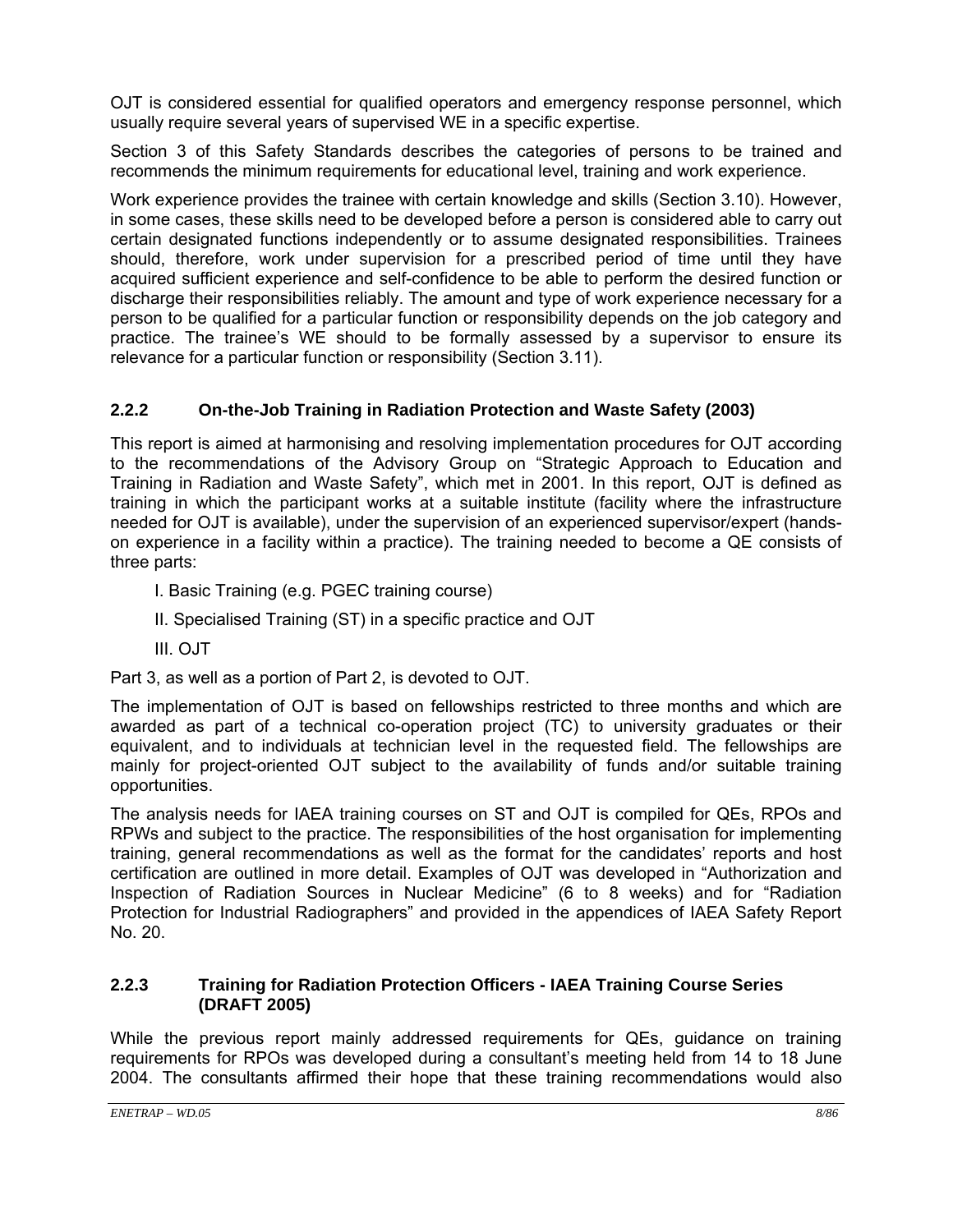facilitate the mutual recognition of RPO qualifications between Member States.

Suitable qualifications for RPOs would be a combination of training provided, i.e.

- 1) Attendance in a RPO course, which is divided into a core syllabus and supplementary modules for relevant practices, as well as passing the associated examination, and
- 2) The amount of work experience and/or OJT the person has acquired.

The combination of these two elements makes it possible to assess the person's competence.



**Figure 1.** Training process of a Radiation Protection Officer according to IAEA (2005)

The duration of OJT would depend on the complexities of the practice and the RPOs previous WE. The suggested duration for OJT is three months maximum; however it should be flexible for each practice. While OJT for radiotherapy may extend for 12 weeks, the same may not be true for nuclear gauges.

A training plan based on identified practical competencies and including a list of topics to be covered and tasks to be carried out would be prepared. Recommendations were given for the assessments made during and at the conclusion of OJT. Guidance on the minimum recommended duration of RPO training components, including OJT for different types of practices, is given in Table 1.

### **3 Setting up the Questionnaire**

### **3.1 Objective**

ENETRAP's WP2, WP3 and WP4 need input from as many countries as possible – preferably from each of the EU Member States, the New Member States and Applicant Countries. The main instrument used for obtaining this input was the distribution of a questionnaire (see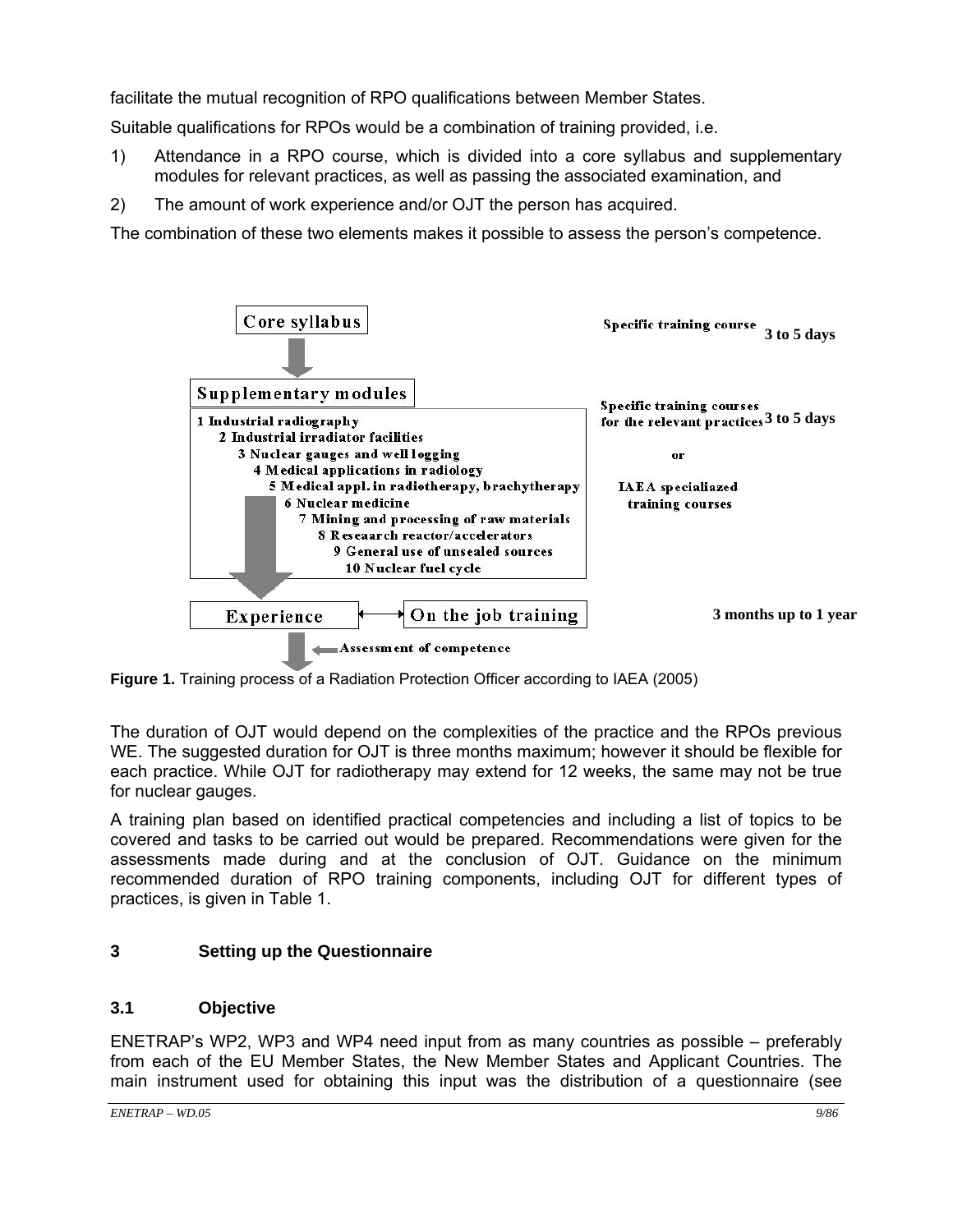www.sck.cen.be/enetrap under "documents"). The questionnaire was sent out to 31 countries in July 2005 and a supplemental request concerning OJT was sent in January 2006. This represents the first phase of the ENETRAP project.

The objective of the questionnaire was to elicit detailed information in order to

- assess the actual training needs in EU Member States and Candidate States
- understand the various regulatory aspects and consequently propose minimum requirements for mutual recognition of RPEs and RPOs
- collate details of the various training and education activities available in EU Member and Candidate States, and
- review the content, structure and methods of these training and education activities.

#### **3.2 Description**

The following questions from the questionnaire were devoted especially to OJT: C11 to C17, D4, D5 and E8 (in part). Other questions might also provide useful information.

The objective of the questions in Section C, National Capabilities for RP E&T, was to assess whether or not national capabilities for RP E&T fully supported national RP requirements and whether they were of any benefit in supporting RP requirements in other countries.

Specifically:

- wording and definition of OJT and WE with respect to national regulations (C13)
- legal basis for OJT and WE (C12)
- levels or classification for OJT and WE for RPEs or RPO with regard to radiation applications in different areas (C14, C15)
- available training events utilising OJT (C11)
- competency acquired during OJT (C16), and
- training providers and the possibility of providing OJT to trainees from other countries (C17)

The questions in Section D, "Regulatory Requirements", should provide a picture of regulatory requirements for the training and qualification of RPEs, RPOs and RPWs, thereby facilitating the identification of any disparity in the qualification of such persons in EU Member and Candidate States.

#### Specifically:

- the availability of regulatory guidance for minimum education levels, training, WE and/or OJT for the different categories and sectors of work (D4 to D6)
- time limitations for the recognition of RPEs or RPOs and duration and content of OJT activities necessary for keeping recognition according to practice (D5).

Section E, "Recognition", a picture of the recognition criteria is questioned. The objective here is to find a common denominator for the mutual recognition of RPEs, RPOs and RPWs. Questions concerning formal systems, mechanism and recognition requirements, re-recognition and mutual recognition within the European Union.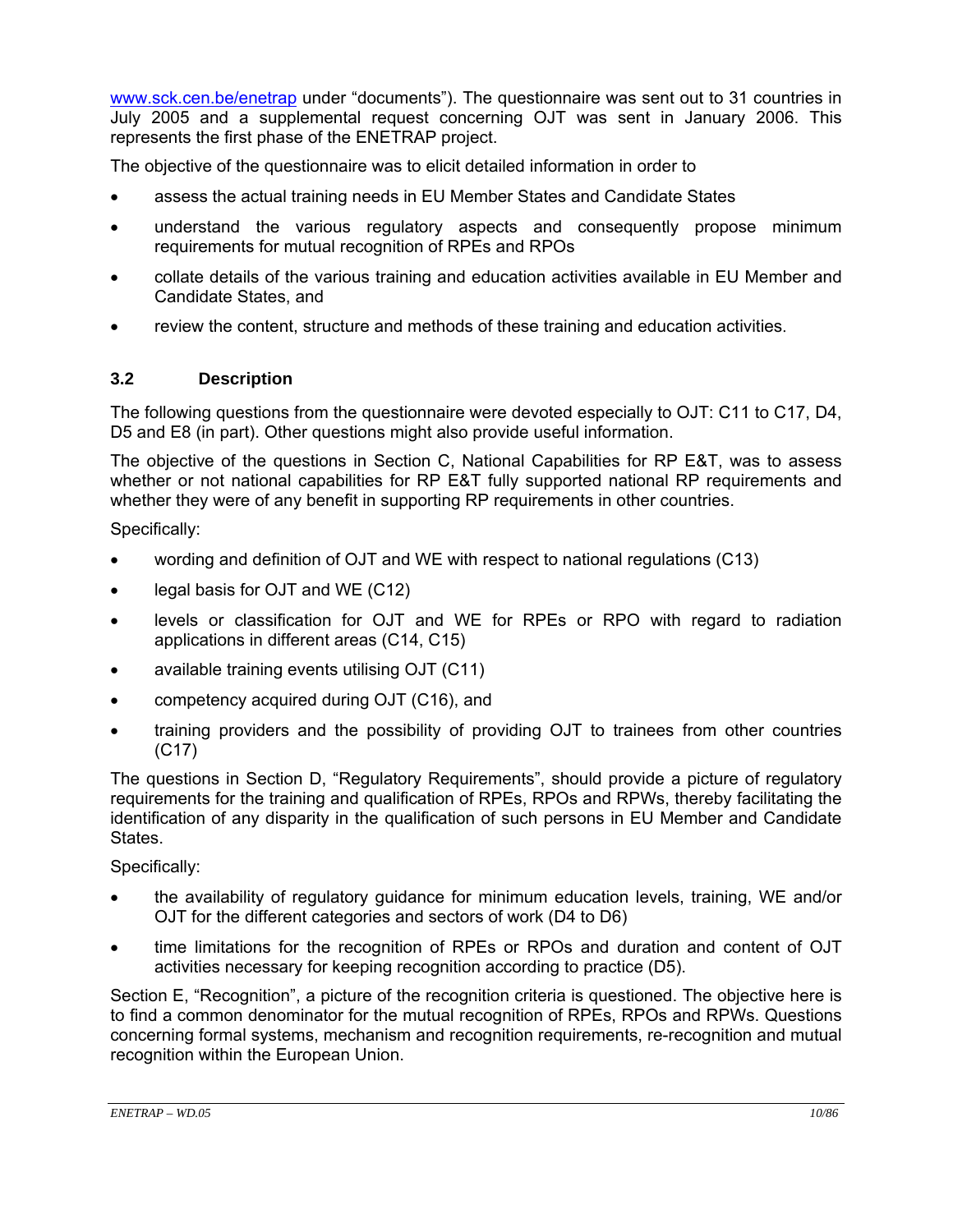### **4 Statistical Evaluation and Analysis**

### **4.1 General Aspects**

By December 2006, 29 questionnaires had been returned.

- 24 from Member States (all except Slovakia as New Member )
- 2 from Applicant Countries (Bulgaria and Croatia) and
- 2 from ad joint Non Member States (Norway and Switzerland).

Our evaluation is made accordingly. Questionnaires have not been returned by Slovakia and Romania. Turkey has not been considered in the evaluation.

Responses to questions regarding OJT and WE did not deliver sufficient information to make a comprehensive evaluation. To ensure the correctness of the information provided and to inquire into supplementary information, all addressees were asked to correct/complete draft tables in January 2006. So far, answers have been received from seven countries.

All answers with respect to OJT are compiled and fully reproduced in Table 13**.** 

Additionally, web-links provided in the questionnaires and extractions from ETRAP conference contributions have been used to collect additional data on OJT/WE.

## **4.2 Legal basis for OJT**

In order to better interpret the countries' answers, a clear definition and wording of the terms "onthe-job training" and "work experience" is precondition.

## **4.2.1 Question C13**

Question C13 asks "Whether the wording in the glossary of the questionnaire fully reflects the definition used within the national regulations of the different countries".

As expected, different definitions according to national regulations (where available) have been reported. Some countries like Germany use 'expert knowledge', 'practical experience' and 'work experience'. In Bulgaria, 'practical experience', 'clinical experience' and 'clinical work' are used in part with different meanings than OJT or WE.

Some countries only define OJT (in Italy for QE), others only define WE, while Lithuania and Malta do not have any official definition.

Some countries make no distinction between OJT and WE (Greece) while others accept practical exercises used in RP courses as OJT (see the footnotes of Table 2).

Therefore, the terms 'OJT' and 'WE' are weighed equally in the various questions.

In a second step, different requirements of OJT and WE for RPOs and RPEs were questioned.

Similarly, different terms for Radiation Protection Personnel (RPP) were mentioned in the questionnaires, i.e.

- RPE: Radiation Protection Expert
- QE: Qualified Expert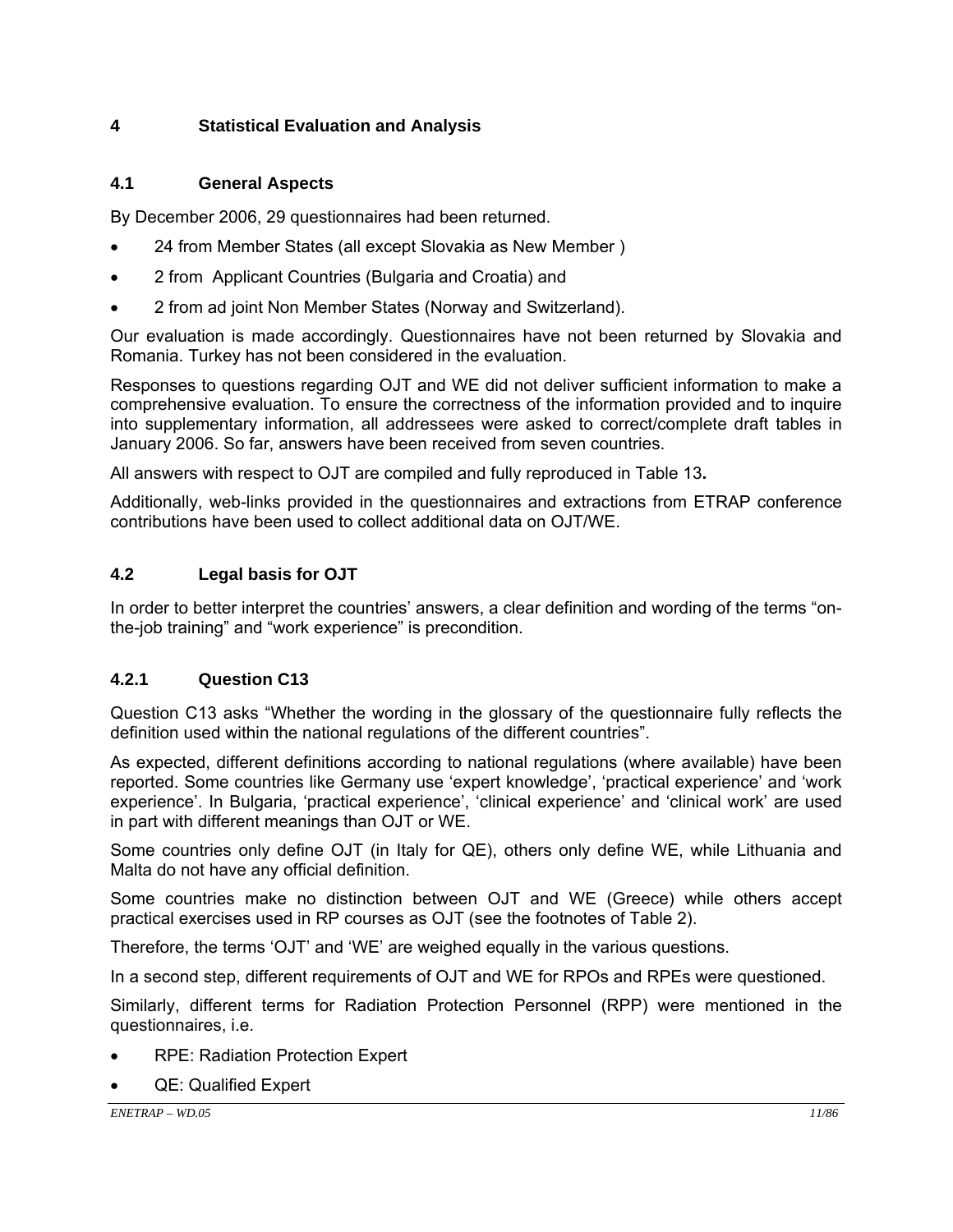- RPO: Radiation Protection Officer
- MPE: Medical Physics Expert
- RPA: Radiation Protection Adviser (IRE)
- Radiation Protection Supervisors (UK)
- RPW: Radiation Protection Worker

Additional terms used by IAEA are Qualified Operators, Health Professionals, Regulatory Body, Emergency Response Personnel.

## **4.2.2 Question C12**

Question C12 asks, "Specify which piece(s) of legislation provide the current legal basis for On the Job Training (OJT) and/or work experience", results are summarised in Table 2 (first column).

Other than Croatia, Cyprus, Ireland, Lithuania, Luxembourg, Malta, Norway and Portugal, Netherlands and United Kingdom, all countries have legislative requirements for OJT.

The legal basis in most countries is adapted from Commission Communication, EU document 98/C 133/03.

In most Member States, OJT and WE are

- provided and are required for most medical fields, especially for medical physicists where a period of WE or OJT is obligatory in most cases;
- partly reported to be in use at NPPs and other nuclear installations e.g. by Germany (upon specific request) and by France in part (EDF); not stated by most Member States but probably in use and part of any NPP operational RP programme according to international IAEA regulations.

### **4.2.3 Question C16**

Question C16 asks "Is there an assessment of the competency acquired during the OJT? If "Yes", please comment on the assessment methods."

The assessment of competency and specification of assessment methods are summarised in Table 2 (last column).

Twelve countries reported having a procedure for assessing competency acquired during OJT, at least in part. In most cases, it was in the form of written and/or oral examinations. In some cases, the examination was also a practical examination. In Switzerland, for instance, it involves conducting RP intervention after an incident with an open radioactive source. This exercise includes planning, preparation, performing measures, monitoring and documentation. In Ireland, OJT for industrial radiographers is both practical and theoretical.

The following countries have a legal basis for OJT but do not have a procedure for assessment: Austria, Belgium, Finland, Italy, Norway, Slovenia and Sweden.

Medical physicists, on the other hand, are required in most countries to take an examination.

In Bulgaria, the Czech Republic and Poland, the examination is performed by the professional examination commission of an administrative body.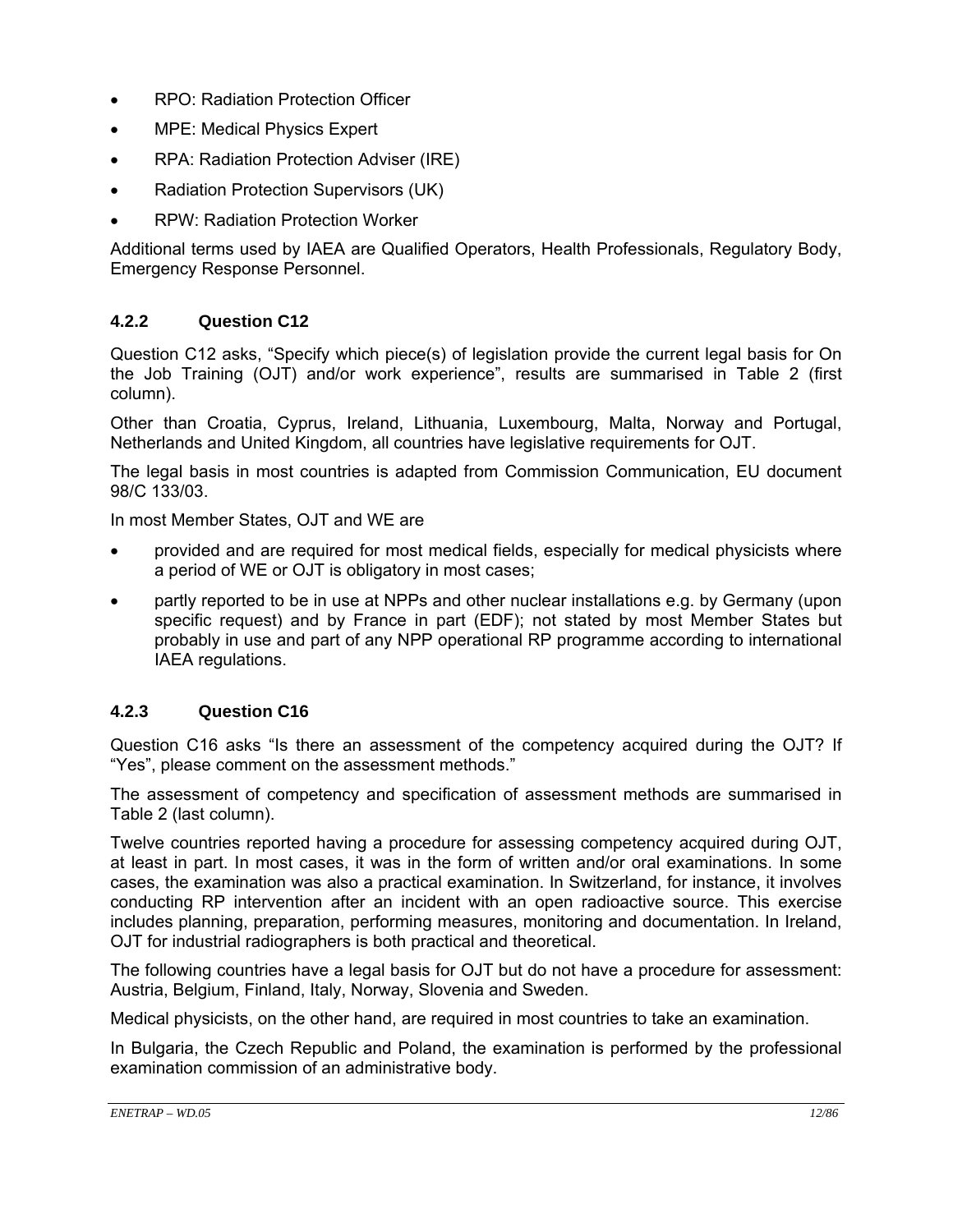### **4.2.4 Questions C14, C15 and D4**

Question C14: Are there different levels or classifications for OJT and/or work experience of RPEs and/or RPOs recognised in your country with regard to the complexity of the radiation applications in different areas, such as medicine, industry, research, nuclear fuel cycle etc.?

Question C15: If the answer to C14 is "Yes", please specify these different levels in terms of prior education, duration and content of the OJT and/or work experience, etc…. How is completion verified?

Similar answers were given to Question D4: Is regulatory guidance available that specifies the minimum educational level, training (for example, syllabus, the duration and level of training, assessment of trainees), work experience and/or On-the-Job-Training (OJT) and personal attributes that should be demonstrated for the different categories as specified in question D1 and/or for the different sectors of work as specified in question B1?

Sixteen countries refer to having different levels or classifications for OJT and/or WE.

However, only a few countries gave detailed information on the kind of classification with regard to radiation applications in different areas. The data from countries giving more a detailed characterisation is summarised in Table 3 (RPOs) and in Table 4 (RPEs).

These countries categorise OJT/WE for RP either with respect to risk level, type of practice or education.

In the Czech Republic and Germany, the minimum time period for OJT depends on the combination of risk level and education. Germany, in particular, has a very detailed classification for RPOs.

In Italy, the minimum duration of OJT/WE for RPOs depends on the risk level of the radioactive source, e.g.

- *low risk level:* X-ray generators < 400 keV
- *intermediate risk level:* classified electron generators with energies up to 10 MeV, radioactive sources and neutron generators with emission rates  $< 10<sup>4</sup>$  n/s
- **high risk level:** nuclear facilities, neutron sources with emission rates > 10<sup>4</sup> n/s, accelerators with energies > 10 MeV and large radioactive sources for medical therapy or industrial sterilisation.

In general, RPEs need WE/OJT. The duration of OJT of RPE is based on (in decreasing importance)

- 1) Risk level (Germany, Czech Republic, Italy, The Netherlands, Lithuania)
- 2) Type of practice (Germany, Slovenia, Lithuania)
- 3) Education (Germany partly, Latvia, Czech Republic)

### **4.2.5 Question D5**

Question D5 asks "If the recognition of RPE or RPO status is time limited in your country, is there legislation in place that specifies the duration and content of the education, training or OJT activities necessary for keeping the recognition?"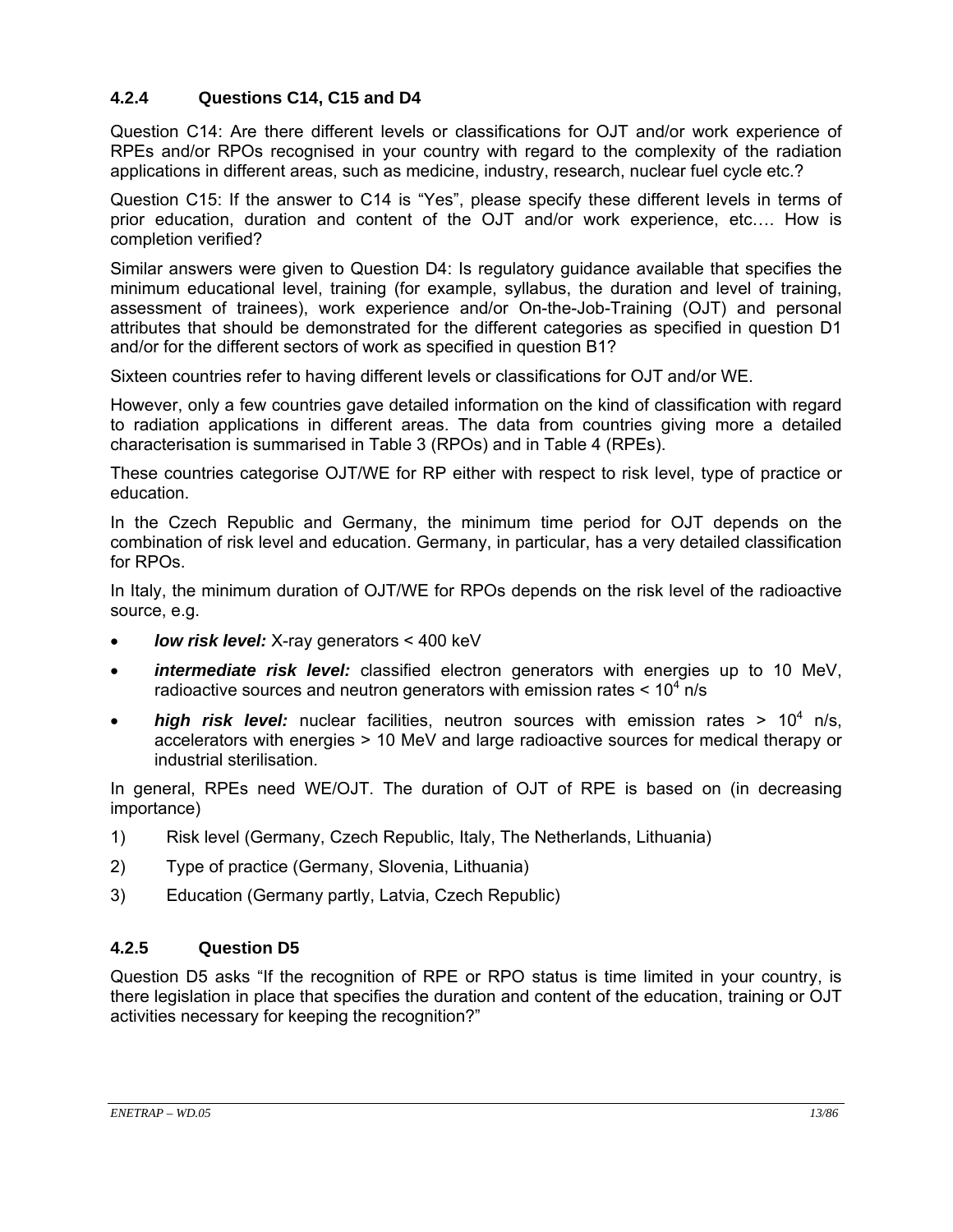From the answers to the questions, it cannot always be concluded that OJT, itself, plays a part in professional recognition.

Yes: 17 countries

No: 10 countries (Croatia, Cyprus (but planned), Denmark, Finland, Greece, Malta, Luxembourg, Portugal, Switzerland, the Netherlands (but planned)),

N A: 1 country (Italy)

There are time limitations at least in some fields: Austria and Denmark (medicine only); Belgium (only general rules but not fixed in regulation); Bulgaria, Czech Republic, Estonia, France, Germany, Hungary and Ireland (only for RPEs and not for persons acting as RPOs); Latvia and Poland (RPO requires 3 years, an RPE requires 5 years – prolongation by the Certification Commission is possible): Lithuania (for RPOs); Norway (only for RPOs in industrial radiography); Slovenia, Spain and Sweden (not required for RPEs in NPP or medicine but is required in other fields); United Kingdom (only for RPEs)

## **4.2.6 Question E8/5: evidence for OJT for re-recognition required**

Here, as well, it is not clear whether OJT/WE is intended for re-recognition.

Yes, without an exam of any kind: Austria (refresher course), Belgium, Estonia, Finland (no course, but authorities check up if a person fulfils the qualifications), Hungary, Latvia, Slovenia, United Kingdom

Yes, with exam of any kind: Bulgaria, Czech Republic, Germany, Sweden

## **4.3 National Capabilities for OJT**

### **4.3.1 Question C11**

Question 11 asks "Are there any training events that make use (either entirely or in part) of On the Job Training (OJT)?".

The necessity of WE and OJT in training areas for industry and research, medicine and nuclear technology is listed in Table 2 (columns 2, 3 and 4 respectively).

The answers, however, do not differentiate whether or not the training event mentioned in the questionnaire is part of national regulation. Therefore, Table 2 lists all denoted training events.

OJT in medicine is necessary in 16 countries. In industry, OJT is available in 9 countries.

### **4.3.2 Question C17**

Question C17 asks, "Regarding OJT, do you have specific training providers such as research centres, power plants, hospitals, big industrial companies, and what are the capacities in terms of numbers of trainees and the possibility of providing OJT to trainees from other countries?".

All countries except Belgium, Croatia, Cyprus, Denmark, Estonia, Ireland, Lithuania, Luxembourg, Malta, Norway, Portugal, Sweden and the Netherlands may offer training providers for national workers as well as for trainees from other countries. Difficulties are expected in Finland and Hungary due to language barriers. Training providers include Research Centres, Universities, NPPs, Medical Centres and Hospitals and Authorities.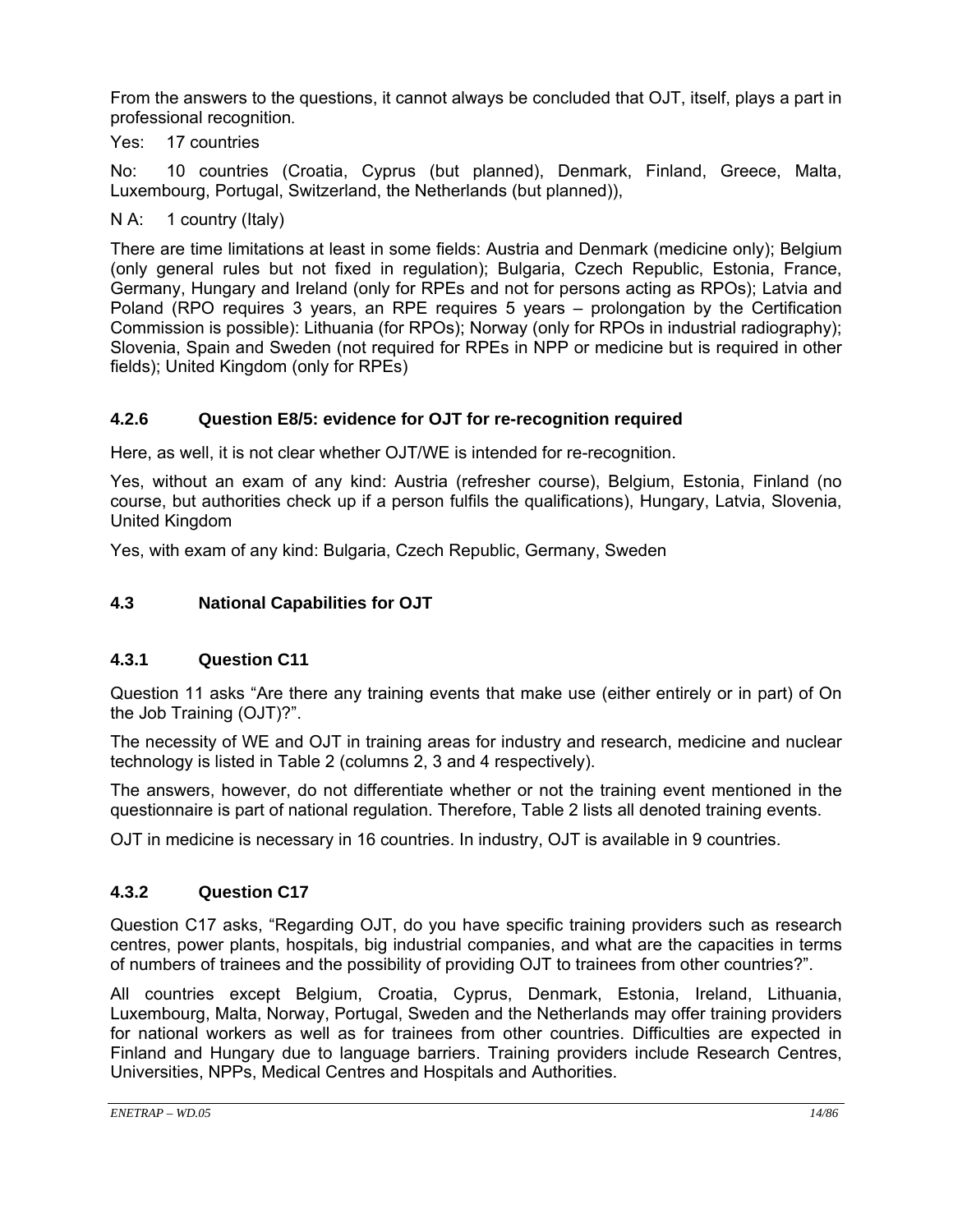OJT opportunities for NPPs are usually provided only for local employees but might be opened to foreign personnel upon request (for example, the Biblis NPP in Germany).

Detailed programmes for OJT exist in Germany, for example at the Biblis NPP and the University of Cooperative Education (BA/FZK Karlsruhe). The two examples are described in more detail in Chapter 4.4. A detailed recommendation for "Industrial Radiographers and for Authorization and Inspection of Radiation Sources in Nuclear Medicine" has been made by the IAEA. There is not enough information from other Member States to make comparisons.

The availability of training providers in the different field of activities are compiled below, additional information from ETRAP2005 contributions are integrated (Table 5).

It has been suggested, that a part of training on the work floor be replaced by computer simulation techniques (Vermeersch 2005).

#### **4.3.3 Question D6**

Question D6 asks, "Is there a system(s) in place for the accreditation of a) training providers? and b) training schemes?".

Yes 15 countries: Bulgaria, Czech Republic, Estonia (only training providers, not scheme), Finland, France, Germany, Greece, Hungary, Latvia, Lithuania, Norway (only providers), Poland, Slovenia, Spain and Switzerland.

No 13 countries: Austria, Belgium, Croatia, Cyprus, Denmark, Ireland, Italy, Malta, Portugal, Luxembourg, Sweden, the Netherlands and the UK.

#### **4.4 Examples**

#### **4.4.1 Implementing OJT for the education of RPEs**

In a survey (Mitchell 2005), a total of 28 nuclear-related MSc programmes were identified in the European Community. Of these, 17 are in RP, 5 are in radiochemistry, 4 are in radioecology and 2 are in radiometrics. These programmes are spread out over 11 Member States in 26 separate universities and institutes. Some of the programmes include exercises, laboratory work and RP OJT.

Two examples of OJT being used during education were mentioned in responses to the questionnaire.

One was the "University of Surrey Model" in Guildford, UK. This Master's course in Radiation Protection and Environmental Protection (REP) includes 60 hours in radiation laboratories and an additional 5-week project (30 hours) under supervision plus a one-day seminar presentation. Altogether, students work in radiation laboratories (Regan 2005) for 10 weeks.

The other example was at the University of Heidelberg. A 3-week practical training course at the Karlsruhe Training Centre, in participation with the Research Centre, is a prerequisite for the successful completion of the Master's Course in Radiochemistry. This type of OJT, under the umbrella 'Kompetenzerhaltung Kerntechnik' (Continuing Expertise in Nuclear Technology), is made up of 120 hours of practical exercises and work in radiation protection. The handling of open radioactive substances is carried out under the supervision of a QE.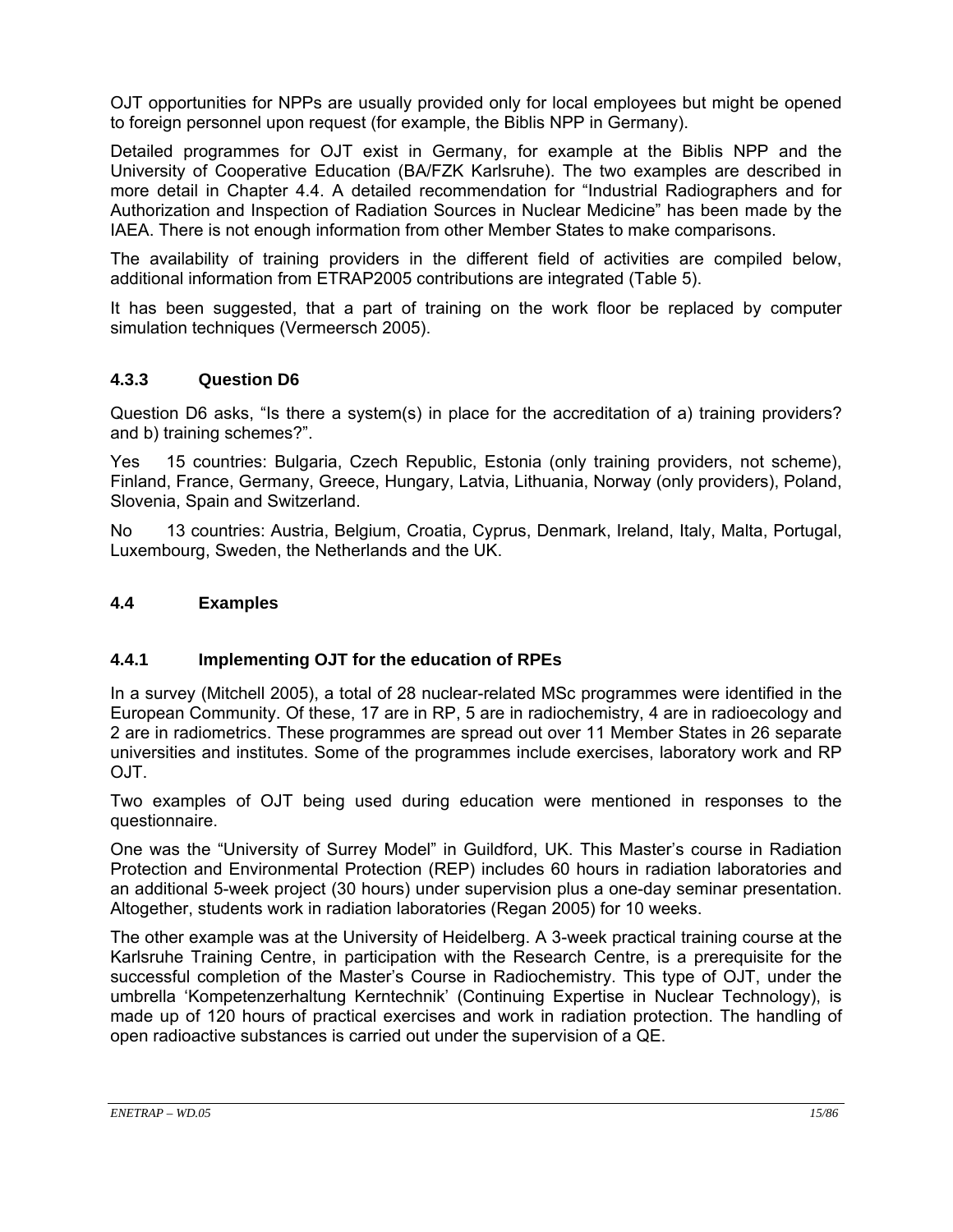The rigorous Erasmus PAN programme (Practical Approach to Nuclear Techniques) includes practical work whereby European partners share access to large nuclear facilities in order to conduct safety training, e.g. reactors, accelerators, hospitals and various laboratories within the MSc cycle.

Another intensive implementation of OJT during RP education is conducted at the University of Cooperative Education in Karlsruhe, Germany. This example is described in more detail in Chapter 4.4.3.

### **4.4.2 Implementing OJT for the education of RPOs**

Practical experience both as OJT and WE (a precondition for gaining the qualified competence in RP necessary for acting as an RPO) is reported in detail in the German Regulations and Guidelines (GL). Since no other detailed information was given in the questionnaires, this system is used here as an example and is described in more detail below.

Legal requirements used as guidelines for qualified competence in RP are divided into

- Industry and Research
- **Medicine**
- Nuclear Technology.

The minimum period of "practical" (vocational) experience depends on the vocational education and the type of practice and varies from some months (i.e. for small sources) up to two years (i.e. medical physicists or RP personnel in NPPs) or three years (i.e. for medical therapy, which may be included in the physician's professional training as a specialist in a specific therapeutic field). Vocational experience can be either WE or OJT as no supervision is explicitly defined.

In addition, adequate education and task-specific training courses in RP are necessary. The basic guidelines to fulfil legal requirements are compiled in Table 6.

### 4.4.2.1 Industry and Research

Expert knowledge, including OJT/WE, required for RPOs in Germany is defined in the Guidelines for "Qualified Competence in Radiation Protection" under 'Industry and Research' and is summarised in Table 7a, 7b and 7c. This knowledge is divided into

- application of sealed radioactive sources
- non-destructive testing with sealed radioactive sources, and
- application of unsealed radioactive sources.

The minimum period of vocational experience depends on the vocational education and varies from 0 to 24 months, the latter for 'skilled workers' handling radioactive activities > 10exp5 times the clearance level.

### 4.4.2.2 Medicine

Requisite competence in medicine, in general, consists of

- theoretical knowledge
- OJT / practical experience, and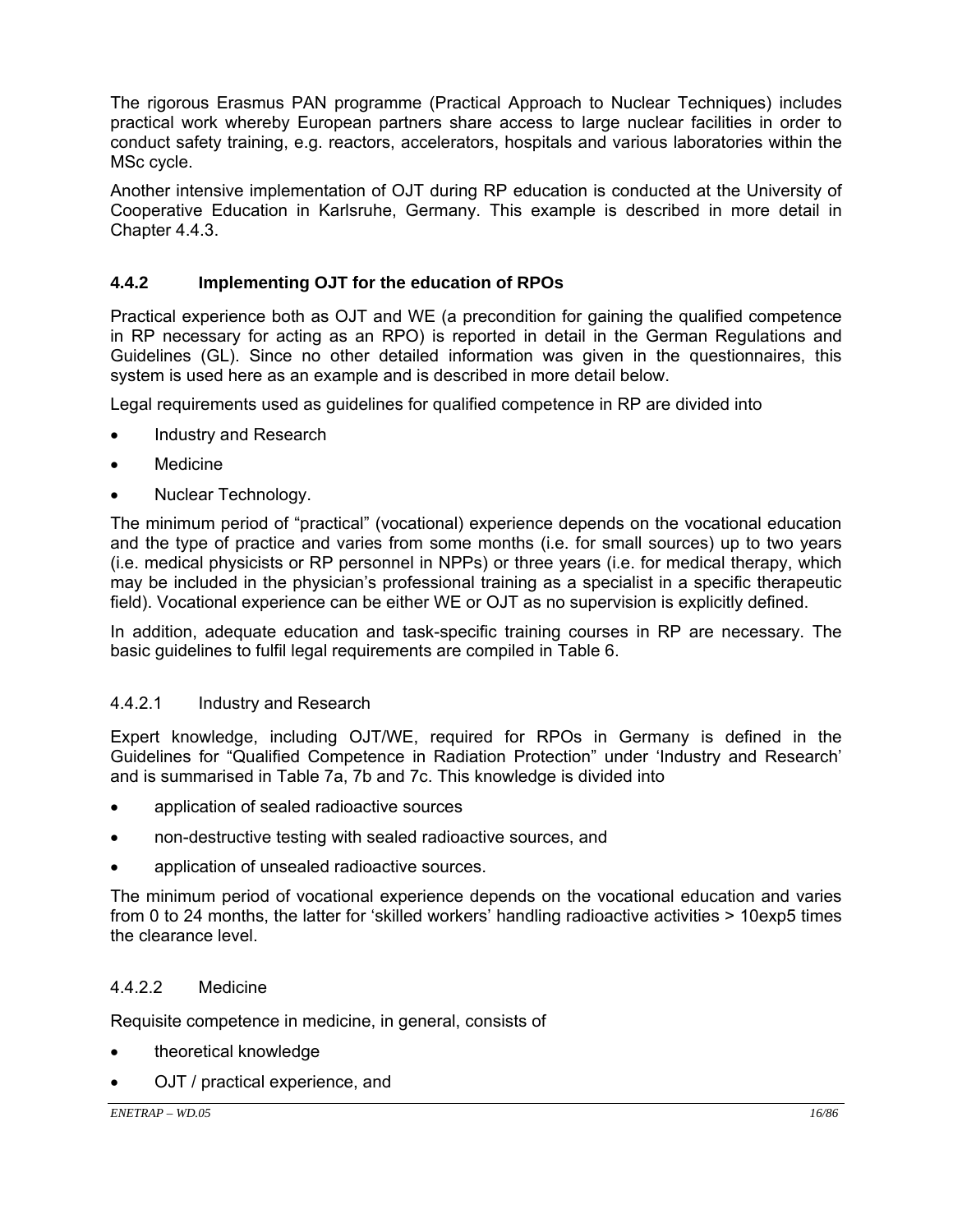successful attendance on a special accredited course.

Germany is the only country that provided details on OJT and practical experience in the questionnaire.

During the ETRAP2005 Conference, however, a presentation was given describing a two-month training program for radiographers and radiological technologists from developing countries at the EHSAL European University College Brussels (Mol 2005). The programme is part of an international training program (ITP) conducted at the Flemish Interuniversity Council and includes theoretical seminars in dosimetry and RP alternated with 'hands-on' training in the skills-lab radiology. It was reported that the mix of theoretical and practical work is highly appreciated.

With respect to RP, legal requirements in Germany for medical personnel are fixed by guidelines (see Table 6) and are defined in terms of education, training courses and practical experience. OJT, as part of expert knowledge (Sachkunde), has to be done under the supervision of an QE (see Table 8). Vocational precondition is the education as approbated medical doctor. A medical physicist must have a university degree in science or technology.

The requisite qualification is necessary for all medical doctors working as qualified RPOs and for all those otherwise applying unsupervised radioactivity to humans.

The length of OJT required for doctors and other persons working in the medicine (other than medical physicist experts) depends on the type of radioactive substances being handled and the kind of radiotherapy, respectively: A comprehensive compilation of OJT activities and training courses with recognition is given in Table 8 according to practice and application area.

A precondition for operating accelerators for medical purposes or for loading devices with radioactive sources in nuclear medicine is the availability of a medical physicist expert (MPE).

The minimum time requirement of OJT for MPEs is

- 6 months in nuclear medicine
- 6 months in brachytherapy (sources, after loading equipment)
- 6 months in teletherapy (accelerators, irradiation equipment).

#### 4.4.2.3 Nuclear technology

Legal requirements in Germany for personnel in nuclear technology with respect to RP are defined in the NPP Guidelines (see Table 6) in terms of education, vocational experience and training courses for

- RPOs: full or limited responsibility ("Gesamtbereich" or "eingeschränkter Bereich"),
- management, e.g. plant manager, division head, shift personnel, training officer, head of quality assurance, security officer and physical protection officer
- emergency staff.

An example of the practice of Qualification in Radiation Protection in German NPPs is given in Table 9.

German NPPs distinguish between the following types of RP expertise (listed in decreasing responsibility):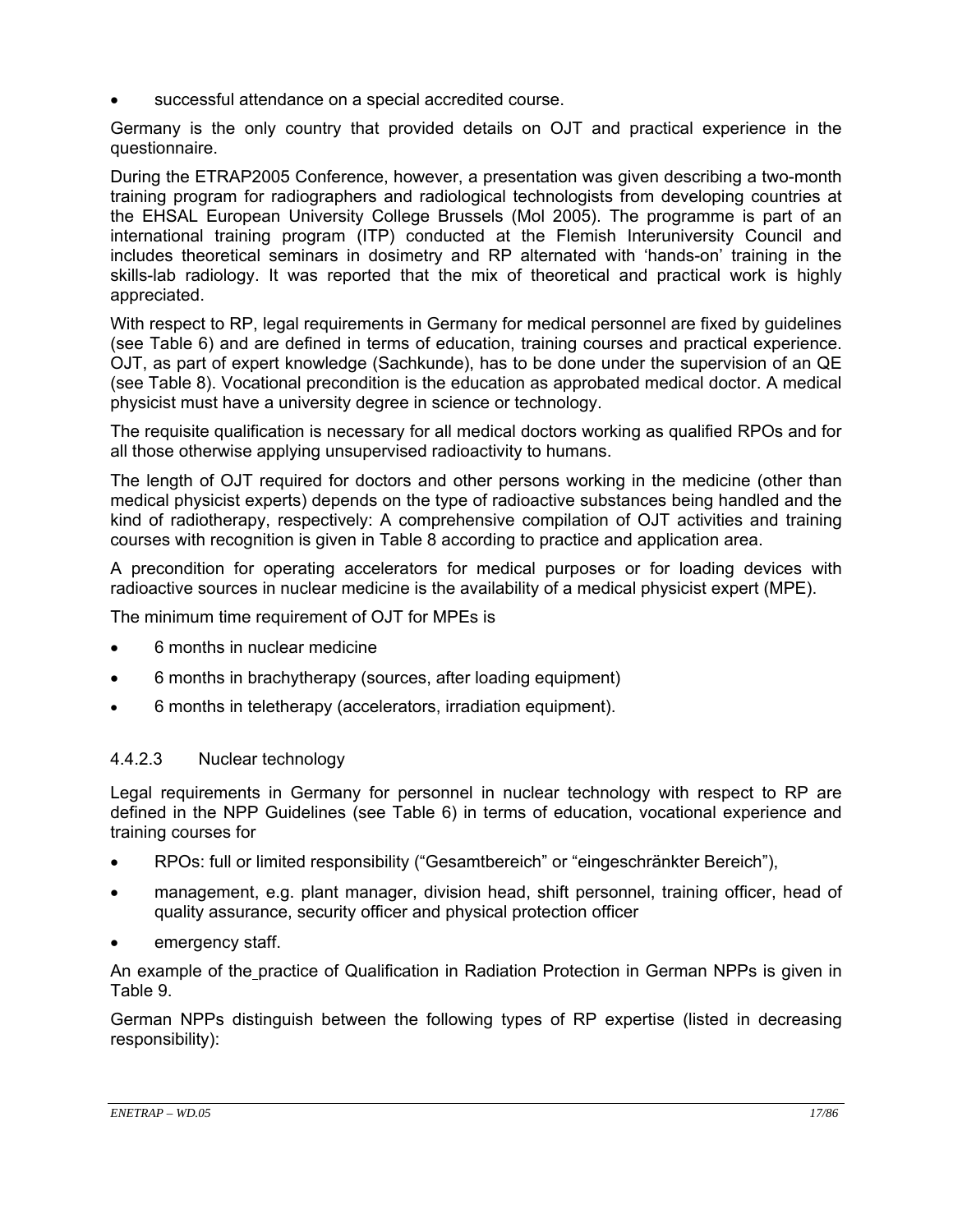| Strahlenschutzbeauftragte in Kernkraftwerken (SSB) | Radiation Protection Expert and Officer                                                         |
|----------------------------------------------------|-------------------------------------------------------------------------------------------------|
| Strahlenschutzingenieur                            | <b>Radiation Protection Engineer</b>                                                            |
| Strahlenschutzfachkraft                            | <b>Skilled Labour in Radiation Protection</b><br>(Strahlenschutzwerker (RPW) in<br>Switzerland) |
| Strahlenschützer                                   | <b>Radiation Protection Worker according</b><br>to the EU definition.                           |

The practice of qualification distinguishes between OJT under supervision in a fixed training programme and WE. Both practices are required for RPOs (SSB in NPPs, which, according to EU definitions corresponds to an RPE) and Skilled Labour in RP.

Practical implementation of the regulations is conducted according to a generalised scheme (Figure 2).



**Figure 2**. Scheme for the implementation of the qualification in Radiation Protection in NPPs in Germany

For persons responsible for RP in NPPs (Categories 1 to 4), a minimum of 1 year OJT is obligatory. A fixed programme with respect to topic and time duration under supervision of the Section Head with final oral colloquium has to be absolved. In addition, the successful participation in RP training courses (from two weeks for RPWs to two months for RPOs) is necessary and is based on the degree of responsibility. In order to become a RPO in a NPP, the candidate must be a RP engineer. The duration of OJT and WE is one year each.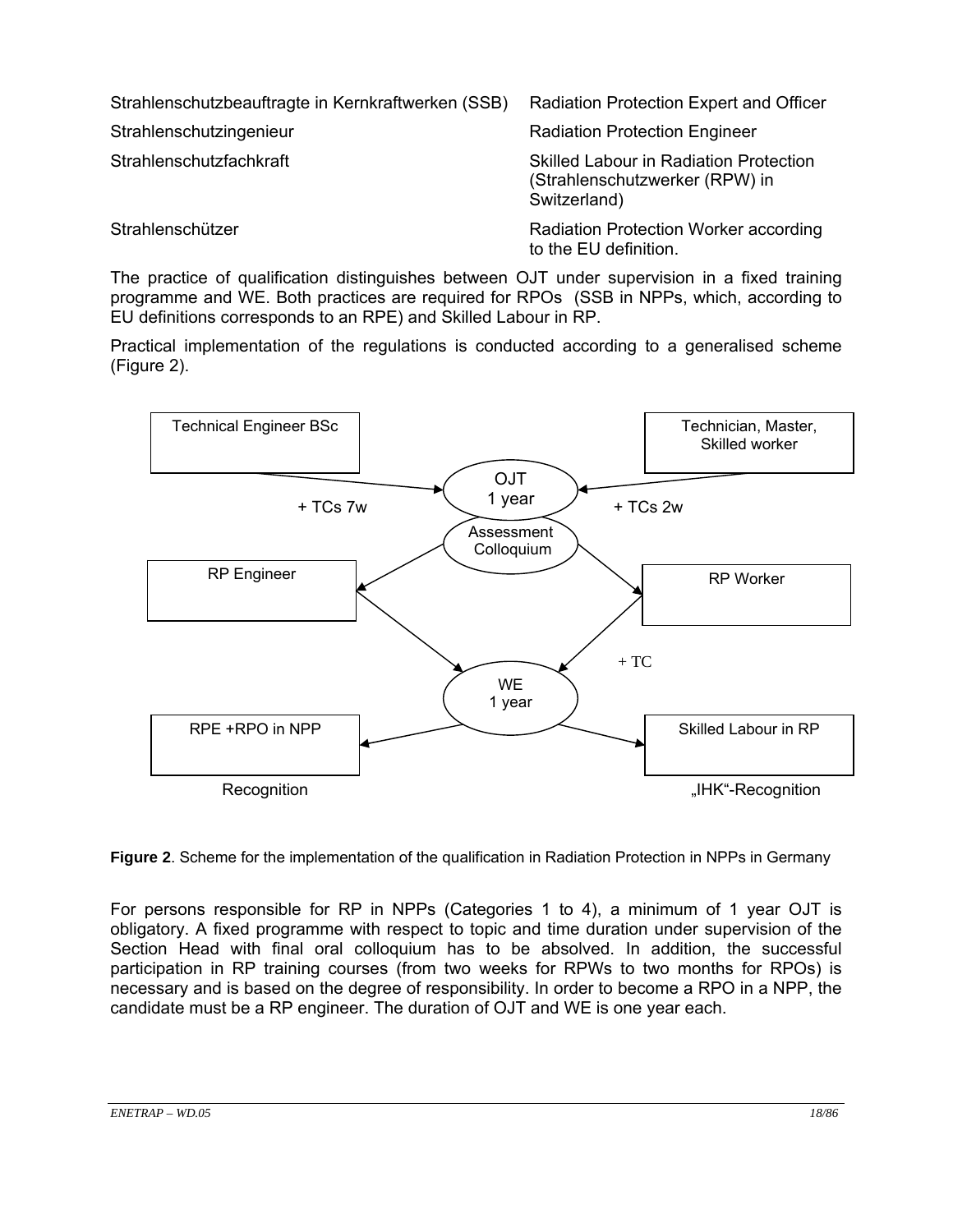OJT in German NPPs is also offered to persons from other NPPs and could also be offered to personnel from foreign countries upon request (that is, at least at the Biblis NPP).

The procedure is recognised and compatible for any German NPP. In 2005, the Working Group on 'Practical Radiation Protection' ("Arbeitskreis Praktischer Strahlenschutz" of the VGB "Verein für Grosskesselbetreiber") initiated a campaign the goal of which is to harmonise the education and mutual recognition of NPP RPP in Germany, Switzerland, and Belgium.

#### **4.4.3 University of Cooperative Education Model**

The University of Cooperative Education (BA "Berufsakademie" Karlsruhe), a German state university located in Karlsruhe (Baden-Wuerttemberg) and Riesa (Saxony) has integrated very rigorous OJT in its RP programme.

The cooperative practical training for the so-called "Radiation Protection Engineer" at the Department of Environmental Engineering and Radiation Protection has two interconnected parts: theoretical semesters with academic courses at the University of Cooperative Education and practical work semesters in the students company providing "the centre for on-the-job Training". The student is contracted by his employer and is thus both a full-time student and fulltime employee. Phases of course work (theory) – normally of 12 weeks duration in a term of six months – alternate with periods of on-the-job training of equal duration. Cooperating firms include

- Research Centre Karlsruhe
- Nuclear Engineering and Analytics Rossendorf
- GSI, Darmstadt
- Philippsburg and Biblis NPPs
- Cancer Research Centre, Heidelberg
- State Institute for Radiation Protection and Environmental Engineering (LfU)
- Paul Scherrer Institute (Switzerland)

#### and other partners.

A fixed programme with respect to topics to be trained and duration is agreed between University of Cooperative Education and the cooperating companies (Table 10). Interdisciplinary key topics for OJT in radiation protection are due to a scheduled job rotation system. Training locations include as well medicine and regulatory fields. Table 11 represents the fields of activities of the practice-integrated study phase at Research Centre Karlsruhe with the responsible training locations, and time duration. The participants' achievements are recorded and the competence of the trainee is formally assessed after each OJT period. Supervisors are official Radiation Protection Officers or Experts with Competence as RPO.

The study culminates after 3 years in a Bachelor's of Science (BSc) or 'Radiation Protection Engineer'. In addition, the degree recognises the technical qualification as RPO according to German regulations in most fields of industry and research as well as for medical physicist experts.

In the near future it is planned to offer a supplementary Master's course (1 year) in RP in the same dual mode as German pilot project. This may serve in a later stage as well on an International/European scale as has already been initiated with partners from Canada (Chalk River), USA (Los Alamos), South Africa (Groote Schuur Hospital) and Switzerland (PSI). The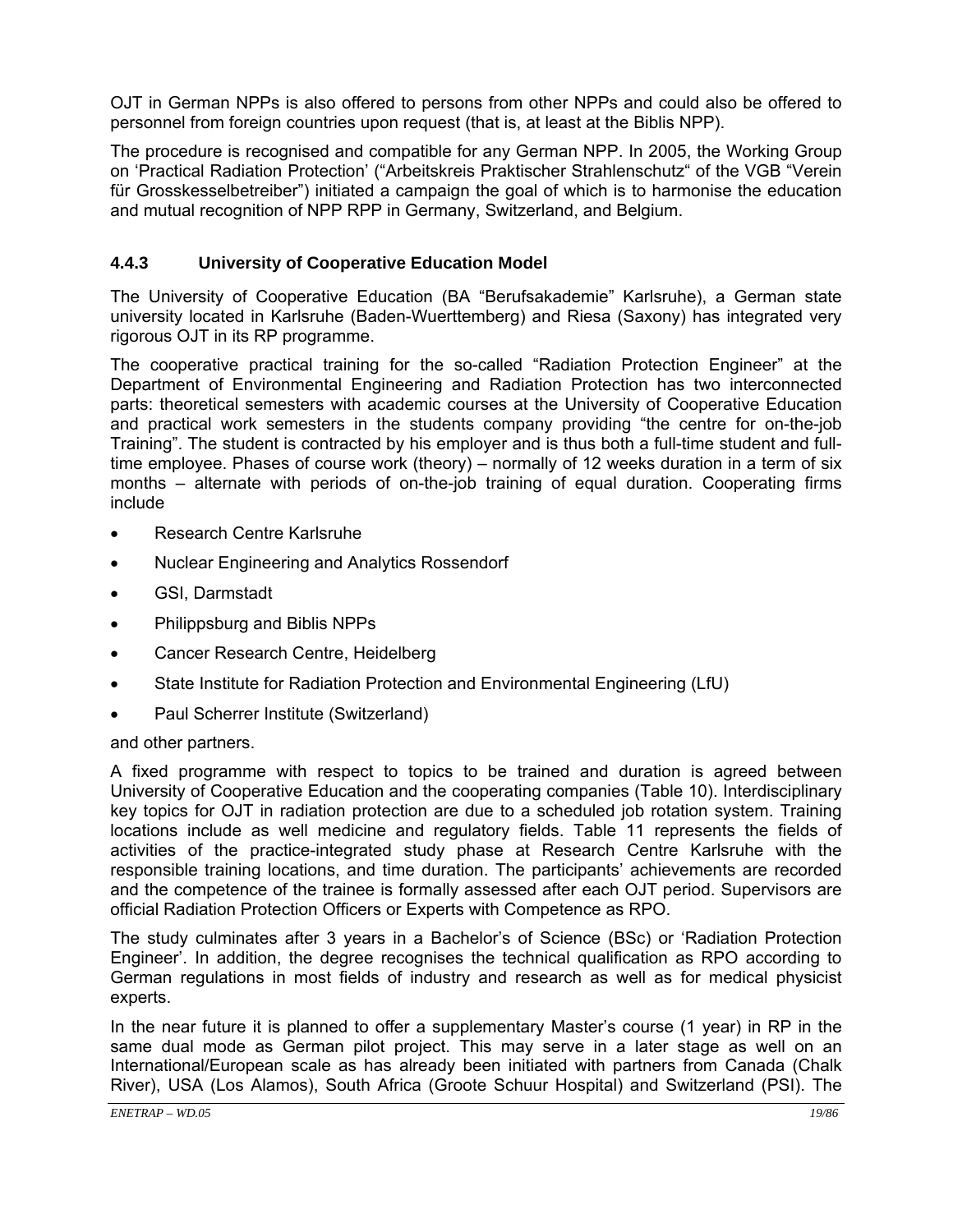programme will as well include OJT according to a fixed schedule. Thus, the RPE – as defined by the EU – can be acquired in parallel to job performance either directly following a BSc or after a phase of vocational work experience.

### **5 Conclusions and Recommendations**

Practical experience, both as OJT and WE, is a key element of E&T RP – and not only since the ETRAP Conference Declaration.

Therefore, appropriate qualification for responsible RPP (RPEs, RPOs, QEs and MPs) must incorporate theoretical knowledge as well as the ability and competency to practice RP. Theoretical knowledge is obtained through the successful completion by examination of suitable education and RP training courses. These training courses should provide a suitable mixture of theory and practical exercises.

Competency and skills are a second, essential element of RP E&T and can only be acquired by appropriate OJT followed by a period of WE.

From the statistical evaluation and analysis, it can be concluded that OJT and WE are generally required for RPEs as well as for RPOs but only in special cases for RPWs. In general according to the questionnaire, the strictest regulations with respect to practices are in medicine and nuclear technology. The minimum duration of OJT and WE in medicine, where an RPO is likely to be a medical physicist, is in the range of 1 to 2 years. The same timeframe is required for RPOs (QE) in NPPs.

Based on feedback from students and trainees of existing OJT programmes at the University of Surrey (UK), University of Cooperative Education (Germany), PAN courses (The Netherlands) and participants of Saclay and IAEA courses, it can be concluded that OJT has become very well accepted. OJT provides better chances for future job opportunities and increases international flexibility among EU partners (e.g. BA Karlsruhe students have job functions in Geneva, Grenoble, the Czech Republic, South Africa, Canada and others). Mutual recognition of OJT facilitates the exchange of RP specialists for example as done for skilled workers at NPPs in Germany, Switzerland and Belgium.

OJT requires a suitable environment where the necessary facilities and infrastructure are available. In addition, direct supervision by an experienced mentor is imperative. Therefore, opportunities and time for this kind of training are usually limited, as well because of financial considerations, as trainees usually require financial support. The responsibilities of host organisations and trainees must be fixed. The duration of OJT activities is typically several weeks up to several months and, in most practical cases, an additional period of time for gaining work experience is obligatory. In WE training activities, employees actively work within a specific practice and gain in-depth knowledge of the practice and experience in relevant RP issues.

OJT should follow a scheduled programme with respect to topic (syllabus, learning objectives) and time duration. A training plan based on identified practical competencies and including a list of topics to be covered and tasks to be carried out should be prepared. A minimum requirement of OJT for each practice should be harmonised for all Member States. A period of several weeks to several months for an RPO and RPE, respectively, seems to be appropriate, as this is what is already being practiced by most institutions providing such E&T activities. This timeframe is also comparable to the IAEA's approach and would help to facilitating the mutual recognition. However, there should be room for flexibility for each practice.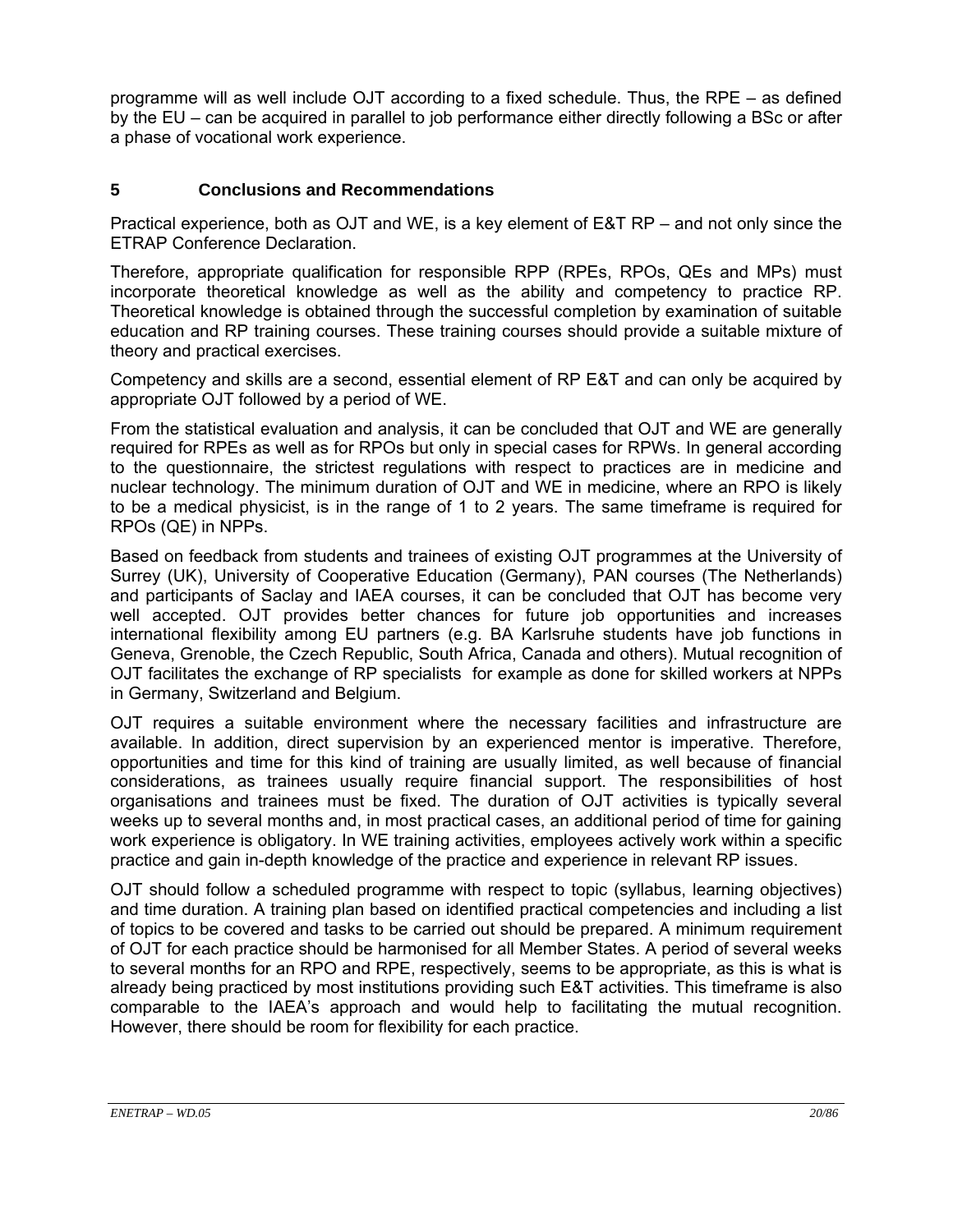The participant's progress and achievements should be recorded on a checklist of topics and tasks. On completion of the training, the competence of the trainee should be formally assessed, the purpose of which is to verify whether the participant has acquired competence in all the areas defined as the learning objectives of the training. To fulfil this purpose, the assessment could be done in two parts:

- continuous evaluation by the supervisor during OJT (working report, training files, operational records, OJT checklist), and
- an assessment of practical skills based on performance during daily routine operation.

A format of the certificate should be defined in order to assure the recognition of OJT.

WE should be fixed in its duration in accordance to educational background (e.g. in Germany) or to the type of practice (see IAEA) and risk level (e.g. in Italy).

Since OJT is not available in some EU Member States (Cyprus, Malta, Lithuania etc) and is often not or not comprehensively available for all practices in one country, a detailed list of institutes that could provide suitable OJT for foreign trainees should be compiled and published by the European Commission or another suitable platform. Experiences could be provided as well by IAEA. This would facilitate OJT opportunities for young scientists, in particular from Central and Eastern European countries.

OJT should remain part of a remodelled European Radiation Protection Course (ERPC). It could be split into a core part – according to the basic part of the former ERPC – and supplementary modules according and in conjunction with the modular training part of ETRP (industrial applications like radiography, irradiator facilities, gauges and well logging; medical applications; research reactors/accelerators; use of unsealed sources, waste management, decommissioning, etc.). The more specific supplementary modules should contain an equilibrated part of OJT. Training providers of modules of ERPC should as well take care for accompanying OJT.

For the European Master in Radiation Protection, a combination of theory and practice as OJT is recommended. In addition, a minimum amount of WE for trainees from the industry with an 'insufficient' educational background might be pre-requisite. This dual E&T approach could follow a BSc in (Nuclear) Science directly or after some practical WE in a company. An example of this approach is the dual education of the Karlsruhe BA system.

Concerning possible topics for an OJT programme, they could be drawn from the experience in various Master's courses. For RPOs, topics might be drawn from practical exercises in the existing training modules and extended to a larger scale (see Table 12).

In the revision of the EU Basic Safety Standards, RP E&T should be covered in a separate chapter that includes OJT. In the guidelines for implanting the BSS, OJT should be specified, e.g. content of OJT (syllabus, learning objectives), availability of necessary facilities and infrastructures as precondition for OJT, assessment of the competence of the participant, format of certificate, recognition of OJT, responsibilities of host organisation and trainees.

### **Acknowledgement**

The authors would like to thank Ms. M. Williams for her excellent editorial work in finalising this document.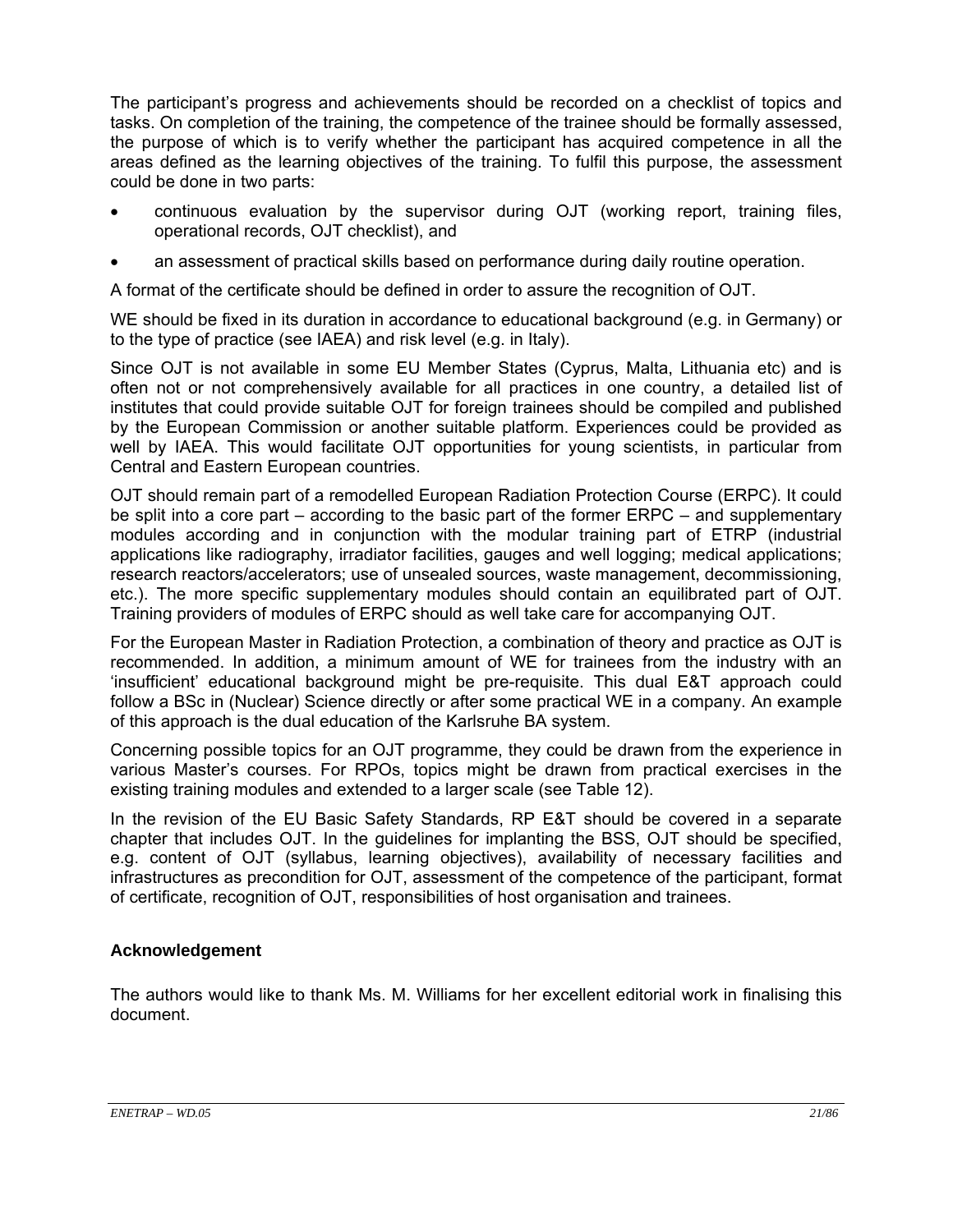#### **6 References**

J.E. Stewart, The relationship between training, competency and suitability, in ETRAP2005.

Council Directive 96/29/Euratom of 13 May 1996.

Council Directive 97/43/Euratom of 30 June 1997.

98/C 133/03, Communication from the Commission concerning the implementation of Council Directive 96/29/Euratom.

European Commission: The Status of the Radiation Protection Expert in the EU Member States and Applicant Countries: Study on Education and Training in Radiation Protection, Radiation Protection, Issue No.133, 2003 (RP133).

IAEA Safety Standards Series No. RS-G-1.4 (Building Competence in RP), Vienna, 2001.

G. Sadagopan, On-the-Job Training in Radiation Protection and Waste Safety, IAEA, November 2003.

IAEA Training Course Series, Syllabus for the Training of Radiation Protection Officers, DRAFT dated 31 March 2005.

F. Vermeersch, The use of computer simulations in specific job training, risk communication and safety, in ETRAP2005

P. Mitchell, Existing competence and infrastructure in radiation protection training at postgraduate level within the EU and new entrant states, in ETRAP2005.

P.H. Regan, Postgraduate radiation protection training & needs: the University of Surrey model, in ETRAP2005.

H. Mol, A training program in radiation protection and quality control for radiographers and radiological technologists from developing countries, in ETRAP2005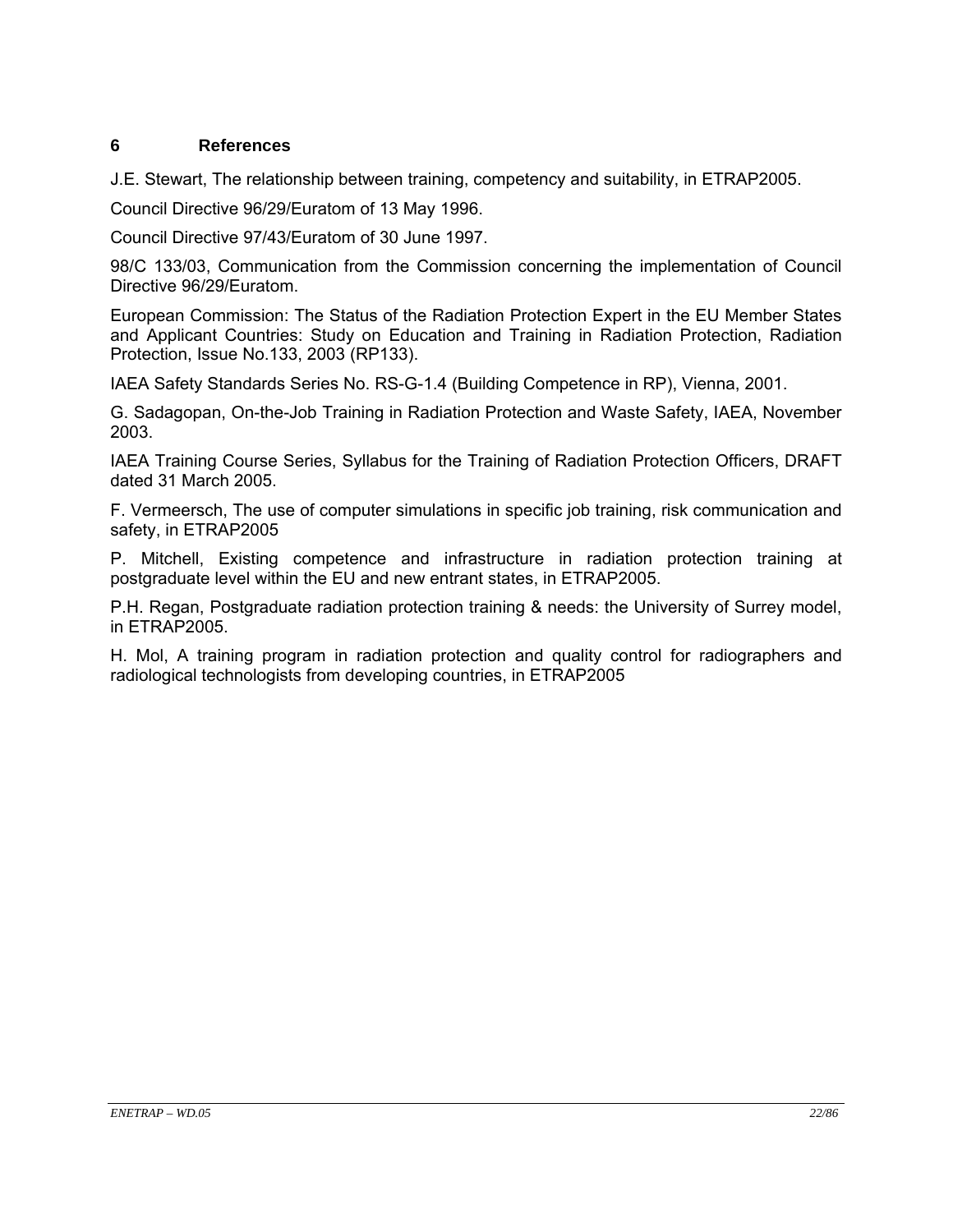## **7 List of Tables**

- Table 1: Guidance on the minimum recommended duration of the RPO training components including OJT for different type of practices (IAEA)
- Table 2: Legal basis and necessity for OJT / WE
- Table 3: Analysis for OJT / WE in Radiation Protection RPO
- Table 4: Analysis for OJT / WE in Radiation Protection RPE
- Table 5: Training providers reported for OJT
- Table 6: Legal requirements: Guidelines (GL) concerning the qualified competence in Radiation Protection in Germany
- Table 7: Expert knowledge
	- a) Application of sealed radioactive sources
	- b) Non-destructive testing with sealed radioactive sources
	- c) Application of unsealed radioactive sources
- Table 8: OJT for medical doctors and other personal in the medical area in Germany (except Medical Physicist Experts)
- Table 9: Practice of qualification in Radiation Protection in German NPPs
- Table 10: Interdisciplinary key qualifications of the practical phases (OJT) in Radiation Protection at BA Karlsruhe
- Table 11: Overview on OJT in the practical phase of BA education at Research Center Karlsruhe
- Table 12: Examples for OJT in the Revised ETRP-Course
- Table 13: Complete answers to questions with respect to OJT and WE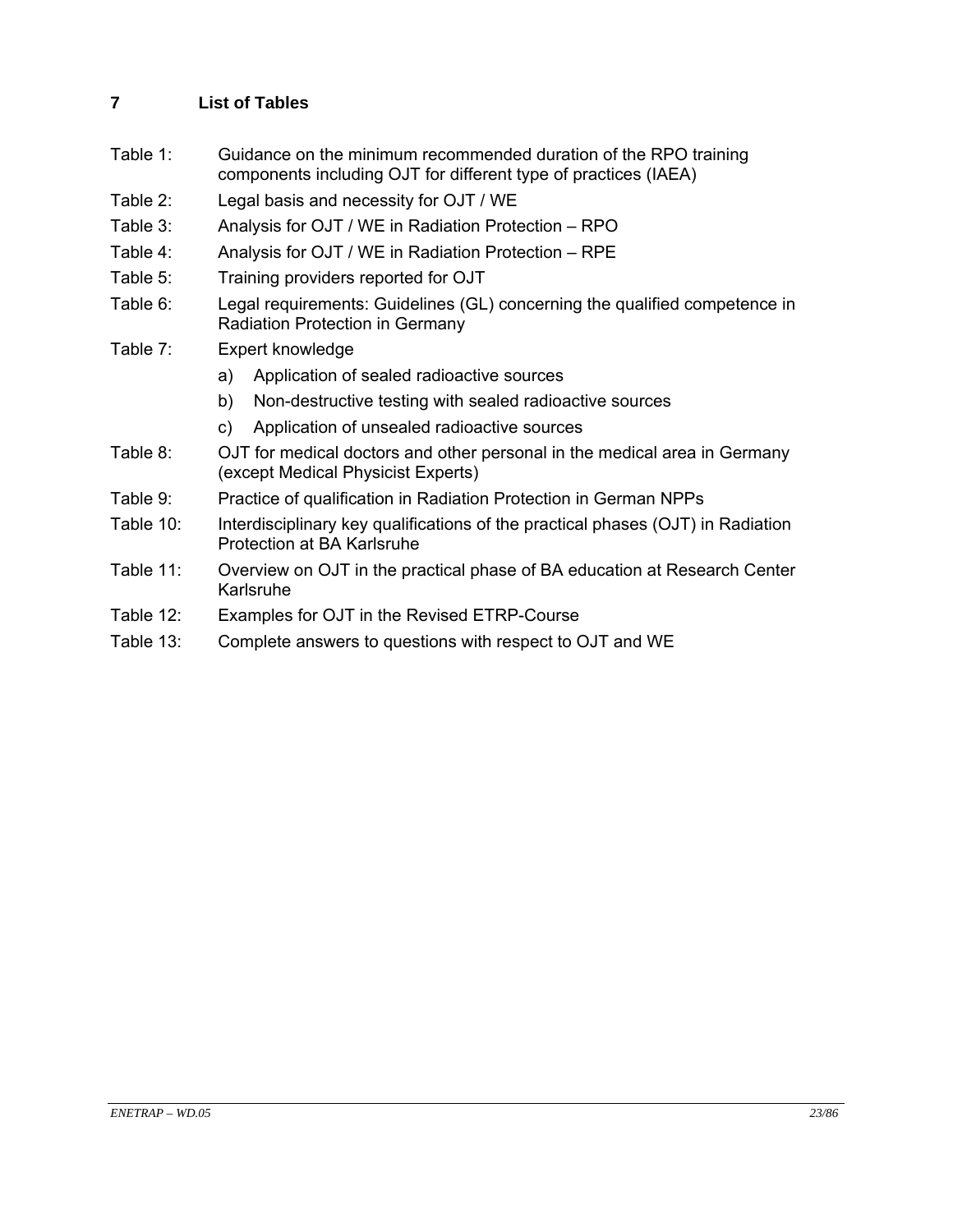| 8                | <b>List of Abbreviations</b>                                                         |
|------------------|--------------------------------------------------------------------------------------|
| <b>BSS</b>       | <b>Basic Safety Standards</b>                                                        |
| E&T              | <b>Education and Training</b>                                                        |
| <b>EDF</b>       | Electricité de France                                                                |
| <b>ENETRAP</b>   | European Network on Education and Training in Radiological Protection                |
| <b>ETRAP2005</b> | 3rd International Conference on Education and Training in Radiological<br>Protection |
| EU               | European Union                                                                       |
| GL               | Guidelines                                                                           |
| <b>IAEA</b>      | International Atomic Energy Agency                                                   |
| <b>ITP</b>       | International Training Programme                                                     |
| <b>MPE</b>       | <b>Medical Physics Expert</b>                                                        |
| <b>MSc</b>       | <b>Master of Science</b>                                                             |
| <b>NPP</b>       | <b>Nuclear Power Plant</b>                                                           |
| <b>OJT</b>       | On-the-job training                                                                  |
| <b>PGEC</b>      | <b>IAEA Post Graduate Education Courses</b>                                          |
| <b>PSI</b>       | <b>Paul-Scherer Institute</b>                                                        |
| QE               | <b>Qualified Expert</b>                                                              |
| RP               | <b>Radiation Protection</b>                                                          |
| <b>RPA</b>       | <b>Radiation Protection Adviser</b>                                                  |
| <b>RPE</b>       | <b>Radiation Protection Expert</b>                                                   |
| <b>RPO</b>       | <b>Radiation Protection Officer</b>                                                  |
| <b>RPW</b>       | <b>Radiation Protection Worker</b>                                                   |
| <b>SSB</b>       | Strahlenschutzbeauftragte (Radiation Protection Officer)                             |
| <b>ST</b>        | Specialised training                                                                 |
| ТC               | <b>IAEA Training Cooperation Project</b>                                             |
| <b>VGB</b>       | German Association of Power Plant Operators (Verein für<br>Großkesselbetreiber)      |
| WE               | Work experience                                                                      |
| <b>WP</b>        | <b>Work Package</b>                                                                  |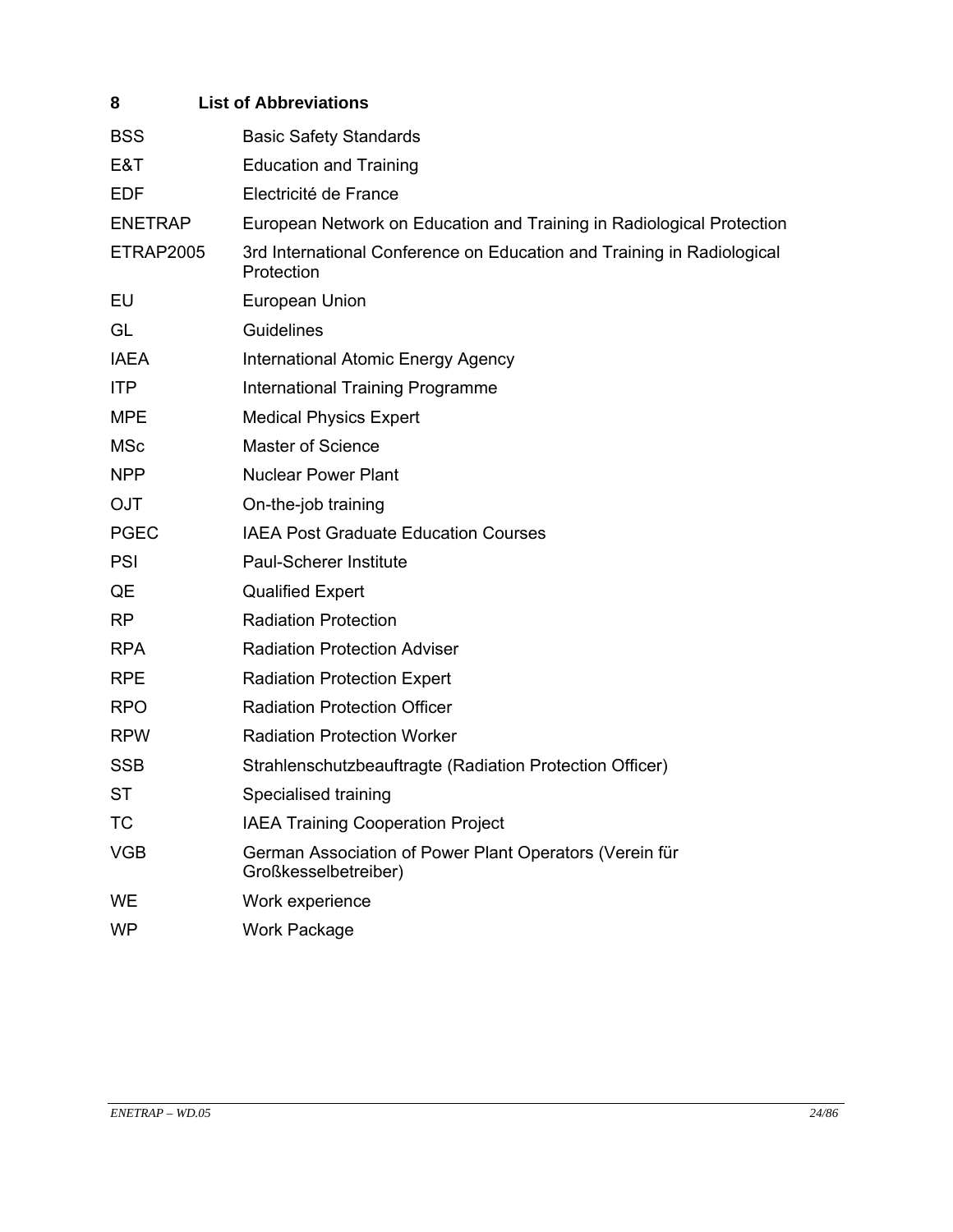### **9 Tables**

**Table 1.** Guidance on the minimum recommended duration of the RPO training components including OJT for different type of practices (IAEA)

| Type of Practice                                                                          | Minimum Experience<br>including OJT* in<br>months | Global Duration of<br>Training** |
|-------------------------------------------------------------------------------------------|---------------------------------------------------|----------------------------------|
| Industrial radiography                                                                    | 12                                                | $53 + visits$                    |
| Industrial irradiator facilities                                                          | 6                                                 | 50                               |
| Nuclear gauges and well logging                                                           | 4                                                 | $51 + visits$                    |
| Medical applications in radiology                                                         | 6                                                 | 54                               |
| Medical applications in radiotherapy and                                                  | 12                                                | 63                               |
| brachytherapy<br>Nuclear medicine                                                         | 6                                                 | 67                               |
| Mining and processing of raw materials                                                    | 3                                                 | 53                               |
| Research Reactors/Accelerators                                                            |                                                   |                                  |
| General use of unsealed sources (including<br>research facilities and the use of tracers) | 6                                                 | 67                               |
| Nuclear fuel cycle                                                                        | To be defined                                     |                                  |

\* The recommended duration of on the job training component is at maximum 3 months<br>\*\* locudes the duration of the core syllabus, additional exercises for core module and Includes the duration of the core syllabus, additional exercises for core module and supplementary module, and visits.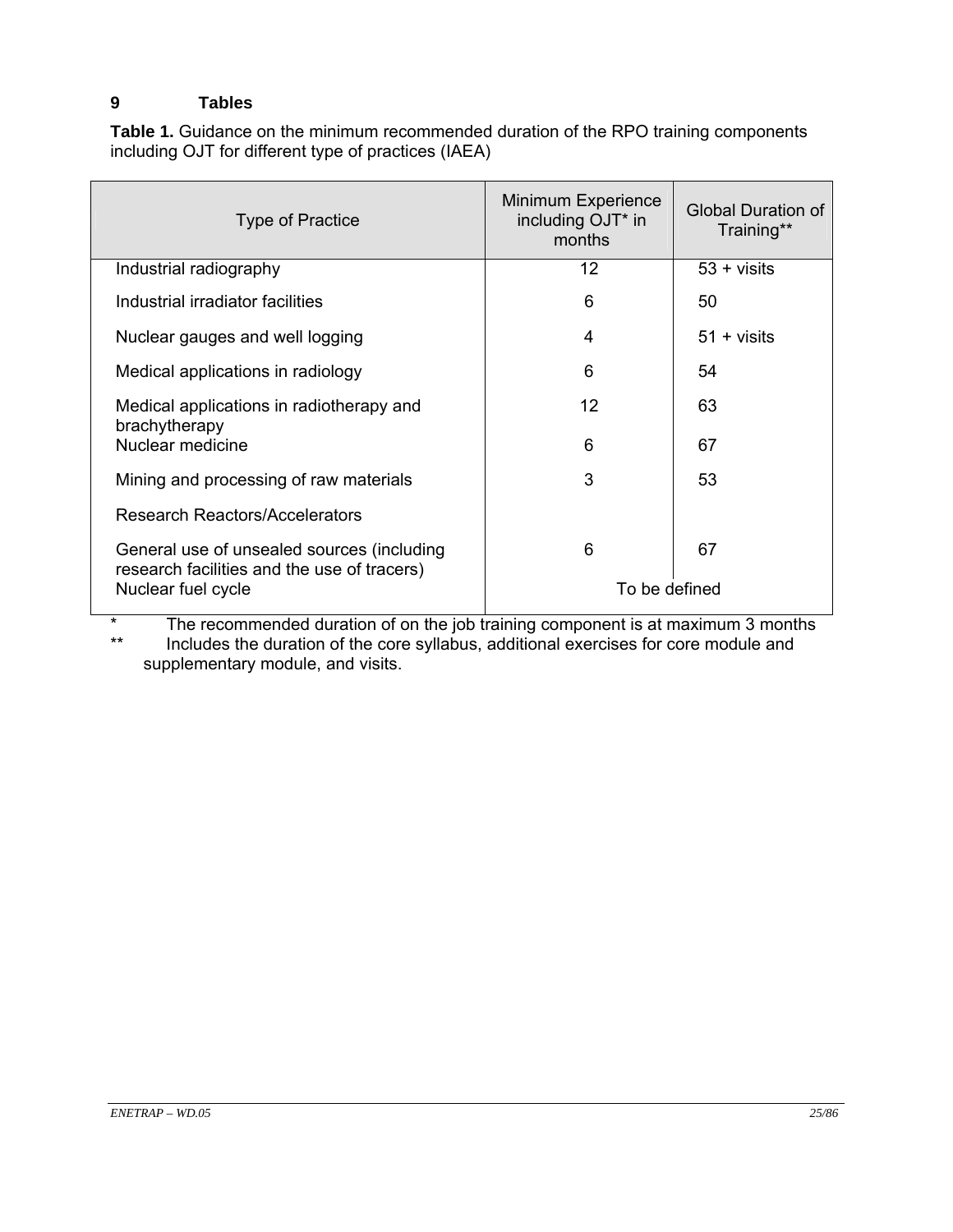| Country               | Legal<br>basis    | OJT/WE<br>in                 | OJT/WE<br>in                 | OJT/WE<br>in     | Assessment<br>and methods |
|-----------------------|-------------------|------------------------------|------------------------------|------------------|---------------------------|
|                       | for<br>OJT/WE     | Industry                     | <b>Nuclear</b><br>Reactors   | Medicine         | of<br>OJT/WE<br>(C16)     |
| Austria               | Yes               | <b>No</b>                    | Yes                          | No <sup>1</sup>  | <b>No</b>                 |
| Belgium               | $\sqrt{es^{2/3}}$ | $\overline{a}$               |                              | Yes              | <b>No</b>                 |
| <b>Bulgaria</b>       | Yes               |                              |                              | Yes              | Yes, exam.                |
| Croatia               | <b>No</b>         | $\overline{\phantom{a}}$     | $\overline{\phantom{a}}$     |                  |                           |
| Cyprus                | No                |                              | No                           | <b>No</b>        | <b>No</b>                 |
| <b>Czech Republic</b> | Yes               | Yes                          | Yes                          |                  | Yes, exam.                |
| <b>Denmark</b>        | Yes               |                              |                              | Yes              | Yes                       |
| Estonia               | Yes               | Yes (Exposed<br>workers)     | $\qquad \qquad \blacksquare$ | Yes              | Yes, partly               |
| Finland               | Yes               | $\qquad \qquad \blacksquare$ | ۰                            | Yes              | No                        |
| France                |                   |                              |                              | Yes              | Yes                       |
| Germany               | Yes               | Yes                          | Yes                          | Yes              | Yes                       |
| Greece                | Yes               |                              |                              | Yes              | Yes, exam.                |
| Hungary               | Yes <sup>4</sup>  |                              |                              |                  | Yes, exam.                |
| Ireland               | No <sup>4</sup>   |                              |                              |                  |                           |
| Italy                 | Yes               | Yes                          | <b>No</b>                    | Yes              | <b>No</b>                 |
| Latvia                | Yes               | Yes (Exposed<br>workers)     |                              | Yes              | Yes, some<br>cases        |
| Lithuania             | No <sup>5</sup>   |                              |                              |                  |                           |
| Luxembourg            | <b>No</b>         | $\blacksquare$               | $\blacksquare$               | $\blacksquare$   | ä,                        |
| Malta                 | No                | No                           | No                           | <b>No</b>        |                           |
| Norway                | Yes               | $\overline{\phantom{a}}$     | $\overline{\phantom{a}}$     | Yes              | <b>No</b>                 |
| Poland                | Yes               | Yes                          | Yes                          | Yes              | Yes                       |
| Portugal              |                   |                              |                              |                  | <b>No</b>                 |
| Slovenia              | Yes               | Yes                          | Yes                          | Yes              | <b>No</b>                 |
| Spain                 | Yes               |                              | Yes                          |                  | Yes, some<br>cases        |
| Sweden                | Yes               | Yes                          | Yes                          | Yes              | No                        |
| Switzerland           | Yes               | Yes                          | Yes                          | Yes              | Yes, pract.<br>exercise   |
| The<br>Netherlands    | No <sup>4</sup>   |                              |                              | Yes <sup>4</sup> |                           |
| UK                    | N <sup>4</sup>    |                              |                              |                  | $\blacksquare$            |

**Table 2.** Legal basis and necessity for OJT / WE

1) Regulatory body may demand for OJT, not obligatory

2) OJT required for periodical renewal of the recognition

3) Experience only vaguely addressed in the Belgian regulation

4) OJT as part of a course

5) OJT only for staff of RPC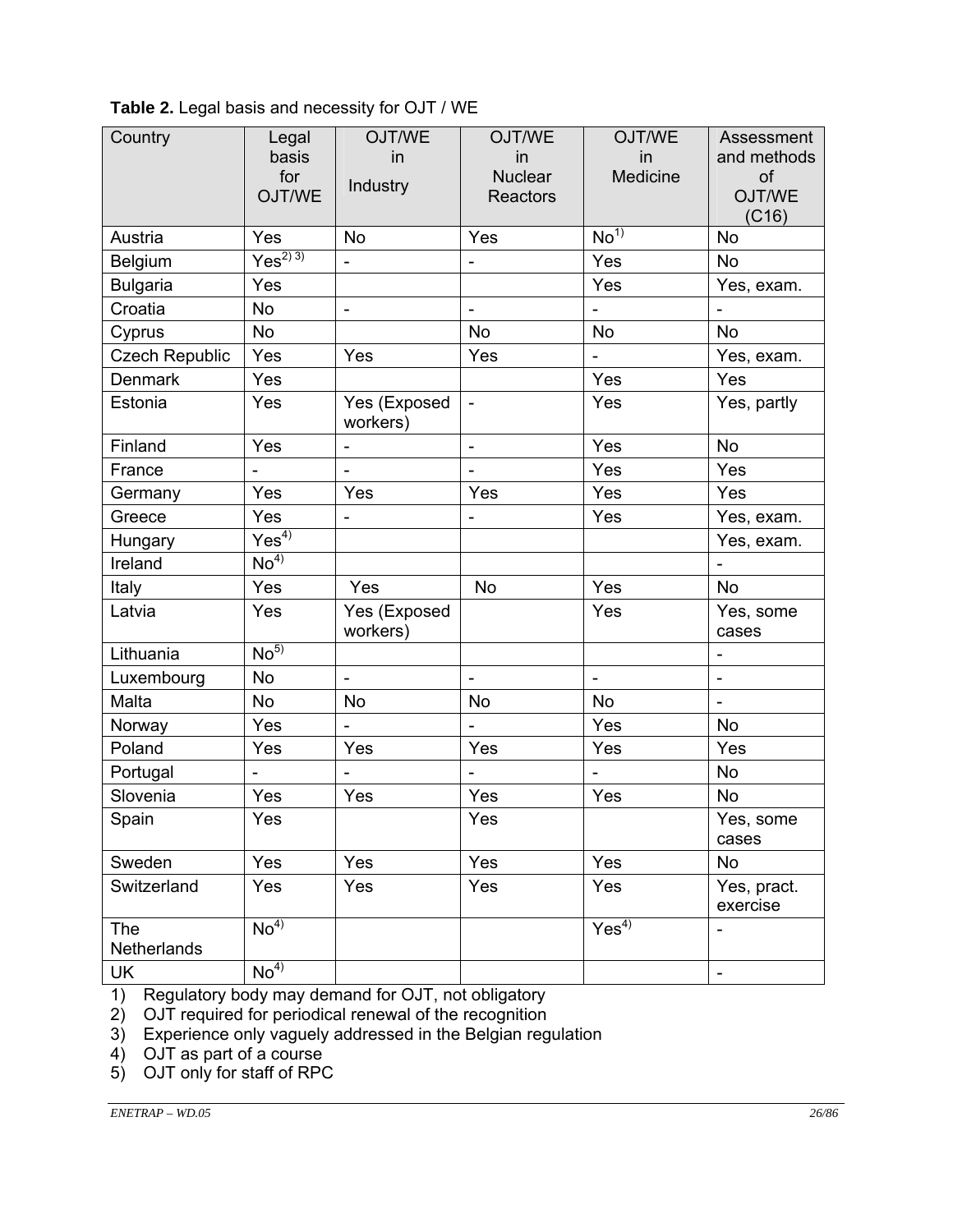# **Table 3.** Analysis for OJT / WE in Radiation Protection – RPO

|                   | Classification of              |                                                                            |                                                                        |                                                                                                          |                              | Additional                                                                                                              |
|-------------------|--------------------------------|----------------------------------------------------------------------------|------------------------------------------------------------------------|----------------------------------------------------------------------------------------------------------|------------------------------|-------------------------------------------------------------------------------------------------------------------------|
| Country           | <b>Risk Level</b>              | Practice                                                                   | Education                                                              | Minimum<br>Duration of<br>OJT/WE                                                                         | Assessment                   | Vocational<br>Education<br>and/or Training<br>Course (TC)                                                               |
| Czech<br>Republic | 4 levels                       | No                                                                         | Depending<br>on risk level:<br>Secondary<br>education or<br><b>BSc</b> | $1-6y$                                                                                                   | Yes<br>(written $+$<br>oral) | 1 <sub>y</sub>                                                                                                          |
| Slovenia          | No                             | a: Medicine<br>b: Veterinary<br>c: Industrial<br>radioisotope<br>${\sf S}$ | Depending<br>on risk level                                             | NPPs: $5y$<br>Others: 3 y                                                                                | Yes                          | NPP: At least<br>200 h TC on<br>special RP<br>programme<br>Others: At least<br>4 h more<br>training than<br>workers and |
|                   |                                | d: open<br>sources,<br>other<br>practices                                  |                                                                        |                                                                                                          |                              | special training if<br>specified in the<br>"safety<br>assessment"<br>documents                                          |
|                   | 2 levels                       | <b>No</b>                                                                  | Second.<br>educ.<br><b>BSc</b>                                         | 17y (WE)<br>13y                                                                                          | Yes                          | Industrial:<br>Secondary<br>educ.                                                                                       |
| Latvia            |                                |                                                                            |                                                                        |                                                                                                          |                              | Medical: High<br>medical educ.                                                                                          |
|                   |                                |                                                                            | <b>MSc</b>                                                             | 10 <sub>y</sub>                                                                                          |                              |                                                                                                                         |
|                   |                                |                                                                            |                                                                        | PhD                                                                                                      | 7y                           |                                                                                                                         |
| Lithuania         | 3 for<br>medicine              | Yes                                                                        | 4 y BSc                                                                | no                                                                                                       | Yes                          | <b>Training course</b>                                                                                                  |
|                   | 2 for techn.<br>appl.          |                                                                            |                                                                        | 6 y MSc                                                                                                  |                              |                                                                                                                         |
| Germany           | Yes<br>Classified<br>in detail | Yes<br>Classified in<br>detail                                             | Yes<br>Partly,<br>depending<br>on risk level                           | Depending<br>on education:<br>No techn.<br>degree<br>$3 - 24$ m<br><b>Skilled</b><br>worker:<br>$0-24$ m | Yes                          | Necessary for:<br>medical area<br>< 1 w<br>high risk level<br>industry: 1-2 w<br><b>Nuclear Power</b><br>Plants: 1-6 w  |

 $y = year$ , m = month,  $w = week$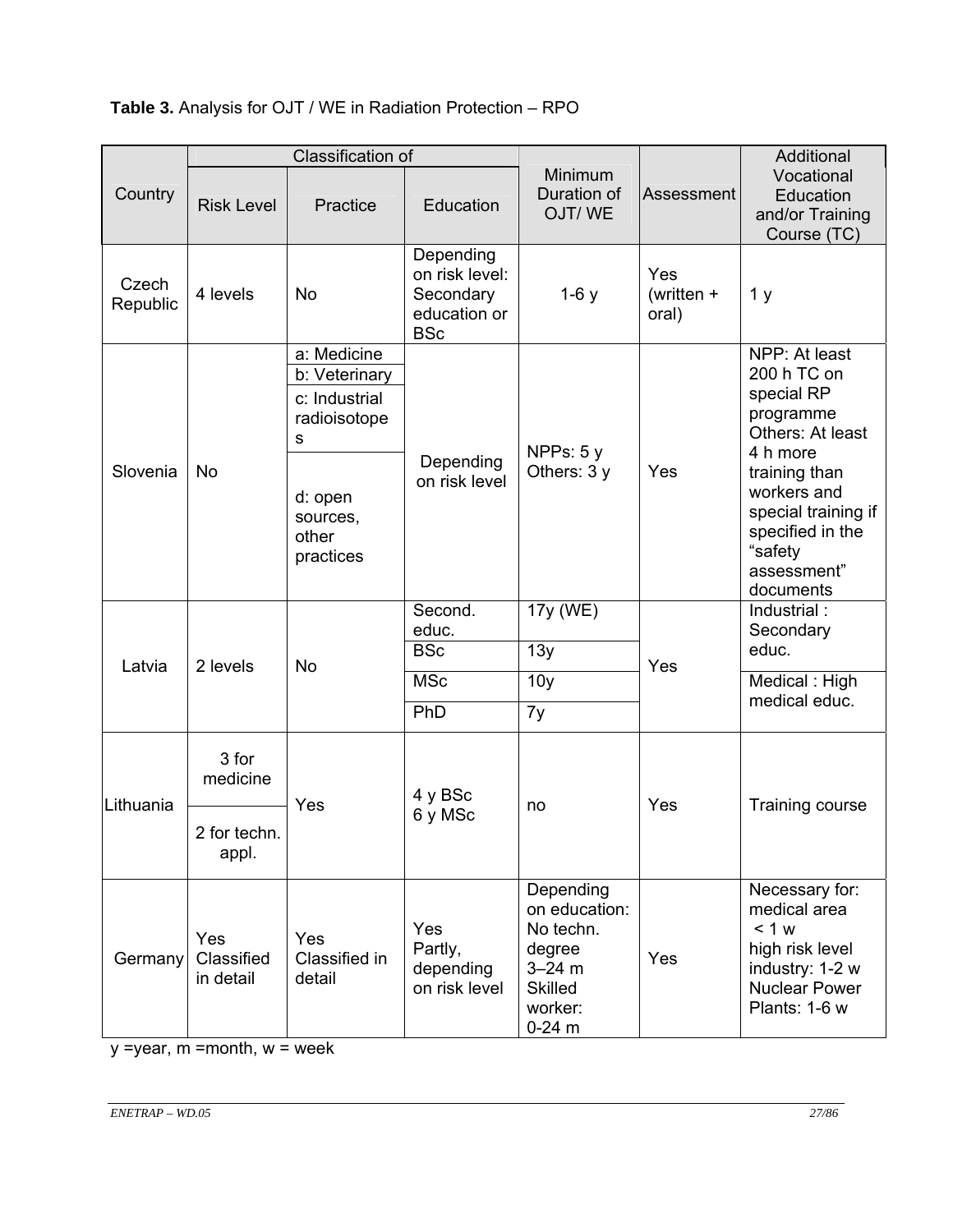| <b>Table 4:</b> Analysis for OJT / WE in Radiation Protection – RPE |  |
|---------------------------------------------------------------------|--|
|---------------------------------------------------------------------|--|

|                    |                   | Classification of        |                      |                                                  |                            | Additional                                                                          |
|--------------------|-------------------|--------------------------|----------------------|--------------------------------------------------|----------------------------|-------------------------------------------------------------------------------------|
| Country            | <b>Risk Level</b> | Practice                 | Education            | Minimum<br>Duration of<br>OJT/WE                 | Assess-<br>ment            | Vocational<br>Education<br>and/or Training<br>Course (TC)                           |
|                    | low               |                          |                      | low: $4m$                                        |                            | Level 1, 2: 3 y<br>(BSc)                                                            |
| Italy              | medium            | No                       |                      | medium: 8 m                                      |                            |                                                                                     |
|                    | high              |                          |                      | high: 12 m                                       |                            | Level $3:5y$                                                                        |
|                    |                   | a Health<br>Physics      | University<br>degree | a: 7 y                                           | <b>No</b>                  | a: References<br>on ionising<br>radiation                                           |
|                    |                   | $\mathsf b$<br>Dosimetry | University<br>degree | b: 5y                                            | <b>No</b>                  | b: References<br>on dosimetry                                                       |
| Slovenia           |                   | c Medical<br>Phys.       | University<br>degree | c: 5y                                            | No                         | c: Specialisation<br>and references<br>on medical<br>physics                        |
|                    |                   | d Occup.<br>Health       | University<br>degree | d: 5y                                            | Yes                        | d: Specialisation<br>on occupational<br>medicine and<br>retraining every<br>3 years |
|                    |                   |                          | Secondary<br>educ.   | 17 y (WE)                                        | Yes<br>(Expert             |                                                                                     |
| Latvia             |                   |                          | <b>BSc</b>           | 13y                                              | Attestatio<br>n<br>Committ |                                                                                     |
|                    |                   |                          | <b>MSc</b>           | 10 y                                             |                            |                                                                                     |
|                    |                   |                          | PhD                  | 7 y                                              | ee)                        |                                                                                     |
|                    |                   |                          |                      | Level 3<br>(significant<br>risk):<br>500 h / 2 y |                            | level 3: high<br>vocational<br>education, 5 w<br>training                           |
| The<br>Netherlands | 5                 |                          |                      |                                                  | Yes                        |                                                                                     |
|                    |                   |                          |                      | Level 2 (high<br>risk applic.):<br>1000 h / 2 y  |                            | level 2:<br>academic<br>education, 20 w<br>training                                 |
| Lithuania          | medium            |                          | <b>MSc</b>           | 3y                                               | Yes                        | Training course                                                                     |
|                    | high              |                          |                      |                                                  |                            |                                                                                     |

 $y = year$ ,  $m = month$ ,  $w = week$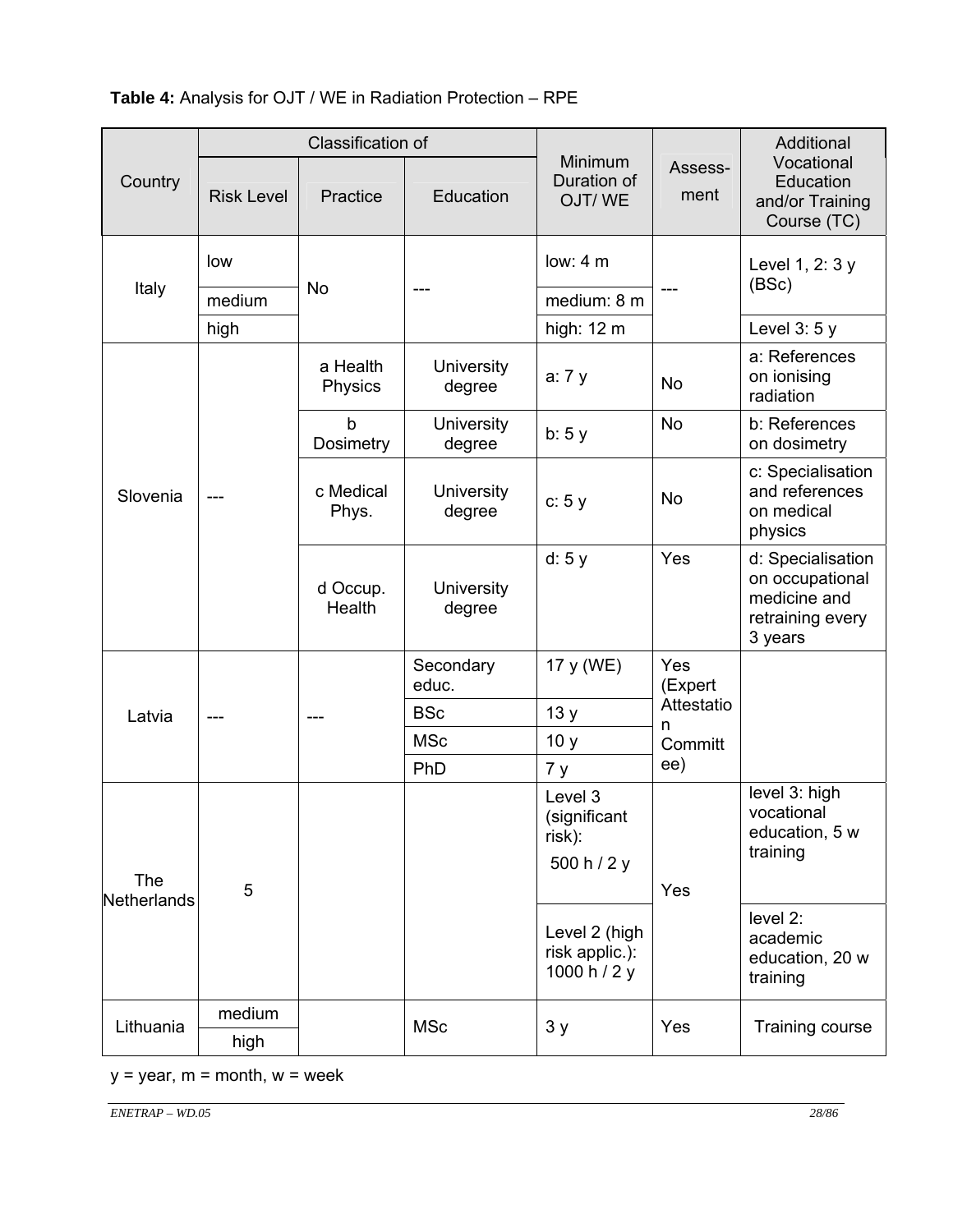**Table 5**: Training providers reported for OJT

| <b>Research Centres</b>                                                            | Austria, Bulgaria, Germany, Italy, Slovenia,<br>Switzerland, France                                                    |
|------------------------------------------------------------------------------------|------------------------------------------------------------------------------------------------------------------------|
| Universities                                                                       | Austria, Bulgaria, Czech Republic, Germany                                                                             |
| <b>Nuclear Power Plants</b>                                                        | Bulgaria, Slovenia, Germany, France                                                                                    |
| <b>Medical Centres and Medical</b><br>Universities, Hospitals                      | Bulgaria, Czech Republic, Italy, Greece, Latvia,<br>Portugal, France, Slovenia, Germany, UK, Latvia,<br><b>Belgium</b> |
| <b>Authorities</b>                                                                 | Greece*                                                                                                                |
| <b>Other Organizations</b>                                                         | UK, Spain, Czech Republic, Poland                                                                                      |
| No details or specific training<br>providers<br>$\sim$ $\sim$ $\sim$ $\sim$ $\sim$ | Cyprus, Malta, Lithuania, Belgium, Ireland, Estonia,<br>Ireland, Norway, Portugal, Sweden, The Netherlands             |

\*GAEC provides OJT for regulators and inspectors

**Table 6**: Legal requirements: Guidelines (GL) concerning the qualified competence in Radiation Protection in Germany

#### Industry and Research

GL on the "Qualified Competence in Radiation Protection"

GL on the "Qualified Competence for the Operation of Non-Medical X-Ray Units"

#### Medicine

GL "Radiation Protection in Medicine" according to the Radiation Protection Ordinance GL on the "Qualified Competence according to the X-Ray Ordinance"

GL on "Medical Surveillance of Occupationally Exposed Persons"

GL on "Radiation Protection in Veterinary Medicine"

#### Nuclear Technology

GL on the "Qualified Competence of Personnel in Charge of Radiation Protection in NNP and other Nuclear Installations" 3.6.1 (1990)

GL on the "Demonstration of Qualified Competence of NPP Personnel" 3.2 (1993)

GL on the "Demonstration of Knowledge of Workers During Operation of NPP" 3.27 (2000) GL on the "Demonstration of Qualified Competence of Research Reactor Personnel" 3.3 (1994)

GL on the "Qualified Competence of Responsible Personnel in Plants for Production of Fuel Elements for NPP"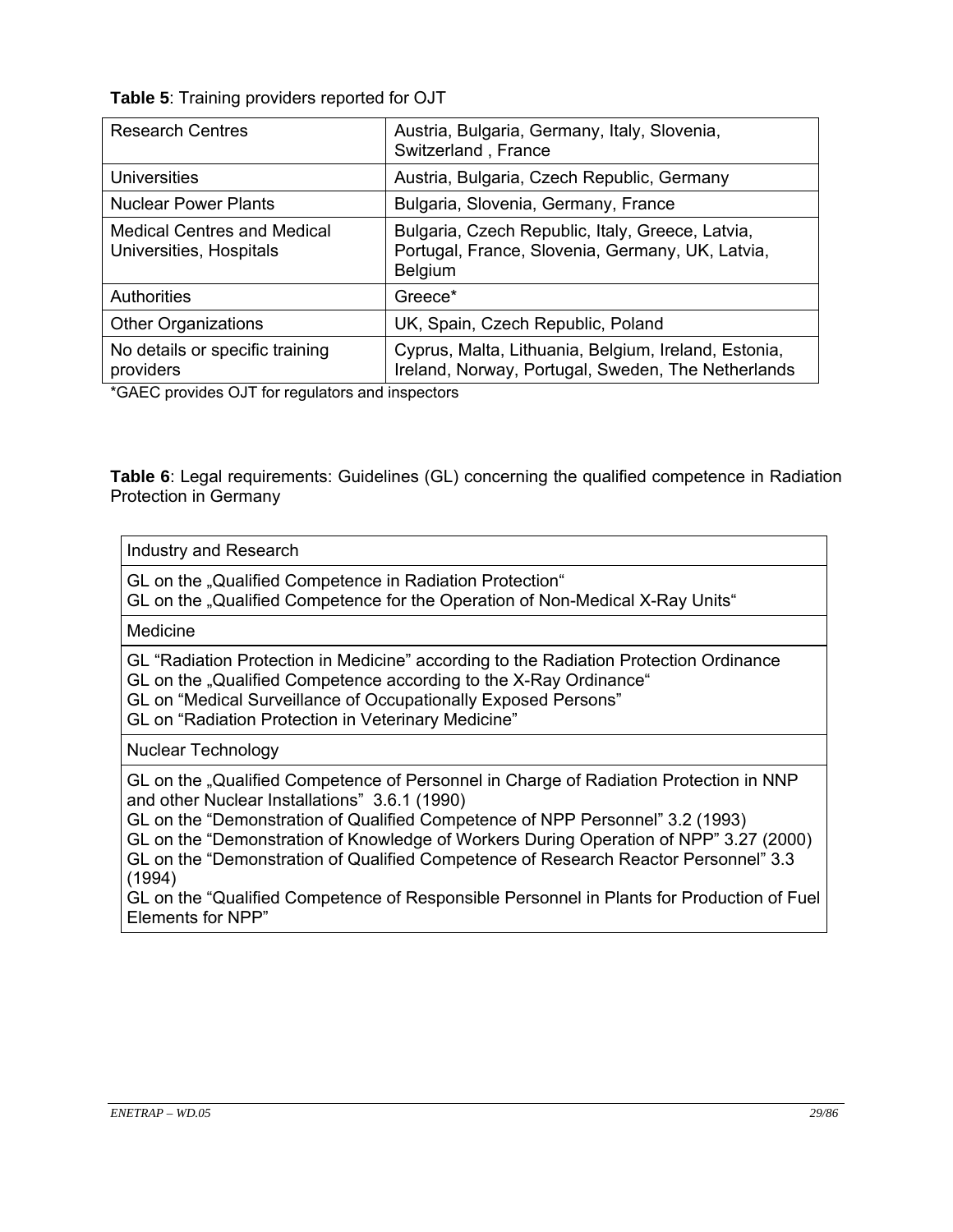**Table 7a**: Expert knowledge – Application of sealed radioactive sources

| Expert knowledge<br>CL: clearance level |                                                                           | Minimum period of<br>vocational experience<br>dependent on the<br>vocational education in<br>months |             |             | Radiation<br>protection<br>course |          |
|-----------------------------------------|---------------------------------------------------------------------------|-----------------------------------------------------------------------------------------------------|-------------|-------------|-----------------------------------|----------|
| Vocational education                    |                                                                           | no                                                                                                  | <b>SW</b>   | e, m        | gu,<br>gc                         | Duration |
| $\overline{2}$                          | Application of sealed radioactive sources                                 |                                                                                                     |             |             |                                   |          |
| 2.1                                     | Use and storage of devices with r. s. ( $A \leq$<br>10 $5$ -times the CL) | 3                                                                                                   | $\mathbf 0$ | $\mathbf 0$ | 0                                 | 14h      |
| 2.2                                     | Handling of r. s. ( $A \le 10^5$ -times the CL)                           | 12                                                                                                  | 3           | 3           | 0                                 | 26h      |
| 2.3                                     | Handling of r. s. (if not covered by 2.1 or 2.2)                          |                                                                                                     | 12          | 6           | 3                                 | 39 h     |

sw: skilled worker; e,m: engineer, master

gu, gc: graduate from university, technical college; no: no technical degree

- not provided by the corresponding vocational education;

### **Table 7b**: Expert knowledge – Non-destructive testing with sealed radioactive sources

| Expert knowledge     |                                                                                                     | Minimum period of<br>vocational experience<br>dependent on the<br>vocational education in<br>months |           |      |           | Radiation<br>protection<br>course |
|----------------------|-----------------------------------------------------------------------------------------------------|-----------------------------------------------------------------------------------------------------|-----------|------|-----------|-----------------------------------|
| Vocational education |                                                                                                     | no                                                                                                  | <b>SW</b> | e, m | gu,<br>gc | Duration                          |
| 3                    | Non-destructive testing<br>(with sealed radioactive sources)                                        |                                                                                                     |           |      |           |                                   |
| 3.1                  | Radiation protection supervisor<br>with restricted competence (at<br>changing places of work) (RPA) | $12 \overline{ }$                                                                                   | 6         | 3    | 3         | 32 h                              |
| 3.2                  | Radiation protection supervisor<br>with overall responsibility                                      |                                                                                                     | 12        | 6    | 3         | 38 h                              |

sw: skilled worker; e,m: engineer, master;

gu, gc: graduate from university, technical college; no: no technical degree

- not provided by the corresponding vocational education;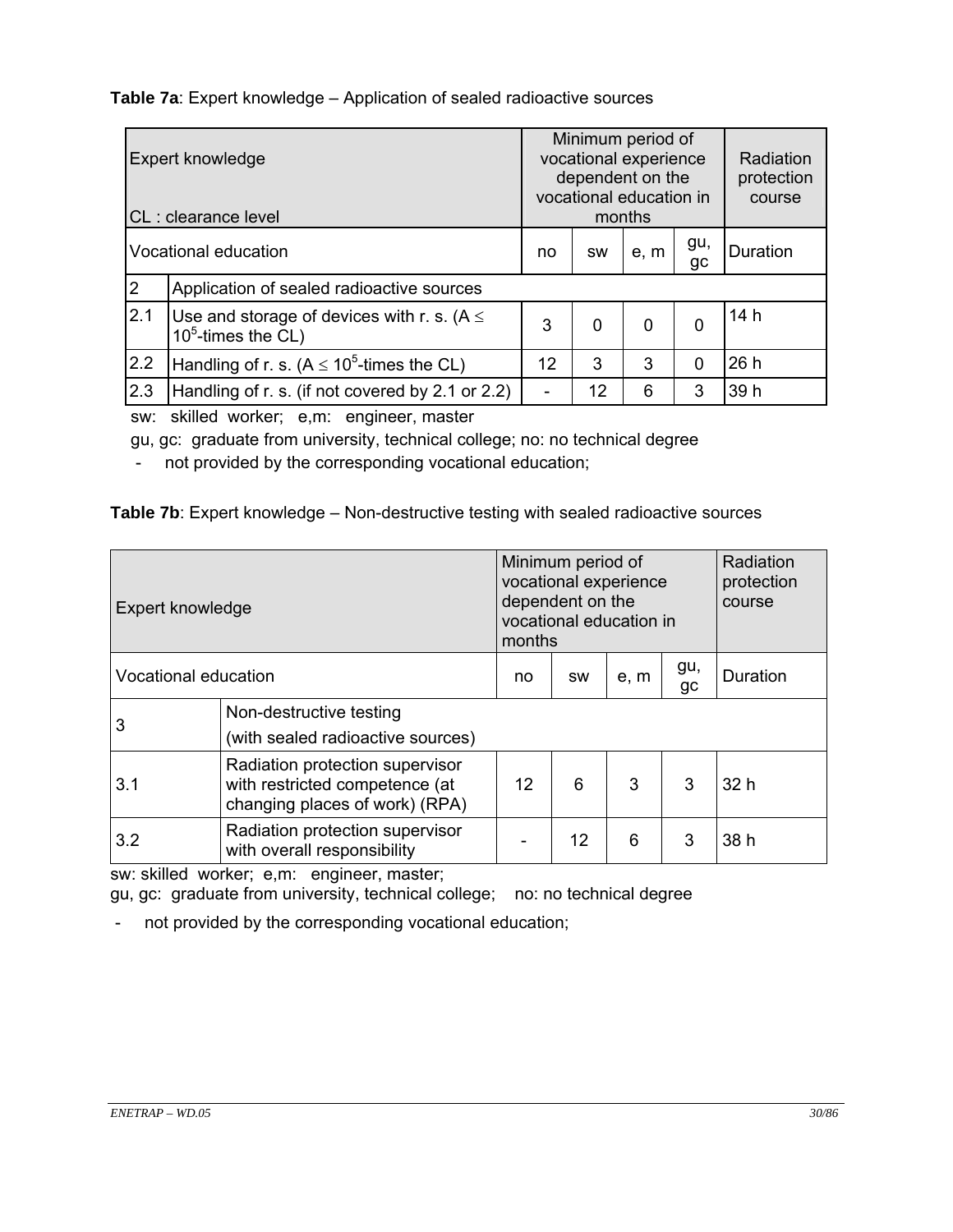**Table 7c**: Expert knowledge – Application of unsealed radioactive sources

| Expert knowledge |                                                               | Minimum period of<br>vocational experience<br>dependent on the |    |   |          | Radiation<br>protection<br>course |
|------------------|---------------------------------------------------------------|----------------------------------------------------------------|----|---|----------|-----------------------------------|
|                  | vocational education in<br>CL: clearance level<br>months      |                                                                |    |   |          |                                   |
|                  | gu,<br>Vocational education<br>e, m<br>no<br><b>SW</b><br>gc  |                                                                |    |   | Duration |                                   |
| 4                | Application of unsealed radioactive sources                   |                                                                |    |   |          |                                   |
| 4.1              | Handling of r. s. (A $\leq$ 10 <sup>5</sup> -times the<br>CL) | 24                                                             | 9  | 6 | 3        | 39 h                              |
| 4.2              | Handling of r. s. $(A > 105$ -times the<br>CL)                |                                                                | 24 | 9 | 6        | 54 h                              |
| 4.3              | Handling of nuclear materials                                 |                                                                |    | 9 | 6        | 60 h                              |

sw: skilled worker; e,m: engineer, master;

gu, gc: graduate from university, technical college; no: no technical degree

- not provided by the corresponding vocational education;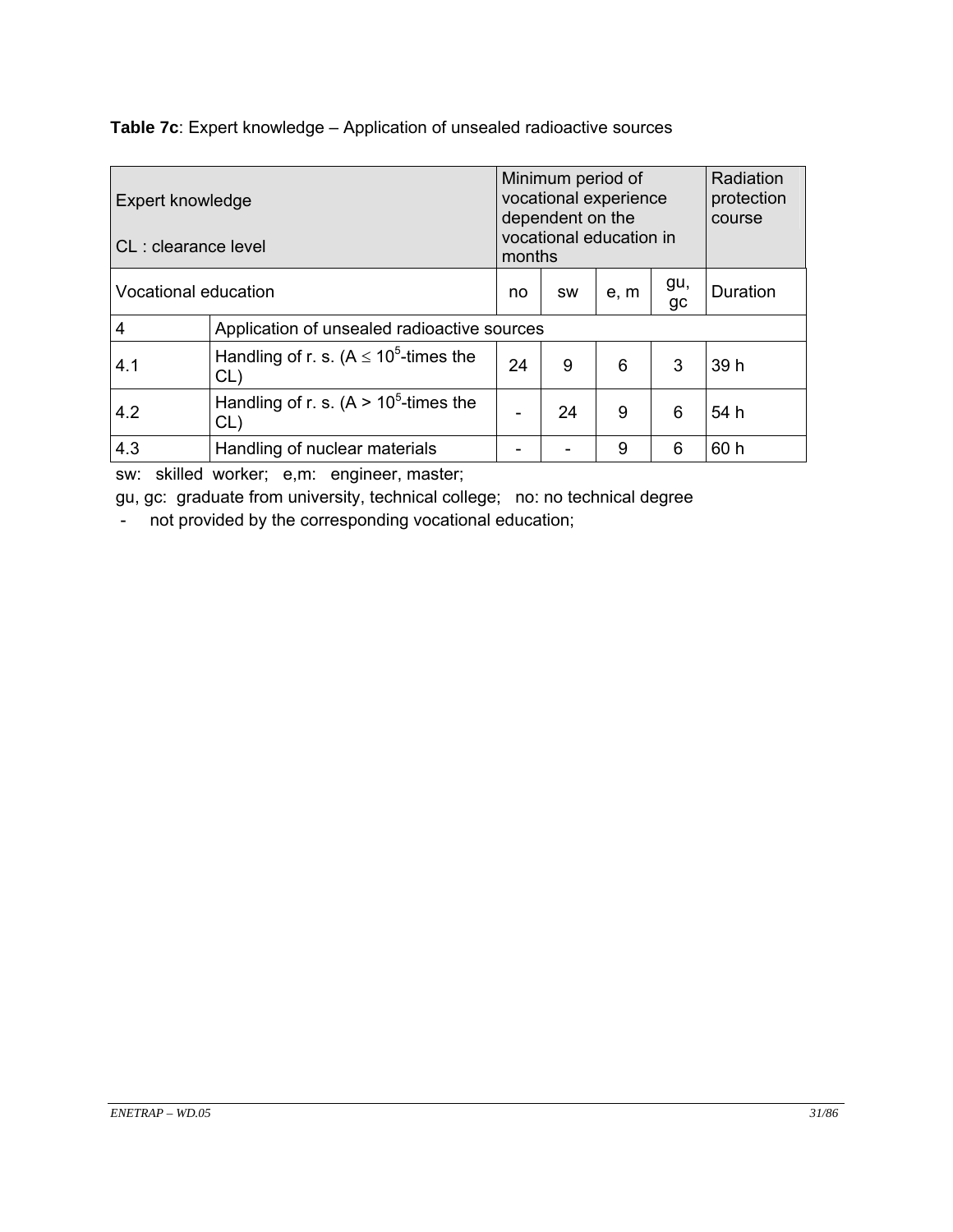**Table 8**: OJT for medical doctors and other personal in the medical area in Germany (except Medical Physicist Experts) m = month; h = hour

| <b>Field of Application</b>                                                                   | <b>OJT</b>                                                                                                                                     | TC in RP                                                                                                                         | Recognition |
|-----------------------------------------------------------------------------------------------|------------------------------------------------------------------------------------------------------------------------------------------------|----------------------------------------------------------------------------------------------------------------------------------|-------------|
| handling open<br>radioactive<br>substances<br>medical examination<br>and medical treatment    | 36 <sub>m</sub><br>(minimum 18 m<br>medical examination<br>minimum 6 m medical<br>treatment with<br>unsealed radioactive<br>sources)           | basic training<br>24 h<br>specialised<br>training: unsealed<br>sources<br>24 h                                                   | yes, oral   |
| handling open<br>radioactive<br>substances,<br>only medical<br>examination                    | 30 m                                                                                                                                           | basic training<br>specialised<br>training: unsealed<br>sources<br>24 h                                                           | yes, oral   |
| handling open<br>radioactive<br>substances,<br>only medical<br>treatment of special<br>organs | 18 <sub>m</sub><br>(minimum 12 m in the<br>region of the organ<br>treated)                                                                     |                                                                                                                                  | yes, oral   |
| teletherapy and<br>brachytherapy                                                              | 36 m<br>(min. 12 m radiation<br>therapy planning, min.<br>12 m working with<br>teletherapy equipment,<br>min. 12 m after loading<br>equipment) | basic training<br>24 h<br>specialised<br>training:<br>tele therapy<br>28 h<br>specialised<br>training: brachy<br>therapy<br>20 h | yes, oral   |
| brachytherapy                                                                                 | 24 m<br>(min. 12 m radiation<br>therapy planning<br>including eventually<br>3 m endovascular<br>radiation therapy)                             | basic training<br>24 h<br>specialised training:<br>brachytherapy<br>20 <sub>h</sub>                                              | yes, oral   |
| Brachytherapy,<br>only therapy of eye<br>tumors with sealed<br>sources                        | 12 <sub>m</sub><br>$(+$ proof of 25<br>applications)                                                                                           | basic training<br>24 h<br>specialised training:<br>brachytherapy<br>20 <sub>h</sub>                                              | yes, oral   |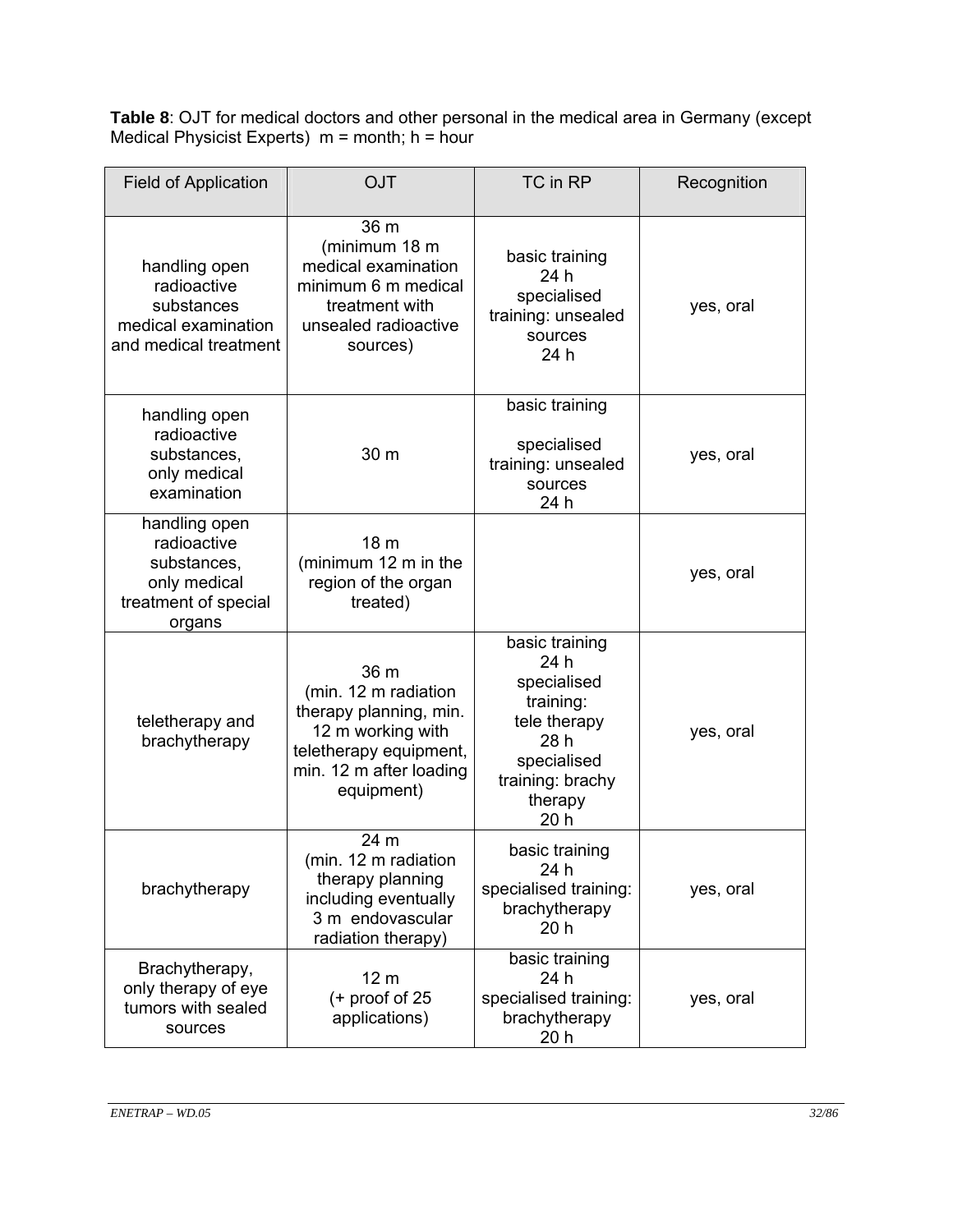| <b>Field of Application</b>                                                         | OJT                                                                         | TC in RP                                                                 | Recognition |
|-------------------------------------------------------------------------------------|-----------------------------------------------------------------------------|--------------------------------------------------------------------------|-------------|
| brachytherapy<br>only therapy of organs<br>with sealed sources<br>(prostate, brain) | 18 <sub>m</sub><br>$(+$ proof of 50<br>applications)                        | basic training<br>24 h<br>specialised training:<br>brachytherapy<br>20h  | yes, oral   |
| teletherapy                                                                         | 24 m<br>(min. 12 m radiation<br>therapy planning, min.<br>12 m accelerator) | basic training<br>24 h<br>specialised<br>training:<br>teletherapy<br>28h | yes, oral   |
| endovascul.<br>radiotherapy<br>(for persons without<br>expert knowledge)            | 6 m                                                                         | basic training<br>24 h<br>specialised training:<br>brachytherapy<br>20 h |             |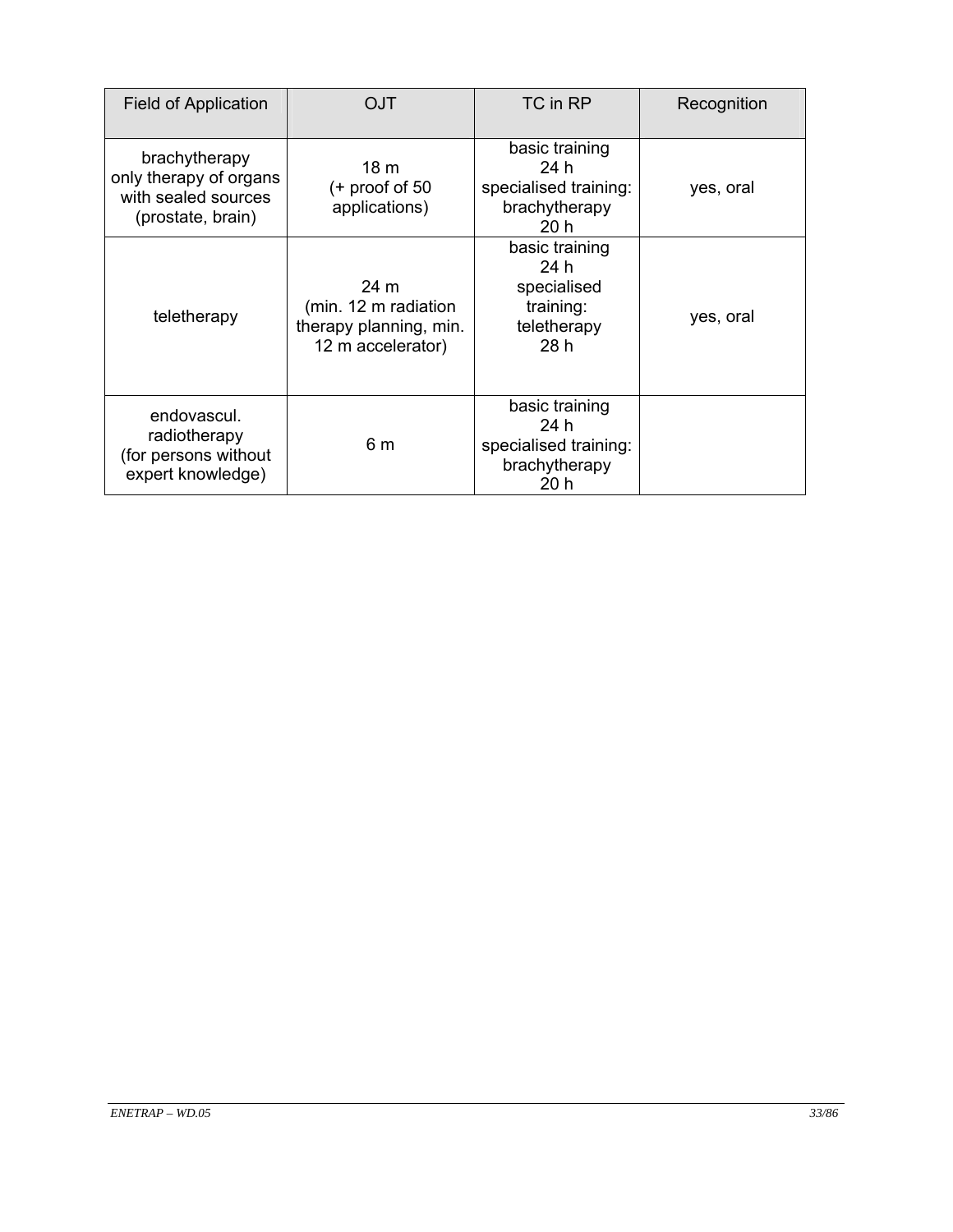| Class.<br>$N^{\circ}$ | <b>Type of Expertise</b>                        | Education                                      | TC in RP<br>$***$                                  | <b>OJT</b>     | <b>Work</b><br>Experience | Recognitio<br>n                         |
|-----------------------|-------------------------------------------------|------------------------------------------------|----------------------------------------------------|----------------|---------------------------|-----------------------------------------|
|                       | "Radiation Protection<br>Officer"               | <b>Technical Engineer</b><br>(B Sc)            | $S_3(2 w)$ ,<br>S300 (5 w)                         | $1 - 2y$       | 1 <sub>y</sub>            | yes (RPO)                               |
| $\overline{2}$        | "Radiation Protection<br>Expert"                | <b>Technical Engineer</b><br>(B Sc)            | S <sub>3</sub><br>(2 w)                            | $1 - 2y$       |                           | (recognize<br>d only<br>among<br>NPP's) |
| $\mathfrak{S}$        | Skilled Labour in RP                            | Technician, Master,<br><b>Skilled Worker</b>   | S <sub>3</sub><br>$(2 w)$ ,<br>IHK*<br>$(1 - 2 m)$ | 1 <sub>y</sub> | 1 <sub>y</sub>            | yes                                     |
| $\overline{4}$        | <b>RP Worker</b>                                | Technician, Master,<br><b>Skilled Worker</b>   | S <sub>3</sub><br>(2 w)                            | 1 <sub>y</sub> |                           |                                         |
| 5                     | Personnel without<br>supervision<br>"Worker II" | Vocational<br>Education<br>("Berufsabschluss") | $S$ 2 (1 d)                                        |                | 3 <sub>m</sub>            |                                         |
| $6\phantom{1}$        |                                                 |                                                |                                                    |                | 3 <sub>m</sub>            |                                         |
|                       | Personnel being<br>supervised<br>"Worker I"     | Vocational<br>Education                        | $S_1(2 h)$                                         |                |                           |                                         |

**Table 9**: Practice of qualification in Radiation Protection in German NPPs

 $w =$  week;  $m =$  month;  $y =$  year,  $h =$  hour

\* Chamber for Industry and Commerce

\*\* Training course modules provided at FTU-FZK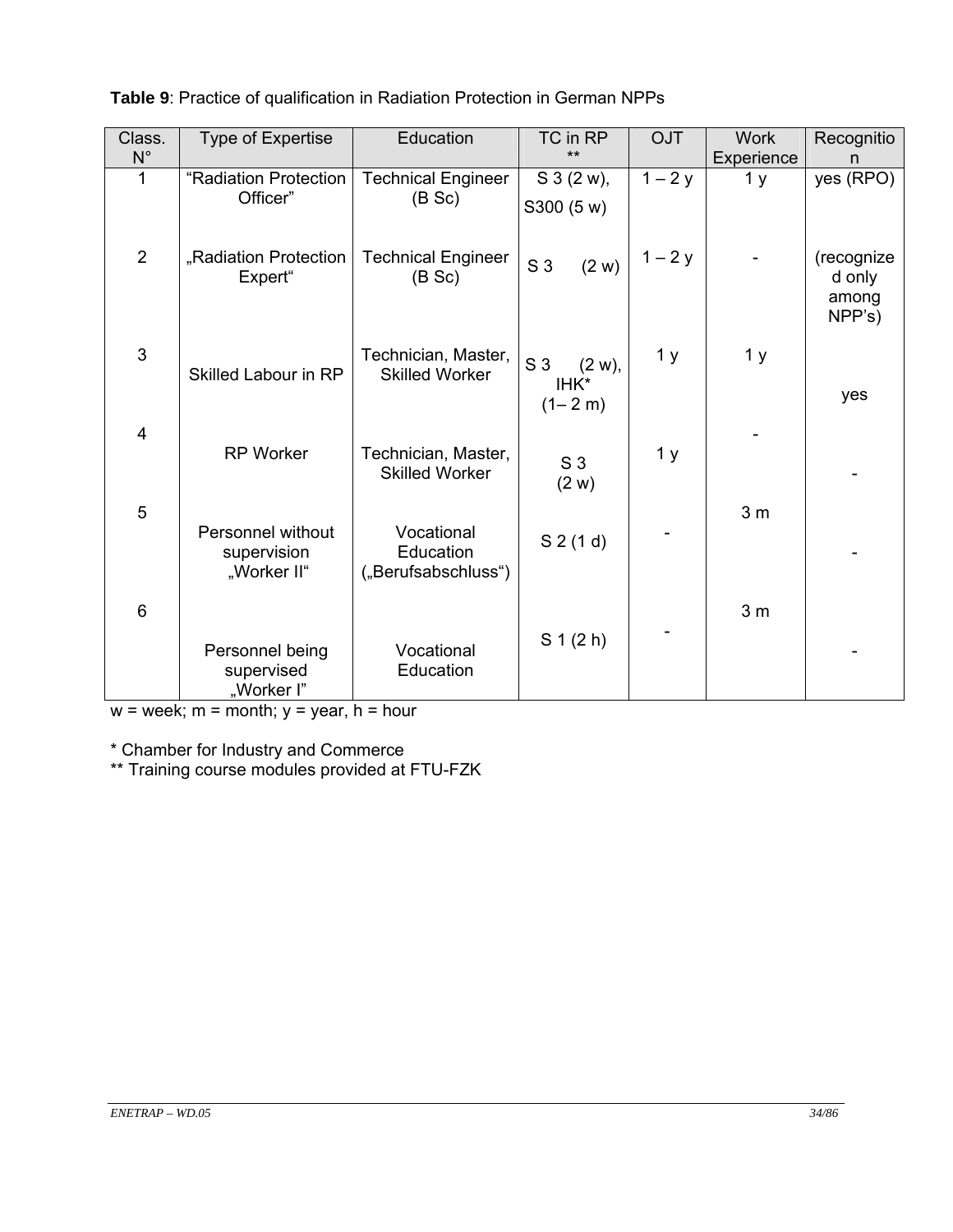**Table 10**: Interdisciplinary key qualifications of the practical phases (OJT) in Radiation Protection at BA Karlsruhe

| Radiological – Technical Devices, Open and Sealed Radioactive                  |         |  |
|--------------------------------------------------------------------------------|---------|--|
| <b>Substances and Sources</b>                                                  | [weeks] |  |
| Instruments, Plants, Practices, Handling, Testing, Disposal                    | 2       |  |
| Nuclear Medicine (therapy, diagnostic, radiology)                              | 6       |  |
| Radiation Medicine (therapy, diagnostic, radiology)                            | 6       |  |
| Isotope Laboratories, Nuclear Technology, Access, Locks, Clearance,<br>Control | 2       |  |
| Nuclear Fuel Cycle Plant (e.g. NPP)                                            | 2       |  |
| Safety and Monitoring Management                                               | 2       |  |
| Quality und Radiation Protection Management                                    | 2       |  |
| Involvement in Evaluations, Assessments and Expertises                         | 2       |  |
| <b>Thesis</b>                                                                  | 12      |  |
| Total                                                                          | 36      |  |

- Companies not being in a position to practice any of these key items have to cooperate with other partners.
- After each OJT phase an assessment is performed.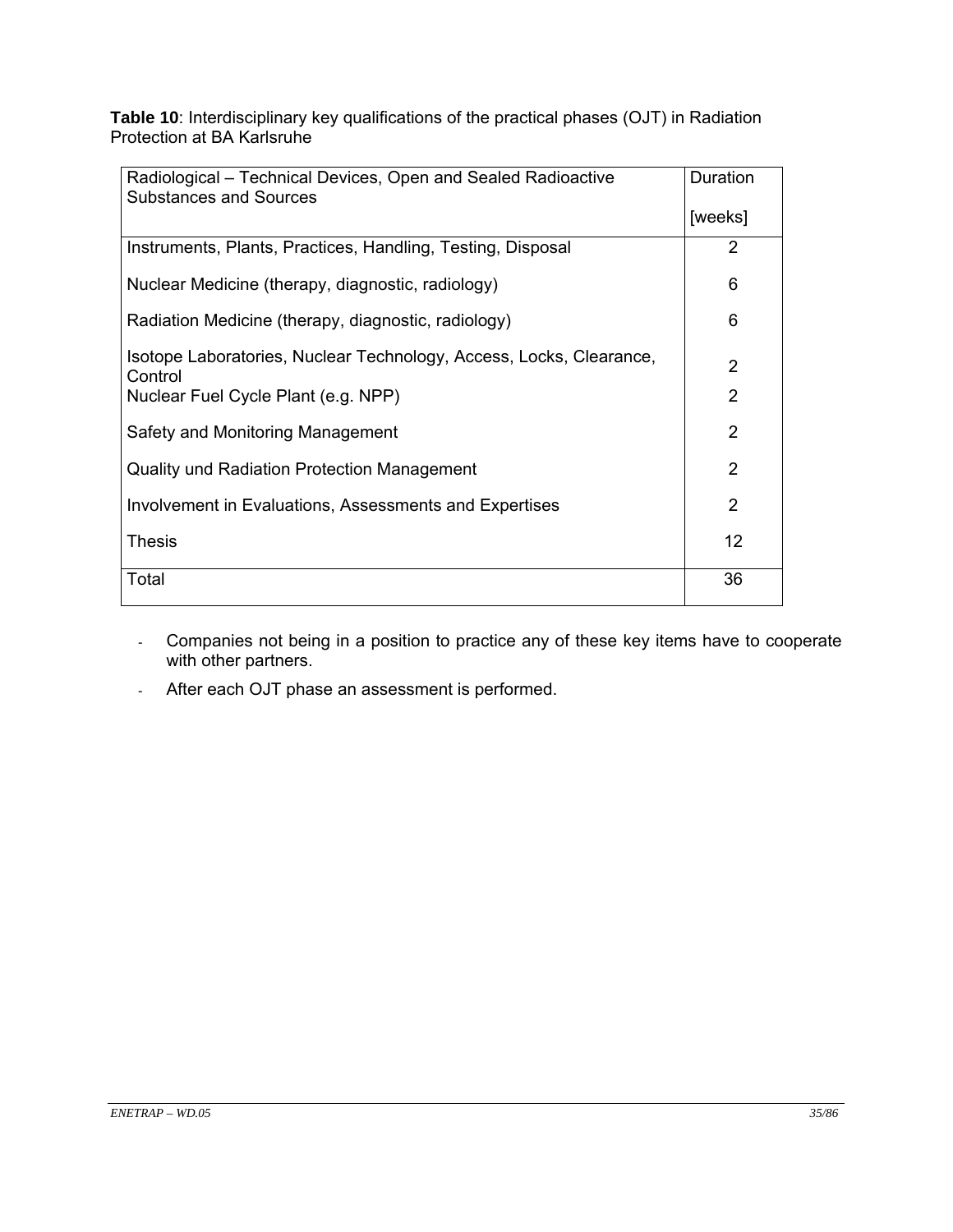**Table 11**: Overview on OJT in the practical phase of BA education at Research Center Karlsruhe

| Subject of Study                                                                                                                                     | Responsible Institution                                    | Average<br>Duration<br>[weeks] |
|------------------------------------------------------------------------------------------------------------------------------------------------------|------------------------------------------------------------|--------------------------------|
| Radiological waste water laboratory,<br>compartment air monitoring                                                                                   | Central Safety Department,<br>Waste Water Lab.             | 3                              |
| Operative radiation protection in the<br>Institutes of the Research Center<br>(nuclear research)                                                     | <b>Central Safety Department</b><br>and others             | 3                              |
| Operative radiation protection in the<br><b>Central Decontamination Department</b><br>of the Research Center (conditioning<br>of radioactive wastes) | <b>Central Decontamination</b><br>Department               | $\overline{4}$                 |
| Radiation protection at dismantling of<br>nuclear pilot plants                                                                                       | <b>Pilot Plants</b>                                        | 2                              |
| Administrative radiation protection                                                                                                                  | <b>Central Safety Department</b>                           | $\overline{2}$                 |
| Nonradiological occupational health<br>and safety                                                                                                    | <b>Central Safety Department</b>                           | $\overline{2}$                 |
| Whole body counter (internal<br>dosimetry)                                                                                                           | Dosimetry Group, Medical<br>Department                     | 4                              |
| Radiochemistry                                                                                                                                       | Central Safety Department,<br><b>Analytical Laboratory</b> | 6                              |
| Spectrometry                                                                                                                                         | Central Safety Department,<br><b>Analytical Laboratory</b> | 6                              |
| Emission control and<br>environmental surveillance                                                                                                   | <b>Central Safety Department</b>                           | 3                              |
| Clinical radiation protection                                                                                                                        | Hospital, mostly in the<br>Region of Karlsruhe*            | 10                             |
| <b>External dosimetry</b>                                                                                                                            | Central Safety Department,<br><b>Dosimetry Group</b>       | 5                              |
| Clearance of radioactive materials                                                                                                                   | Central Safety Department,<br><b>HDB</b>                   | 2                              |
| Student research project                                                                                                                             | <b>Research Center Karlsruhe</b>                           | 12                             |
| Diploma thesis                                                                                                                                       | Research Center Karlsruhe                                  | 13                             |

out of Research Center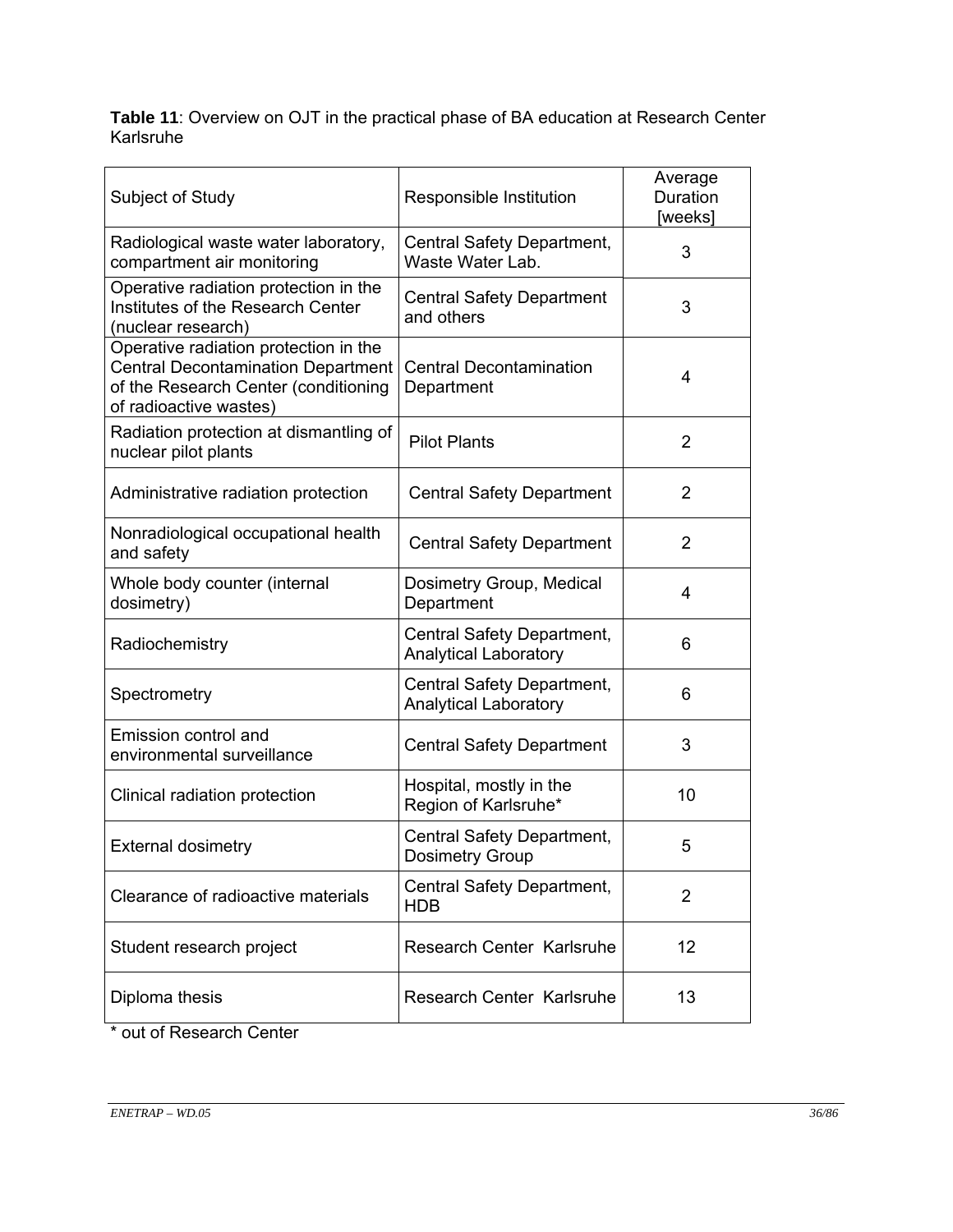## **Table 12**: Examples for OJT in the Revised ETRP-Course

| <b>Topic</b><br>(incomplete selection)                                                              | <b>Type</b>                         | Duration                                |
|-----------------------------------------------------------------------------------------------------|-------------------------------------|-----------------------------------------|
| <b>Core Module: Selected Topics for OJT</b>                                                         |                                     |                                         |
| - Shielding Calculations,<br>Use of Shielding Materials                                             | Exercise, Case Study                |                                         |
| - Portable Dosimeters,<br>Evaluation and Interpretation<br>of Results                               | Demonstration, Exercise             |                                         |
| - Management of Personal<br>Dose Records,                                                           | Exercise, Case Study                | Minimum<br>1 day each,                  |
| Dose Reduction Measures<br>and Follow-up Measures                                                   |                                     | total 1 to 2 weeks                      |
| - Routine Monitoring<br>Programme (internal,<br>external)                                           | Exercise, Laboratory                |                                         |
| - Contamination Monitoring,<br>Use of Radiation Dose<br><b>Meters</b>                               | Exercise, Case Study,<br>Laboratory |                                         |
| + others                                                                                            |                                     |                                         |
| <b>Supplementary Modules</b>                                                                        |                                     |                                         |
| a) Unsealed Sources (Examples)                                                                      |                                     |                                         |
| - Preparation of Shipping<br>Documents for Transport<br>(Road/Air)                                  | Exercise, Case Study                |                                         |
| - Incorporation<br>Measurements: Whole Body<br><b>Counting Facilities</b>                           | <b>Technical Visit, Exercises</b>   | Minimum                                 |
| - Search and Recovery of<br>Lost Sources, Analysis of<br><b>Accidents with Radiation</b><br>Sources | Simulation                          | 1 to 2 days each,<br>total 1 to 2 weeks |
| - Visit to Facilities,<br>Organisational Chart with RP<br>Personal                                  | <b>Technical Visit</b>              |                                         |
| + others                                                                                            |                                     |                                         |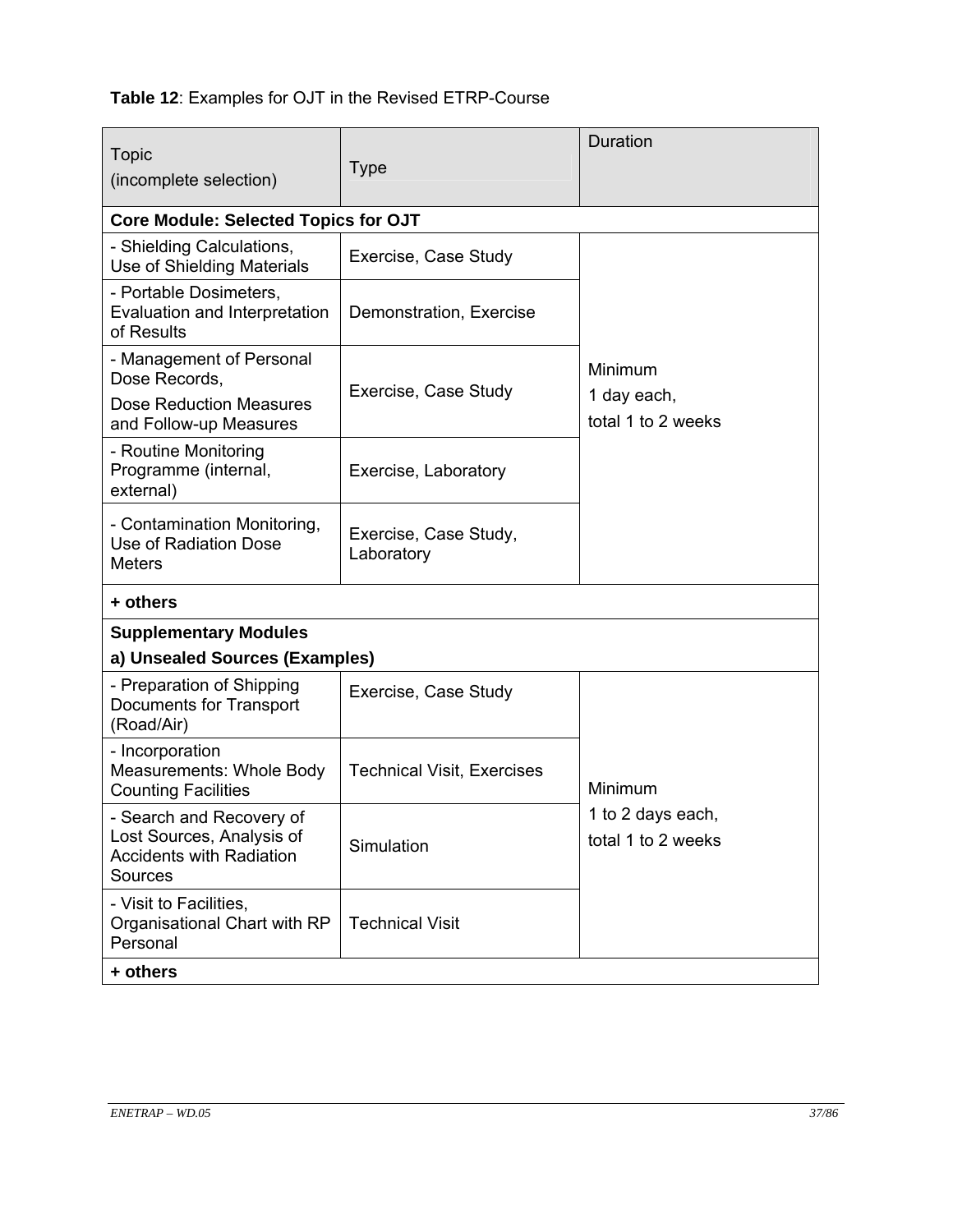| <b>Topic</b><br>(incomplete selection)                | <b>Type</b>             | Duration                     |
|-------------------------------------------------------|-------------------------|------------------------------|
| b) Medical Area                                       |                         |                              |
| - Work with Radiographers                             | Demonstration, Exercise |                              |
| - Work with Generators and<br>Labelling               | Laboratory, Exercise    | Minimum<br>1 to 2 days each, |
| - Visit to Facilities                                 | <b>Technical Visit</b>  | total 1 to 2 weeks           |
| - Analysis of Accidents in<br><b>Medical Exposure</b> | Case Study              |                              |
| + others                                              |                         |                              |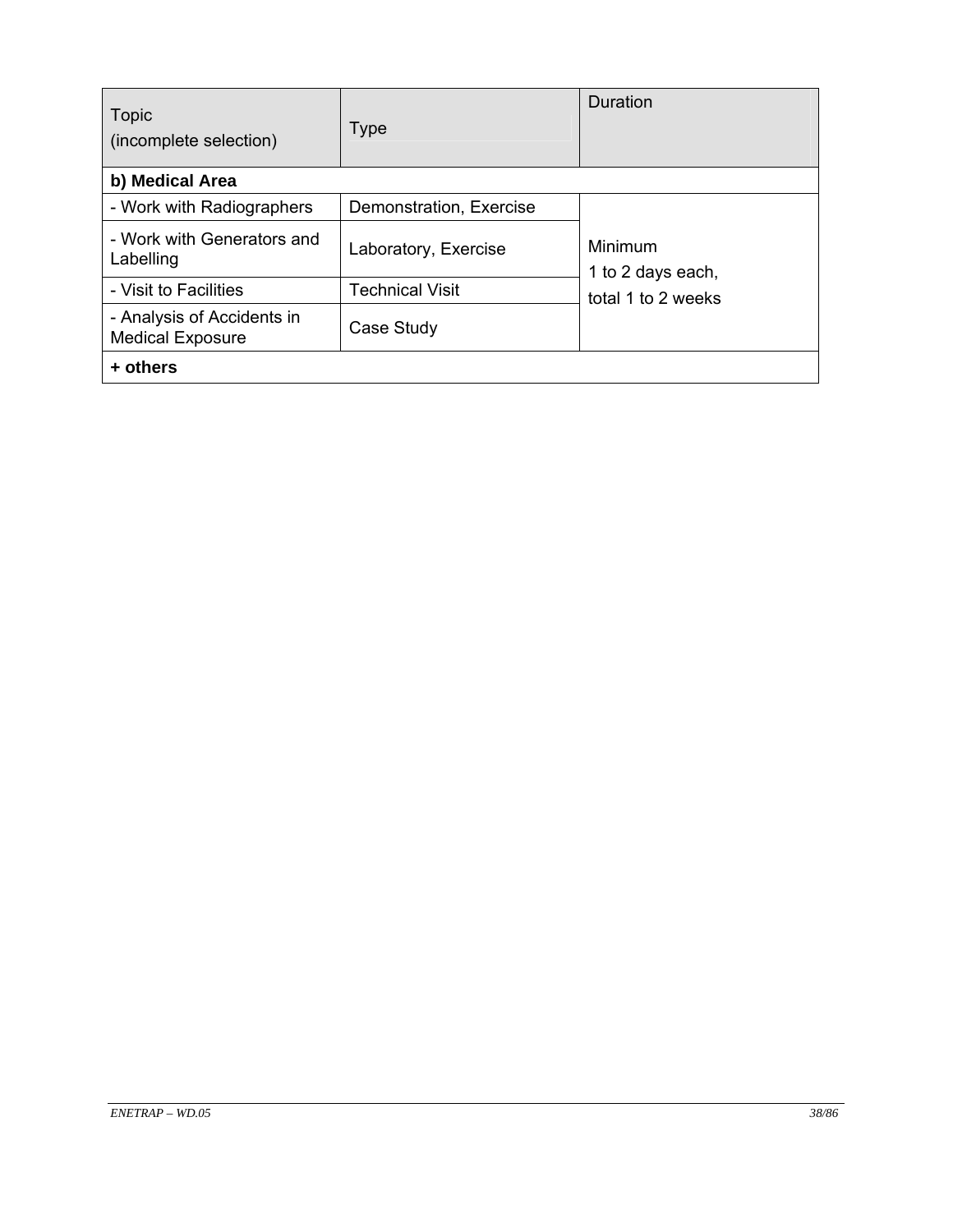Table 13: Complete answers to questions with respect to OJT and WE

| Country         | C11.<br>Are there any training<br>events that make use<br>(either entirely or in part)<br>of On the Job Training<br>(OJT)?                                                                                                                                                                                                              | C <sub>12</sub><br>Specify which piece(s) of legislation provide the current legal basis for On the Job<br>Training (OJT) and/or work experience                                                                                                                                                                                                                                                                                                                                                                                                                                                                           | C13.<br>If the wording of<br>the terms "on the<br>job training" and<br>"work experience"<br>in the glossary<br>does not reflect<br>fully the definition<br>in your national<br>regulation, please<br>comment |
|-----------------|-----------------------------------------------------------------------------------------------------------------------------------------------------------------------------------------------------------------------------------------------------------------------------------------------------------------------------------------|----------------------------------------------------------------------------------------------------------------------------------------------------------------------------------------------------------------------------------------------------------------------------------------------------------------------------------------------------------------------------------------------------------------------------------------------------------------------------------------------------------------------------------------------------------------------------------------------------------------------------|--------------------------------------------------------------------------------------------------------------------------------------------------------------------------------------------------------------|
| Austria         | No                                                                                                                                                                                                                                                                                                                                      | Work experience is demanded by the radiation protection law.                                                                                                                                                                                                                                                                                                                                                                                                                                                                                                                                                               |                                                                                                                                                                                                              |
| Belgium         | <b>No</b>                                                                                                                                                                                                                                                                                                                               | (see art. 73.2 last paragraph of Royal Decree 2001) OJT is required for the periodical<br>renewal of the recognition.                                                                                                                                                                                                                                                                                                                                                                                                                                                                                                      |                                                                                                                                                                                                              |
| <b>Bulgaria</b> | Yes, Each postgraduate<br>training includes OJT                                                                                                                                                                                                                                                                                         | Ordinance No.31/28.06.2001 on the Post Graduate Training in the Health Care<br>System (Ministry of Health):<br>"Art.11.(3) The syllabus includes: 1. mandatory theoretical and practical training and<br>their duration in terms of the specialty acquiring forms spec. in Art.10, not shorter<br>than that spe. in Annex 1; 2. the distribution in fields and modules on the medical<br>science and practice and their duration."<br>Ordinance for Patient Protection at Medical Exposure (not yet in force):<br>"Art.27 (1) 2. The MPE has 3 years at minimum practical work in the corresponding<br>field (RT, NM, RD)" | practical<br>experience, clinical<br>experience or<br>clinical work do<br>fully reflect the<br>wording cited<br>above                                                                                        |
| Croatia         | Yes, According to the<br>regulation on training of<br>professionals in the field<br>of radiation protection<br>State Office of Radiation<br>Protection (Regulatory<br>Authority) organizes<br>courses in radiation<br>protection for<br>professionals operating<br>radiation sources. Partly<br>these courses are OJT<br>because senior | REGULATIONS ON THE CONDITIONS AND METHOD OF PROFESSIONAL<br>TRAINING FOR INDIVIDUALS ENGAGED IN PRACTICES WITH IONIZING<br>RADIATION SOURCES (Official Gazette No. 67/2000)                                                                                                                                                                                                                                                                                                                                                                                                                                                |                                                                                                                                                                                                              |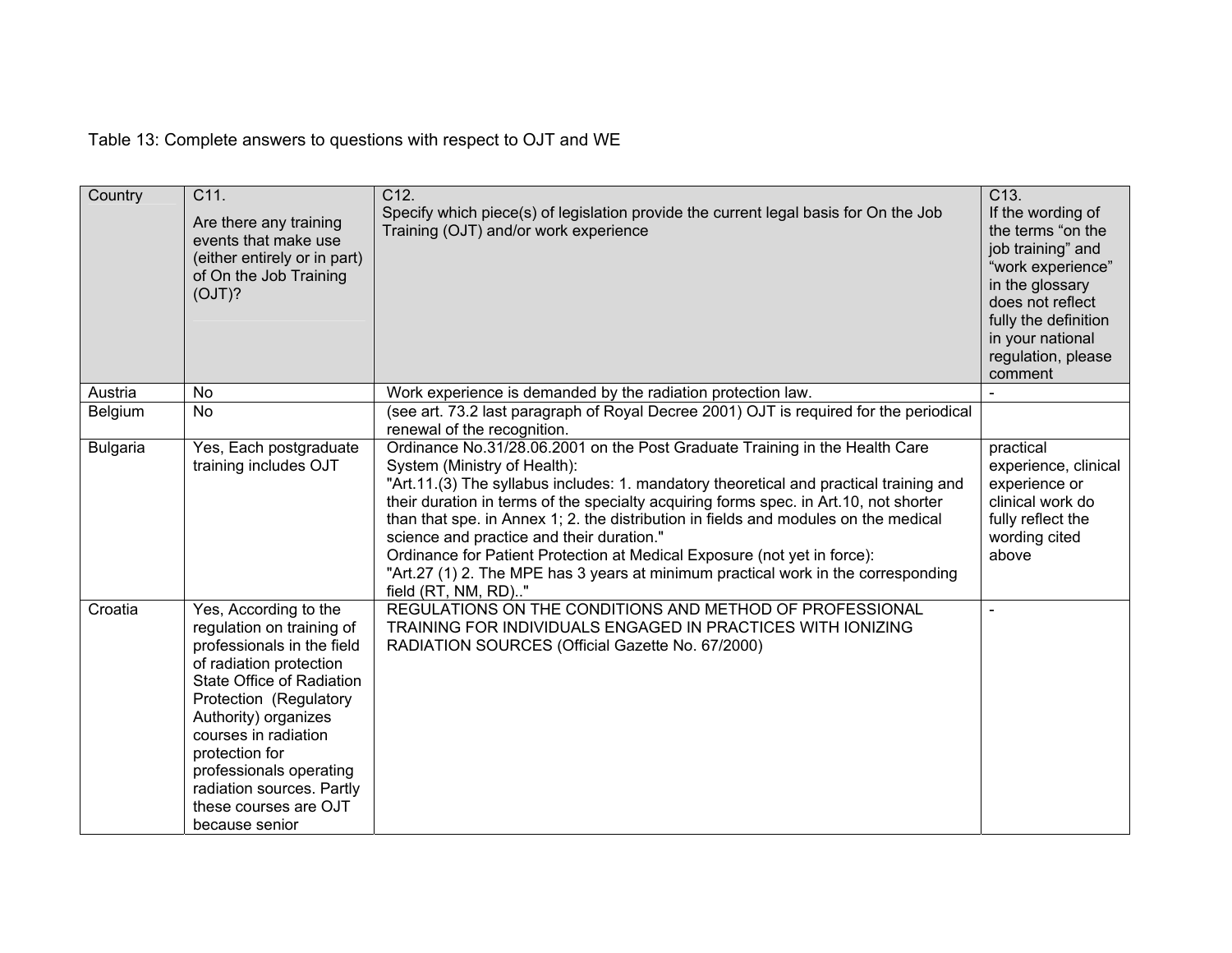| Country           | C11.<br>Are there any training<br>events that make use<br>(either entirely or in part)<br>of On the Job Training<br>(OJT)?                                                                                                                                                                                                                                                                                                                                                                                                                                                     | C12.<br>Specify which piece(s) of legislation provide the current legal basis for On the Job<br>Training (OJT) and/or work experience                                                                                                                                                                                                   | C13.<br>If the wording of<br>the terms "on the<br>job training" and<br>"work experience"<br>in the glossary<br>does not reflect<br>fully the definition<br>in your national<br>regulation, please<br>comment                                                                                                                                                      |
|-------------------|--------------------------------------------------------------------------------------------------------------------------------------------------------------------------------------------------------------------------------------------------------------------------------------------------------------------------------------------------------------------------------------------------------------------------------------------------------------------------------------------------------------------------------------------------------------------------------|-----------------------------------------------------------------------------------------------------------------------------------------------------------------------------------------------------------------------------------------------------------------------------------------------------------------------------------------|-------------------------------------------------------------------------------------------------------------------------------------------------------------------------------------------------------------------------------------------------------------------------------------------------------------------------------------------------------------------|
|                   | professionals deliver<br>lectures and share<br>practical experience on<br>working place.                                                                                                                                                                                                                                                                                                                                                                                                                                                                                       |                                                                                                                                                                                                                                                                                                                                         |                                                                                                                                                                                                                                                                                                                                                                   |
| Cyprus            | <b>No</b>                                                                                                                                                                                                                                                                                                                                                                                                                                                                                                                                                                      | Not Available                                                                                                                                                                                                                                                                                                                           | No comment                                                                                                                                                                                                                                                                                                                                                        |
| Czech<br>Republic | Yes, During the one or<br>two years of obliged<br>"work experience" in<br>management of relevant<br>ionizing radiation<br>sources or in<br>performance of tests in<br>facilities of relevant<br>licensees there is also<br>required additional<br>professional training<br>(course) for selected<br>personnel, who will<br>supervise the work in<br>controlled areas. The<br>courses (term of which is<br>usually 1 week) are<br>allowed to be conducted<br>only by the licensee of<br>SONS. To get licence for<br>conducting of such<br>courses, the<br>requirements given in | See C7 and C11. The legal bases is given in the Section 6 of the Decree<br>No.146/1997 Coll. (amended by No.315/2002 Coll.), which executes the<br>requirements of Atomic Law - the Act no.18/1997 Coll of 24 January 1997. Text of the<br>Atomic Law and appropriate Decrees are accessible at the electronic address :<br>www.sujb.cz | Czech legislation<br>doesn't require<br>any experienced<br>supervisor /expert<br>to be appointed<br>for guiding a<br>"selected worker"<br>neither during his /<br>her obligatory<br>initial training nor<br>during the term of<br>his /her one or two<br>years practice<br>(work experience)<br>in handling the<br>corresponding<br>ionizing radiation<br>sources |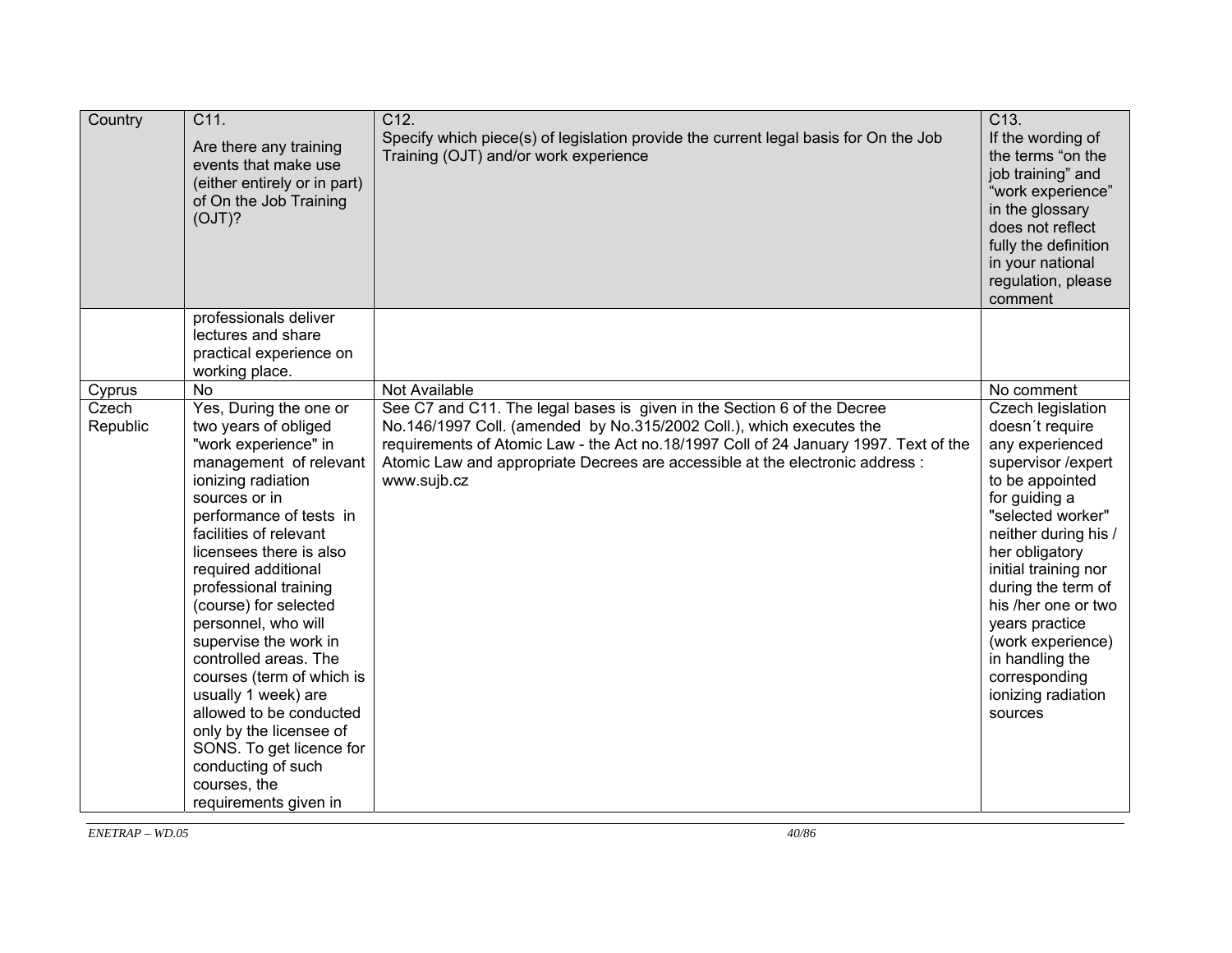| Country | C11.<br>Are there any training<br>events that make use<br>(either entirely or in part)<br>of On the Job Training<br>(OJT)?                                                                                                          | C12.<br>Specify which piece(s) of legislation provide the current legal basis for On the Job<br>Training (OJT) and/or work experience                                                                                                                                            | C13.<br>If the wording of<br>the terms "on the<br>job training" and<br>"work experience"<br>in the glossary<br>does not reflect<br>fully the definition<br>in your national<br>regulation, please<br>comment |
|---------|-------------------------------------------------------------------------------------------------------------------------------------------------------------------------------------------------------------------------------------|----------------------------------------------------------------------------------------------------------------------------------------------------------------------------------------------------------------------------------------------------------------------------------|--------------------------------------------------------------------------------------------------------------------------------------------------------------------------------------------------------------|
|         | Section 9 paragraph 1<br>letter n) of the Act and<br>by Section 12 of the<br>Decree No.146/1997<br>(amended by<br>No.315/2002) shall be<br>fulfilled.<br>Not sure                                                                   |                                                                                                                                                                                                                                                                                  |                                                                                                                                                                                                              |
| Denmark | Yes, 1) RPE at the<br>Regulatory Authorities,<br>2) RPE at Danish<br>Decommissioning, 3)<br>Medical physicists                                                                                                                      | Medical physicists: "Guideline concerning the education of Medical physicists"<br>(Vejledning om uddannelse af hospitalsfysikere, VEJ nr 122 af 20/07/1995). It<br>describes in general terms what should be learned in the three-years education<br>programme (only in Danish). |                                                                                                                                                                                                              |
| Estonia | Often On the Job<br>Training is used. Partly<br>the training consists of<br>the general lectures and<br>continues with on the job<br>training.                                                                                      | Regulation of Minister of the Environment: Requirements for Exposed Workers<br>Radiation Safety Training (unfortunately no translation available).                                                                                                                               | They reflect fully<br>the definiton.                                                                                                                                                                         |
| Finland | Yes, Training of a<br>hospital physicist include<br>OJT (see also point C7<br>above: A hospital<br>physicist who is also<br>qualified as a RPO for<br>general use of radiation<br>in the medical sector,<br>can be recocgnised as a |                                                                                                                                                                                                                                                                                  |                                                                                                                                                                                                              |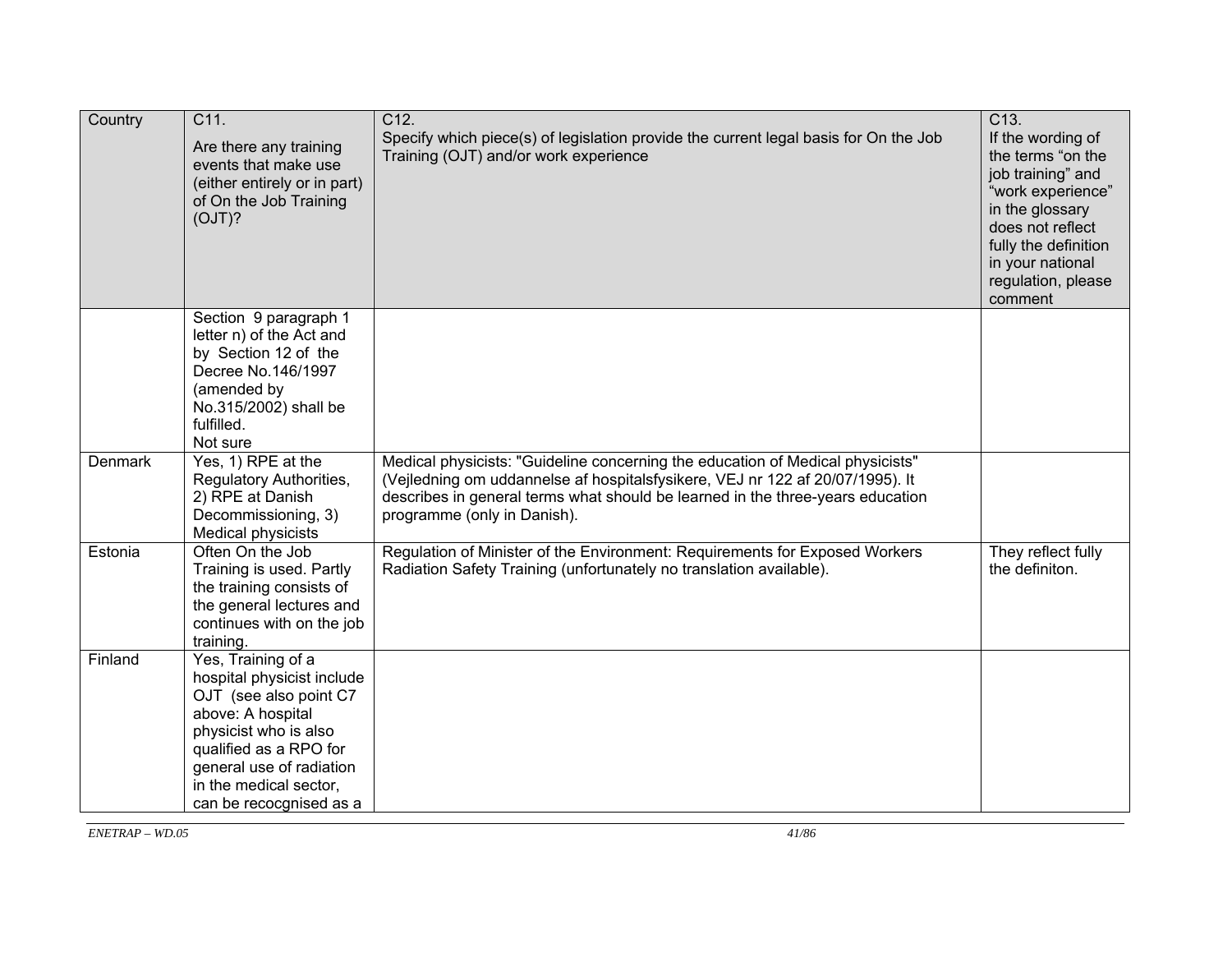| Country           | C11.<br>Are there any training<br>events that make use<br>(either entirely or in part)<br>of On the Job Training<br>(OJT)?                                                                                                           | C <sub>12</sub><br>Specify which piece(s) of legislation provide the current legal basis for On the Job<br>Training (OJT) and/or work experience | C13.<br>If the wording of<br>the terms "on the<br>job training" and<br>"work experience"<br>in the glossary<br>does not reflect<br>fully the definition<br>in your national<br>regulation, please<br>comment |
|-------------------|--------------------------------------------------------------------------------------------------------------------------------------------------------------------------------------------------------------------------------------|--------------------------------------------------------------------------------------------------------------------------------------------------|--------------------------------------------------------------------------------------------------------------------------------------------------------------------------------------------------------------|
|                   | Medical Phyiscs Expert.<br>The radiation protection                                                                                                                                                                                  |                                                                                                                                                  |                                                                                                                                                                                                              |
|                   | training of a medical                                                                                                                                                                                                                |                                                                                                                                                  |                                                                                                                                                                                                              |
|                   | physicist is defined in<br>Guide ST 1.7, Annex B,                                                                                                                                                                                    |                                                                                                                                                  |                                                                                                                                                                                                              |
|                   | and that of the RPO in                                                                                                                                                                                                               |                                                                                                                                                  |                                                                                                                                                                                                              |
| France            | Guide ST 1.8, Annex B)                                                                                                                                                                                                               |                                                                                                                                                  |                                                                                                                                                                                                              |
|                   | The courses described<br>C2 (Master and<br>in<br>technician<br>courses)<br>make use of On the Job<br>Training.<br>For<br>the<br>Master: half of the year<br>(30)<br>ECTS)<br>are<br>dedicated to OJT. At<br>technician level: 1 or 3 |                                                                                                                                                  |                                                                                                                                                                                                              |
|                   | months of OJT<br>(2)<br>different courses for 2<br>different<br>levels<br><b>of</b>                                                                                                                                                  |                                                                                                                                                  |                                                                                                                                                                                                              |
|                   | technicians)<br>The Specific course for                                                                                                                                                                                              |                                                                                                                                                  |                                                                                                                                                                                                              |
|                   | the Medical Physicists                                                                                                                                                                                                               |                                                                                                                                                  |                                                                                                                                                                                                              |
|                   | also makes use of OJT                                                                                                                                                                                                                |                                                                                                                                                  |                                                                                                                                                                                                              |
|                   | in hospitals (32 weeks),<br>as well as those of                                                                                                                                                                                      |                                                                                                                                                  |                                                                                                                                                                                                              |
|                   | physicians or all medical<br>staff.                                                                                                                                                                                                  |                                                                                                                                                  |                                                                                                                                                                                                              |
| Germany           | Yes, University of                                                                                                                                                                                                                   | Guideline "Expert Knowledge - Technical Applications" according to the German                                                                    | Expert knowledge,                                                                                                                                                                                            |
| $ENTERAP - WD.05$ |                                                                                                                                                                                                                                      | 42/86                                                                                                                                            |                                                                                                                                                                                                              |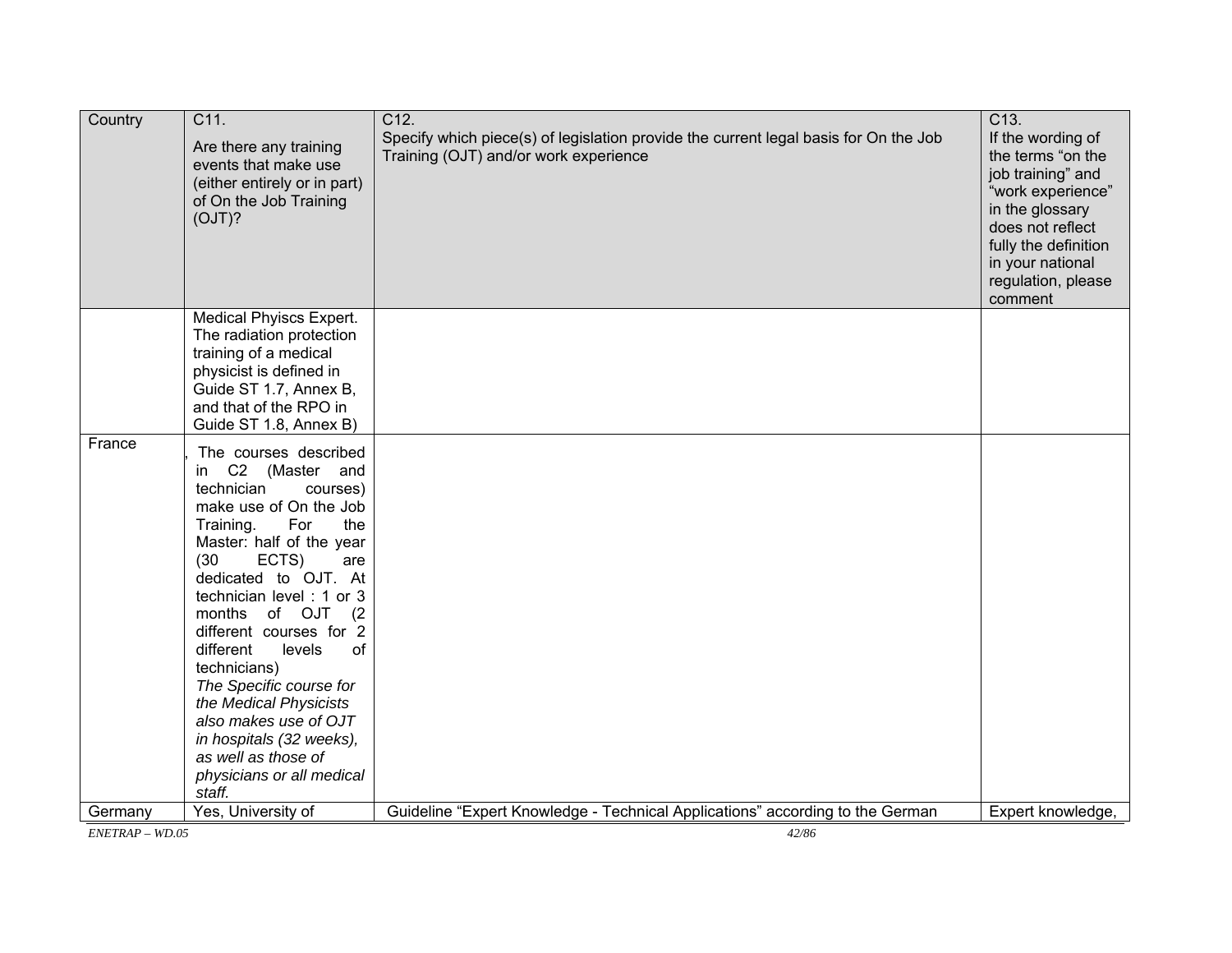| Country | C11.<br>Are there any training<br>events that make use<br>(either entirely or in part)<br>of On the Job Training<br>(OJT)?                               | C <sub>12</sub> .<br>Specify which piece(s) of legislation provide the current legal basis for On the Job<br>Training (OJT) and/or work experience                                                                                                                                                                                                                                                                                                                                                                                                                                                                                                                                                                                                                                                                                                                                                                                                                                                                                                                                                                                                                                                                                                                                                                                                                                             | C <sub>13</sub> .<br>If the wording of<br>the terms "on the<br>job training" and<br>"work experience"<br>in the glossary<br>does not reflect<br>fully the definition<br>in your national<br>regulation, please<br>comment |
|---------|----------------------------------------------------------------------------------------------------------------------------------------------------------|------------------------------------------------------------------------------------------------------------------------------------------------------------------------------------------------------------------------------------------------------------------------------------------------------------------------------------------------------------------------------------------------------------------------------------------------------------------------------------------------------------------------------------------------------------------------------------------------------------------------------------------------------------------------------------------------------------------------------------------------------------------------------------------------------------------------------------------------------------------------------------------------------------------------------------------------------------------------------------------------------------------------------------------------------------------------------------------------------------------------------------------------------------------------------------------------------------------------------------------------------------------------------------------------------------------------------------------------------------------------------------------------|---------------------------------------------------------------------------------------------------------------------------------------------------------------------------------------------------------------------------|
|         | Cooperative Education,<br>Karlsruhe, Department<br>of Safety Engineering<br>(Radiation Protection) -<br>practical part                                   | <b>Radiation Protection Ordinance</b><br>(Fachkunde-Richtlinie Technik nach StrlSchV; 2004)<br>Guideline "Expert Knowledge - Technical Applications" according to the German<br>X-ray Ordinance (Fachkunde-Richtlinie Technik nach RöV; 2003)<br>•Guideline "Radiation Protection in Medicine" according to the Radiation<br>$\bullet$<br>Protection Ordinance (Richtlinie Strahlenschutz in der Medizin nach StrlSchV;<br>2002)<br>Guideline "Radiation Protection in Medicine" according to the X-ray Ordinance<br>$\bullet$<br>(Richtlinie Strahlenschutz in der Medizin nach RöV, 2005)<br>Guideline "Veterinary Medicine" (Richtlinie Strahlenschutz in der Tierheilkunde,<br>2005)<br>Guideline "Proof of the Technical Qualification of Nuclear Power Plant<br>Personnel" (1993)<br>Guideline "Proof of the Technical Qualification of Research Reactor Personnel"<br>$\bullet$<br>(1994)<br>Guideline Relating to Programs for the Preservation of Technical Qualification of<br>Responsible Shift Personal on Nuclear Power Plants (1993)<br>GuidelineT" echnical Qualification of Radiation Protection Officers at Nuclear<br>$\bullet$<br>Power Plants and other Facilities for Fission of Nuclear Fuels" (1990)<br>Guideline " Technical Qualification of Responsible Personnel in Facilities for the<br>$\bullet$<br>Production of Fuel Elements for Nuclear Power Plants" (1995) | practical<br>experience, work<br>experience<br>The german<br>definitions in the<br>various guidelines<br>do not always<br>define if<br>supervision is<br>necessary (OJT)<br>or not (work<br>experience)                   |
| Greece  | Yes, On the Job Training<br>in a Hospital providing<br>medical applications of<br>ionizing radiations as<br>well as in GAEC are<br>prerequisites for the | the piece of the Greek Radiation Protection Regulations providing the current legal<br>basis for OJT and work experience is presented in the 1.1.7 paragraph of the<br>Regulations. An English version of the text is available in the GAEC's site at the<br>address:www.eeae.gr.                                                                                                                                                                                                                                                                                                                                                                                                                                                                                                                                                                                                                                                                                                                                                                                                                                                                                                                                                                                                                                                                                                              | The two terms are<br>identical                                                                                                                                                                                            |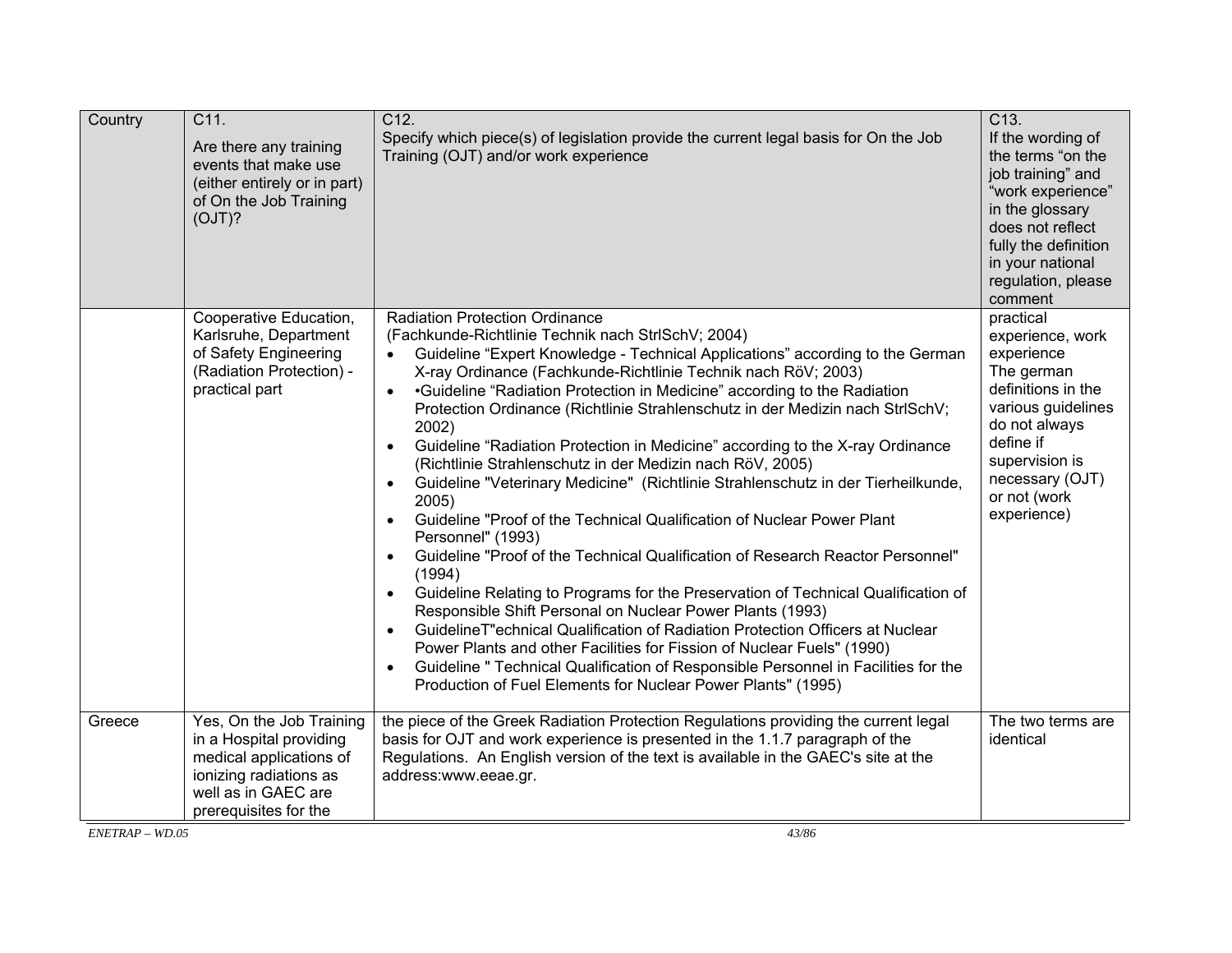| Country | C11.<br>Are there any training<br>events that make use<br>(either entirely or in part)<br>of On the Job Training<br>(OJT)?                                                                                                                                                                                                                                                    | C12.<br>Specify which piece(s) of legislation provide the current legal basis for On the Job<br>Training (OJT) and/or work experience | C13.<br>If the wording of<br>the terms "on the<br>job training" and<br>"work experience"<br>in the glossary<br>does not reflect<br>fully the definition<br>in your national<br>regulation, please<br>comment |
|---------|-------------------------------------------------------------------------------------------------------------------------------------------------------------------------------------------------------------------------------------------------------------------------------------------------------------------------------------------------------------------------------|---------------------------------------------------------------------------------------------------------------------------------------|--------------------------------------------------------------------------------------------------------------------------------------------------------------------------------------------------------------|
|         | successful completion of<br>the post graduate course<br>on Medical and<br><b>Radiation Physics</b><br>leading to the M.Sc.<br>degree. Moreover,<br>GAEC provides On the<br>Job Training to the<br>regulators and the<br>inspectors participating<br>in the Post Graduate<br><b>Educational Course on</b><br>"Radiation Protection<br>and the Safety of<br>Radiation Sources". |                                                                                                                                       |                                                                                                                                                                                                              |
| Hungary | Yes, Refresher radiation<br>protection courses<br>compulsary in every 5<br>year professionally<br>workshop                                                                                                                                                                                                                                                                    | Decree of the Minister of Health 16/2000, Decree of the Minister of Health 31/2001.                                                   | N/A                                                                                                                                                                                                          |
| Ireland | Yes, For licensees in the<br>industrial sector e.g.<br>industrial radiographers,<br>nuclear moisture density<br>gauge users, irradiation<br>facilities etc. training is<br>usually a combination of<br>course / seminar work                                                                                                                                                  | None                                                                                                                                  |                                                                                                                                                                                                              |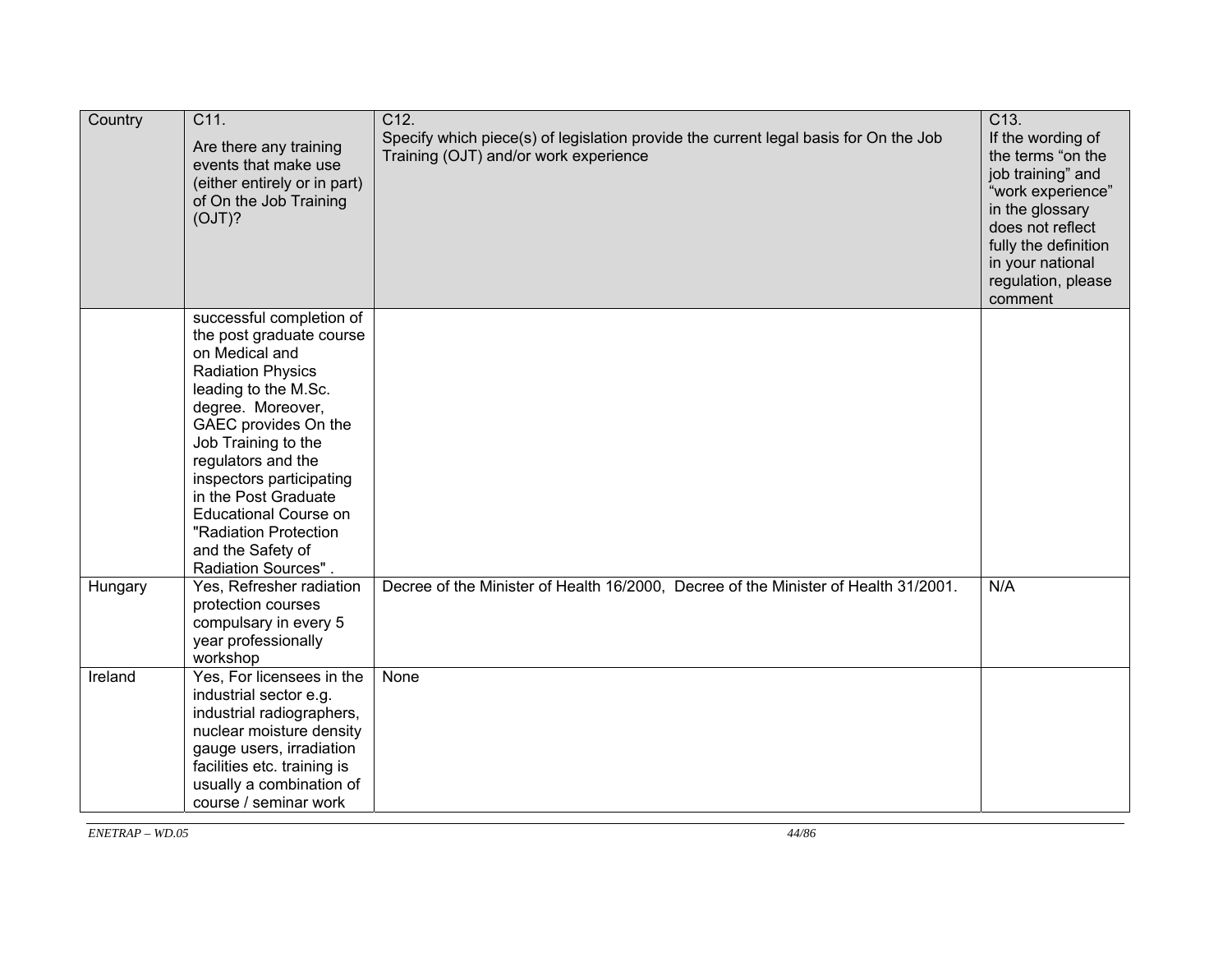| Country | C11.<br>Are there any training<br>events that make use<br>(either entirely or in part)<br>of On the Job Training<br>(OJT)?                                                                                                                              | C12.<br>Specify which piece(s) of legislation provide the current legal basis for On the Job<br>Training (OJT) and/or work experience                                                                                                                                                                                                                                                                                                                                                                                                         | $C$ 13.<br>If the wording of<br>the terms "on the<br>job training" and<br>"work experience"<br>in the glossary<br>does not reflect<br>fully the definition<br>in your national<br>regulation, please<br>comment |
|---------|---------------------------------------------------------------------------------------------------------------------------------------------------------------------------------------------------------------------------------------------------------|-----------------------------------------------------------------------------------------------------------------------------------------------------------------------------------------------------------------------------------------------------------------------------------------------------------------------------------------------------------------------------------------------------------------------------------------------------------------------------------------------------------------------------------------------|-----------------------------------------------------------------------------------------------------------------------------------------------------------------------------------------------------------------|
|         | and on the job<br>experience.<br>in the Medical Physics<br>area, the training always<br>incorporates an "On the<br>Job" training component<br>in association with the<br>academic/course based<br>approach.                                             |                                                                                                                                                                                                                                                                                                                                                                                                                                                                                                                                               |                                                                                                                                                                                                                 |
| Italy   | Yes,<br>A programme of OJT<br>under the direction of<br>the qualified expert of<br>the facility is required,<br>together<br>with<br>the<br>specific education level<br>$(C.6)$ ,<br>to<br>sit<br>the<br>examination<br>at<br>the<br>Ministry of Labour: | The legal basis specifically for the OJT needed to be recognised as Qualified Expert<br>is given in the Appendix V of Legislative Decree D.Lgs. 230/095 "Attuazione delle<br>direttive 89/618/Euratom, 90/641/Euratom, 92/3/Euratom e 96/29/Euratom in materia<br>di radiazioni ionizzanti" (in English "Implementation of directives 89/618/Euratom,<br>90/641/Euratom, 92/3/Euratom and 96/29/Euratom in the field of the ionizing<br>radiations") and following upgrades<br>The relevant information relating to this OJT is given in C.11 | OJT defined in the<br>glossary does<br>reflect the meaning<br>in the national<br>legislation for what<br>concerns the<br>Qualified Expert.<br><b>Work Experience</b><br>is not defined in<br>this context.      |
|         | 1° Level : 120 days at an<br>infrastructure<br>$1^{\circ}$<br>for<br>approppriate<br>Level (see C.6)                                                                                                                                                    |                                                                                                                                                                                                                                                                                                                                                                                                                                                                                                                                               |                                                                                                                                                                                                                 |
|         | 2° Level : as 1° Level<br>plus 120 days at an<br>infrastructure<br>$2^{\circ}$<br>approppriate<br>for                                                                                                                                                   |                                                                                                                                                                                                                                                                                                                                                                                                                                                                                                                                               |                                                                                                                                                                                                                 |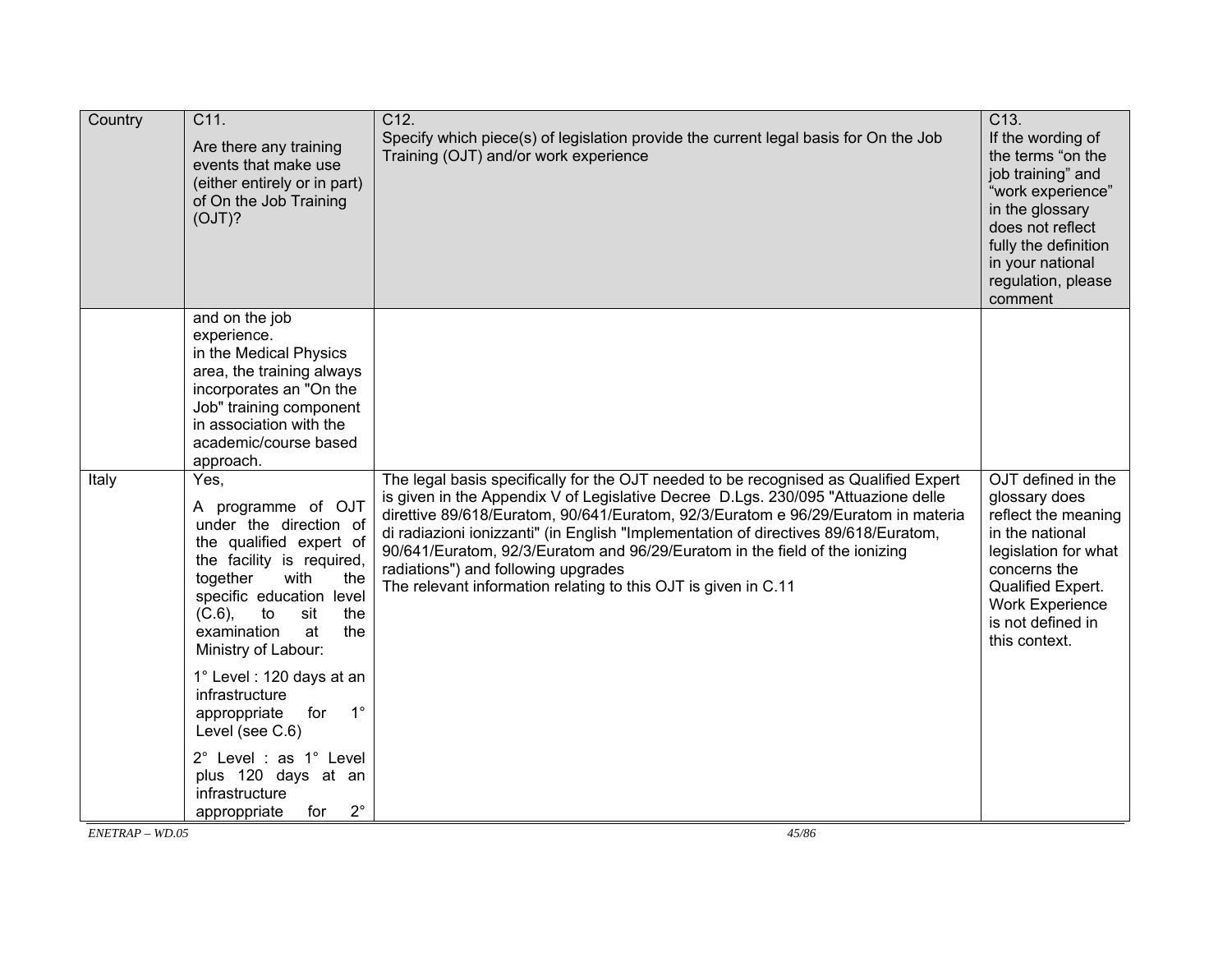| Country | C11.<br>Are there any training<br>events that make use<br>(either entirely or in part)<br>of On the Job Training<br>(OJT)?                                                                                                                                               | C12.<br>Specify which piece(s) of legislation provide the current legal basis for On the Job<br>Training (OJT) and/or work experience                                                                                                                                                                                                                                                                                                                                                                                                                                                                                                                                                                                                                                                                                                                                                                                                                                     | C13.<br>If the wording of<br>the terms "on the<br>job training" and<br>"work experience"<br>in the glossary<br>does not reflect<br>fully the definition<br>in your national<br>regulation, please<br>comment |
|---------|--------------------------------------------------------------------------------------------------------------------------------------------------------------------------------------------------------------------------------------------------------------------------|---------------------------------------------------------------------------------------------------------------------------------------------------------------------------------------------------------------------------------------------------------------------------------------------------------------------------------------------------------------------------------------------------------------------------------------------------------------------------------------------------------------------------------------------------------------------------------------------------------------------------------------------------------------------------------------------------------------------------------------------------------------------------------------------------------------------------------------------------------------------------------------------------------------------------------------------------------------------------|--------------------------------------------------------------------------------------------------------------------------------------------------------------------------------------------------------------|
|         | Level (see C.6) - total<br>240 days<br>3° Level : as 2° Level<br>plus 120 days at only<br>two<br>specific<br>infrastructures<br>appropriate for 3° Level<br>(see C.6): nuclear plant<br>centres<br>with<br>and<br>accelerator - total 360<br>days<br>No other particular |                                                                                                                                                                                                                                                                                                                                                                                                                                                                                                                                                                                                                                                                                                                                                                                                                                                                                                                                                                           |                                                                                                                                                                                                              |
|         | requirement is given in<br>the national legislation<br>for the structure /<br>organization of the OJT                                                                                                                                                                    |                                                                                                                                                                                                                                                                                                                                                                                                                                                                                                                                                                                                                                                                                                                                                                                                                                                                                                                                                                           |                                                                                                                                                                                                              |
| Latvia  | Yes, Employers are<br>delivering on-job training                                                                                                                                                                                                                         | The employer is responsible for enhancing skills of the staff (regulations and law on<br>radiation safety)<br>"Work with ionising radiation sources is managed by the operator's authorised job<br>manager (RPO), who possesses an adequate level of knowledge to perform physical,<br>technical or radiochemical measurements, and makes an assessment of ionising<br>radiation doses and effectively protects workers and members of the public against<br>ionising radiation by correct application of protective measures. The job manager<br>ensures that workers involved in practices using ionising radiation sources are<br>sufficiently trained to implement protective measures, is aware of circumstances and<br>of the requirements of normative acts, and is informed of potential risk related to<br>given practices" (from Act on Radiation Safety and Nuclear Safety).<br>"Employers  ensure that the qualifications of employees and the RPO conform to |                                                                                                                                                                                                              |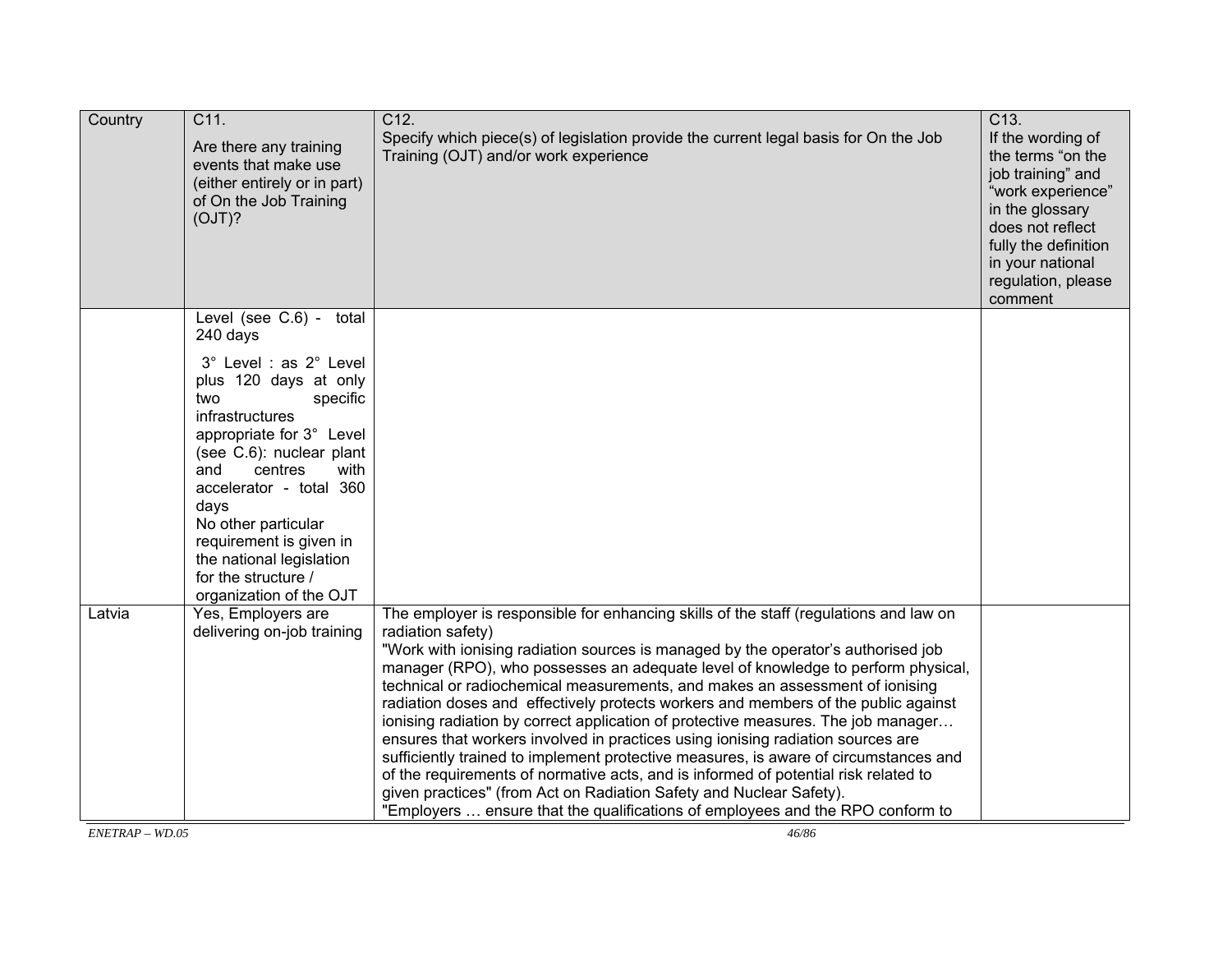| Country    | C11.<br>Are there any training<br>events that make use<br>(either entirely or in part)<br>of On the Job Training<br>(OJT)?                                                                   | C12.<br>Specify which piece(s) of legislation provide the current legal basis for On the Job<br>Training (OJT) and/or work experience                                                                                                                                                                                                                                                                                                                                                                                                                                                                                                                                                                                                                                                                                                                                                                                                                      | C13.<br>If the wording of<br>the terms "on the<br>job training" and<br>"work experience"<br>in the glossary<br>does not reflect<br>fully the definition<br>in your national<br>regulation, please<br>comment |
|------------|----------------------------------------------------------------------------------------------------------------------------------------------------------------------------------------------|------------------------------------------------------------------------------------------------------------------------------------------------------------------------------------------------------------------------------------------------------------------------------------------------------------------------------------------------------------------------------------------------------------------------------------------------------------------------------------------------------------------------------------------------------------------------------------------------------------------------------------------------------------------------------------------------------------------------------------------------------------------------------------------------------------------------------------------------------------------------------------------------------------------------------------------------------------|--------------------------------------------------------------------------------------------------------------------------------------------------------------------------------------------------------------|
|            |                                                                                                                                                                                              | the duties to be performed" (from Cabinet regulation No.290 (adopted 3 July 2001))                                                                                                                                                                                                                                                                                                                                                                                                                                                                                                                                                                                                                                                                                                                                                                                                                                                                         |                                                                                                                                                                                                              |
| Lithuania  | Yes, On the job training<br>is done for the members<br>of staff of the Radiation<br>Protection Centre,<br>licensees are also giving<br>on the job instructions to<br>fresh members of staff. | No special legislation is availble except for the general requirments for such training.                                                                                                                                                                                                                                                                                                                                                                                                                                                                                                                                                                                                                                                                                                                                                                                                                                                                   | These definitions<br>are not given in the<br>national legislation.                                                                                                                                           |
| Luxembourg | <b>No</b>                                                                                                                                                                                    | (Legislation in French attached)                                                                                                                                                                                                                                                                                                                                                                                                                                                                                                                                                                                                                                                                                                                                                                                                                                                                                                                           | (not defined under<br>national<br>legislation)                                                                                                                                                               |
| Malta      | <b>No</b>                                                                                                                                                                                    | Not mentioned in current legislation                                                                                                                                                                                                                                                                                                                                                                                                                                                                                                                                                                                                                                                                                                                                                                                                                                                                                                                       | Not mentioned in<br>current legislation                                                                                                                                                                      |
| Norway     | RPE's qualification are<br>in general based on an<br>OJT on top of a masters<br>degree in physics.                                                                                           | From the Radiation protection regulations.<br>Section 33 Requirements as to competence and training<br>Undertakings which employ radiation for the following specified purposes shall have<br>personnel with the following competence:<br>a) For x-ray diagnostics subject to an approval requirement under section 5, a<br>medical practitioner with specialist competence in medical radiology or a dentist with<br>specialist competence in maxillofacial radiology.<br>b) For other x-ray diagnostics, a medical practitioner or dentist trained in radiation<br>protection relevant for the apparatus in question.<br>c) For high- and medium-energy radiation therapy, a medical practitioner with<br>specialist competence in oncology.<br>d) For nuclear medical examinations, a medical practitioner with specialist<br>competence in nuclear medicine.<br>e) For nuclear medical therapies, a medical practitioner with specialist competence in |                                                                                                                                                                                                              |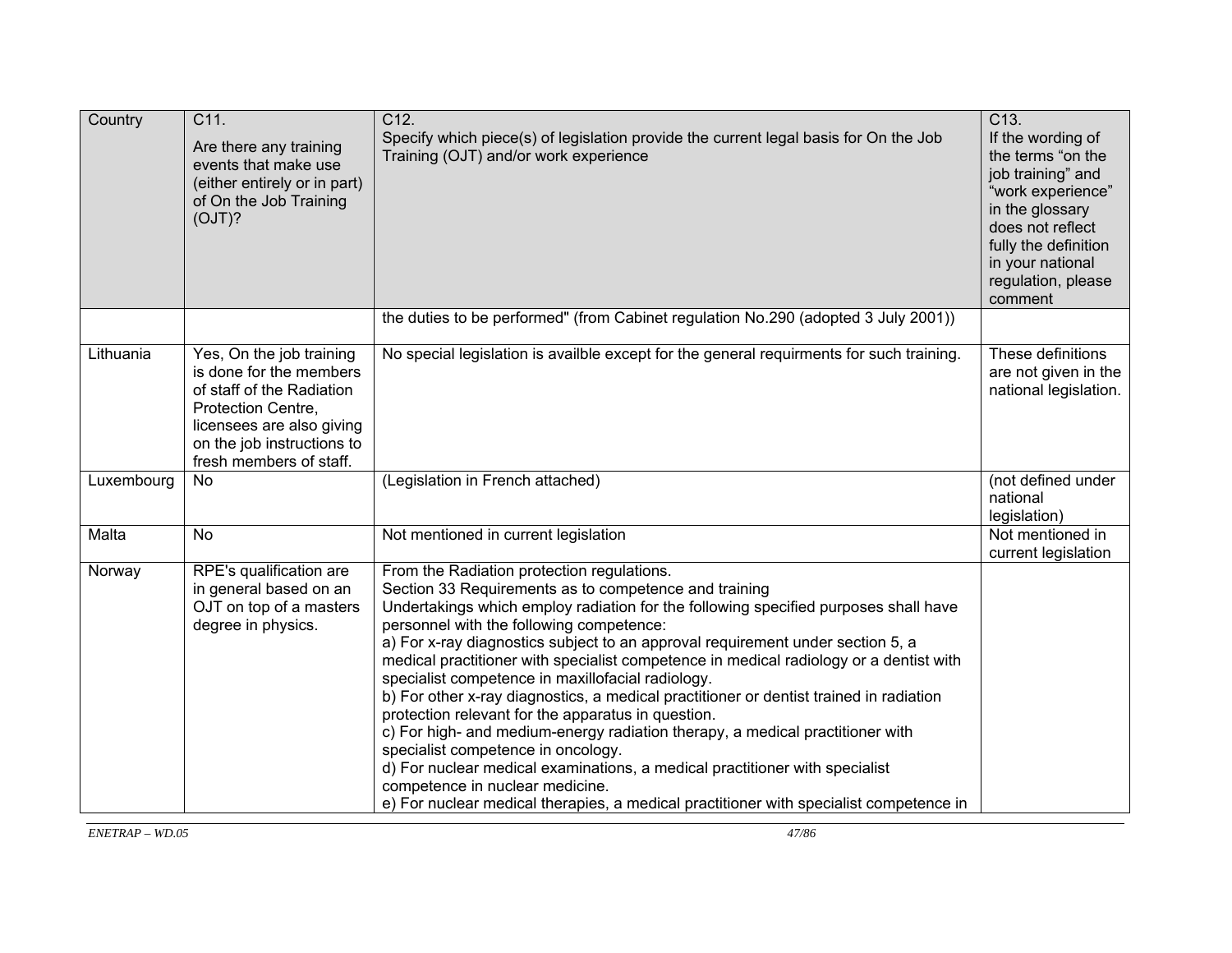| Country | C11.<br>Are there any training<br>events that make use<br>(either entirely or in part)<br>of On the Job Training<br>(OJT)? | C12.<br>Specify which piece(s) of legislation provide the current legal basis for On the Job<br>Training (OJT) and/or work experience                                                                                                                                                                                                                                                                                                                                                                                                                                                                                                                                                                                                                                                                                                                                                                                                                                                                                                                                                                                                                                                                                                                                                                                                                                                                                                                                                                                                                                                                                                                                                                                                                                                                                                                                                                                                                                                                                                                                                                                                                                                                                                                                                                            | C13.<br>If the wording of<br>the terms "on the<br>job training" and<br>"work experience"<br>in the glossary<br>does not reflect<br>fully the definition<br>in your national<br>regulation, please<br>comment |
|---------|----------------------------------------------------------------------------------------------------------------------------|------------------------------------------------------------------------------------------------------------------------------------------------------------------------------------------------------------------------------------------------------------------------------------------------------------------------------------------------------------------------------------------------------------------------------------------------------------------------------------------------------------------------------------------------------------------------------------------------------------------------------------------------------------------------------------------------------------------------------------------------------------------------------------------------------------------------------------------------------------------------------------------------------------------------------------------------------------------------------------------------------------------------------------------------------------------------------------------------------------------------------------------------------------------------------------------------------------------------------------------------------------------------------------------------------------------------------------------------------------------------------------------------------------------------------------------------------------------------------------------------------------------------------------------------------------------------------------------------------------------------------------------------------------------------------------------------------------------------------------------------------------------------------------------------------------------------------------------------------------------------------------------------------------------------------------------------------------------------------------------------------------------------------------------------------------------------------------------------------------------------------------------------------------------------------------------------------------------------------------------------------------------------------------------------------------------|--------------------------------------------------------------------------------------------------------------------------------------------------------------------------------------------------------------|
|         |                                                                                                                            | oncology or nuclear medicine.<br>f) For dental x-rays (with tube voltage not exceeding 75 kV), a dentist or dental nurse;<br>for special examinations, a dentist with relevant specialist competence.<br>g) For skin therapy with tube voltage not exceeding 15 kV x-ray radiation, a medical<br>practitioner with specialist competence in dermatology.<br>h) For use of x-ray appliances in chiropractic activity, a medical practitioner or<br>chiropractor trained in radiation protection relevant for the apparatus in question.<br>i) For medical therapy of skin diseases with UV radiation, a medical practitioner.<br>Undertakings using radiation for medical purposes that require authorisation under<br>section 5 shall have personnel with a scientific competence at the level of master's<br>degree and additional competence in medical physics.<br>To section 33: As regards radiation therapy and nuclear medicine (section 5 e) and<br>$f$ ),<br>scientific personnel should be permanently attached to the undertaking in a number<br>commensurate with the scale of the undertaking, such that professionally responsible<br>persons can be designated, cf the comments to section 38, to attend to radiation<br>protection and radiation use and to dosimetric measurements and quality control of<br>apparatus and equipment. "Scientific personnel" usually means a physicist with three<br>years' theoretical and practical in-depth study of medical physics, with at least one of<br>these years spent in clinical practice. Scientific personnel with professional<br>responsibility must have a further two years' clinical experience. As regards x-ray<br>diagnostics requiring approval under section 5, such personnel should be associated<br>with the organisation in order to facilitate necessary consultation on corresponding<br>conditions, including dosage and image quality assessments, in connection with the<br>development of examination protocols. The undertaking should also have engineering<br>competence or services, commensurate with the scale of the undertaking, to take<br>care of necessary technical maintenance. Where radiation therapy is concerned, it is<br>recommended that a minimum of two radiation therapists should carry out patient |                                                                                                                                                                                                              |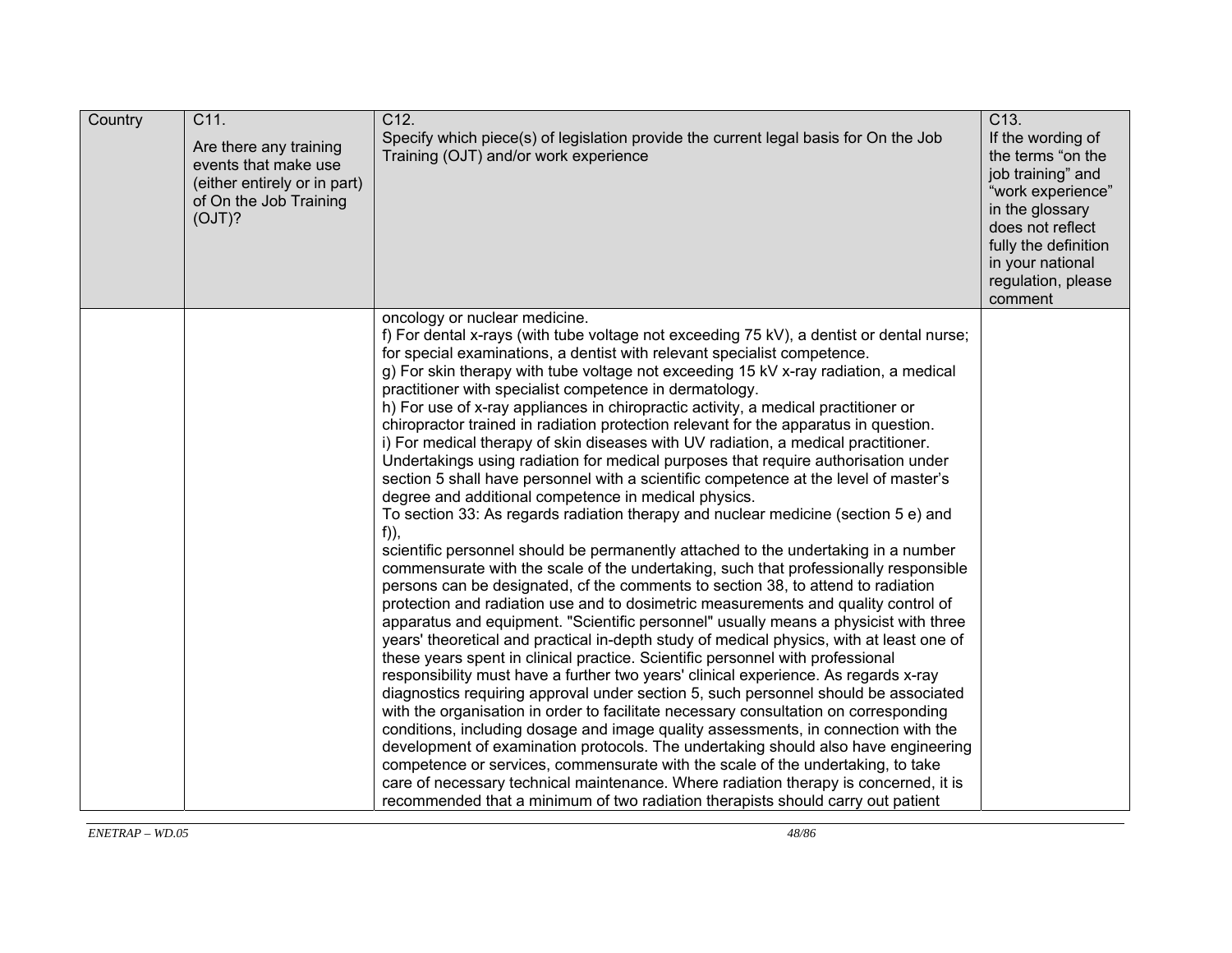| Country  | C11.<br>Are there any training<br>events that make use<br>(either entirely or in part)<br>of On the Job Training<br>(OJT)? | C12.<br>Specify which piece(s) of legislation provide the current legal basis for On the Job<br>Training (OJT) and/or work experience                                                                                                                                                                                                                                                                                                                                                                                                                                                                                                                                                                                 | C13.<br>If the wording of<br>the terms "on the<br>job training" and<br>"work experience"<br>in the glossary<br>does not reflect<br>fully the definition<br>in your national<br>regulation, please<br>comment |
|----------|----------------------------------------------------------------------------------------------------------------------------|-----------------------------------------------------------------------------------------------------------------------------------------------------------------------------------------------------------------------------------------------------------------------------------------------------------------------------------------------------------------------------------------------------------------------------------------------------------------------------------------------------------------------------------------------------------------------------------------------------------------------------------------------------------------------------------------------------------------------|--------------------------------------------------------------------------------------------------------------------------------------------------------------------------------------------------------------|
|          |                                                                                                                            | treatment on a joint basis in order to ensure correct use in accordance with<br>procedures applying at any time. Doctors who use x-ray apparatus for guidance in<br>connection with operations, interventions, endoscopy etc., must have the training<br>needed to give them an understanding of parameters that affect image quality and<br>radiation doses to patients and personnel. Such training must include purely technical<br>aspects of the apparatus as well as work technique (distance, apparatus geometry<br>etc).                                                                                                                                                                                      |                                                                                                                                                                                                              |
| Poland   | Yes, in the Institute of<br>Atomic Energy, where<br>research<br>reactor<br>is<br>operating                                 | & 4 of quoted Regulation                                                                                                                                                                                                                                                                                                                                                                                                                                                                                                                                                                                                                                                                                              |                                                                                                                                                                                                              |
| Portugal | <b>No</b>                                                                                                                  |                                                                                                                                                                                                                                                                                                                                                                                                                                                                                                                                                                                                                                                                                                                       |                                                                                                                                                                                                              |
| Slovenia | Not sure                                                                                                                   | Rules on the requirements of using ionising radiation sources in healthcare (OJ RS<br>no. 111/03) provide demands on ensuring continuing education and training after<br>qualification, especially in cases of clinical use of new techniques. (no English<br>translation available). The curricula should be defined in radiological procedures<br>programme.<br>Radiation Protection and Nuclear Safety Act RPNSA (OJ 102/04), art. 28.2<br>The competent expert may be any individual who fulfils the following conditions:<br>- has completed university level study,<br>- has acquired at least seven years work experience in the area of ionising radiation<br>since completing university study.<br>Art.30.2: | Periodical trainings<br>for all RWs and<br>RPOs are provided<br>by approved<br>institution (see<br>also C1)                                                                                                  |
|          |                                                                                                                            | A competent dosimetry expert can be any individual who fulfils the following<br>conditions:<br>has completed university level study and has acquired at least five years work<br>experience in the area of dosimetry since completing university study.                                                                                                                                                                                                                                                                                                                                                                                                                                                               |                                                                                                                                                                                                              |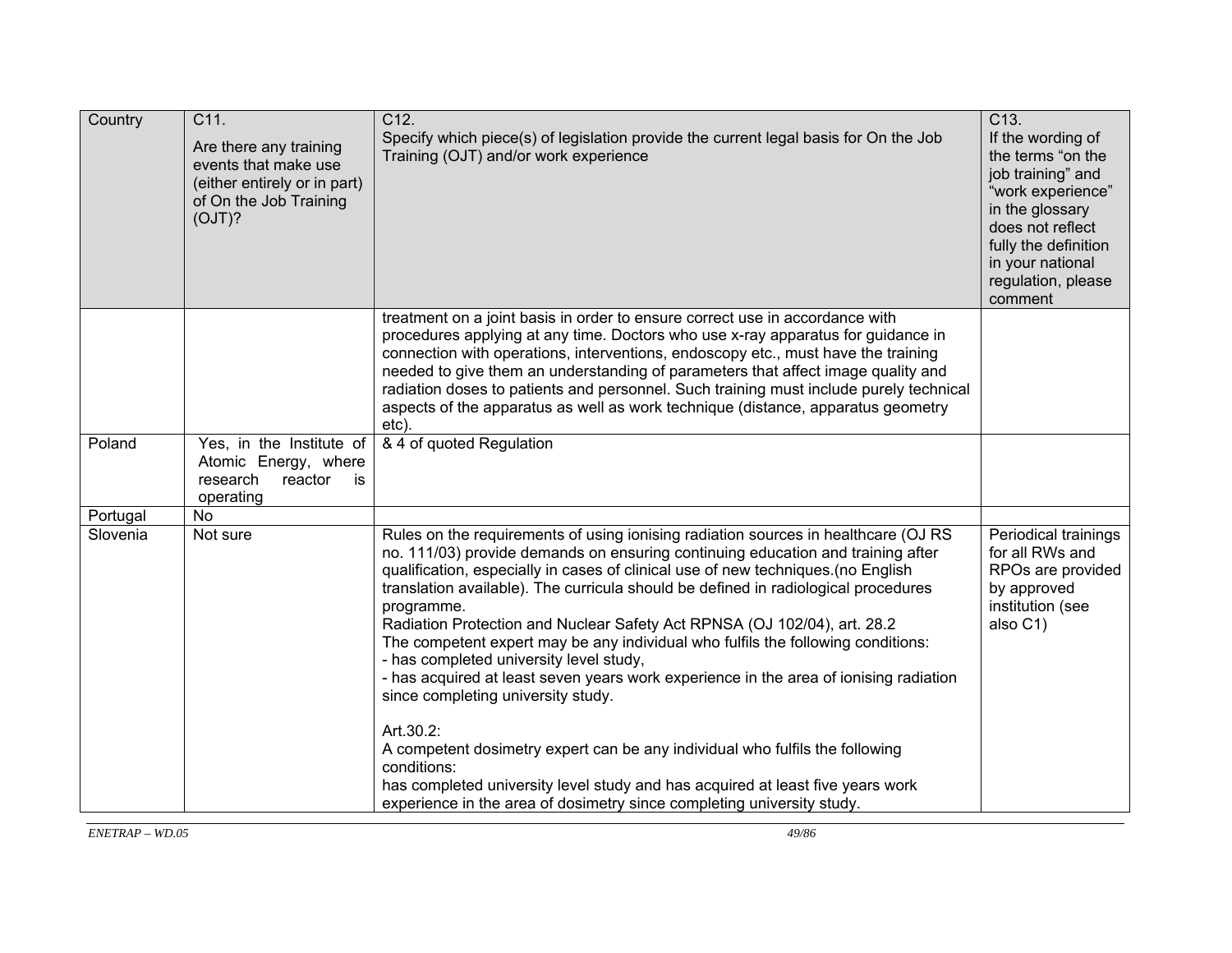| Country                   | C11.<br>Are there any training<br>events that make use<br>(either entirely or in part)<br>of On the Job Training<br>(OJT)? | C12.<br>Specify which piece(s) of legislation provide the current legal basis for On the Job<br>Training (OJT) and/or work experience                                                                                                                                                                                                                                                                                                                                                                                                                                                              | C13.<br>If the wording of<br>the terms "on the<br>job training" and<br>"work experience"<br>in the glossary<br>does not reflect<br>fully the definition<br>in your national<br>regulation, please<br>comment |
|---------------------------|----------------------------------------------------------------------------------------------------------------------------|----------------------------------------------------------------------------------------------------------------------------------------------------------------------------------------------------------------------------------------------------------------------------------------------------------------------------------------------------------------------------------------------------------------------------------------------------------------------------------------------------------------------------------------------------------------------------------------------------|--------------------------------------------------------------------------------------------------------------------------------------------------------------------------------------------------------------|
|                           |                                                                                                                            | Art. 49.2:<br>An appointed medical physics expert may be any individual who fulfils the following<br>conditions:<br>has completed university level study ensuring appropriate knowledge in the area of<br>medical physics and has acquired at least five years work experience in the area of<br>medical physics.<br>Rules on health surveillance of exposed workers (OJ RS, No.2/2004), art. 24 (no<br>English translation available):<br>specialisation in health medicine + 5 years of working experience in health<br>surveillance of exposed workers + approved training course every 3 years |                                                                                                                                                                                                              |
| Spain                     | Yes                                                                                                                        | http://www.csn.es/plantillas/frame_nivel1.jsp?id_nodo=245&&&keyword=&auditoria=F                                                                                                                                                                                                                                                                                                                                                                                                                                                                                                                   |                                                                                                                                                                                                              |
| Sweden                    | Yes, To become a<br>Medical Physicist you<br>have to practice at<br>hospital at least during<br>10 weeks                   | SSI FS 2000:6 (http://www.ssi.se/forfattning/PDF Eng/2000-6e.PDF) and the<br>approval for the RPE contains a sentence: the RPE shall continously follow the<br>development in the specific area and follow the foundation of new regulations and<br>then needed update the knowledge.                                                                                                                                                                                                                                                                                                              |                                                                                                                                                                                                              |
| Switzerland               | Yes, The RPE<br>Candidate has to work<br>for at least 4 weeks in<br>different RP-job in<br>another nuclear<br>installation | http://www.admin.ch/ch/d/sr/8/814.501.261.de.pdf,<br>http://www.hsk.ch/deutsch/files/pdf/R-037_D.pdf                                                                                                                                                                                                                                                                                                                                                                                                                                                                                               |                                                                                                                                                                                                              |
| <b>The</b><br>Netherlands | Yes, Industrial<br>Radiography<br>Not sure                                                                                 | no legal basis for On the Job Training, only 20 % of Time spend in Practices is<br>needed                                                                                                                                                                                                                                                                                                                                                                                                                                                                                                          | All courses have to<br>follow practice<br>(20% of course<br>time), mostly                                                                                                                                    |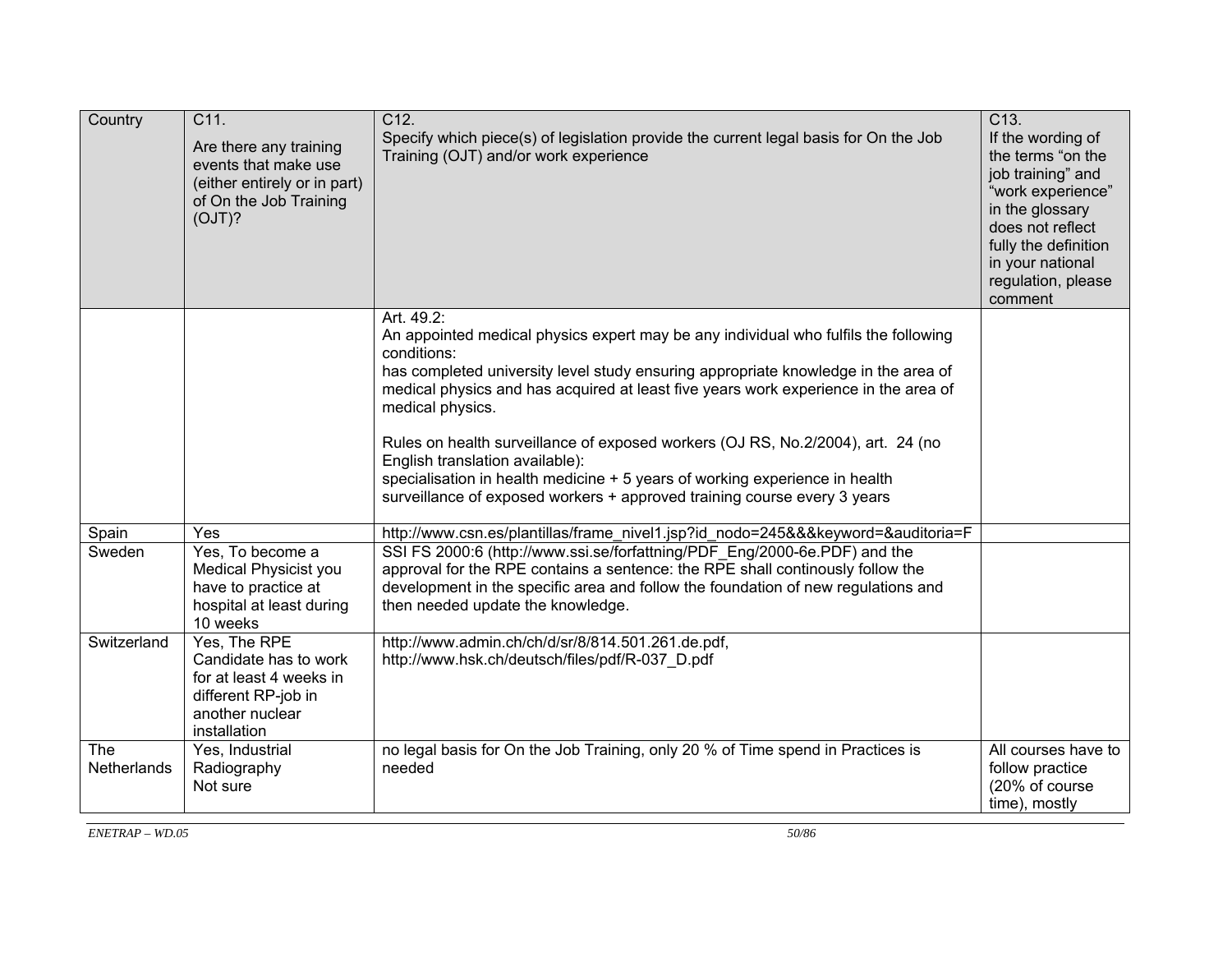| Country   | C11.<br>Are there any training<br>events that make use<br>(either entirely or in part)<br>of On the Job Training<br>(OJT)? | C12.<br>Specify which piece(s) of legislation provide the current legal basis for On the Job<br>Training (OJT) and/or work experience | C13.<br>If the wording of<br>the terms "on the<br>job training" and<br>"work experience"<br>in the glossary<br>does not reflect<br>fully the definition<br>in your national<br>regulation, please<br>comment |
|-----------|----------------------------------------------------------------------------------------------------------------------------|---------------------------------------------------------------------------------------------------------------------------------------|--------------------------------------------------------------------------------------------------------------------------------------------------------------------------------------------------------------|
|           |                                                                                                                            |                                                                                                                                       | measurements,<br>within level 2 and<br>the Training for<br><b>Medical Physics as</b><br>a OJT                                                                                                                |
| <b>UK</b> | Yes, AURPO scheme<br>(although this a relatively<br>minor component of the<br>scheme)<br>www.aurpo.org/training            | Not applicable                                                                                                                        | Not applicable                                                                                                                                                                                               |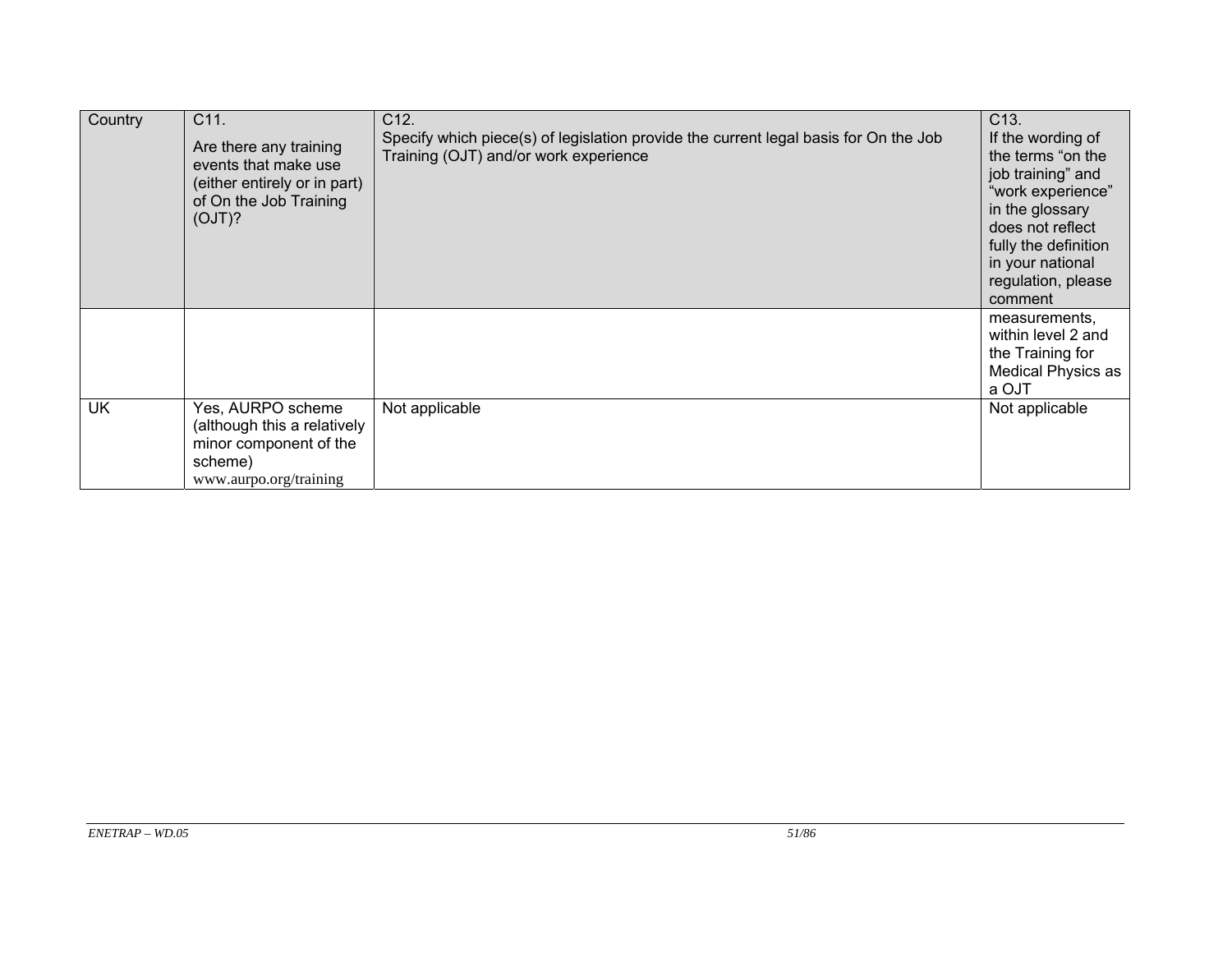| Country           | C14.<br>Are there different levels or<br>classifications for OJT and/or work<br>experience of radiation protection<br>experts and/or RPO recognised in your<br>country with regard to the complexity of<br>the radiation applications in different<br>areas, such as medicine, industry,<br>research, nuclear fuel cycle etc? | C <sub>15</sub> .<br>If the answer to C14 is "Yes", please specify these different levels in terms of prior<br>education, duration and content of the OJT and/or work experience, etc How is<br>completion verified?                                                                                                                                                          |  |
|-------------------|-------------------------------------------------------------------------------------------------------------------------------------------------------------------------------------------------------------------------------------------------------------------------------------------------------------------------------|-------------------------------------------------------------------------------------------------------------------------------------------------------------------------------------------------------------------------------------------------------------------------------------------------------------------------------------------------------------------------------|--|
| Austria           | Yes                                                                                                                                                                                                                                                                                                                           | RPO in medicine have to have a university degree (natural sciences or medical science)                                                                                                                                                                                                                                                                                        |  |
| Belgium           | <b>No</b>                                                                                                                                                                                                                                                                                                                     |                                                                                                                                                                                                                                                                                                                                                                               |  |
| <b>Bulgaria</b>   | yes                                                                                                                                                                                                                                                                                                                           | For RPE In the medical field for example: the clinical experience of minimum 3 years is<br>specified up to RT, NM and RD<br>For RPO a special cource in RP under the Low of Safety use of Nuclear energy is sufficient                                                                                                                                                        |  |
| Croatia           | <b>No</b>                                                                                                                                                                                                                                                                                                                     |                                                                                                                                                                                                                                                                                                                                                                               |  |
| Cyprus            | Yes                                                                                                                                                                                                                                                                                                                           | The answer in C14 is yes, as far as the syllabus on Radiation Protection is concerned.                                                                                                                                                                                                                                                                                        |  |
| Czech<br>Republic | <b>No</b>                                                                                                                                                                                                                                                                                                                     |                                                                                                                                                                                                                                                                                                                                                                               |  |
| <b>Denmark</b>    | Yes                                                                                                                                                                                                                                                                                                                           | To become RPE at the authorities you would need an acedemic background, OJT and the<br>acedemic course mentioned in C4 and C6. Medical physicists need to go through a 3-years<br>education programme. Danish Decommisioning has prepared - and got the authorities<br>approval - for a programme on the site for RPE's that are to work with decommissioning<br>$(C6)$ .     |  |
| Estonia           | <b>No</b>                                                                                                                                                                                                                                                                                                                     |                                                                                                                                                                                                                                                                                                                                                                               |  |
| Finland           | <b>No</b>                                                                                                                                                                                                                                                                                                                     |                                                                                                                                                                                                                                                                                                                                                                               |  |
| France            | Yes                                                                                                                                                                                                                                                                                                                           | The content and the duration of the education of the "Personne Compétente en<br>Radioprotection" (could be considered as RPO) depend on the area of activity (nuclear<br>sector, medical sector and non nuclear industry) and also on the type of sources (sealed or<br>unsealed).                                                                                            |  |
| Germany           | Yes                                                                                                                                                                                                                                                                                                                           | see attached paper<br>completion verified by "Fachkundebescheinigung" (certificate of expert knowledge)                                                                                                                                                                                                                                                                       |  |
| Greece            | <b>No</b>                                                                                                                                                                                                                                                                                                                     | One year On the Job Training in the Radiodiagnosis, Radiotherapy and Nuclear Medicine<br>departmens of Hospitals specified by the Ministry of Health is required in order somenone<br>to acquire the M.Sc. degree on Medical Radiation Physics. The completion of the OJT is<br>verified by the departments of the Hospital involved. In all other cases the different levels |  |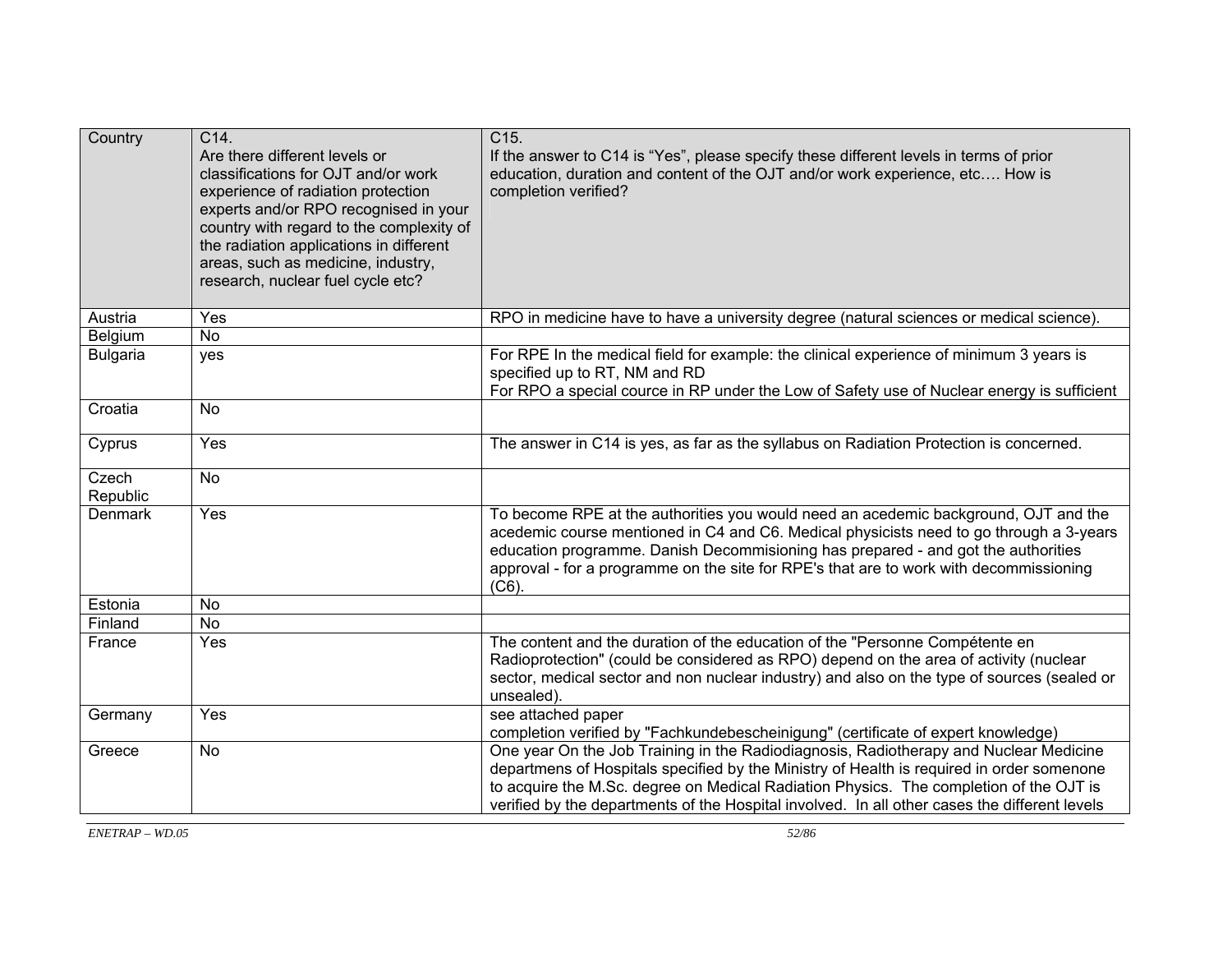| Country | C14.<br>Are there different levels or<br>classifications for OJT and/or work<br>experience of radiation protection<br>experts and/or RPO recognised in your<br>country with regard to the complexity of<br>the radiation applications in different<br>areas, such as medicine, industry,<br>research, nuclear fuel cycle etc? | C15.<br>If the answer to C14 is "Yes", please specify these different levels in terms of prior<br>education, duration and content of the OJT and/or work experience, etc How is<br>completion verified?                                                                                                                                                                                                                                                                                                                                                                                                                                                                                                                                                                                                                                                    |
|---------|-------------------------------------------------------------------------------------------------------------------------------------------------------------------------------------------------------------------------------------------------------------------------------------------------------------------------------|------------------------------------------------------------------------------------------------------------------------------------------------------------------------------------------------------------------------------------------------------------------------------------------------------------------------------------------------------------------------------------------------------------------------------------------------------------------------------------------------------------------------------------------------------------------------------------------------------------------------------------------------------------------------------------------------------------------------------------------------------------------------------------------------------------------------------------------------------------|
|         |                                                                                                                                                                                                                                                                                                                               | for OJT of radiation protection experts or radiation protection officers are defined ad hoc.                                                                                                                                                                                                                                                                                                                                                                                                                                                                                                                                                                                                                                                                                                                                                               |
| Hungary | Yes                                                                                                                                                                                                                                                                                                                           |                                                                                                                                                                                                                                                                                                                                                                                                                                                                                                                                                                                                                                                                                                                                                                                                                                                            |
| Ireland | Yes                                                                                                                                                                                                                                                                                                                           | Industrial and Education sector. The requirements for nomination of an RPO would vary<br>depending on the specific practices. The requirements for qualifications and experience<br>increase with increasing complexity and risk. General and practice specific RPO courses<br>would be attended as required. Nomination is required in writing on a specific form which<br>has to be signed by a senior management representaive.                                                                                                                                                                                                                                                                                                                                                                                                                         |
| Italy   | Yes                                                                                                                                                                                                                                                                                                                           | The different programmes of OJT for the different levels of expertise are given in C.11 and<br>the relating prior education levels are given in C.6.<br>The education requirements are characterised by the usual verification system of any<br>university course.<br>The programmes of OJT (start, duration, facility where the training is carried out, the<br>qualified expert in charge of the training) are communicated to the provincial office of the<br>Ministry of Labour by the trainee. The employer that is responsible of the facility where the<br>training tooks place provides the trainee with a certification of completion of the OJT. The<br>facility hosting the trainee are recognized as sites where ionizing radiation are used in<br>compliance with the national legislation. No other verification for the OJT is necessary.   |
| Latvia  | Yes                                                                                                                                                                                                                                                                                                                           | According the Cabinet regulation No.290 (adopted 3 July 2001)): "The minimum<br>qualifications of the RPO shall conform to at least one of the following criteria:<br>higher technical education as well as:<br>$\left( \begin{matrix} 1 \end{matrix} \right)$<br>1. completed accredited vocational higher or secondary further education programme<br>in the field of radiation safety and nuclear safety;<br>2. work experience of at least three years, including the time spent to acquire<br>education in matters of radiation safety and nuclear safety; and<br>3. certificate attesting the conformity of knowledge to the specifics of activities to be<br>carried out;<br>higher medical education and a certificate in the speciality of diagnostic radiologist;<br>2)<br>or<br>3)<br>higher medical education and a certificate in dentistry." |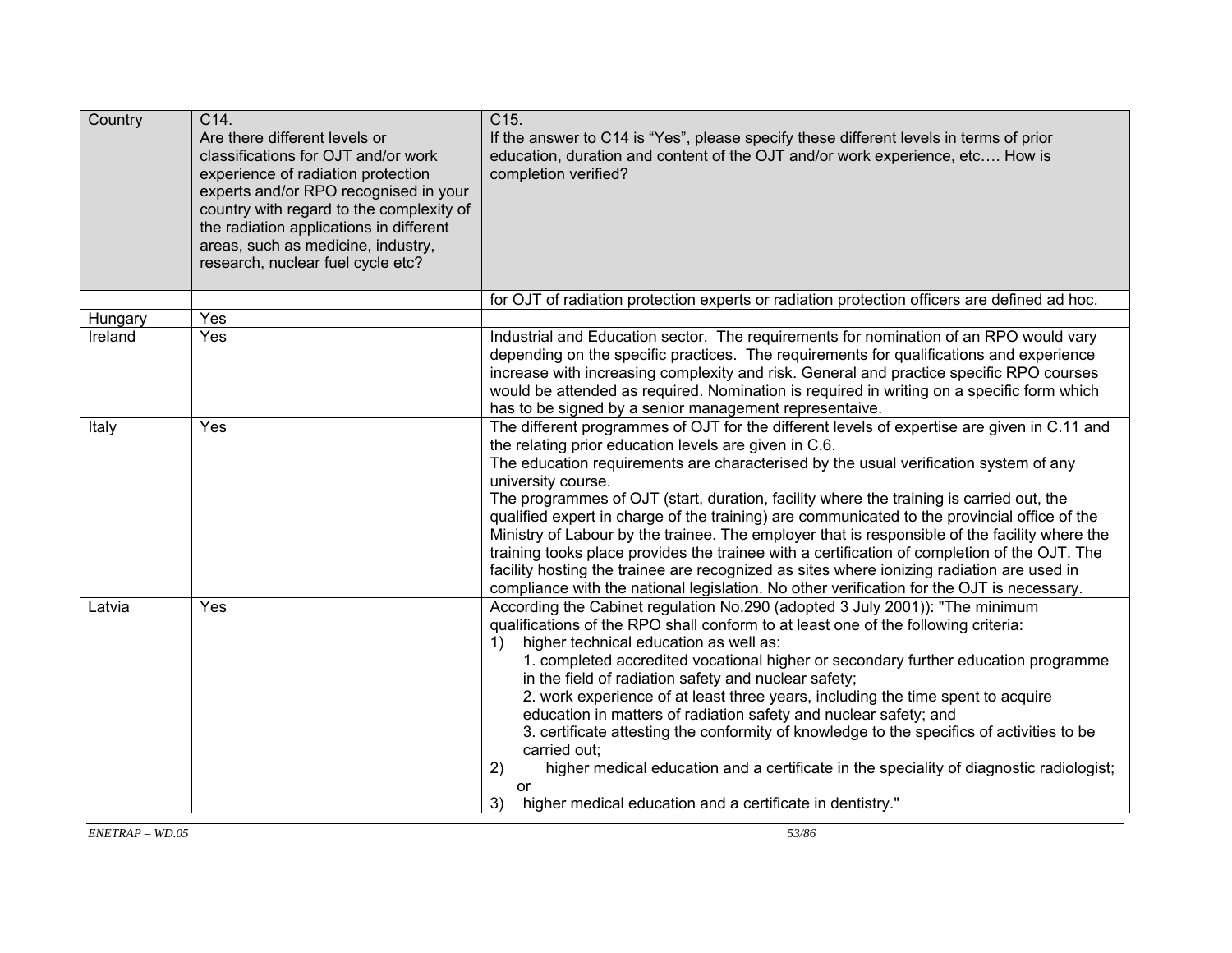| Country    | C14.<br>Are there different levels or<br>classifications for OJT and/or work<br>experience of radiation protection<br>experts and/or RPO recognised in your<br>country with regard to the complexity of<br>the radiation applications in different<br>areas, such as medicine, industry,<br>research, nuclear fuel cycle etc? | C15.<br>If the answer to C14 is "Yes", please specify these different levels in terms of prior<br>education, duration and content of the OJT and/or work experience, etc How is<br>completion verified?                                                                                                                                                                                                                                                                                                                                                                                                                                                                                                                                                                                                                                                                                                                                                                                                                                                                                                                                                                                                                                                    |
|------------|-------------------------------------------------------------------------------------------------------------------------------------------------------------------------------------------------------------------------------------------------------------------------------------------------------------------------------|------------------------------------------------------------------------------------------------------------------------------------------------------------------------------------------------------------------------------------------------------------------------------------------------------------------------------------------------------------------------------------------------------------------------------------------------------------------------------------------------------------------------------------------------------------------------------------------------------------------------------------------------------------------------------------------------------------------------------------------------------------------------------------------------------------------------------------------------------------------------------------------------------------------------------------------------------------------------------------------------------------------------------------------------------------------------------------------------------------------------------------------------------------------------------------------------------------------------------------------------------------|
|            |                                                                                                                                                                                                                                                                                                                               | In the cases of "such sources of ionising radiation the maintenance of which does not<br>require direct presence of employees, and the power of ionising radiation exposure<br>dose during the working hours at a distance of one metre is less than 1 µSv/h, the<br>minimum qualifications of the RPO shall be as follows - general secondary or<br>secondary vocational education and completed accredited vocational secondary<br>further education programme in the field of radiation safety and nuclear safety, as well<br>as work experience of at least five years.<br>RPO shall be certified by:a certification commission for RPO ".<br>radiation safety expert and radiation safety and nuclear safety expert shall have appropriate<br>training in order to carry out operations with sources of ionising radiation and experience in<br>performing or managing of such operations:<br>persons with secondary vocational education - at least 17 years;<br>1)<br>2)<br>persons with bachelor's degree or higher vocational education - at least 13 years;<br>3)<br>persons with master's degree - at least 10 years; and<br>persons with PhD in science - at least 7 years.<br>4)<br>RPE shall be certified by:a expert attestation committee. |
| Lithuania  | <b>No</b>                                                                                                                                                                                                                                                                                                                     |                                                                                                                                                                                                                                                                                                                                                                                                                                                                                                                                                                                                                                                                                                                                                                                                                                                                                                                                                                                                                                                                                                                                                                                                                                                            |
| Luxembourg | Yes                                                                                                                                                                                                                                                                                                                           | Essentially valid for Medical Physics Expert (dental radiology, diagnostic radiology, nuclear<br>medicine and radiotherapy)<br>(generally dependant on legislation of the Member State, where basic training and<br>accreditation was done)                                                                                                                                                                                                                                                                                                                                                                                                                                                                                                                                                                                                                                                                                                                                                                                                                                                                                                                                                                                                                |
| Malta      | Yes                                                                                                                                                                                                                                                                                                                           | As already mentioned in C6, the newly set up criteria includes work experience for the<br>different<br>specific practices, the duration of which was set dependent on risk/complexity of practice.<br>erification will be carried by the supply of documentation and reviewing each application                                                                                                                                                                                                                                                                                                                                                                                                                                                                                                                                                                                                                                                                                                                                                                                                                                                                                                                                                            |
| Norway     |                                                                                                                                                                                                                                                                                                                               |                                                                                                                                                                                                                                                                                                                                                                                                                                                                                                                                                                                                                                                                                                                                                                                                                                                                                                                                                                                                                                                                                                                                                                                                                                                            |
| Poland     | Yes                                                                                                                                                                                                                                                                                                                           | All details are given in Regulations:<br>1.on the positions and on radiological protection inspectors;<br>2.on nuclear regulatory inspectors                                                                                                                                                                                                                                                                                                                                                                                                                                                                                                                                                                                                                                                                                                                                                                                                                                                                                                                                                                                                                                                                                                               |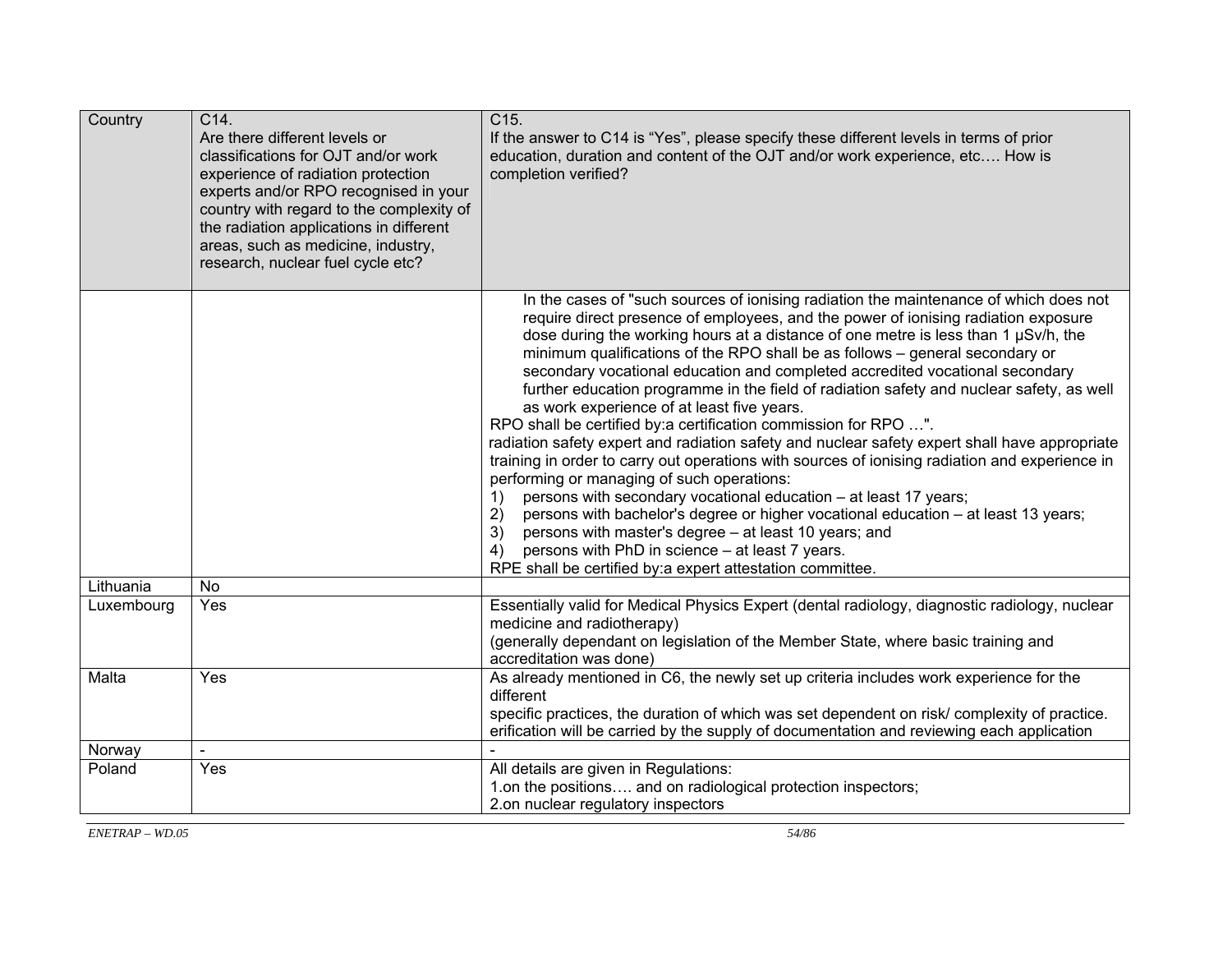| Country            | C14.<br>Are there different levels or<br>classifications for OJT and/or work<br>experience of radiation protection<br>experts and/or RPO recognised in your<br>country with regard to the complexity of<br>the radiation applications in different<br>areas, such as medicine, industry,<br>research, nuclear fuel cycle etc? | C15.<br>If the answer to C14 is "Yes", please specify these different levels in terms of prior<br>education, duration and content of the OJT and/or work experience, etc How is<br>completion verified? |
|--------------------|-------------------------------------------------------------------------------------------------------------------------------------------------------------------------------------------------------------------------------------------------------------------------------------------------------------------------------|---------------------------------------------------------------------------------------------------------------------------------------------------------------------------------------------------------|
|                    |                                                                                                                                                                                                                                                                                                                               | (www.paa.gov.pl/regulations/positions.htm;www.paa.gov.pl/regulations/Reg_inspectors.htm                                                                                                                 |
| Portugal           | No                                                                                                                                                                                                                                                                                                                            |                                                                                                                                                                                                         |
| Slovenia           | Yes, Please see C1 and C12                                                                                                                                                                                                                                                                                                    | Please see C1 and C12                                                                                                                                                                                   |
| Spain              | Yes                                                                                                                                                                                                                                                                                                                           | There are different levels of contents and duration taking into account the sector, and the<br>responsability of the workers.                                                                           |
| Sweden             | Yes                                                                                                                                                                                                                                                                                                                           | SSI FS 2000:6 (http://www.ssi.se/forfattning/PDF Eng/2000-6e.PDF)                                                                                                                                       |
| Switzerland        |                                                                                                                                                                                                                                                                                                                               |                                                                                                                                                                                                         |
| The                | No                                                                                                                                                                                                                                                                                                                            |                                                                                                                                                                                                         |
| <b>Netherlands</b> |                                                                                                                                                                                                                                                                                                                               |                                                                                                                                                                                                         |
| <b>UK</b>          | No                                                                                                                                                                                                                                                                                                                            | Not applicable                                                                                                                                                                                          |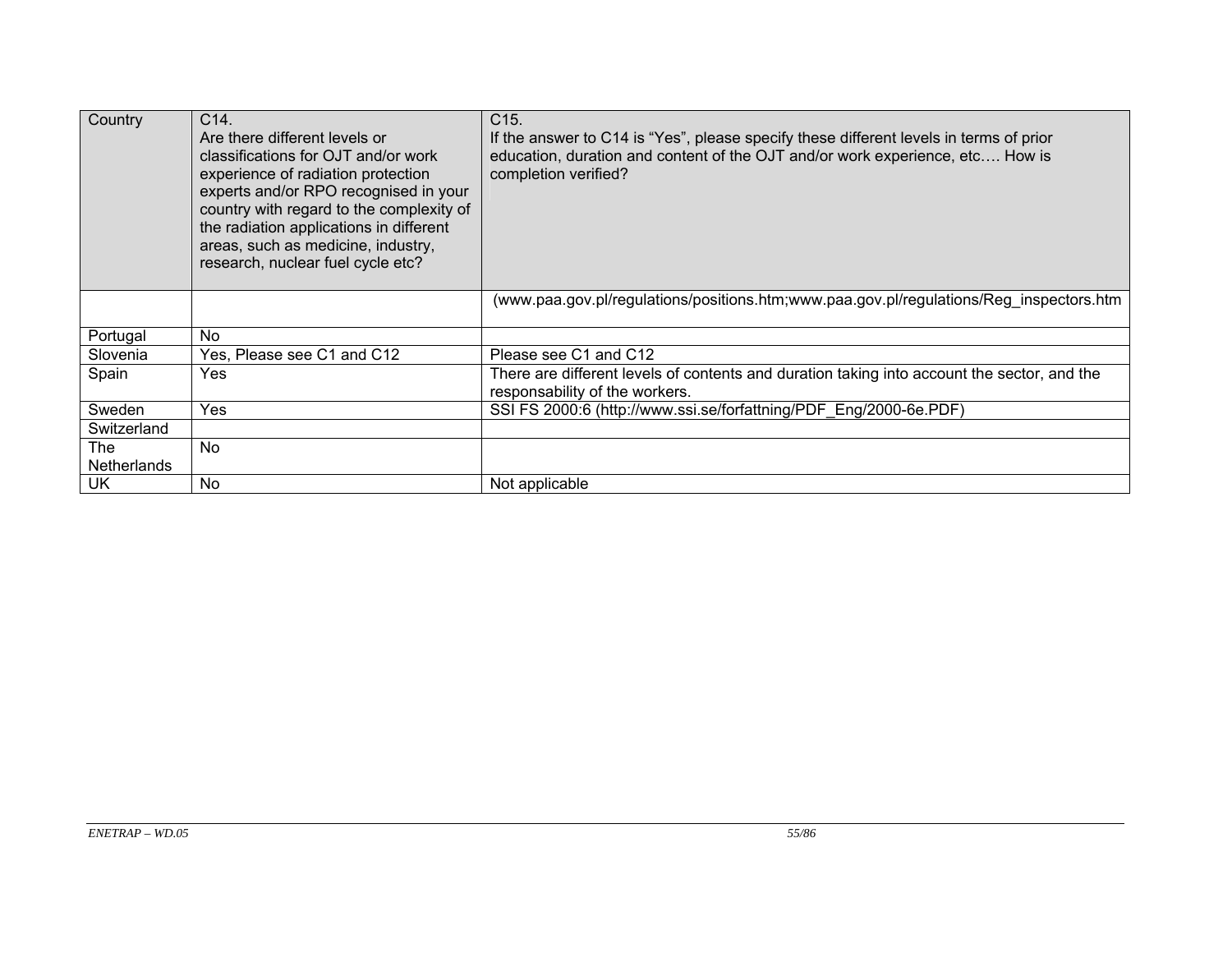| Country                     | C16.<br>Is there an assessment of the<br>competency acquired during the OJT?<br>Please tick the appropriate box                                                                                                                                    | $C16$ part 2:<br>If "Yes" please comment on the<br>assessment method(s). Is the objective<br>of the assessment to test the<br>knowledge or the job competency or to<br>confirm if learning objectives have<br>been achieved?              | C17.<br>Regarding OJT, do you have specific training<br>providers such as research centres, power<br>plants, hospitals, big industrial companies, and<br>what are the capacities in terms of numbers of<br>trainees and the possibility of providing OJT to<br>trainees from other countries?                                                                                                                                                                                                                                                                  |
|-----------------------------|----------------------------------------------------------------------------------------------------------------------------------------------------------------------------------------------------------------------------------------------------|-------------------------------------------------------------------------------------------------------------------------------------------------------------------------------------------------------------------------------------------|----------------------------------------------------------------------------------------------------------------------------------------------------------------------------------------------------------------------------------------------------------------------------------------------------------------------------------------------------------------------------------------------------------------------------------------------------------------------------------------------------------------------------------------------------------------|
| Austria                     | <b>No</b>                                                                                                                                                                                                                                          |                                                                                                                                                                                                                                           | Research centers and univerisities provide OJT<br>for trainees from other countries (approx. 30 per<br>year).                                                                                                                                                                                                                                                                                                                                                                                                                                                  |
| Belgium                     | No                                                                                                                                                                                                                                                 |                                                                                                                                                                                                                                           | No. Practical exercises are included in most<br>courses, but this is not to be considered as "real"<br>OJT.                                                                                                                                                                                                                                                                                                                                                                                                                                                    |
| <b>Bulgaria</b>             | Yes in all cases: State exam                                                                                                                                                                                                                       | <b>Both</b>                                                                                                                                                                                                                               | Up to a list issued by the MoH: Medical<br>Universities, NCRRP, Military Medical Academy,<br>some big hospitals, also at the Nuclear Plant<br>Kozloduy, but also at other Universities. It is<br>forthcoming licensing of several organisation to<br>provide specialised traininig.                                                                                                                                                                                                                                                                            |
| Croatia                     | Yes, in all cases: There is a final<br>written exam for those participating to<br>the OJT                                                                                                                                                          | The objective is the assesment of the<br>knowledge.                                                                                                                                                                                       | Training courses in radiation protection are<br>organized only by the State Office of Radiation<br>Protection. Lecturers and trainers are recognized<br>experts for specific field engaged by State Office<br>for specific event.                                                                                                                                                                                                                                                                                                                              |
| Cyprus<br>Czech<br>Republic | <b>No</b><br>Yes in all cases: The assesment of the<br>competency acquired during the<br>(obligatory) one or two year term of<br>work experience is executed by the<br>Professional Examining Commission of<br>the State Office for Nuclear Safety | The assesment of the competency of<br>the by Professional Examining<br>Commission of the State Office for<br>Nuclear Safety is regulated by the<br>Section 9 of the Decree No.146/1997<br>Coll. (with amendment by<br>No.315/2002 Coll.). | <b>No</b><br>Courses required by SONS can be provided<br>only by subjects which have "licence of SONS to<br>perform a professional training of selected<br>personnel working with ionising radiation<br>sources" (Section 12 of Decree No.146/1997<br>Coll. amended by No.315/2002 Coll.). There is<br>given what the licensee must submit to SONS as<br>evidence on the way of training the selected<br>personnel. Among the licensees (at present time<br>there is 11 such licensees in CR) there are the<br>power plant as well as technical university and |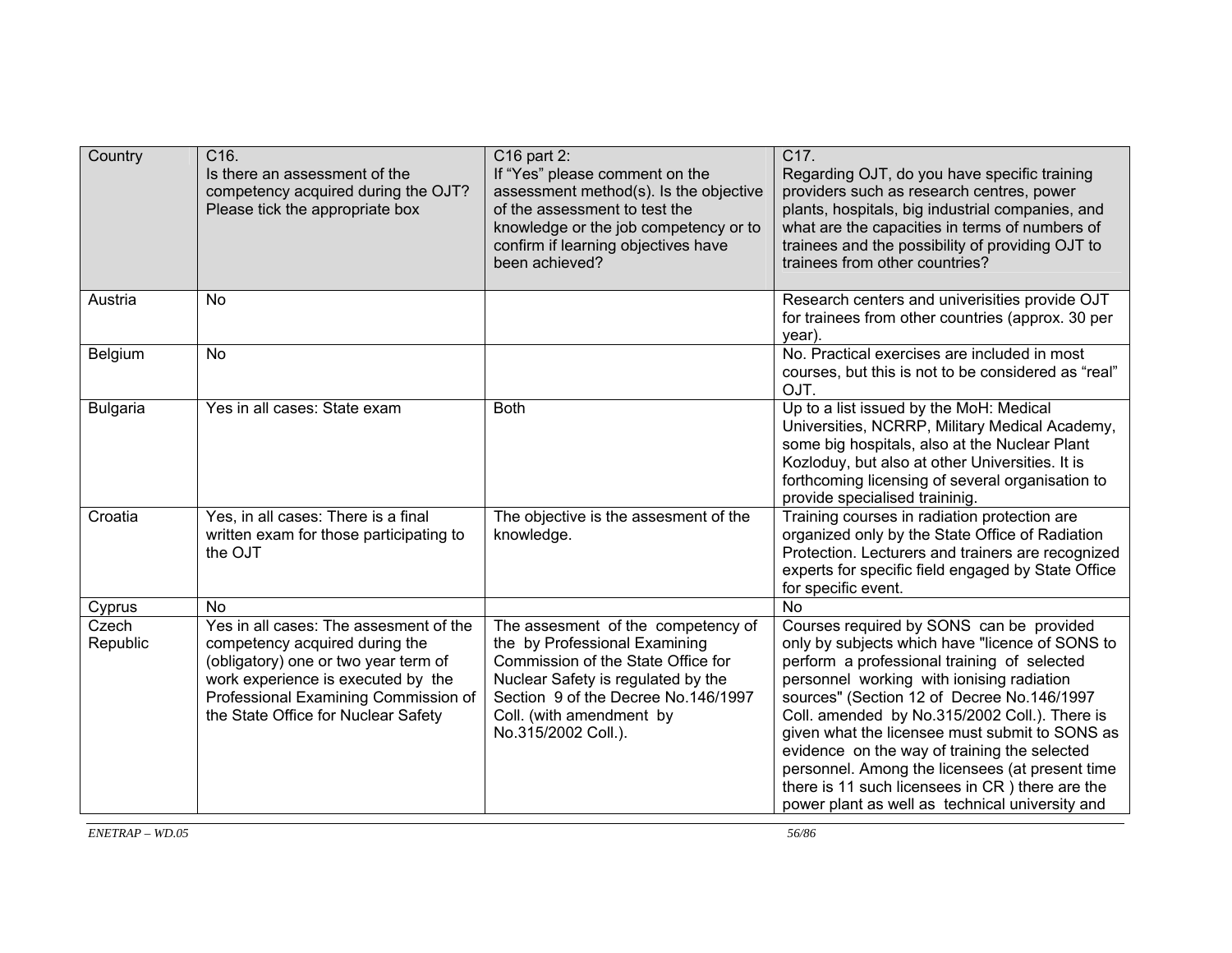| Country | C16.<br>Is there an assessment of the<br>competency acquired during the OJT?<br>Please tick the appropriate box                                                   | C16 part 2:<br>If "Yes" please comment on the<br>assessment method(s). Is the objective<br>of the assessment to test the<br>knowledge or the job competency or to<br>confirm if learning objectives have<br>been achieved?                                                                                                                      | C17.<br>Regarding OJT, do you have specific training<br>providers such as research centres, power<br>plants, hospitals, big industrial companies, and<br>what are the capacities in terms of numbers of<br>trainees and the possibility of providing OJT to<br>trainees from other countries?                                                                                                                      |
|---------|-------------------------------------------------------------------------------------------------------------------------------------------------------------------|-------------------------------------------------------------------------------------------------------------------------------------------------------------------------------------------------------------------------------------------------------------------------------------------------------------------------------------------------|--------------------------------------------------------------------------------------------------------------------------------------------------------------------------------------------------------------------------------------------------------------------------------------------------------------------------------------------------------------------------------------------------------------------|
|         |                                                                                                                                                                   |                                                                                                                                                                                                                                                                                                                                                 | medical training centre. They provide courses<br>with the programmes (authorized by SONS) for<br>the persons of their appropriate branches.                                                                                                                                                                                                                                                                        |
| Denmark | Yes, some Cases: for Medical<br>physicists                                                                                                                        | The 3-years education programme has<br>to be approved by the Educational<br>Committee of the Danish Society for<br>Medical Physics by presenting<br>documentation for the competences<br>aquired before formal recognition as<br>'Medical Physicist* can be granted by<br>the National Board of Health                                          | <b>No</b>                                                                                                                                                                                                                                                                                                                                                                                                          |
| Estonia | Yes, some cases;<br>Depends from the regulations inside<br>the institution. At least there will be<br>assessment talk with the person<br>responsible for the OJT. | No.<br>Practical exercises are included in<br>most courses, but this is not to be<br>considered as "real" OJT.                                                                                                                                                                                                                                  | No. Practical exercises are included in most<br>courses, but this is not to be considered as "real"<br>OJT.                                                                                                                                                                                                                                                                                                        |
| Finland | <b>No</b>                                                                                                                                                         |                                                                                                                                                                                                                                                                                                                                                 | Due to the working language (Finnish), would be<br>very difficult to arrange in practice                                                                                                                                                                                                                                                                                                                           |
| France  | Yes, some cases; It is the case for the<br>medical physicists. I am not sure for<br>the other ones.                                                               | For the medical physicits : The student<br>has to acquire some professional<br>competences during his OJT period,<br>under the supervision of a senior<br>medical physicist. This supervisor must<br>attest, by signing "competence sheets"<br>that the student has acquired the<br>relevant competences and is now able<br>to work by his own. | It is not possible for me to give you the capacities<br>in terms of number of trainees, but there are in<br>France a large number of providers of OJT.<br>Among them: CEA, EDF, IRSN, all industries<br>involved in fuel cycle, a large number of big<br>hospitals and especially those devoted to cancer<br>treatment. All of them already provide OJT for<br>student of the academic courses mentioned<br>above. |
| Germany | Yes in all cases: the competent<br>authorities are responsible for checking<br>the required knowledge<br>Yes - some cases: University of                          | Written practical training reports to<br>confirm if learning objectives are<br>achieved                                                                                                                                                                                                                                                         | On request, OJT is offered by research centers<br>(2 to 3), yes: both, national and foreign<br>participants                                                                                                                                                                                                                                                                                                        |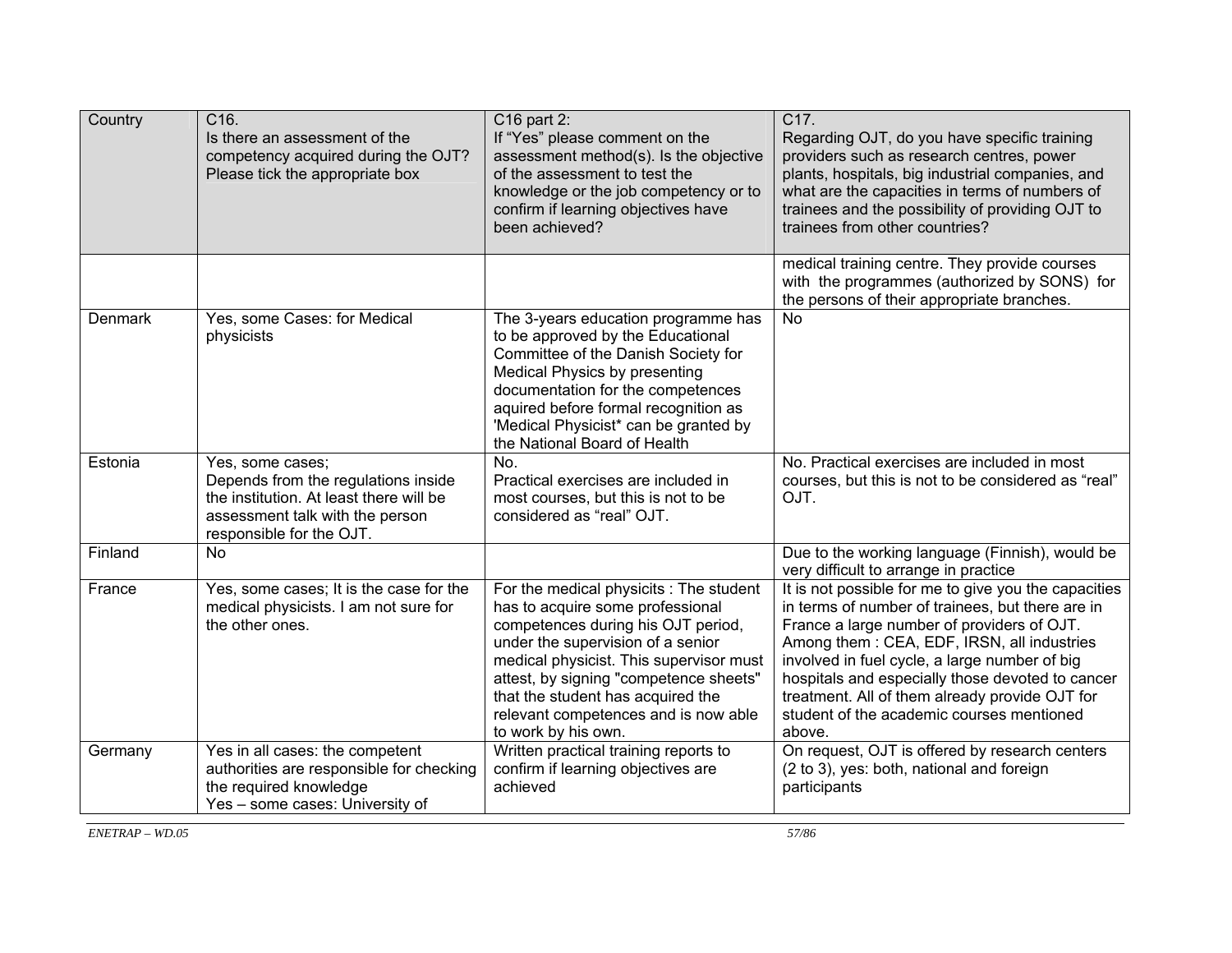| Country            | C <sub>16</sub> .<br>Is there an assessment of the<br>competency acquired during the OJT?<br>Please tick the appropriate box   | C16 part 2:<br>If "Yes" please comment on the<br>assessment method(s). Is the objective<br>of the assessment to test the<br>knowledge or the job competency or to<br>confirm if learning objectives have<br>been achieved?                                                                                                            | C17.<br>Regarding OJT, do you have specific training<br>providers such as research centres, power<br>plants, hospitals, big industrial companies, and<br>what are the capacities in terms of numbers of<br>trainees and the possibility of providing OJT to<br>trainees from other countries?                                                                                                                                                                                  |
|--------------------|--------------------------------------------------------------------------------------------------------------------------------|---------------------------------------------------------------------------------------------------------------------------------------------------------------------------------------------------------------------------------------------------------------------------------------------------------------------------------------|--------------------------------------------------------------------------------------------------------------------------------------------------------------------------------------------------------------------------------------------------------------------------------------------------------------------------------------------------------------------------------------------------------------------------------------------------------------------------------|
|                    | Cooperative Education, Karlsruhe,<br>Department of Safety Engineering<br>(Radiation Protection) http://www.ba-<br>karlsruhe.de |                                                                                                                                                                                                                                                                                                                                       |                                                                                                                                                                                                                                                                                                                                                                                                                                                                                |
| Greece             | Yes, some cases                                                                                                                | The competency of the Medical<br>Radiation Physicists acquired during<br>the OJT is assessed with the final<br>exams organised by the Ministry of<br>Health. The objective of the<br>assessment is to test the knowledge<br>and the job competency as well as to<br>confirm that the learning objectives<br>have been achieved.       | Certain hospitals specified by the Ministry of<br>Health are the OJT providers for the<br>approximately 50 Medical Radiation Physicists<br>coming from the post graduate course operated<br>by GAEC or other similar courses running<br>abroad each year. GAEC is also OJT provider<br>for the 15 regulators and inspectors from other<br>countries participating in the Post Graduate<br>Educational Course on "Radiation Protection and<br>the Safety of Radiation Sources". |
| Hungary<br>Ireland | Yes, all cases<br>Yes, some cases                                                                                              | Written exam<br>This is particularly relevant for the<br>training of industrial radioagraphers.<br>The assessments are practical and<br>theroetical in nature and would cover<br>the job itself and radiation protection<br>matters.<br>There is no formal assessment of the<br>training at present in the Medical<br>Physics sector. | Yes, first of all Hungarian speaking trainees<br>No specific training providers.                                                                                                                                                                                                                                                                                                                                                                                               |
| Italy              | <b>No</b>                                                                                                                      |                                                                                                                                                                                                                                                                                                                                       | All the centres (hospitals, research centres, etc.),<br>that are recognized as sites where ionizing<br>radiation are used in compliance with the<br>national legislation, can host students for the<br>OJT needed for the recognition of the Qualified<br>Expert. Actually, information about their<br>capacities of hosting trainees is not available.                                                                                                                        |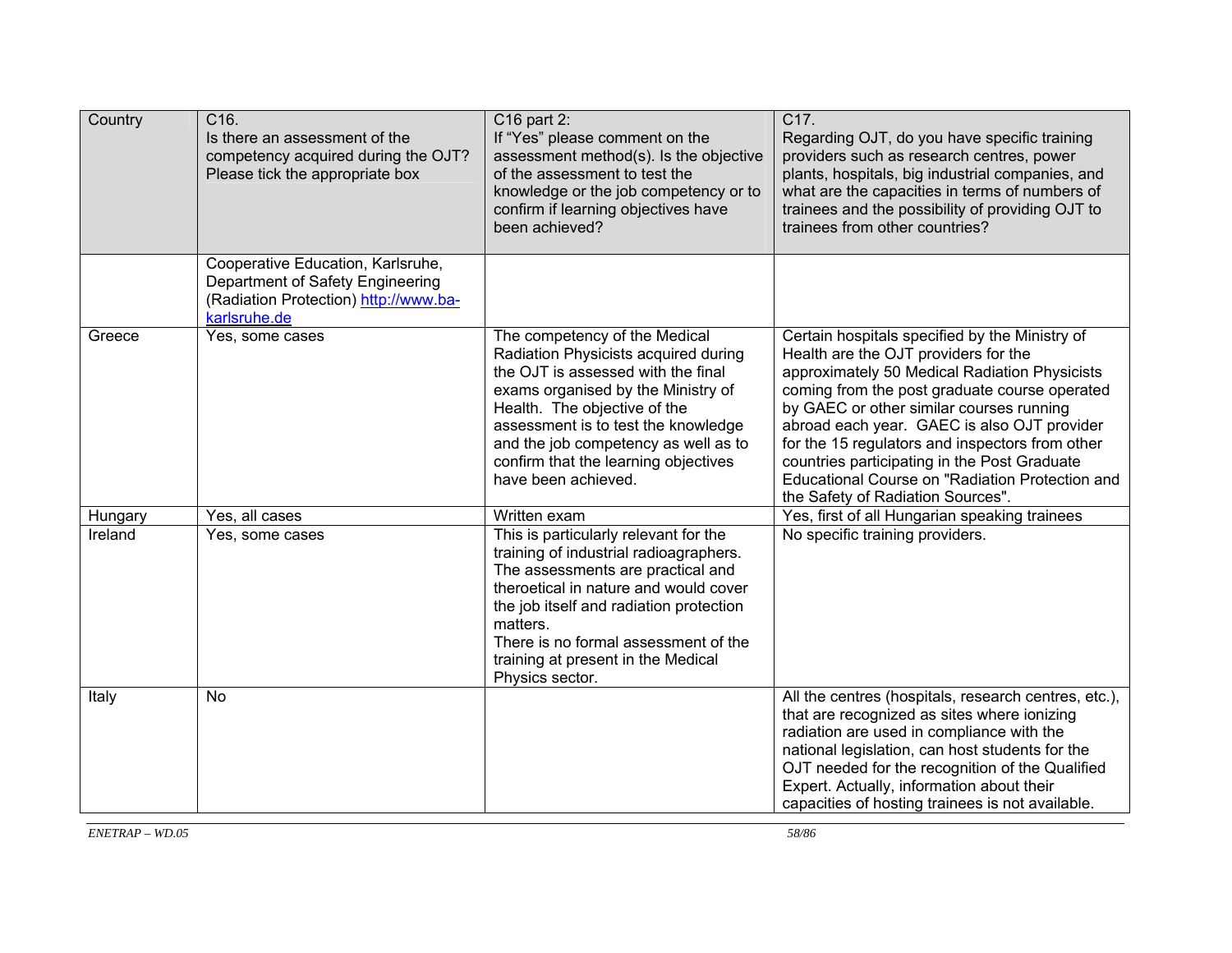| Country     | C16.<br>Is there an assessment of the<br>competency acquired during the OJT?<br>Please tick the appropriate box | C16 part 2:<br>If "Yes" please comment on the<br>assessment method(s). Is the objective<br>of the assessment to test the<br>knowledge or the job competency or to<br>confirm if learning objectives have<br>been achieved? | C17.<br>Regarding OJT, do you have specific training<br>providers such as research centres, power<br>plants, hospitals, big industrial companies, and<br>what are the capacities in terms of numbers of<br>trainees and the possibility of providing OJT to<br>trainees from other countries?                                                                      |
|-------------|-----------------------------------------------------------------------------------------------------------------|----------------------------------------------------------------------------------------------------------------------------------------------------------------------------------------------------------------------------|--------------------------------------------------------------------------------------------------------------------------------------------------------------------------------------------------------------------------------------------------------------------------------------------------------------------------------------------------------------------|
| Latvia      | Yes, some cases                                                                                                 |                                                                                                                                                                                                                            | There is Latvian Oncology Centre in Riga. It<br>performs OJT for oncology specialists from other<br>oncology hospitals of Latvia (for example, work<br>with linear accelerator). OJT in Latvian Oncology<br>Centre could be accessible for trainees from<br>other countries, but capacity is not enough. It<br>could be organised depending on individual<br>cases |
| Lithuania   | Yes, some cases                                                                                                 | Interviews and informal assessment of<br>progress made and ability of the<br>appropriate person to work.                                                                                                                   | <b>No</b>                                                                                                                                                                                                                                                                                                                                                          |
| Luxembourg  | Yes, some cases: if required in Member<br>State, where relevant education took<br>place                         |                                                                                                                                                                                                                            | (radiographer school)                                                                                                                                                                                                                                                                                                                                              |
| Malta       | $\overline{N}$                                                                                                  |                                                                                                                                                                                                                            | No specific RPE OJT training provided.                                                                                                                                                                                                                                                                                                                             |
| Norway      | $\overline{N}$                                                                                                  |                                                                                                                                                                                                                            | <b>No</b>                                                                                                                                                                                                                                                                                                                                                          |
| Poland      | Yes, all cases                                                                                                  |                                                                                                                                                                                                                            | Yes, see C11 and Central Lab. for Radiological<br>Protection (Their capabilities are rather limited)                                                                                                                                                                                                                                                               |
| Portugal    | No                                                                                                              |                                                                                                                                                                                                                            |                                                                                                                                                                                                                                                                                                                                                                    |
| Slovenia    | <b>No</b>                                                                                                       | Everything goes through the Expert<br>Commission, which is nominated by<br>the Ministry of Health                                                                                                                          | Training describes in C1 is provided by approved<br>organisations "Jožef Stefan" Institute and<br>Institute of Occupational Safety. Both<br>organisations have some facilities to provide<br>practical part of the courses. NPP Krško,<br>University Medical Centre Ljubljana and Institute<br>of Oncology Ljubljana to some extent offer their<br>support         |
| Spain       | Yes, some cases                                                                                                 |                                                                                                                                                                                                                            | We have enough specific training providers                                                                                                                                                                                                                                                                                                                         |
| Sweden      | no                                                                                                              |                                                                                                                                                                                                                            |                                                                                                                                                                                                                                                                                                                                                                    |
| Switzerland | Yes, some cases                                                                                                 | For RPO the assessment includes an<br>exercise in the practices (for example a                                                                                                                                             | The Paul Scherrer Institute provides<br>supplementary to the RP-School a lot of                                                                                                                                                                                                                                                                                    |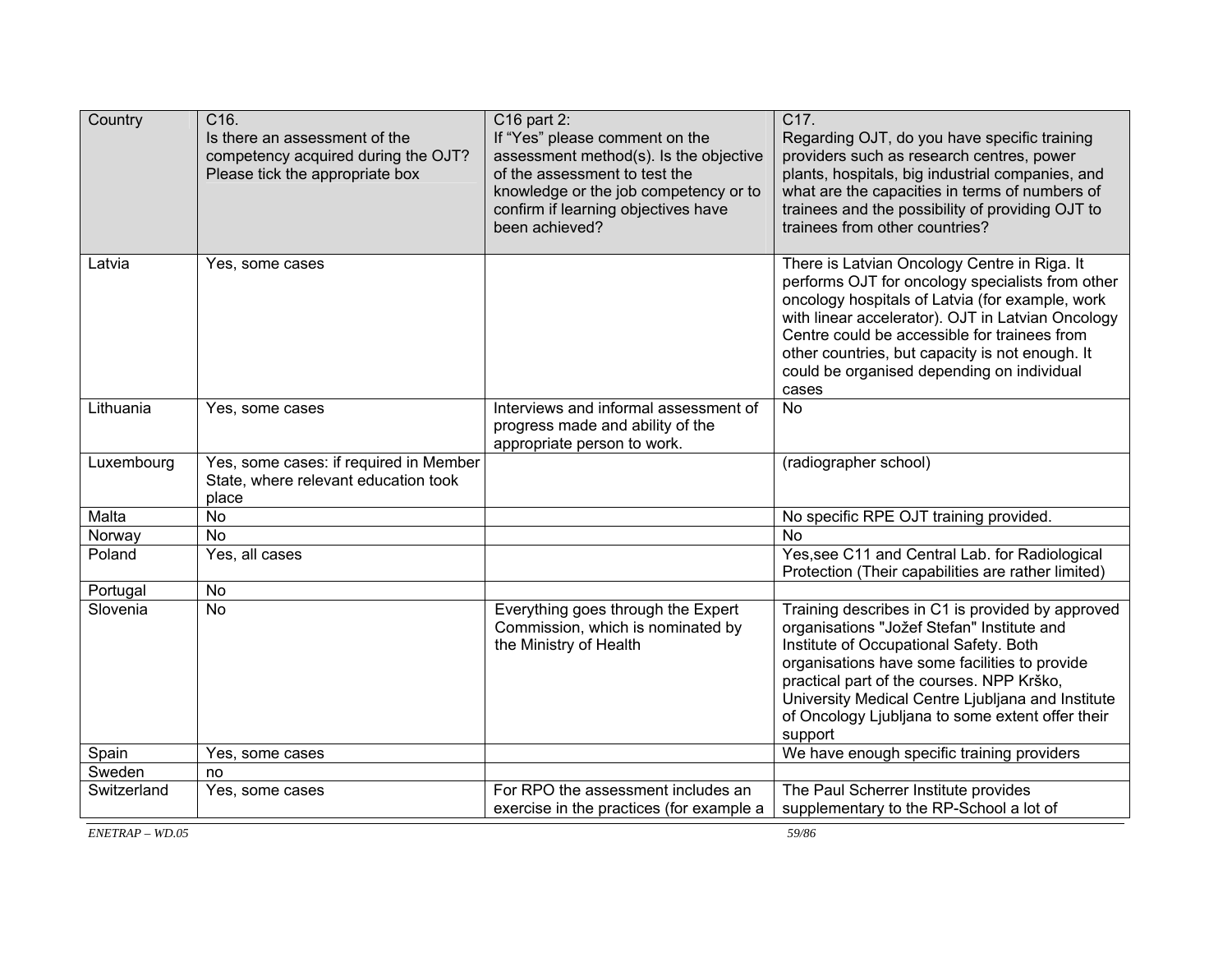| Country            | C16.                                | C16 part 2:                            | C17.                                                 |
|--------------------|-------------------------------------|----------------------------------------|------------------------------------------------------|
|                    | Is there an assessment of the       | If "Yes" please comment on the         | Regarding OJT, do you have specific training         |
|                    | competency acquired during the OJT? | assessment method(s). Is the objective | providers such as research centres, power            |
|                    | Please tick the appropriate box     | of the assessment to test the          | plants, hospitals, big industrial companies, and     |
|                    |                                     | knowledge or the job competency or to  | what are the capacities in terms of numbers of       |
|                    |                                     | confirm if learning objectives have    | trainees and the possibility of providing OJT to     |
|                    |                                     | been achieved?                         | trainees from other countries?                       |
|                    |                                     |                                        |                                                      |
|                    |                                     | RP-intervention after an incident with | installations where the OJT or exercises in a 1:1    |
|                    |                                     | an open radioactive source including   | scope are possible. On demand there are              |
|                    |                                     | planning, preparation, performing      | capacities to offer such training to around 10-20    |
|                    |                                     | measures, monitoring and               | interested persons.                                  |
|                    |                                     | documentation)                         |                                                      |
| <b>The</b>         | No.                                 |                                        |                                                      |
| <b>Netherlands</b> |                                     |                                        |                                                      |
| <b>UK</b>          | Not applicable                      |                                        | there is no formalised structure for this in the UK. |
|                    |                                     |                                        | However, there are a number of large                 |
|                    |                                     |                                        | establishments/organisations that occasionally       |
|                    |                                     |                                        | support OJT on request. Not possible to specify      |
|                    |                                     |                                        | capacity                                             |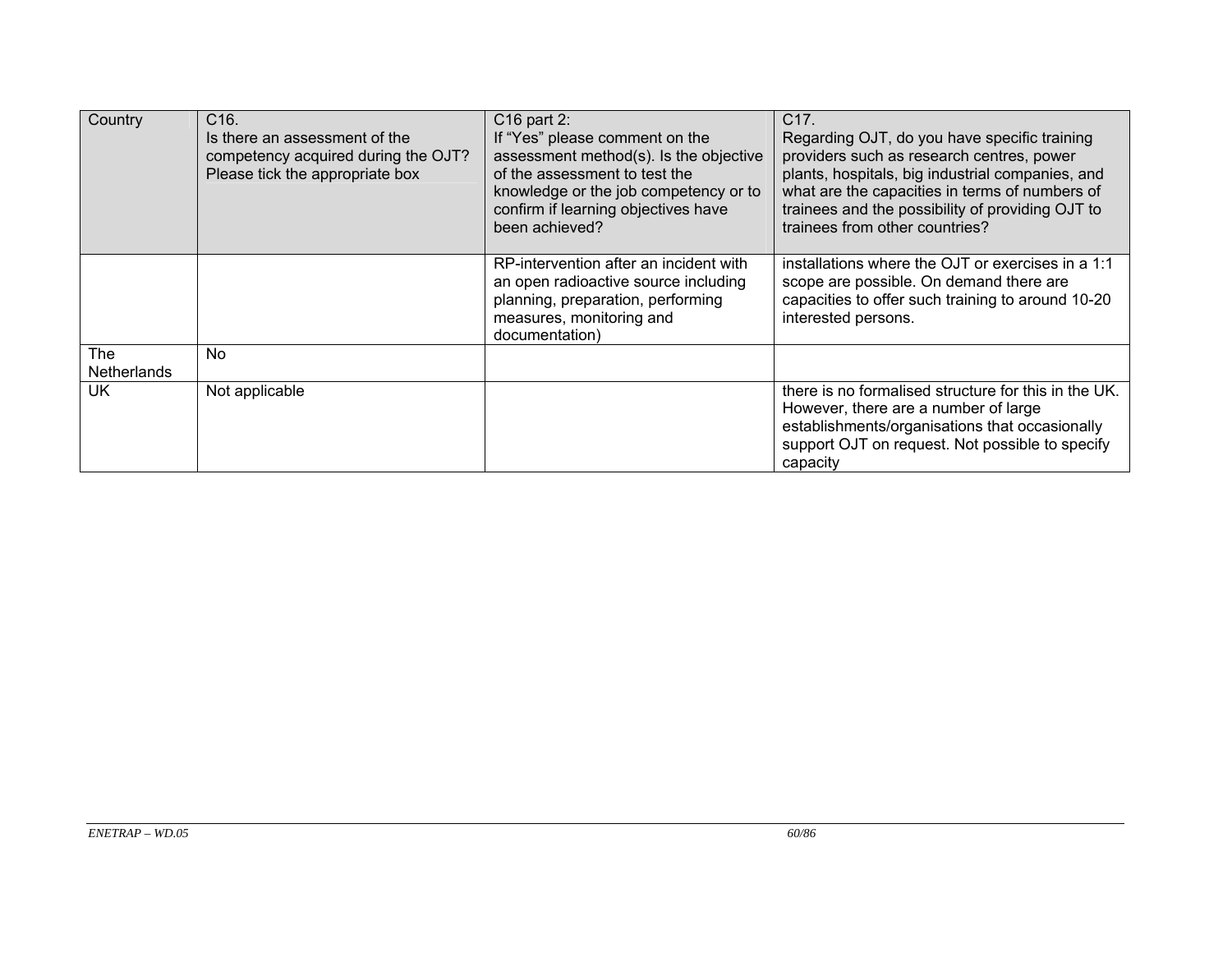| Country         | D1.<br>Within your country is there legislation in place that<br>requires certain persons to be suitably trained and<br>qualified? If the answer to any of the specifications<br>(RPE, RPO, Workers) is "Yes", please provide brief<br>details, specifying any differences in<br>equirements/qualifications (also per sector when<br>appropriate<br><b>RPEs</b> | D1.<br><b>RPOs</b>                                                                                                                                                                                                                                                                                                                                                                                                                                                                                                                                                                                                                  | D1.<br><b>Radiation Workers</b>                                                                                                                                                                                                                                                     |
|-----------------|-----------------------------------------------------------------------------------------------------------------------------------------------------------------------------------------------------------------------------------------------------------------------------------------------------------------------------------------------------------------|-------------------------------------------------------------------------------------------------------------------------------------------------------------------------------------------------------------------------------------------------------------------------------------------------------------------------------------------------------------------------------------------------------------------------------------------------------------------------------------------------------------------------------------------------------------------------------------------------------------------------------------|-------------------------------------------------------------------------------------------------------------------------------------------------------------------------------------------------------------------------------------------------------------------------------------|
| Austria         | Yes, Medical physicists (Radiotherapy)                                                                                                                                                                                                                                                                                                                          | Yes, Radiation protection training<br>courses                                                                                                                                                                                                                                                                                                                                                                                                                                                                                                                                                                                       | <b>OJT</b>                                                                                                                                                                                                                                                                          |
| Belgium         | Yes                                                                                                                                                                                                                                                                                                                                                             | N <sub>o</sub>                                                                                                                                                                                                                                                                                                                                                                                                                                                                                                                                                                                                                      | Yes, require only training,<br>no personal<br>qualification                                                                                                                                                                                                                         |
| <b>Bulgaria</b> | Yes, Regulation of the conditions and procedure for<br>acquiring professional qualification and for the<br>procedure for issuing licenses for specialized training<br>and certificates for qualification use of nuclear energy<br>(promulgated in State Cazette 74, 2004 - Decree of the<br>Council of Ministers 209, 6 August 2004).                           | Yes,<br>NRA - Ordinance for the Radiation<br>Protection in Activities with IR<br>Sources (PMC No.200/4.08.2004):<br>Art.3 The radiation protection in<br>activities<br>with<br>ionizing radiation<br>(IRS)<br>through:10.<br>sources<br>available procedures and responsible<br>staff for reporting and control of IRS".<br>Art.116 (2) the persons working in<br>the RP office and responsible for the<br>RP of the IRS sites should have<br>been trained in specialized course<br>and possess a qualification<br>(certificate, qualified) diploma from a<br>person/institution, licensed by the<br>NRA for specialised training." | Same Ordinance:<br>"Art.8 Each person from the staff, working<br>with IRS is obliged:<br>7. to possess a certificate to exercise<br>activities with<br>IRS.<br>issued<br>from a<br>person/institution,<br>licensed by the NRA for specialised training<br>for activities with IRS." |
| Croatia         | <b>No</b>                                                                                                                                                                                                                                                                                                                                                       | Yes, There are some specific<br>stipulations for RPOs in regulations                                                                                                                                                                                                                                                                                                                                                                                                                                                                                                                                                                | Yes, there are specific stipulations related to<br>the basic knowledge on radiation protection<br>in regulations (see regulations in attachment).                                                                                                                                   |
| Cyprus          |                                                                                                                                                                                                                                                                                                                                                                 |                                                                                                                                                                                                                                                                                                                                                                                                                                                                                                                                                                                                                                     | Yes, Syllabus is in the Greek Language. If<br>you require it let us know and we will                                                                                                                                                                                                |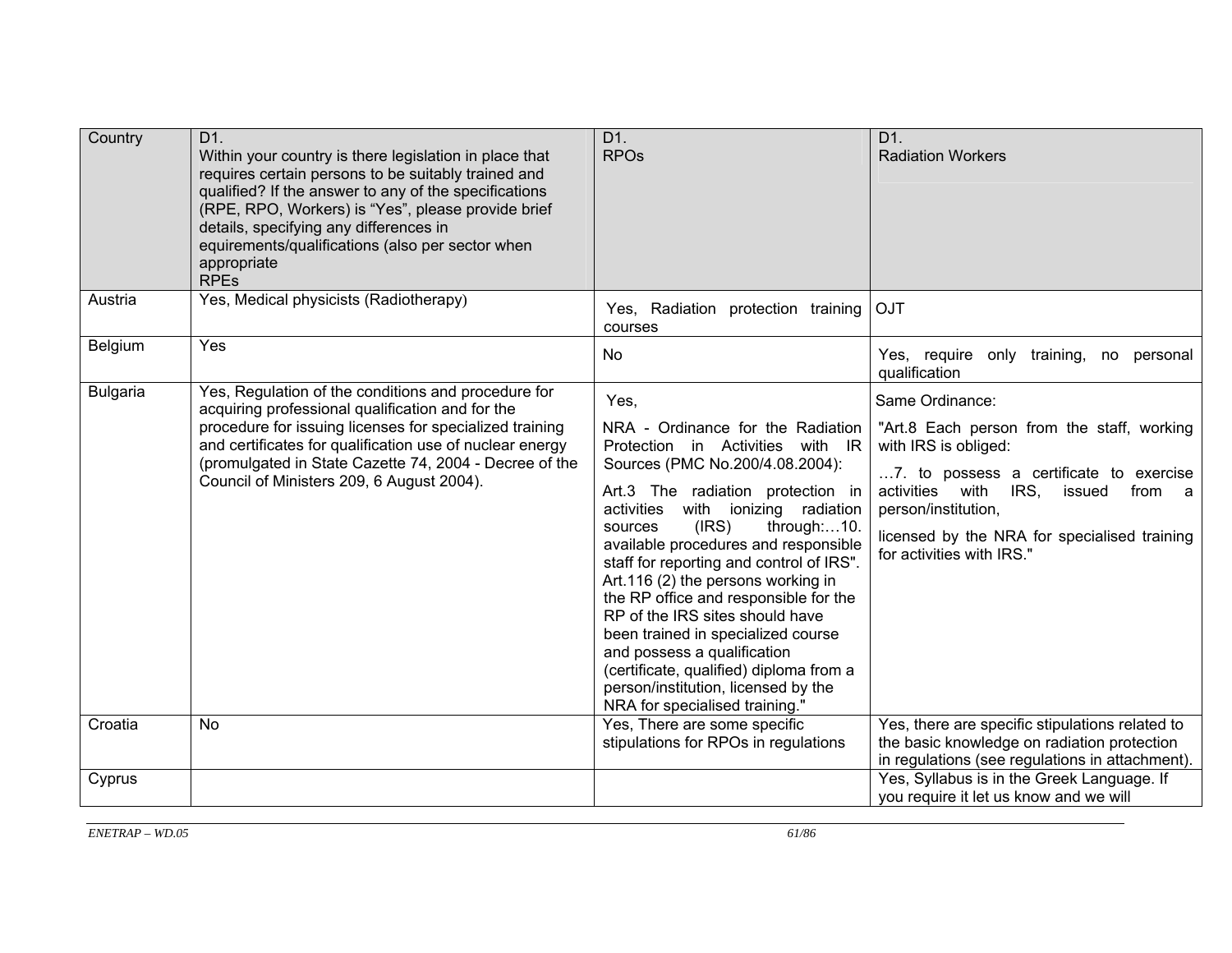| Country           | D1.<br>Within your country is there legislation in place that<br>requires certain persons to be suitably trained and<br>qualified? If the answer to any of the specifications<br>(RPE, RPO, Workers) is "Yes", please provide brief<br>details, specifying any differences in<br>equirements/qualifications (also per sector when<br>appropriate<br><b>RPEs</b>                                                                                                                              | D1.<br><b>RPOs</b>                                                                                                                                                                                                                                                                                                                              | D1.<br><b>Radiation Workers</b>                                                                                                                                                                                                                                                                                                                                                                                                       |
|-------------------|----------------------------------------------------------------------------------------------------------------------------------------------------------------------------------------------------------------------------------------------------------------------------------------------------------------------------------------------------------------------------------------------------------------------------------------------------------------------------------------------|-------------------------------------------------------------------------------------------------------------------------------------------------------------------------------------------------------------------------------------------------------------------------------------------------------------------------------------------------|---------------------------------------------------------------------------------------------------------------------------------------------------------------------------------------------------------------------------------------------------------------------------------------------------------------------------------------------------------------------------------------------------------------------------------------|
|                   |                                                                                                                                                                                                                                                                                                                                                                                                                                                                                              |                                                                                                                                                                                                                                                                                                                                                 | translate it in English                                                                                                                                                                                                                                                                                                                                                                                                               |
| Czech<br>Republic | Yes, In CR there is not distiguish RPE and RPO<br>qualification - our legislation defines "selected<br>personnel". For different types of activities "particularly<br>important from the viewpoint of radiation protection"<br>(Section 3 paragraph 2 of the Decree No.146/1997 Coll.<br>amended by No.315/2002 Coll) there are different<br>requirements for qualification of selected personnel<br>(Section 4 paragraph 4 of the Decree No.146/1997 Coll.<br>amended by No.315/2002 Coll). | Yes, see RPE                                                                                                                                                                                                                                                                                                                                    | Yes, Section 24 paragraph 1 letter d) of the<br>Decree No. 307/2002 Coll. On Radiation<br><b>Protection Requirements</b>                                                                                                                                                                                                                                                                                                              |
| Denmark           | Yes, Legislation concerning the use and handling of<br>radioactive material in all fields describes that RPE<br>must be suitable trained and qualified within: lonizing<br>radiation, measurement techniques, biological effects of<br>ionizing radiation, principles for radiation protection,<br>practical radiation protection and national legislation.                                                                                                                                  | Yes, legislation concerning the use of<br>radioactive material describes that<br>RPO must be suitable trained and<br>qualified. The qualification varies<br>extensively depending on area of<br>work.                                                                                                                                           | Yes, Must be informed and trained by the<br>RPE or RPO.                                                                                                                                                                                                                                                                                                                                                                               |
| Estonia           | Yes, the details can be found in the Radiation Act<br>(2004), which English translation is added.                                                                                                                                                                                                                                                                                                                                                                                            | Yes, the requirements are given in<br>the regulation of the minister of the<br>environment, no translation available.                                                                                                                                                                                                                           | Yes, require only training, nor personnal<br>qualification.                                                                                                                                                                                                                                                                                                                                                                           |
| Finland           | Yes, see attached Guides ST 1.4 and ST 1.8                                                                                                                                                                                                                                                                                                                                                                                                                                                   | Yes, see attached Guides ST 1.4 and<br>ST 1.8                                                                                                                                                                                                                                                                                                   | Yes, see attached Guides ST 1.4 and ST 1.8                                                                                                                                                                                                                                                                                                                                                                                            |
| France            | <b>No</b>                                                                                                                                                                                                                                                                                                                                                                                                                                                                                    | Yes, The only person "suitably<br>trained in RP" required by the French<br>legislation is called "Personne<br>Compétente en radioprotection", that<br>could be considered as a RPO. This<br>person is mandatory for all<br>industry/hospital that uses ionizing<br>radiation. He is usually an employee<br>of this industry/hospital. He has to | Yes, Medical physicists (regulatory text of<br>November 19,2004), industrial radiographers<br>(regulatory text of June25, 1987), drivers of<br>radioactive materials (according to the ADR<br>legislation). All the radiation workers must be<br>trained every 3 years on the hazards of<br>ionizing radiations. This training period is<br>adapted to the job (and associated risk) and<br>organized under the responsibility of the |

*ENETRAP – WD.05*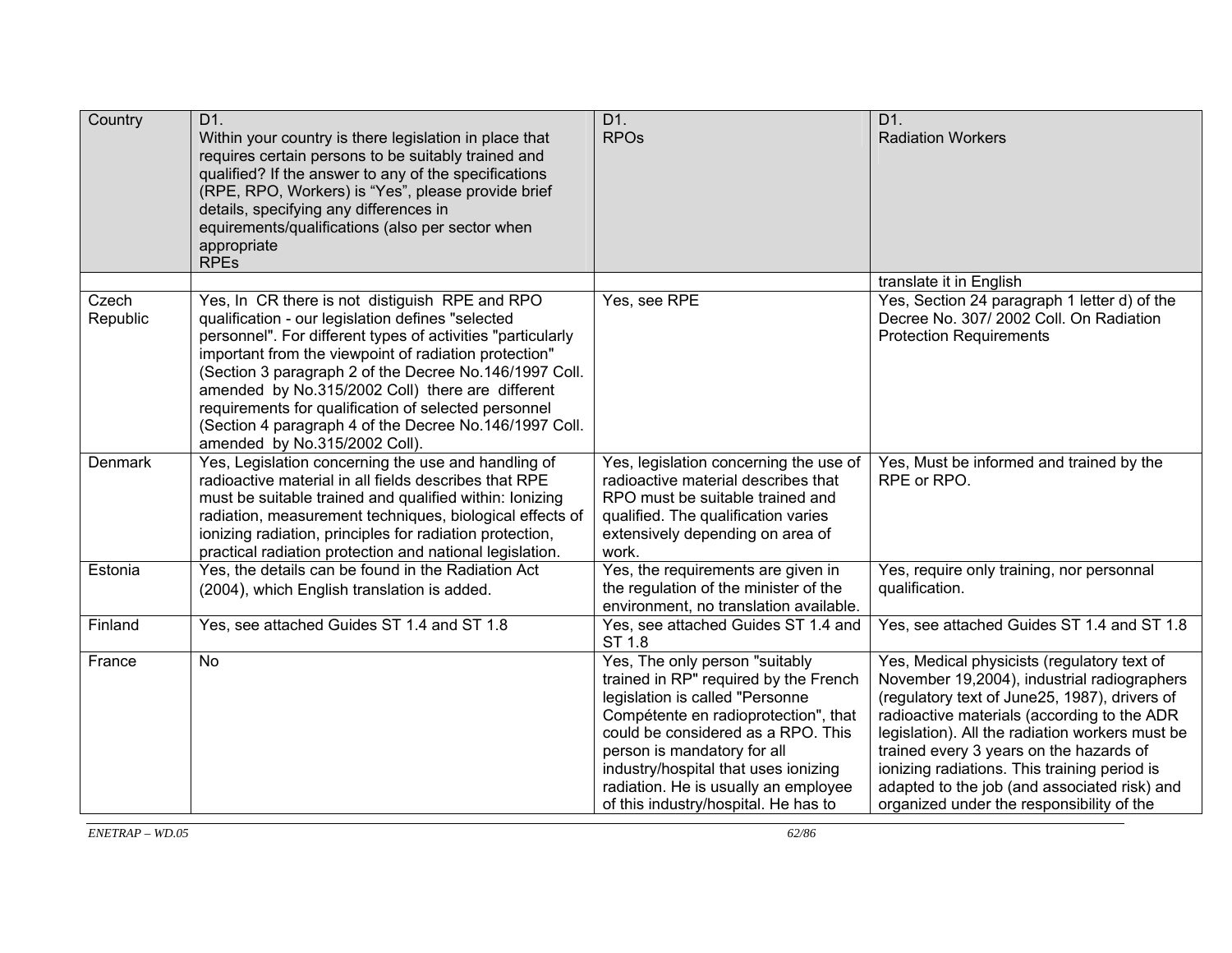| Country | D1.<br>Within your country is there legislation in place that<br>requires certain persons to be suitably trained and<br>qualified? If the answer to any of the specifications<br>(RPE, RPO, Workers) is "Yes", please provide brief<br>details, specifying any differences in<br>equirements/qualifications (also per sector when<br>appropriate<br><b>RPES</b>                                                                                                                                                                                                                    | D1.<br><b>RPOs</b>                                                                                                                                                                                                                                                                                                                                                                                                                               | D1.<br><b>Radiation Workers</b>                                                                                                                                                                                                                                                                                                                                        |
|---------|------------------------------------------------------------------------------------------------------------------------------------------------------------------------------------------------------------------------------------------------------------------------------------------------------------------------------------------------------------------------------------------------------------------------------------------------------------------------------------------------------------------------------------------------------------------------------------|--------------------------------------------------------------------------------------------------------------------------------------------------------------------------------------------------------------------------------------------------------------------------------------------------------------------------------------------------------------------------------------------------------------------------------------------------|------------------------------------------------------------------------------------------------------------------------------------------------------------------------------------------------------------------------------------------------------------------------------------------------------------------------------------------------------------------------|
|         |                                                                                                                                                                                                                                                                                                                                                                                                                                                                                                                                                                                    | attend a short course and to pass an<br>exam at the end. Duration and<br>content of this course is defined in<br>the legislation, and depend on the<br>area of activity (medical sector,<br>nuclear sector or non nuclear<br>industry) and on the type of sources<br>(sealed or unsealed) The regulatory<br>text (from October 26, 2005) is joined<br>to this questionnaire.                                                                     | employer. It can be organized within the<br>hospital/industry if qualified persons are<br>available to train their colleagues or by an<br>external institution.                                                                                                                                                                                                        |
| Germany | Yes, see attached paper                                                                                                                                                                                                                                                                                                                                                                                                                                                                                                                                                            | Yes, see attached paper                                                                                                                                                                                                                                                                                                                                                                                                                          | Yes, see attached paper                                                                                                                                                                                                                                                                                                                                                |
| Greece  | Yes, RPEs working in hospitals are expected to have an<br>M.Sc. degree in Medical Radiation Physics                                                                                                                                                                                                                                                                                                                                                                                                                                                                                | Yes, RPOs are considered as<br>responsibles for radiation sources in<br>industrial and research applications<br>of ionizing radiations and must have<br>adequate knowledge on radiation<br>protection verified by the GAEC.                                                                                                                                                                                                                      | Yes, Radiation workers are expected to be<br>adequately educated and trained on radiation<br>protection issues.                                                                                                                                                                                                                                                        |
| Hungary | Yes                                                                                                                                                                                                                                                                                                                                                                                                                                                                                                                                                                                | Yes                                                                                                                                                                                                                                                                                                                                                                                                                                              | Yes                                                                                                                                                                                                                                                                                                                                                                    |
| Ireland | Yes,<br>Article 19 of S.I. No 125 of 2000. Radiological<br>Protection Act, 1991 (Ionising Radiation) Order, 2000.<br>(www.irishstatutebook.ie/ZZSI125Y2000.html)<br>Article 19 (2): The undertaking shall appoint in writing<br>one or more suitable persons to perform the functions<br>expressed by this Order to be performed by a radiation<br>protection adviser and a reference in this Article to a<br>suitable person shall be construed as a reference to a<br>person having the knowledge and training needed to<br>carry out physical, technical or radiochemical tests | Yes, it is a condition of a licence<br>issued by the RPII that the licensee<br>shall appoint a Radiation Protection<br>Officer.<br>The licence condition states: "The<br>Radiation Protection Officer (RPO),<br>currently appointed by the licensee,<br>is named in Schedule 3 [of the<br>licence]. In the event of a change<br>being envisaged, the licensee shall<br>forward to the Institute the name,<br>qualifications, position within the | Yes, Article 20 of S.I. No. 125 of 2000.<br>Radiological Protection Act, 1991 (Ionising<br>Radiation)<br>Order,<br>2000<br>(www.irishstatutebook.ie/ZZSI125Y2000.html<br>Article:20 (2): The undertaking shall ensure<br>that sufficient and appropriate training in the<br>field of radiation protection is provided for<br>exposed workers, apprentices and students |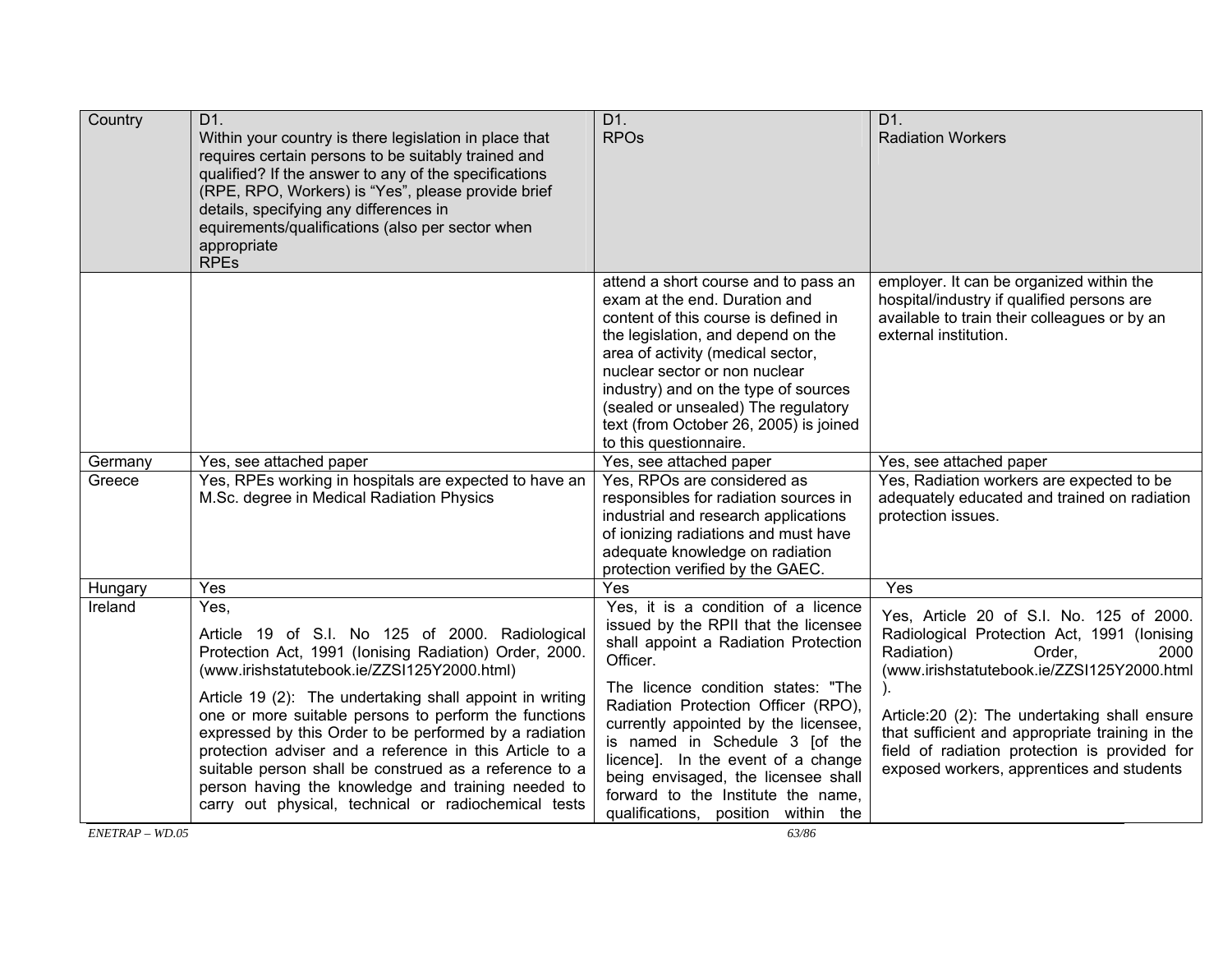| Country         | D1.<br>Within your country is there legislation in place that<br>requires certain persons to be suitably trained and<br>qualified? If the answer to any of the specifications<br>(RPE, RPO, Workers) is "Yes", please provide brief<br>details, specifying any differences in<br>equirements/qualifications (also per sector when<br>appropriate<br><b>RPEs</b> | D1.<br><b>RPOs</b>                                                                                                                                          | D1.<br><b>Radiation Workers</b>                                                                                                                                                                                                                                                                                                          |
|-----------------|-----------------------------------------------------------------------------------------------------------------------------------------------------------------------------------------------------------------------------------------------------------------------------------------------------------------------------------------------------------------|-------------------------------------------------------------------------------------------------------------------------------------------------------------|------------------------------------------------------------------------------------------------------------------------------------------------------------------------------------------------------------------------------------------------------------------------------------------------------------------------------------------|
|                 | enabling doses to be assessed and to give advice in<br>order to ensure effective protection of individuals and<br>the correct operation of protective equipment                                                                                                                                                                                                 | company<br>evidence<br>of<br>and<br>competence of the proposed new<br>appointee."                                                                           |                                                                                                                                                                                                                                                                                                                                          |
| Italy           | Yes, Quality Expert are trained and qualified as<br>presented in the previous section                                                                                                                                                                                                                                                                           | <b>No</b>                                                                                                                                                   | Yes, Occupationally exposed workers must<br>have received a formation about the risks to<br>which they are exposed, the radiation<br>protection provisions, etc. The employer<br>assures the formation of workers with the<br>collaboration of the Qualified Expert. A<br>verification at the end of the formation course<br>is required |
| Latvia          | Yes                                                                                                                                                                                                                                                                                                                                                             | Yes                                                                                                                                                         | Yes                                                                                                                                                                                                                                                                                                                                      |
|                 | According to the government regulation No.149<br>(adopted 9 April 2002, amended 4 November 2003):                                                                                                                                                                                                                                                               | According to the Cabinet regulation<br>No.290 (adopted 3 July 2001):                                                                                        | According to the Cabinet regulation No.290<br>$(adopted 3 July 2001)$ :                                                                                                                                                                                                                                                                  |
|                 | "A radiation safety expert and radiation safety and<br>nuclear safety expert shall have appropriate training in<br>order to carry out operations with sources of ionising<br>radiation and experience in performing or managing of<br>such operations:                                                                                                          | "The minimum qualifications of the<br>RPO shall conform to at least one of<br>the following criteria:<br>1. higher technical education as well<br>as:       | "Employees must have general secondary or<br>vocational secondary education and a<br>completed accredited vocational secondary<br>further education programme in the field of<br>radiation safety and nuclear safety.                                                                                                                    |
|                 | persons with secondary vocational education - at I<br>1.<br>east 17 years;<br>2.<br>persons with bachelor's degree or higher<br>vocational education - at least 13 years;                                                                                                                                                                                       | 1.1. completed accredited vocational<br>higher<br>secondary<br>further<br>or<br>education programme in the field of<br>radiation safety and nuclear safety; | The Medical Treatment Law shall determine<br>education and qualification requirements for<br>employees who work with sources of ionising<br>radiation in medical diagnostics, therapeutic<br>radiology and in dentistry.                                                                                                                 |
|                 | 3.<br>persons with master's degree - at least 10 years;<br>and<br>persons with a PhD in science - at least 7 years."<br>4.                                                                                                                                                                                                                                      | 1.2.<br>work experience of at least<br>three years, including the time spent<br>to acquire education in matters of<br>radiation safety and nuclear safety;  | Accredited vocational secondary or higher<br>further education programmes in the fields of<br>radiation protection and nuclear safety shall                                                                                                                                                                                              |
| $ENETRAP-WD.05$ |                                                                                                                                                                                                                                                                                                                                                                 | 64/86                                                                                                                                                       |                                                                                                                                                                                                                                                                                                                                          |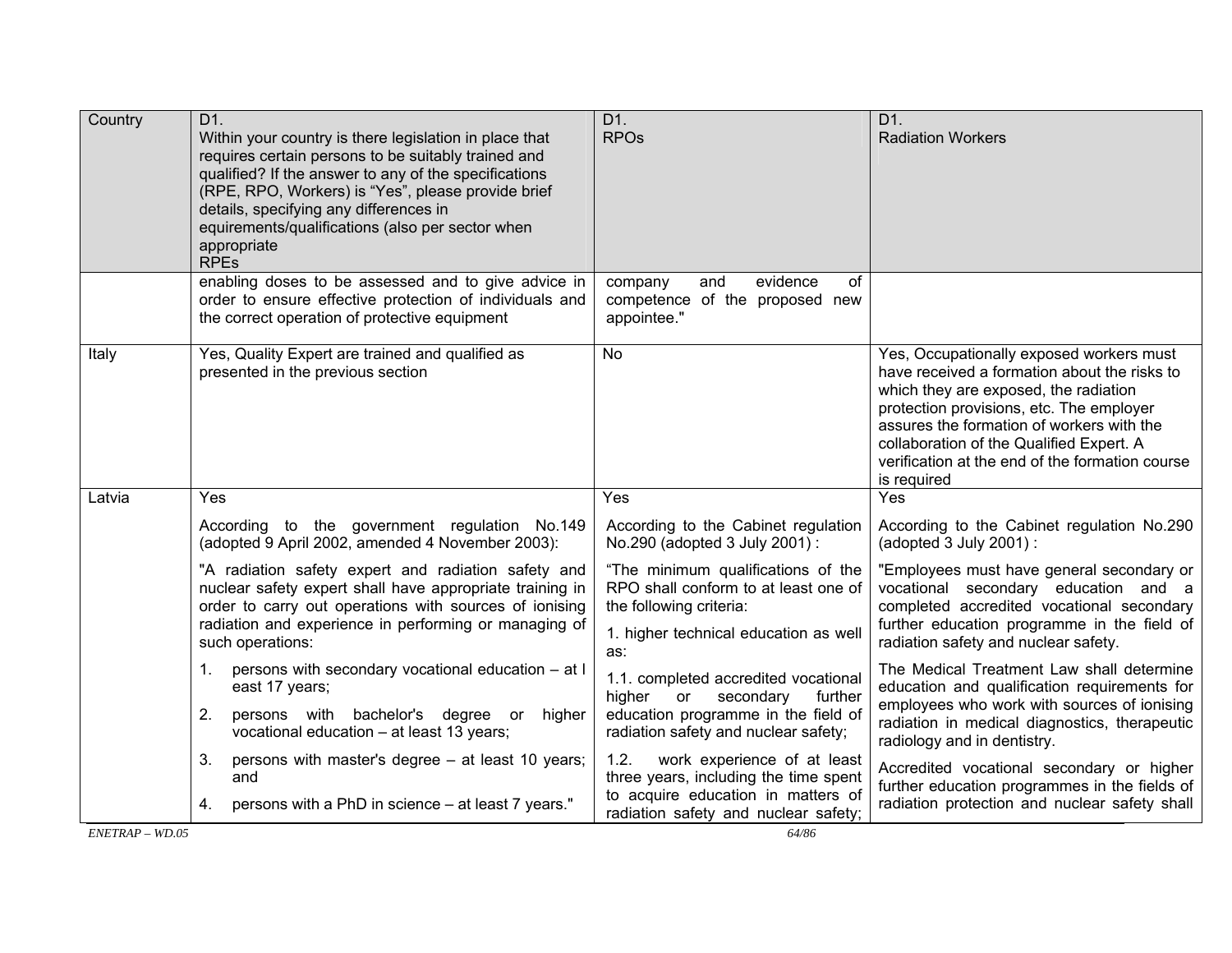| Country | D1.<br>Within your country is there legislation in place that<br>requires certain persons to be suitably trained and<br>qualified? If the answer to any of the specifications<br>(RPE, RPO, Workers) is "Yes", please provide brief<br>details, specifying any differences in<br>equirements/qualifications (also per sector when<br>appropriate<br><b>RPEs</b> | D1.<br><b>RPO<sub>s</sub></b>                                                                                                                                                                                                                                                                                                                                                                                                                                                                                                                                                                                                                                                                                                                                                                                                                                                                                                | D1.<br><b>Radiation Workers</b>                                                                                                                                                                                                                                                                                                               |
|---------|-----------------------------------------------------------------------------------------------------------------------------------------------------------------------------------------------------------------------------------------------------------------------------------------------------------------------------------------------------------------|------------------------------------------------------------------------------------------------------------------------------------------------------------------------------------------------------------------------------------------------------------------------------------------------------------------------------------------------------------------------------------------------------------------------------------------------------------------------------------------------------------------------------------------------------------------------------------------------------------------------------------------------------------------------------------------------------------------------------------------------------------------------------------------------------------------------------------------------------------------------------------------------------------------------------|-----------------------------------------------------------------------------------------------------------------------------------------------------------------------------------------------------------------------------------------------------------------------------------------------------------------------------------------------|
|         |                                                                                                                                                                                                                                                                                                                                                                 | and<br>1.3.<br>certificate<br>attesting<br>the<br>conformity of knowledge to the<br>specifics of activities to be carried<br>out;<br>2. higher medical education and a<br>certificate in the speciality of<br>diagnostic radiologist; or<br>3. higher medical education and a<br>certificate in dentistry.<br>In the cases of "such sources of<br>ionising radiation the maintenance of<br>which does not require direct<br>presence of employees, and the<br>power of ionising radiation exposure<br>dose during the working hours at a<br>distance of one metre is less than 1<br>µSv/h, the minimum qualifications of<br>the supervisor shall be as follows -<br>general secondary or secondary<br>vocational education and completed<br>accredited vocational secondary<br>further education programme in the<br>field of radiation safety and nuclear<br>safety, as well as work experience of<br>at least five years." | include:<br>1. theoretical studies of the requirements<br>prescribed by regulatory enactments with<br>respect to radiation safety and nuclear safety,<br>and ensuring the protection of the health of<br>employees; and<br>2. theoretical studies and practical training<br>on safe working methods, radiation safety<br>and nuclear safety." |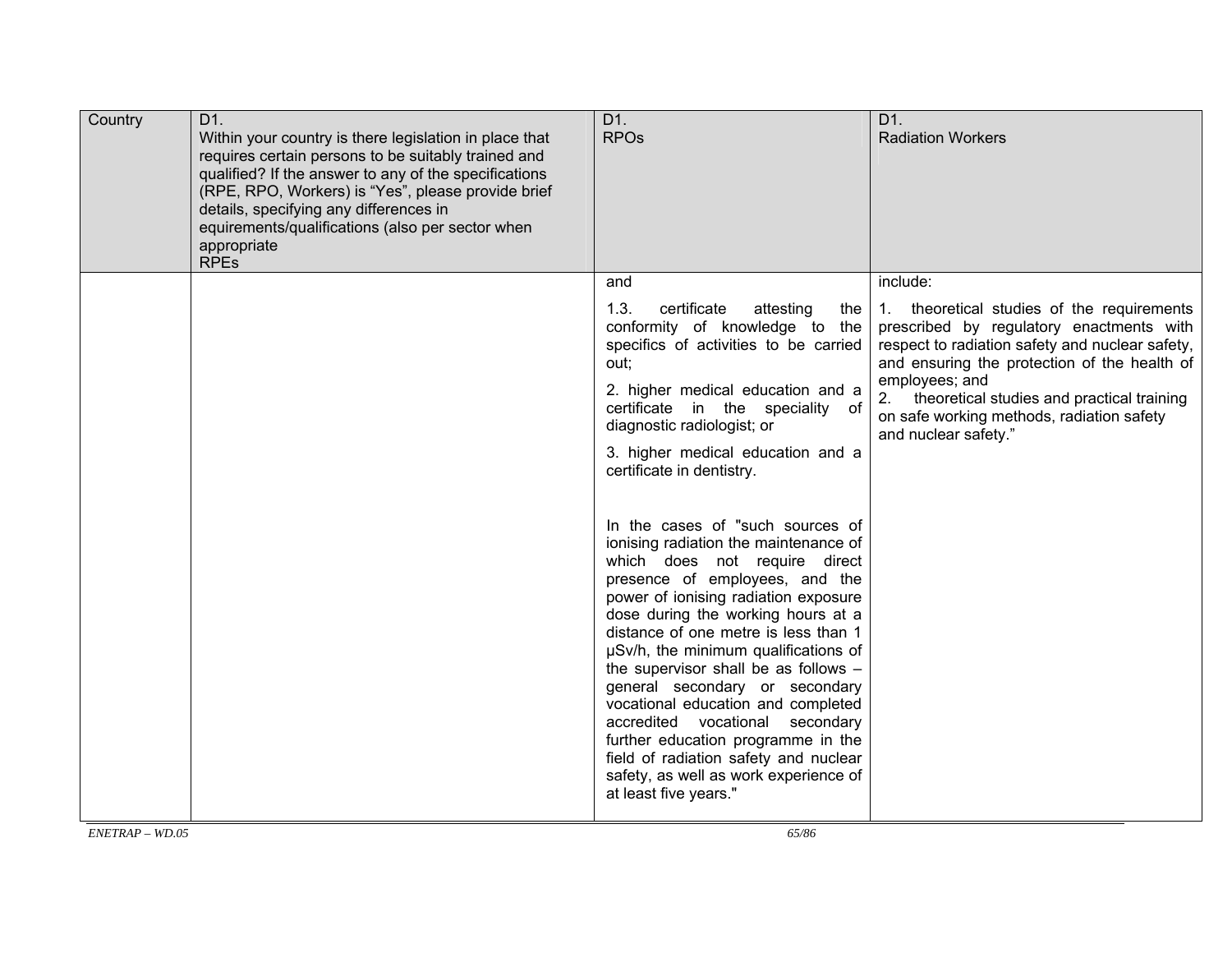| Country    | D1.<br>Within your country is there legislation in place that<br>requires certain persons to be suitably trained and<br>qualified? If the answer to any of the specifications<br>(RPE, RPO, Workers) is "Yes", please provide brief<br>details, specifying any differences in<br>equirements/qualifications (also per sector when<br>appropriate<br><b>RPEs</b>                                                                                                                                                                                                                                | $\overline{D1}$ .<br><b>RPOs</b>                                                                                                                                                                                                                                                                                                                                                                                                           | D1.<br><b>Radiation Workers</b>                                                                                                                                                                                                                                                                                                                                  |
|------------|------------------------------------------------------------------------------------------------------------------------------------------------------------------------------------------------------------------------------------------------------------------------------------------------------------------------------------------------------------------------------------------------------------------------------------------------------------------------------------------------------------------------------------------------------------------------------------------------|--------------------------------------------------------------------------------------------------------------------------------------------------------------------------------------------------------------------------------------------------------------------------------------------------------------------------------------------------------------------------------------------------------------------------------------------|------------------------------------------------------------------------------------------------------------------------------------------------------------------------------------------------------------------------------------------------------------------------------------------------------------------------------------------------------------------|
| Lithuania  | <b>No</b>                                                                                                                                                                                                                                                                                                                                                                                                                                                                                                                                                                                      | Yes<br>person (service) responsible for<br>radiation protection (radiation<br>protection officer) -Person (service)<br>having an appropriate training and<br>qualification in the field of protection<br>and safety, which is appointed by the<br>licensee for organization of<br>implementation of requirements of<br>protection and safety, and whose<br>capacity to act in that respect is<br>recognized by the regulatory<br>authority | Yes, worker (radiation worker) - Person<br>working under contract of employment with<br>sources of ionizing radiation or affected by<br>them and subject to exposure, when doses<br>are above the limits prescribed to members<br>of public                                                                                                                      |
| Luxembourg | Yes, but no training specifications are given in national<br>legislation                                                                                                                                                                                                                                                                                                                                                                                                                                                                                                                       | Yes, national legislation defines<br>responsible person for exploitation<br>but gives no training specifications                                                                                                                                                                                                                                                                                                                           | Yes, art. 6.3.4 RGD 14.12.2000                                                                                                                                                                                                                                                                                                                                   |
| Malta      | Yes, definition of QE in our legislation:<br>"qualified expert" means a person having the knowledge<br>and training needed to carry out physical, technical or<br>radiochemical tests enabling doses to be assessed, and<br>to give advice in order to ensure effective protection of<br>individuals and the correct operation of protective<br>equipment, and whose capacity to act as a qualified<br>expert is recognized by the Board. A qualified expert<br>may be assigned the technical responsibility for the<br>tasks of radiation protection of workers and members of<br>the public" | Yes,<br>legal text where RPO is<br>The<br>mentioned is:<br>(4) A radiation employer shall -<br>appoint one or more suitable<br>a)<br>radiation protection supervisors for<br>the purpose of securing compliance<br>with these Regulations in respect of<br>work carried out in any area made<br>subject to local rules pursuant to<br>paragraph (1); and                                                                                   | Yes,<br>The legal text in regulation is:<br>Every radiation employer shall ensure that<br>exposed workers, apprentices and students<br>who, in the course of their work or studies are<br>obliged to use sources, are given suitable<br>and sufficient information, instruction and<br>training on:<br>(a) the health risks involved in their work<br>including: |

*ENETRAP – WD.05*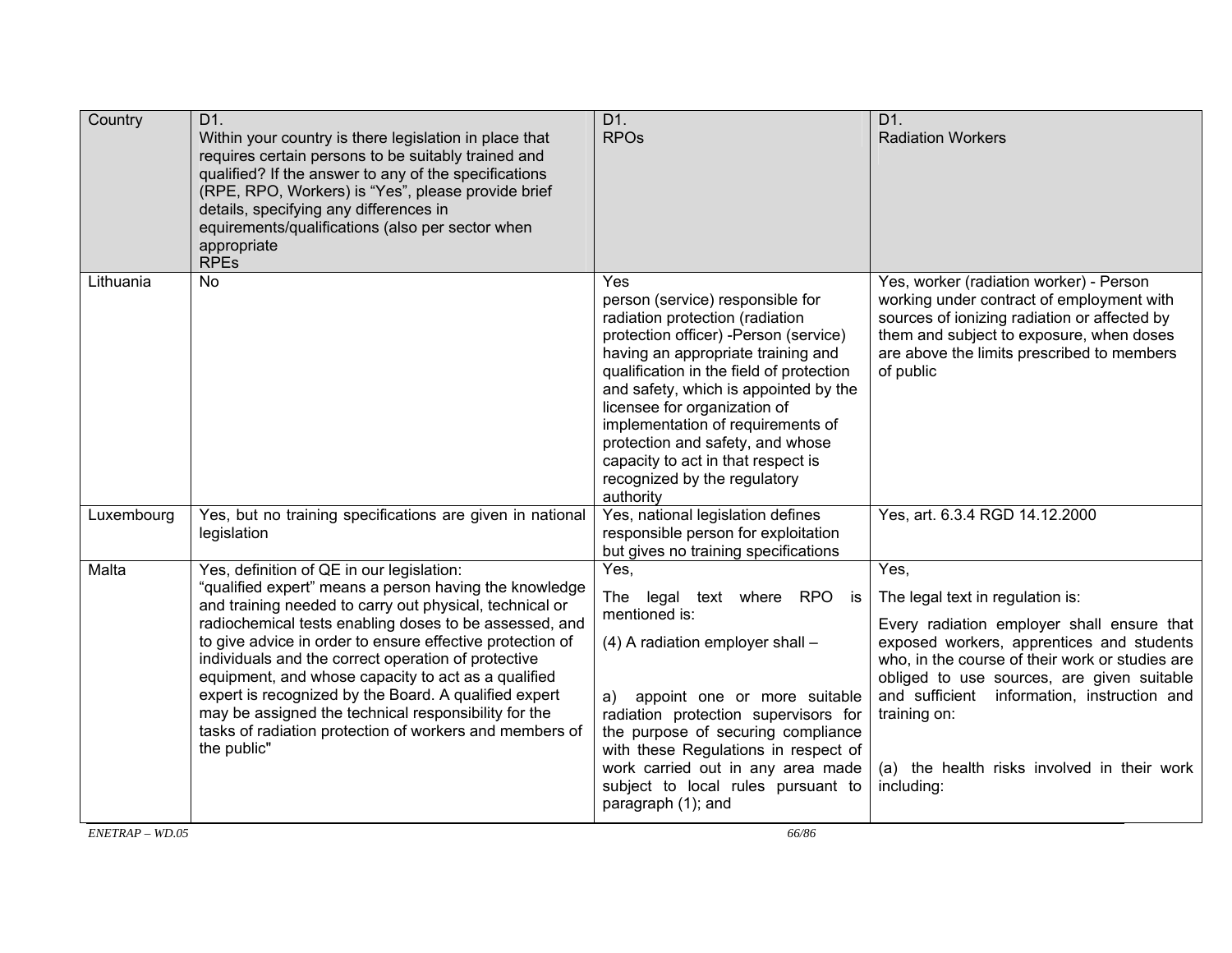| Country | D <sub>1</sub> .<br>Within your country is there legislation in place that<br>requires certain persons to be suitably trained and<br>qualified? If the answer to any of the specifications<br>(RPE, RPO, Workers) is "Yes", please provide brief<br>details, specifying any differences in<br>equirements/qualifications (also per sector when<br>appropriate<br><b>RPEs</b> | D1.<br><b>RPOs</b>                                                                             | D <sub>1</sub> .<br><b>Radiation Workers</b>                                                                                                                                                                                                                                                                       |
|---------|------------------------------------------------------------------------------------------------------------------------------------------------------------------------------------------------------------------------------------------------------------------------------------------------------------------------------------------------------------------------------|------------------------------------------------------------------------------------------------|--------------------------------------------------------------------------------------------------------------------------------------------------------------------------------------------------------------------------------------------------------------------------------------------------------------------|
|         |                                                                                                                                                                                                                                                                                                                                                                              | b) set down in the local rules the<br>names of such individuals so<br>appointed.               | radiation<br>general<br>protection<br>the<br>procedures and precautions to be taken and,<br>in particular, those involved with operational<br>and working conditions in respect of both the<br>practice or work activity in general and each<br>type of work station or job to which they may<br>be assigned, and, |
|         |                                                                                                                                                                                                                                                                                                                                                                              |                                                                                                | (ii) the importance of complying with the<br>technical, medical and administrative<br>requirements;                                                                                                                                                                                                                |
| Norway  | There is a general requirement for an RPO, and for<br>some sectors the RPO is required to have academic                                                                                                                                                                                                                                                                      | Yes, from the Radiation Protection<br>Regulations                                              | Yes, From<br>the<br>radiation<br>protection<br>regulations:                                                                                                                                                                                                                                                        |
|         | qualifications. In addition there is requirements for an<br>Qualified Expert acording to the EU-patient directive-                                                                                                                                                                                                                                                           | Section 8 Requirements on the<br>radiation protection officer                                  | Section 7 Competence, instructions and<br>procedures                                                                                                                                                                                                                                                               |
|         | There is no explicit reference to an RPE in our<br>legislation                                                                                                                                                                                                                                                                                                               | Undertakings which apply or install<br>ionising radiation sources, except<br>radiation sources | Undertakings shall ensure that employees<br>and other associated persons who install or                                                                                                                                                                                                                            |
|         |                                                                                                                                                                                                                                                                                                                                                                              | and areas of use mentioned in the<br>annex, shall designate one or more                        | work with radiation sources, or who may be<br>exposed to radiation, shall have sufficient                                                                                                                                                                                                                          |
|         |                                                                                                                                                                                                                                                                                                                                                                              | persons who shall                                                                              | competence in the field of radiation<br>protection and safe use of radiation sources                                                                                                                                                                                                                               |
|         |                                                                                                                                                                                                                                                                                                                                                                              | be able to:                                                                                    | and                                                                                                                                                                                                                                                                                                                |
|         |                                                                                                                                                                                                                                                                                                                                                                              | a) Use measuring equipment and<br>evaluate the measurement results.                            | measuring and protective equipment.                                                                                                                                                                                                                                                                                |
|         |                                                                                                                                                                                                                                                                                                                                                                              | b) Guide the employees in the safe<br>use of the radiation sources and                         | The undertaking shall prepare instructions<br>and work procedures in writing which ensure                                                                                                                                                                                                                          |

 $\overline{\text{ENTERAP} - \text{WD}0.05}$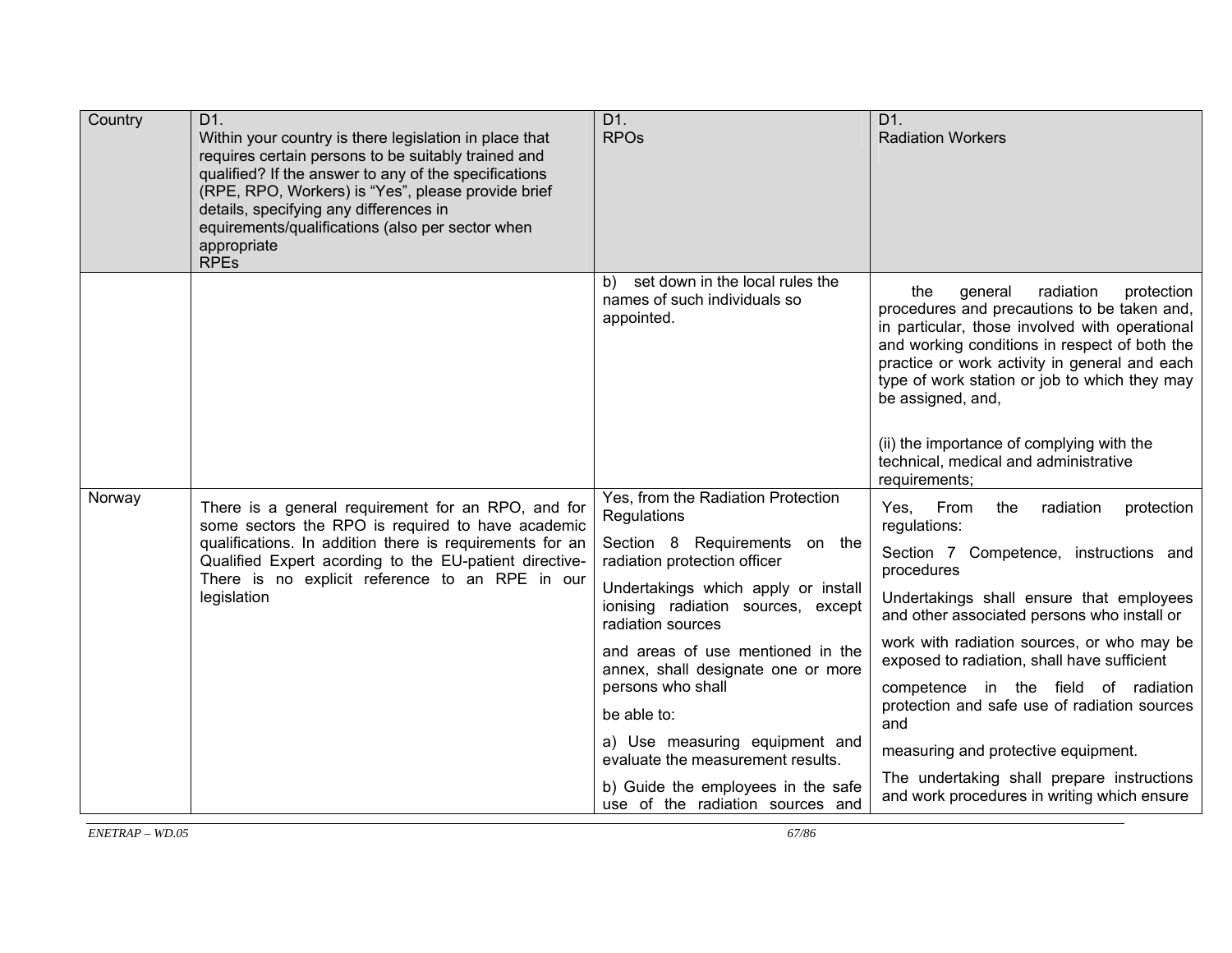| Country | D1.<br>Within your country is there legislation in place that<br>requires certain persons to be suitably trained and<br>qualified? If the answer to any of the specifications<br>(RPE, RPO, Workers) is "Yes", please provide brief<br>details, specifying any differences in<br>equirements/qualifications (also per sector when<br>appropriate<br><b>RPEs</b> | D1.<br><b>RPOs</b>                                                                                                              | D1.<br><b>Radiation Workers</b>                                                       |
|---------|-----------------------------------------------------------------------------------------------------------------------------------------------------------------------------------------------------------------------------------------------------------------------------------------------------------------------------------------------------------------|---------------------------------------------------------------------------------------------------------------------------------|---------------------------------------------------------------------------------------|
|         |                                                                                                                                                                                                                                                                                                                                                                 | protective and<br>measuring equipment.                                                                                          | proper radiation protection and prevent<br>persons from being exposed to levels which |
|         |                                                                                                                                                                                                                                                                                                                                                                 | The same applies to undertakings<br>which apply or install UVC sources,<br>class 4 laser                                        | exceed limits stated in applicable standards<br>or international guidelines.          |
|         |                                                                                                                                                                                                                                                                                                                                                                 | products or other powerful sources of<br>non-ionising radiation which may<br>lead to                                            |                                                                                       |
|         |                                                                                                                                                                                                                                                                                                                                                                 | exceeding of exposure limits stated<br>in existing norms or international<br>guidelines.                                        |                                                                                       |
|         |                                                                                                                                                                                                                                                                                                                                                                 | In the case of particularly extensive<br>use of ionising radiation, the radiation<br>protection                                 |                                                                                       |
|         |                                                                                                                                                                                                                                                                                                                                                                 | officer must be able to carry out or<br>have others carry out physical,<br>technical and                                        |                                                                                       |
|         |                                                                                                                                                                                                                                                                                                                                                                 | radiochemical measurements and<br>assessments in order to determine<br>radiation doses, and                                     |                                                                                       |
|         |                                                                                                                                                                                                                                                                                                                                                                 | must also be able to assess health<br>risks and consequences associated<br>with various<br>accident situations which may arise. |                                                                                       |
| Poland  | Yes                                                                                                                                                                                                                                                                                                                                                             | Yes, RPO corresponds to nuclear                                                                                                 | Yes                                                                                   |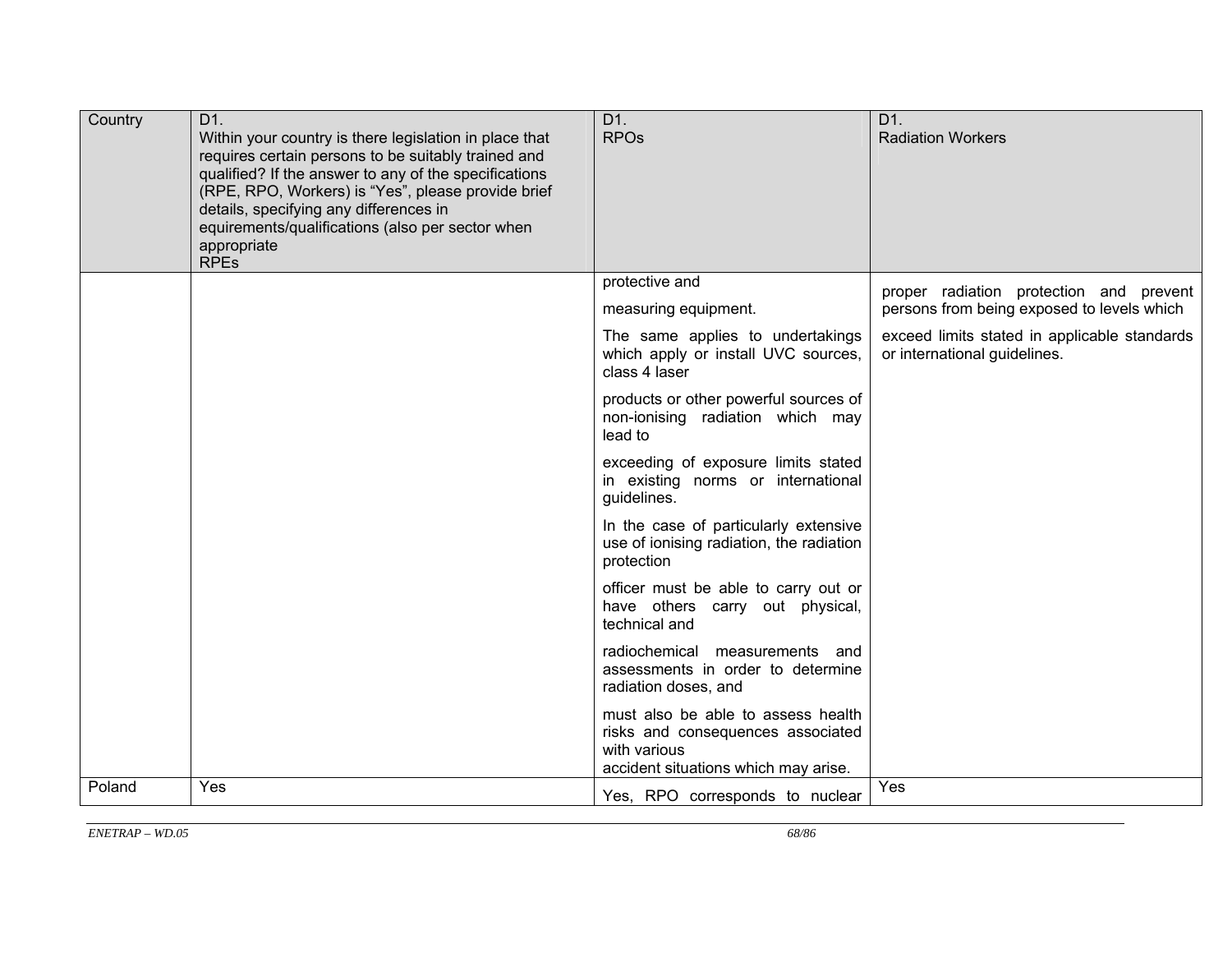| Country  | D <sub>1</sub> .<br>Within your country is there legislation in place that<br>requires certain persons to be suitably trained and<br>qualified? If the answer to any of the specifications<br>(RPE, RPO, Workers) is "Yes", please provide brief<br>details, specifying any differences in<br>equirements/qualifications (also per sector when<br>appropriate<br><b>RPEs</b>                                                                                                                                                 | D1.<br><b>RPOs</b>                                                                                                                                                                                                                                                                                                                                                                                                                                                                                                                                                                                                                                                                                                                            | D1.<br><b>Radiation Workers</b>                                                                                                                                                                                                                                                                                                                                                    |
|----------|------------------------------------------------------------------------------------------------------------------------------------------------------------------------------------------------------------------------------------------------------------------------------------------------------------------------------------------------------------------------------------------------------------------------------------------------------------------------------------------------------------------------------|-----------------------------------------------------------------------------------------------------------------------------------------------------------------------------------------------------------------------------------------------------------------------------------------------------------------------------------------------------------------------------------------------------------------------------------------------------------------------------------------------------------------------------------------------------------------------------------------------------------------------------------------------------------------------------------------------------------------------------------------------|------------------------------------------------------------------------------------------------------------------------------------------------------------------------------------------------------------------------------------------------------------------------------------------------------------------------------------------------------------------------------------|
| Portugal | Yes, The legislagion to be prepared preview that the<br>RPE should have the physics course of a University and<br>a education and training with a duration of 300 h in<br>class + 6 months of internship                                                                                                                                                                                                                                                                                                                     | regulatory inspector (in Poland)<br>Yes, The legislagion to be prepared<br>preview that the RPO should be an<br>engineering, physician, medical and<br>a education and training of 100 h in<br>class including 10% of this time<br>dedicated to practical sessions.                                                                                                                                                                                                                                                                                                                                                                                                                                                                           | Yes, These workwers should have the<br>secundary level studies                                                                                                                                                                                                                                                                                                                     |
| Slovenia | Yes: In addition to general provisions on education and<br>work experience for RPE (see C6 and C2) there is an<br>accreditation procedure prescribed by Rules on<br>approving of work organizations, services and approved<br>experts to perform professional tasks in the filed of<br>ionising radiation (OJ RS, No. 18/2004). Candidate has<br>to submit a written application (including professional<br>references) to the special commission appointed by<br>minister of health. The commission decides case by<br>case | Yes, RPOs have to undergo training<br>described in C1. Legislative basis for<br>both RPOs and RWs is the Act, art.<br>23. (foundations for protection<br>against radiation)<br>(1) During carrying out of a practice<br>involving radiation, an employer<br>must ensure the following in<br>relation to the protection of<br>exposed workers, probationers<br>and students against radiation<br>(hereinafter: protection against<br>radiation):<br>the training of exposed workers,<br>probationers and students, who use<br>radiation sources or work in<br>monitored and controlled areas, the<br>updating of their knowledge and<br>regular testing of qualifications in<br>relation to the procedures of<br>protection against radiation; | Yes, The same legislative framework applies<br>also for RW. In addition to training in radiation<br>protection education of RW is defined.<br>College degree is required for working with X-<br>ray devices in medicine and secondary<br>school degree is required for workers in<br>medicine (except x-ray), veterinary, industrial<br>radiography, activities with open sources. |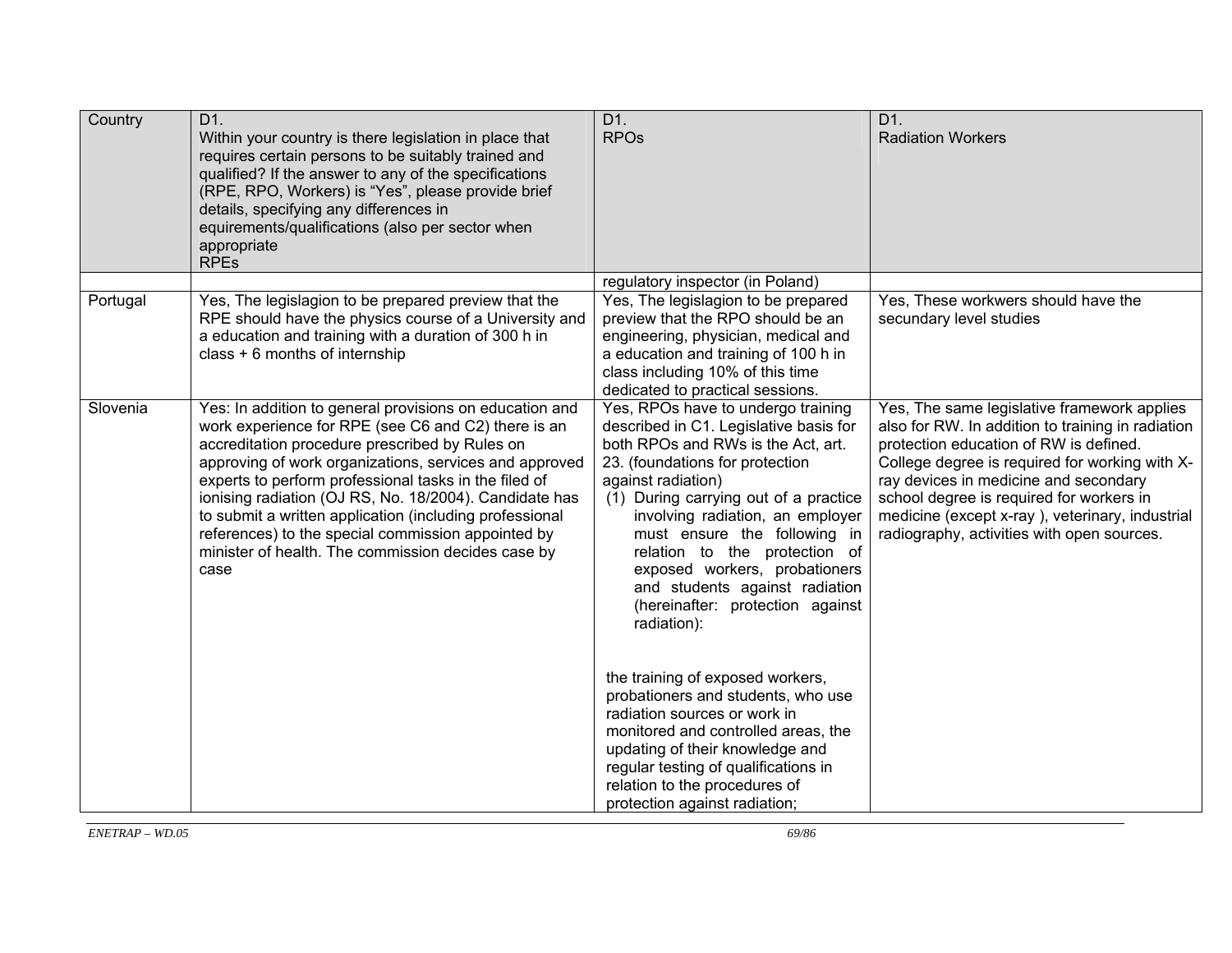| Country | D1.<br>Within your country is there legislation in place that<br>requires certain persons to be suitably trained and<br>qualified? If the answer to any of the specifications<br>(RPE, RPO, Workers) is "Yes", please provide brief<br>details, specifying any differences in<br>equirements/qualifications (also per sector when<br>appropriate<br><b>RPEs</b> | D1.<br><b>RPO<sub>s</sub></b>                                                                                                                                                                                                                                                                                                                                                                                                                                                                                                                                                                              | D1.<br><b>Radiation Workers</b>                           |
|---------|-----------------------------------------------------------------------------------------------------------------------------------------------------------------------------------------------------------------------------------------------------------------------------------------------------------------------------------------------------------------|------------------------------------------------------------------------------------------------------------------------------------------------------------------------------------------------------------------------------------------------------------------------------------------------------------------------------------------------------------------------------------------------------------------------------------------------------------------------------------------------------------------------------------------------------------------------------------------------------------|-----------------------------------------------------------|
|         |                                                                                                                                                                                                                                                                                                                                                                 | (2) The training of exposed workers,<br>probationers and students may<br>be carried out by persons who<br>have obtained an authorisation<br>to perform the work of an<br>approved expert in protection<br>against radiation as described in<br>Article 27 of this Act.                                                                                                                                                                                                                                                                                                                                     |                                                           |
|         |                                                                                                                                                                                                                                                                                                                                                                 | The scope of training and syllabus<br>are defined by Rules on the<br>obligations of the person carrying out<br>a radiation practice and person<br>possessing an ionising radiation<br>source (OJ RS, No. 13/2004). In<br>addition Rules define the education<br>of RPOs for separate<br>practice/activities. College degree is<br>prescribed for RPOs in medicine and<br>veterinary, industrial radiography and<br>for activities with open sources that<br>involve higher risk. In other<br>activities/practices RPO have to have<br>secondary school degree. Type of<br>education is prescribed as well. |                                                           |
| Spain   | Yes                                                                                                                                                                                                                                                                                                                                                             | Yes                                                                                                                                                                                                                                                                                                                                                                                                                                                                                                                                                                                                        | ves                                                       |
| Sweden  | Yes, SSI FS 2000:1, 2, 3, 4, 6, 7, 8, 9, 11<br>(http://www.ssi.se/forfattning/eng forfattlista.html)                                                                                                                                                                                                                                                            | <b>No</b>                                                                                                                                                                                                                                                                                                                                                                                                                                                                                                                                                                                                  | Yes, SFS 1988:220, SSI FS 2000:1, 2, 3, 4,<br>7, 8, 9, 10 |
|         |                                                                                                                                                                                                                                                                                                                                                                 |                                                                                                                                                                                                                                                                                                                                                                                                                                                                                                                                                                                                            |                                                           |

*ENETRAP – WD.05*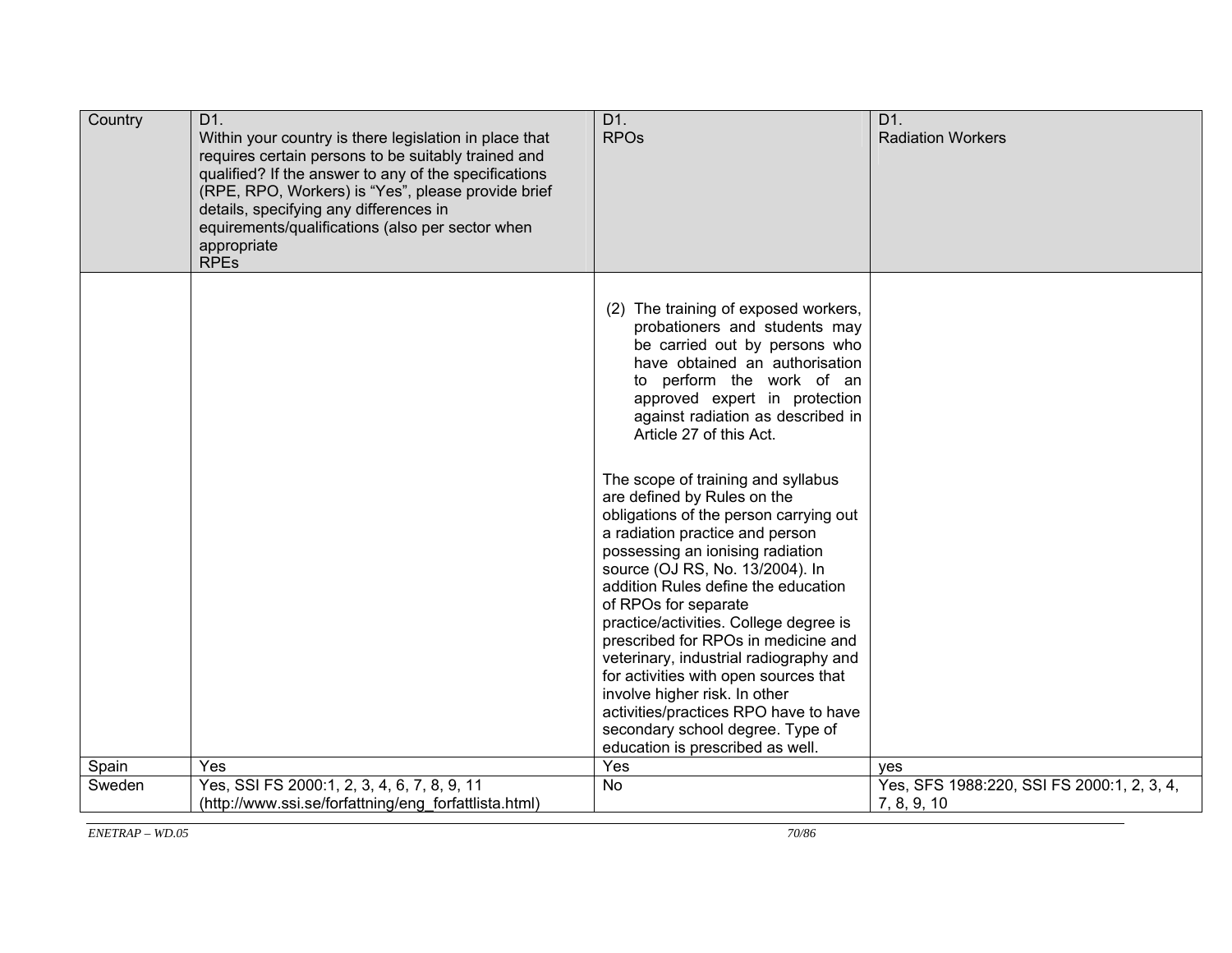| Country                   | D1.<br>Within your country is there legislation in place that<br>requires certain persons to be suitably trained and<br>qualified? If the answer to any of the specifications<br>(RPE, RPO, Workers) is "Yes", please provide brief<br>details, specifying any differences in<br>equirements/qualifications (also per sector when<br>appropriate<br><b>RPEs</b> | D1.<br><b>RPOs</b>                                                                                                                                                                                                                                                           | D1.<br><b>Radiation Workers</b>                                                                                                                       |
|---------------------------|-----------------------------------------------------------------------------------------------------------------------------------------------------------------------------------------------------------------------------------------------------------------------------------------------------------------------------------------------------------------|------------------------------------------------------------------------------------------------------------------------------------------------------------------------------------------------------------------------------------------------------------------------------|-------------------------------------------------------------------------------------------------------------------------------------------------------|
| Switzerland               | Yes, Article 6 and 31 from the RP-Law, Article 18 RP-<br>Ordinance                                                                                                                                                                                                                                                                                              | Yes, Article 11-15 (medical<br>sector), 16 (nuclear sector), 17<br>(emergency organisations) RP-<br>Ordinance                                                                                                                                                                | Yes, Article 10 RP-Ordinance                                                                                                                          |
| <b>The</b><br>Netherlands | Yes, See Appendix under A and D                                                                                                                                                                                                                                                                                                                                 | Yes, See Appendix under A and D                                                                                                                                                                                                                                              | Yes                                                                                                                                                   |
| UK                        | Yes, Ionising Radiations Regulations 1999 (IRR99)<br>Reg 14 of IRR99 requires to consult suitable Radiation<br>Protection Advisers (RPA). Within the regulations an<br>RPA is defined as:                                                                                                                                                                       | Yes, Ionising Radiations Regulations<br>1999<br>Regulations 17(4) of IRR99 requires<br>that employers appoint at least one<br>RPO ("RPS" in the UK); RPSs are<br>required to receive appropriate<br>training so that they can fulfil the task<br>adequately.                 | Yes, Both IRR99 and RSA93 (via the<br>conditions of use etc) require that workers<br>receive information, instruction and training<br>as appropriate. |
|                           | " an individual who, or body which, meets such<br>criteria of competence as may from time to time be<br>specified in writing be specified by the Executive".<br>The criteria of competence referred to are detailed on<br>HSE's Statement on Radiation Protection Advisers.                                                                                     | What constitutes adequate training is<br>not strictly defined - it is up to the<br>employer to demonstrate that training<br>provided is appropriate for the<br>circumstances - but some guidance<br>has been provided by the regulator.<br>See www.hse.gov.uk/pubns/irp6.pdf |                                                                                                                                                       |
|                           | which can be found at -<br>www.hse.gov.uk/radiation/ionising/rpa/statementrpa.ht<br>$\underline{m}$<br>• Radioactive Substances Act 1993                                                                                                                                                                                                                        | Radioactive Substances Act 1993<br>Certificates of Registration /<br>Authorisation (see above) include the<br>requirement for competent<br>supervision.                                                                                                                      |                                                                                                                                                       |
|                           | Employers wishing to hold radioactive materials or to                                                                                                                                                                                                                                                                                                           | In the UK the implementation of the                                                                                                                                                                                                                                          |                                                                                                                                                       |

 $\overline{\text{ENTERAP} - \text{WD}0.05}$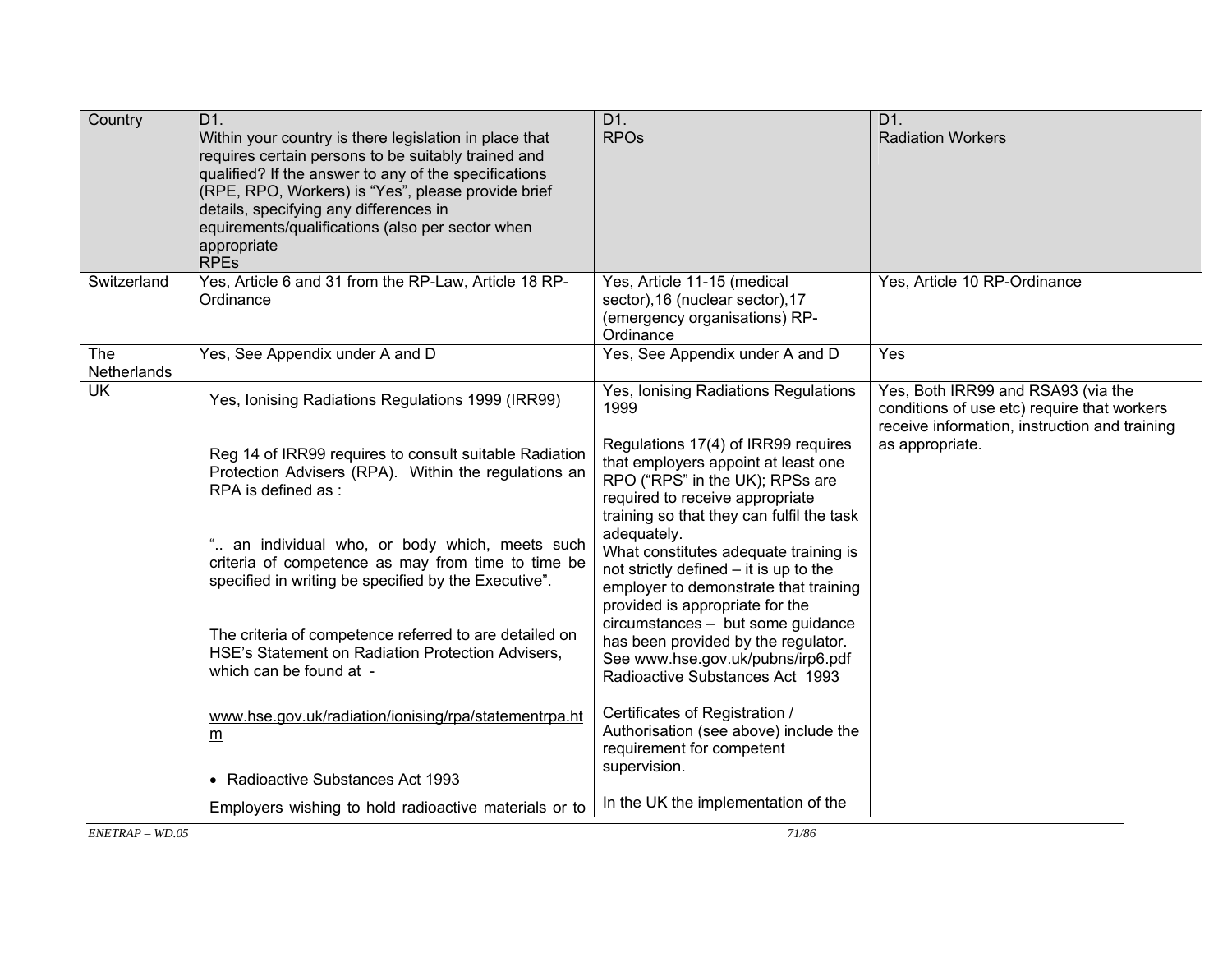| Country | D <sub>1</sub> .<br>Within your country is there legislation in place that<br>requires certain persons to be suitably trained and<br>qualified? If the answer to any of the specifications<br>(RPE, RPO, Workers) is "Yes", please provide brief<br>details, specifying any differences in<br>equirements/qualifications (also per sector when<br>appropriate<br><b>RPEs</b>                                                                                                                                         | D1.<br><b>RPO<sub>s</sub></b>                                                                                                                                                                                                                                                                                                                                                                                                                                                     | D <sub>1</sub><br><b>Radiation Workers</b> |
|---------|----------------------------------------------------------------------------------------------------------------------------------------------------------------------------------------------------------------------------------------------------------------------------------------------------------------------------------------------------------------------------------------------------------------------------------------------------------------------------------------------------------------------|-----------------------------------------------------------------------------------------------------------------------------------------------------------------------------------------------------------------------------------------------------------------------------------------------------------------------------------------------------------------------------------------------------------------------------------------------------------------------------------|--------------------------------------------|
|         | accumulate/dispose of radioactive waste may only do<br>so if they hold a Certificate of Registration or<br>Certificate of Authorisation issued by the Regulator (in<br>this case the Environment Agencies). Such<br>certificates specify the conditions under which the<br>employer may keep/dispose of radioactive material;<br>these conditions include a requirement to consult with<br>a "suitable RPA* or other such Qualified Expert\$".<br>* as defined in the previous answer<br>see response to question C8 | HASS Directive has resulted in the<br><b>High Activity Sealed Radioactive</b><br>Sources and Orphan Sources<br>Regulations 2005. The latter makes<br>provision for changes to the<br>conditional arrangements specified in<br>Certificates of<br>Registration/Authorisation., one<br>aspect of which is the strengthening<br>of roles of those responsible for<br>supervision etc, including more<br>clearly defined training requirements.<br>The relevant guidance is appended. |                                            |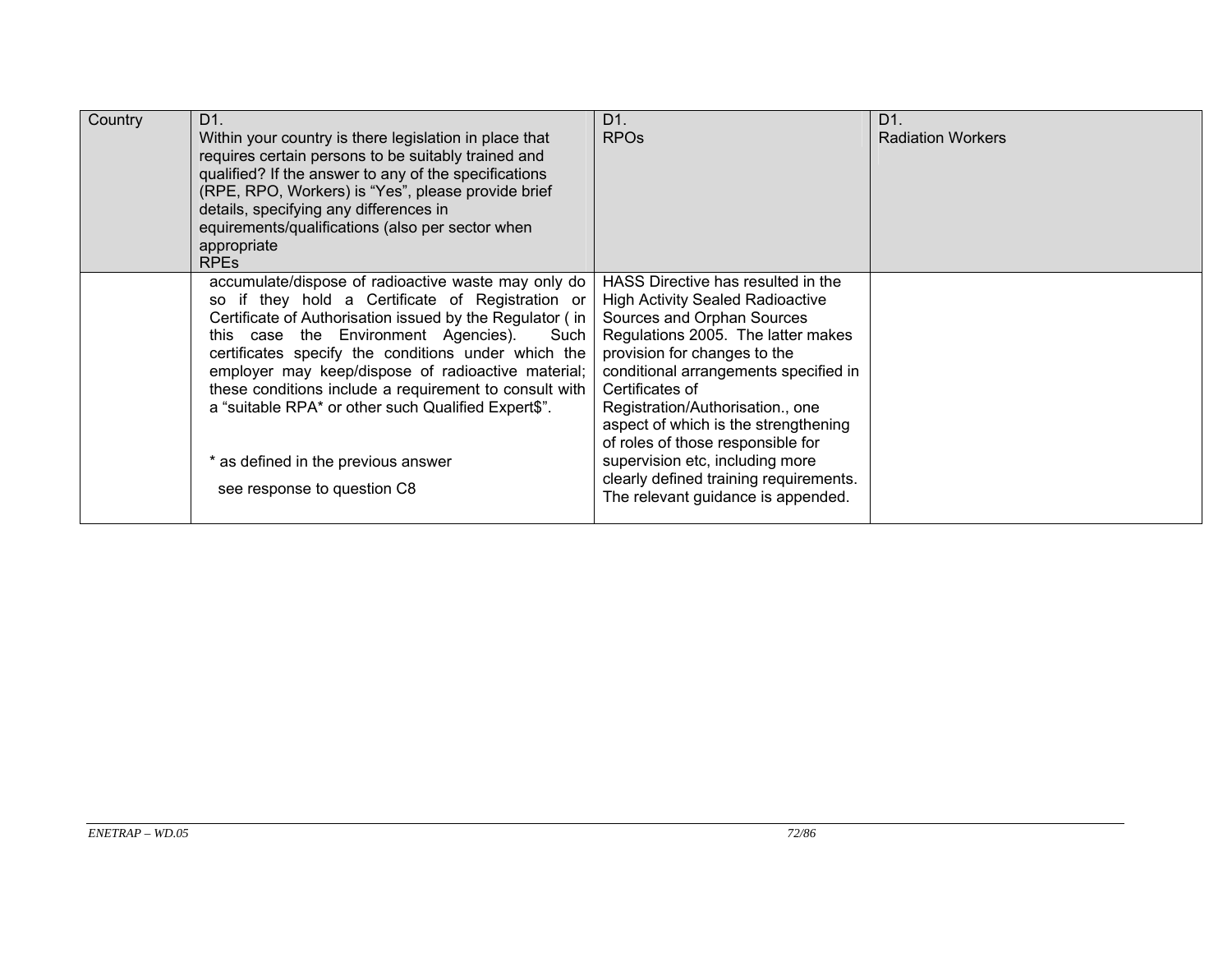| Country         | D4.                                                                                                                           | D <sub>5</sub> .                                                                                                                 |  |
|-----------------|-------------------------------------------------------------------------------------------------------------------------------|----------------------------------------------------------------------------------------------------------------------------------|--|
|                 | Is regulatory guidance available that specifies the minimum                                                                   | If the recognition of RPE or RPO status is time limited in your                                                                  |  |
|                 | educational level, training (for example, syllabus, the duration and                                                          | country, is there legislation in place that specifies the duration                                                               |  |
|                 | level of training, assessment of trainees), work experience and/or                                                            | and content of the education, training or OJT-activities                                                                         |  |
|                 | On-the-Job-Training (OJT) and personal attributes that should be                                                              | necessary for keeping the recognition                                                                                            |  |
|                 | demonstrated for the different categories<br>Yes                                                                              |                                                                                                                                  |  |
| Austria         |                                                                                                                               | Yes, RPE in medicine have to attend refresher courses.                                                                           |  |
| Belgium         | No, There exists a regulatory guidance. Recommendations were                                                                  | Yes, FANC operates general rules; not literally mentioned in<br>the Royal Decree (see also annex 2)                              |  |
|                 | formulated by the BVS-ABR working group (see annex 1).<br>Yes, for Nuclear Power Plant and for Medical field                  |                                                                                                                                  |  |
| <b>Bulgaria</b> |                                                                                                                               | Yes, up to 5 years period<br><b>No</b>                                                                                           |  |
| Croatia         | <b>No</b>                                                                                                                     |                                                                                                                                  |  |
| Cyprus          | <b>No</b>                                                                                                                     | However the Authority has this point in mind                                                                                     |  |
| Czech           | No, There have not been issued any official SONS document with                                                                | Yes, The authorisations shall be granted for the selected                                                                        |  |
| Republic        | syllabi of requirements for the scope of knowledge and skills of                                                              | personnel working with sources of ionizing radiation for<br>activities with very significant sources of ionizing radiation for a |  |
|                 | selected pesonnel of different categories and different sectors of<br>work. But when the person enters for examination before | period of two to eight years, and for the activities for other                                                                   |  |
|                 | appropriate Professional Examining Commission of the SONS she                                                                 | activities period of one to ten years. For persons with direct                                                                   |  |
|                 | /or he / obtain, in adition to invitation to examination, also the the list                                                   | responsibility for radiation protection                                                                                          |  |
|                 | of the SONS demands for the appropriate branch (i.e.for                                                                       |                                                                                                                                  |  |
|                 | appropriate category and sector of the work).                                                                                 |                                                                                                                                  |  |
| Denmark         | Yes, For RPE, See C12                                                                                                         |                                                                                                                                  |  |
| Estonia         | No                                                                                                                            | Yes                                                                                                                              |  |
| Finland         | Yes, Guide ST 1.8                                                                                                             | <b>No</b>                                                                                                                        |  |
| France          | Yes, The "RPO" called "Personne compétente en radioprotection"                                                                | Yes, The qualification as "Personne competente en                                                                                |  |
|                 | must attend to a short course, including theory and practical works                                                           | radioprotection ("RPO") is limited to 5 years. After that period                                                                 |  |
|                 | and exercices. Duration and content of this course is defined in the                                                          | the person has to attend to a short refresher training and to                                                                    |  |
|                 | legislation (text of October 25,2005), and depend on the area of                                                              | present a portfolio showing his activities in RP within the past                                                                 |  |
|                 | activity (medical sector, nuclear sector or non nuclear industry) and                                                         | 5 years.                                                                                                                         |  |
|                 | on the type of sources. The theoritical module is common and lasts                                                            |                                                                                                                                  |  |
|                 | 5 days. The practical module depends on the sector and the type of                                                            |                                                                                                                                  |  |
|                 | the sources. For example: in nuclear sector it lasts 5 days, but only                                                         |                                                                                                                                  |  |
|                 | 2 days for sealed sources used in non nuclear industry, and 3 days                                                            |                                                                                                                                  |  |
|                 | for medical sector using unsealed sources. No OJT is needed to be                                                             |                                                                                                                                  |  |
|                 | qualified as "Personne competente en Radioprotection". A short                                                                |                                                                                                                                  |  |
|                 | exam is organized at the end of each module.                                                                                  |                                                                                                                                  |  |
| Germany         | Yes, see attached paper                                                                                                       | Yes, training is to be refreshed every 5 years                                                                                   |  |
| Greece          | Yes                                                                                                                           | <b>No</b>                                                                                                                        |  |
| Hungary         | Yes, but only for the 3 levels of Radiation Protection Training                                                               | Yes, See C11, also RPE status is given for 5 years but the                                                                       |  |

 $EXETRAP - WD.05$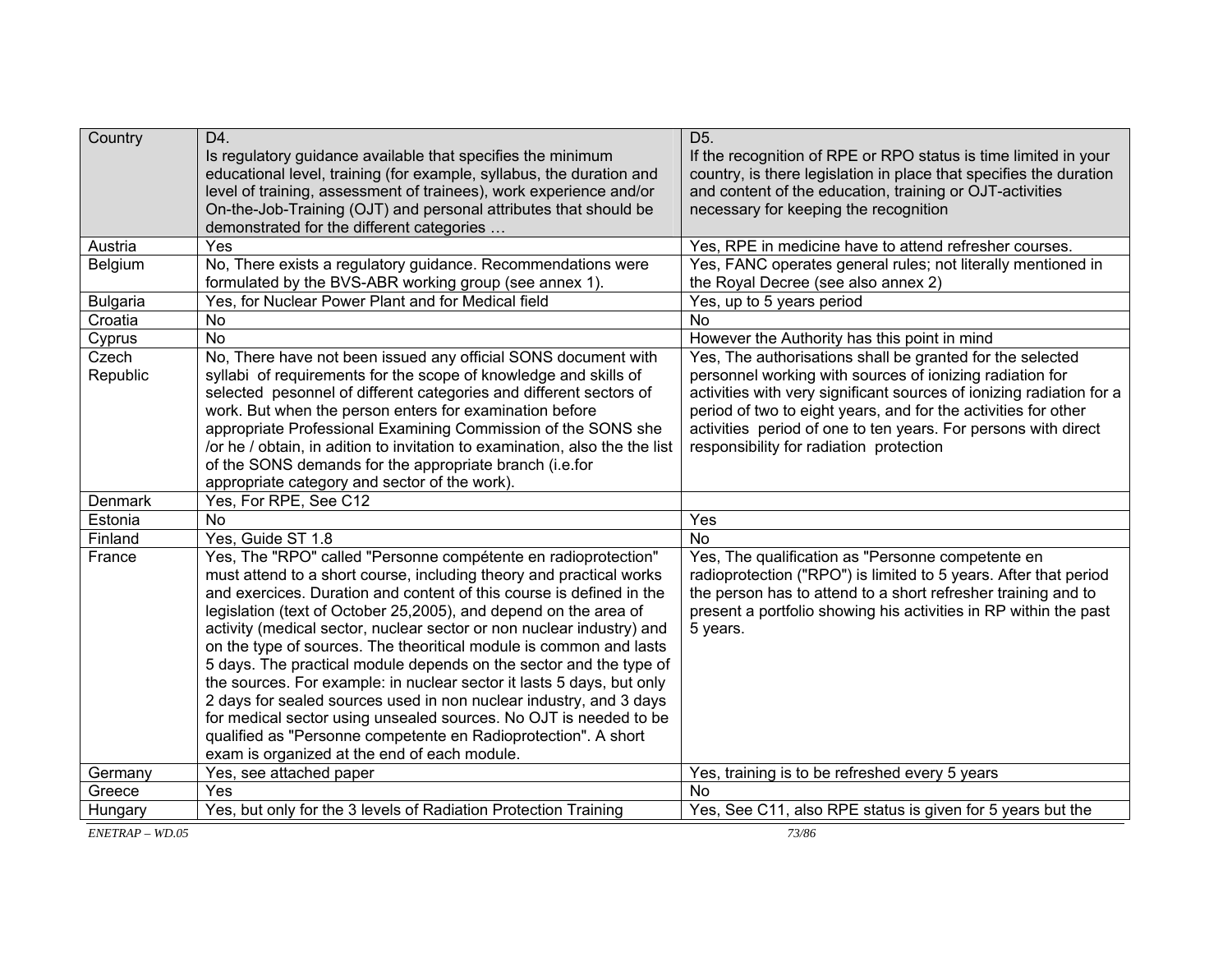| Country    | D4.<br>Is regulatory guidance available that specifies the minimum<br>educational level, training (for example, syllabus, the duration and<br>level of training, assessment of trainees), work experience and/or<br>On-the-Job-Training (OJT) and personal attributes that should be<br>demonstrated for the different categories                                                                                                                                                                                                                                                             | D <sub>5</sub> .<br>If the recognition of RPE or RPO status is time limited in your<br>country, is there legislation in place that specifies the duration<br>and content of the education, training or OJT-activities<br>necessary for keeping the recognition |  |
|------------|-----------------------------------------------------------------------------------------------------------------------------------------------------------------------------------------------------------------------------------------------------------------------------------------------------------------------------------------------------------------------------------------------------------------------------------------------------------------------------------------------------------------------------------------------------------------------------------------------|----------------------------------------------------------------------------------------------------------------------------------------------------------------------------------------------------------------------------------------------------------------|--|
|            | Courses                                                                                                                                                                                                                                                                                                                                                                                                                                                                                                                                                                                       | requirements for education, training or OJT-activities are not<br>specified                                                                                                                                                                                    |  |
| Ireland    | Yes, The RPII has issued guidance notes for individuals wishing to<br>act as RPE/RPAs<br>(www.rpii.ie/download/RPA_%20App_form_Guide.pdf) and RPOs<br>(www.rpii.ie/download/RPO%20Role.pdf)                                                                                                                                                                                                                                                                                                                                                                                                   | Yes, There is no time limit on persons acting as an RPO. In<br>the case of the RPE/RPA the approval to act as an RPE/RPA<br>will be valid for five years                                                                                                       |  |
| Italy      | Yes. The reference text is :<br>D.Lgs. 230/95 of 17 March 1995 (with following upgrades)<br>"Attuazione delle direttive 89/618/Euratom, 90/641/Euratom,<br>92/3/Euratom e 96/29/Euratom in materia di radiazioni ionizzanti"<br>(in English: "Implementation of directives 89/618/Euratom,<br>90/641/Euratom, 92/3/Euratom and 96/29/Euratom in the field of<br>the ionizing radiations") - Here education levels, basic syllabus and<br>OJT are specified for the Qualified Expert (see C.6, C.7 and C.11).<br>Need of information and formation courses is set for the radiation<br>workers |                                                                                                                                                                                                                                                                |  |
| Latvia     | Yes, In form of informative materials about legislation requirements<br>and about documents which should be submitted for certification.<br>Regulatory guidance is going to be a part of quality management<br>system of Radiation Safety Centre.                                                                                                                                                                                                                                                                                                                                             | Yes, According to the Cabinet regulations the recognition of<br>RPE status is limited with 5-year period, but for RPO - with 3-<br>year period. Then status could be prolonged by appropriate<br>Certification Commision.                                      |  |
| Lithuania  | Yes, RPO Initial training: in objects of I, II, III risk category 270<br>hours, in object of IV, V risk category 60 hours; refreshing training<br>every 5 years 30 hours. Radiation Workers Initial training and<br>refreshing training every 5 years 30 hours                                                                                                                                                                                                                                                                                                                                | Yes, RPO mandatory training                                                                                                                                                                                                                                    |  |
| Luxembourg | <b>No</b>                                                                                                                                                                                                                                                                                                                                                                                                                                                                                                                                                                                     | <b>No</b>                                                                                                                                                                                                                                                      |  |
| Malta      | The following is part of the text in the guidance for QE approvals                                                                                                                                                                                                                                                                                                                                                                                                                                                                                                                            | <b>No</b>                                                                                                                                                                                                                                                      |  |
|            | 6. Criteria for Qualified Experts                                                                                                                                                                                                                                                                                                                                                                                                                                                                                                                                                             |                                                                                                                                                                                                                                                                |  |
|            | The Radiation Protection Board has set the criteria for the different<br>applications on the 3 generic requirements stated below:<br>The Training, knowledge and experience of radiation<br>i.<br>protection listed in "Basic Syllabus for the Qualified Expert" as                                                                                                                                                                                                                                                                                                                           |                                                                                                                                                                                                                                                                |  |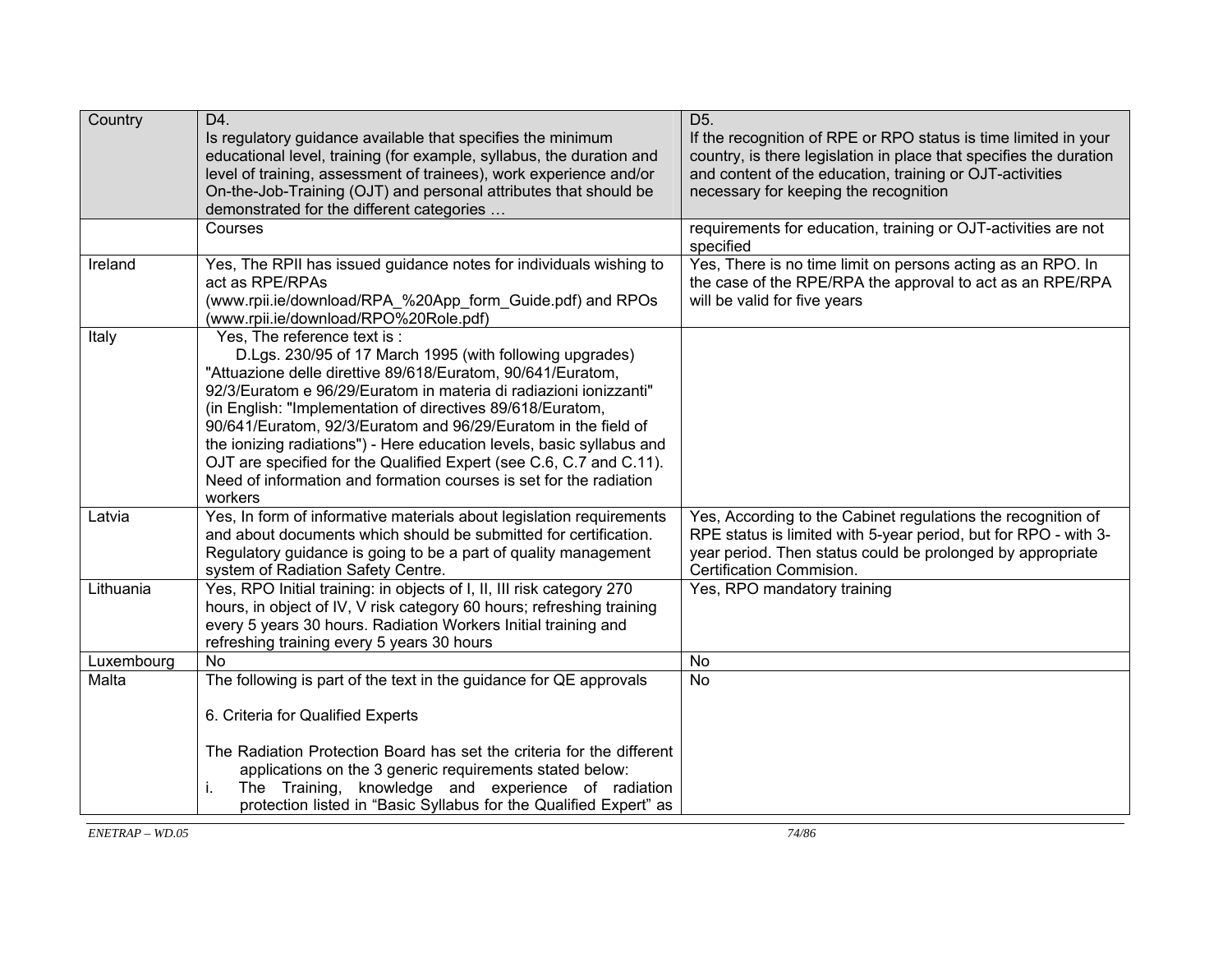| Country | D4.<br>Is regulatory guidance available that specifies the minimum<br>educational level, training (for example, syllabus, the duration and<br>level of training, assessment of trainees), work experience and/or<br>On-the-Job-Training (OJT) and personal attributes that should be<br>demonstrated for the different categories                                                                                                                                                                           | D <sub>5</sub> .<br>If the recognition of RPE or RPO status is time limited in your<br>country, is there legislation in place that specifies the duration<br>and content of the education, training or OJT-activities<br>necessary for keeping the recognition |
|---------|-------------------------------------------------------------------------------------------------------------------------------------------------------------------------------------------------------------------------------------------------------------------------------------------------------------------------------------------------------------------------------------------------------------------------------------------------------------------------------------------------------------|----------------------------------------------------------------------------------------------------------------------------------------------------------------------------------------------------------------------------------------------------------------|
|         | set out in Annex I of the Commission communication 98/C<br>133/03<br>ii.<br>A degree in diagnostic radiography, medicine, or other physical<br>science or a suitable combination of other qualifications and<br>experience.<br>Sufficient work experience directly concerned with radiation<br>iii.<br>protection practice.                                                                                                                                                                                 |                                                                                                                                                                                                                                                                |
|         | The specific criteria set for different applications is:<br>6.1 Diagnostic Radiology<br>Degree in physical science, diagnostic radiography, medical<br>doctor.<br>5 years full time work experience in a radiology<br>$\bullet$<br>department/clinic.<br>Attendance at radiation protection training course within the<br>$\bullet$<br>past four years covering the required topics from: "Basic<br>Syllabus for the Qualified Expert" as set out in Annex I of the<br>Commission communication 98/C 133/03 |                                                                                                                                                                                                                                                                |
|         | 6.2 Radiotherapy<br>Specialist post graduate training in radiotherapy physics to<br>MSc level.<br>7 years full time work experience in radiotherapy department.<br>$\bullet$<br>Attendance overseas in specialist training courses appropriate<br>$\bullet$<br>to the Health Physics in a Radiotherapy                                                                                                                                                                                                      |                                                                                                                                                                                                                                                                |
|         | 6.3 Nuclear Medicine<br>Degree in physical science, diagnostic radiography, medical<br>$\bullet$<br>doctor.<br>5 years full time work experience in nuclear medicine<br>$\bullet$<br>department.<br>Attendance at radiation protection training course within the<br>$\bullet$                                                                                                                                                                                                                              |                                                                                                                                                                                                                                                                |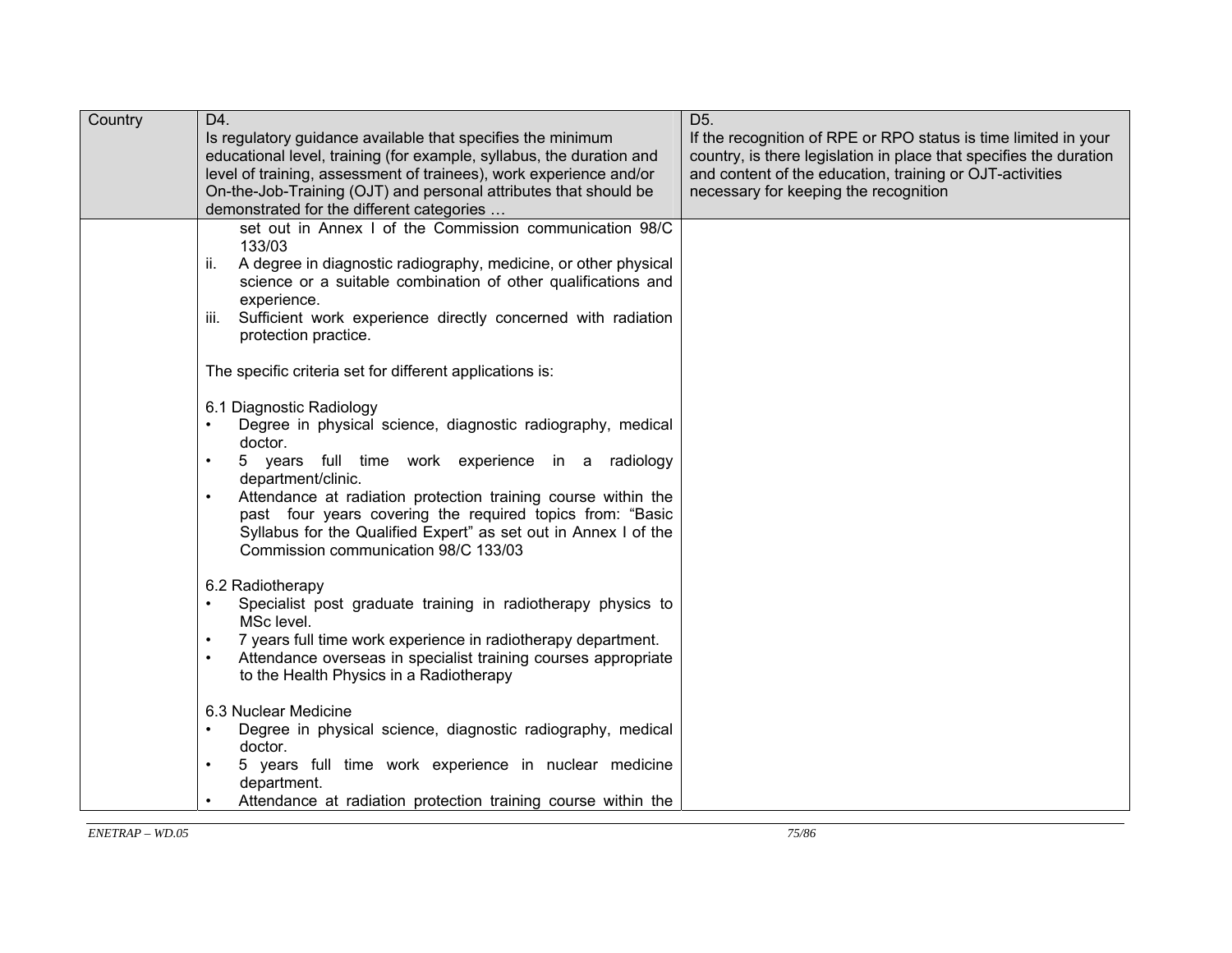| Country | D4.<br>Is regulatory guidance available that specifies the minimum<br>educational level, training (for example, syllabus, the duration and<br>level of training, assessment of trainees), work experience and/or<br>On-the-Job-Training (OJT) and personal attributes that should be<br>demonstrated for the different categories                                                                                     | D <sub>5</sub> .<br>If the recognition of RPE or RPO status is time limited in your<br>country, is there legislation in place that specifies the duration<br>and content of the education, training or OJT-activities<br>necessary for keeping the recognition |
|---------|-----------------------------------------------------------------------------------------------------------------------------------------------------------------------------------------------------------------------------------------------------------------------------------------------------------------------------------------------------------------------------------------------------------------------|----------------------------------------------------------------------------------------------------------------------------------------------------------------------------------------------------------------------------------------------------------------|
|         | past four years covering the required topics from: "Basic<br>Syllabus for the Qualified Expert" as set out in Annex I of the<br>Commission communication 98/C 133/03                                                                                                                                                                                                                                                  |                                                                                                                                                                                                                                                                |
|         | 6.4 Dentistry<br>Degree in physical science, diagnostic radiography, registered<br>dentist<br>2 years full time work experience in dentistry.<br>$\bullet$<br>Attendance at radiation protection training course within the<br>past four years covering the required topics from: "Basic<br>Syllabus for the Qualified Expert" as set out in Annex I of the<br>Commission communication 98/C 133/03                   |                                                                                                                                                                                                                                                                |
|         | 6.5 Veterinary Radiography<br>Degree in physical science, diagnostic radiography, registered<br>vet<br>5 years full time work experience in veterinary practice<br>Attendance at radiation protection training course within the<br>$\bullet$<br>past four years covering the required topics from: "Basic<br>Syllabus for the Qualified Expert" as set out in Annex I of the<br>Commission communication 98/C 133/03 |                                                                                                                                                                                                                                                                |
|         | 6.6 Non-Destructive Testing<br>Degree in physical science, independently qualified level II or<br>Level III industrial radiographer<br>5 years registered work<br>Attendance at radiation protection training course within the<br>$\bullet$<br>past five years covering the required topics from: "Basic<br>Syllabus for the Qualified Expert" as set out in Annex I of the<br>Commission communication 98/C 133/03  |                                                                                                                                                                                                                                                                |
|         | 6.7 Fixed Gauges and fixed screening devices<br>2 years full time work experience with equipment                                                                                                                                                                                                                                                                                                                      |                                                                                                                                                                                                                                                                |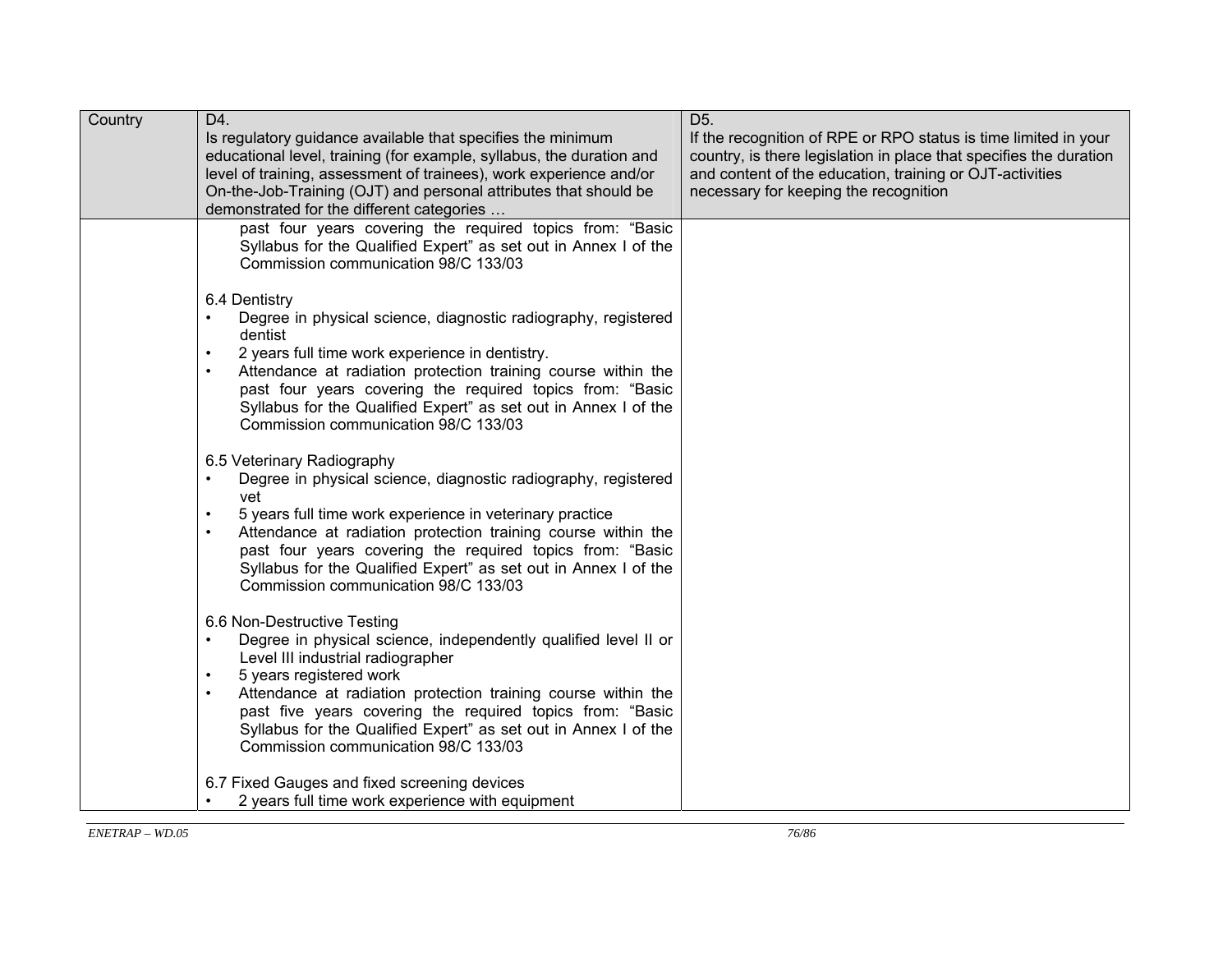| Country | D4.<br>Is regulatory guidance available that specifies the minimum<br>educational level, training (for example, syllabus, the duration and<br>level of training, assessment of trainees), work experience and/or<br>On-the-Job-Training (OJT) and personal attributes that should be<br>demonstrated for the different categories                                                                                                                                       | D <sub>5</sub> .<br>If the recognition of RPE or RPO status is time limited in your<br>country, is there legislation in place that specifies the duration<br>and content of the education, training or OJT-activities<br>necessary for keeping the recognition |
|---------|-------------------------------------------------------------------------------------------------------------------------------------------------------------------------------------------------------------------------------------------------------------------------------------------------------------------------------------------------------------------------------------------------------------------------------------------------------------------------|----------------------------------------------------------------------------------------------------------------------------------------------------------------------------------------------------------------------------------------------------------------|
|         | Attendance at radiation protection training course within the<br>$\bullet$<br>past five year covering the required topics from: "Basic<br>Syllabus for the Qualified Expert" as set out in Annex I of the<br>Commission communication 98/C 133/03                                                                                                                                                                                                                       |                                                                                                                                                                                                                                                                |
|         | 6.8 Mobile Gauges and mobile screening devices<br>Degree in physical science, level II or Level III industrial<br>radiographer<br>5 years work experience with mobile equipment<br>Attendance at radiation protection training course within the<br>$\bullet$<br>past two years covering the required topics from: "Basic<br>Syllabus for the Qualified Expert" as set out in Annex I of the<br>Commission communication 98/C 133/03                                    |                                                                                                                                                                                                                                                                |
|         | 6.9 Research with unsealed sources<br>Degree in physical science, diagnostic radiography<br>$\bullet$<br>5 years full time work experience with unsealed sources.<br>Attendance at radiation protection training course within the<br>$\bullet$<br>past two years covering the required topics from: "Basic<br>Syllabus for the Qualified Expert" as set out in Annex I of the<br>Commission communication 98/C 133/03                                                  |                                                                                                                                                                                                                                                                |
|         | 6.10 Research with x-ray equipment and sealed sources<br>Degree in physical science, diagnostic radiography<br>$\bullet$<br>5 years full time work experience with sealed/x-ray equipment<br>$\bullet$<br>sources.<br>Attendance at radiation protection training course within the<br>$\bullet$<br>past two years covering the required topics from: "Basic<br>Syllabus for the Qualified Expert" as set out in Annex I of the<br>Commission communication 98/C 133/03 |                                                                                                                                                                                                                                                                |
|         | 6.11 Other applications<br>Criteria to be defined on a case by case bases                                                                                                                                                                                                                                                                                                                                                                                               |                                                                                                                                                                                                                                                                |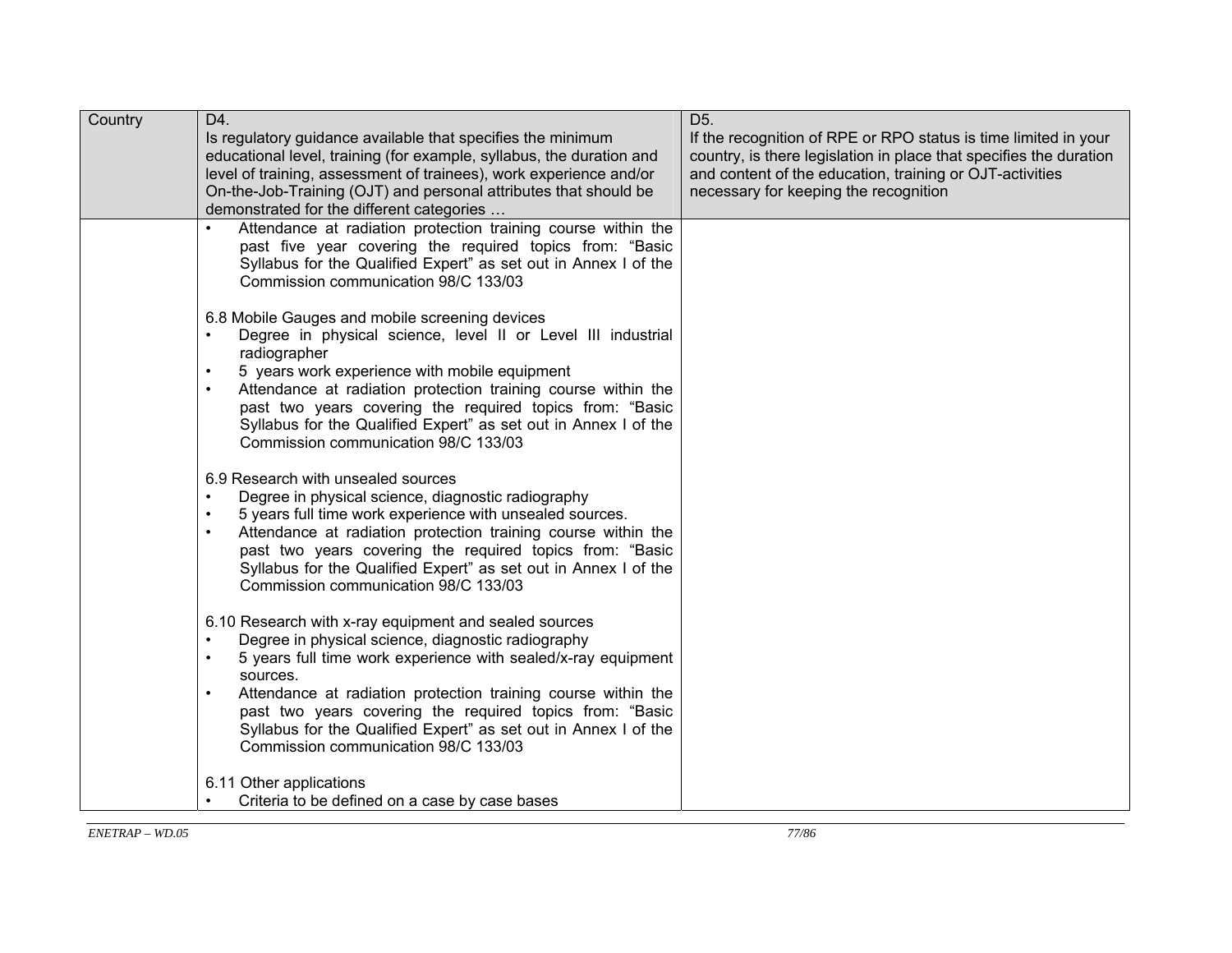| Country            | D4.<br>Is regulatory guidance available that specifies the minimum<br>educational level, training (for example, syllabus, the duration and<br>level of training, assessment of trainees), work experience and/or<br>On-the-Job-Training (OJT) and personal attributes that should be<br>demonstrated for the different categories                                       | D <sub>5</sub> .<br>If the recognition of RPE or RPO status is time limited in your<br>country, is there legislation in place that specifies the duration<br>and content of the education, training or OJT-activities<br>necessary for keeping the recognition                                                                                                                                                                                                                                                                                                     |  |
|--------------------|-------------------------------------------------------------------------------------------------------------------------------------------------------------------------------------------------------------------------------------------------------------------------------------------------------------------------------------------------------------------------|--------------------------------------------------------------------------------------------------------------------------------------------------------------------------------------------------------------------------------------------------------------------------------------------------------------------------------------------------------------------------------------------------------------------------------------------------------------------------------------------------------------------------------------------------------------------|--|
|                    | Individuals with other appropriate and equivalent qualifications,<br>work experience and training for any of the above specific<br>applications can be considered on a case by case basis.                                                                                                                                                                              |                                                                                                                                                                                                                                                                                                                                                                                                                                                                                                                                                                    |  |
| Norway             | Yes, Given in a number of guidance documents like industrial<br>radiography, use of open sources, radiation therpy etc. All in<br>Norwegian only.                                                                                                                                                                                                                       | Yes, Strict requirements only for RPO's within industrial<br>radiography, where we have a formal certification system for<br>operators including RPO's.                                                                                                                                                                                                                                                                                                                                                                                                            |  |
| Poland             | Yes                                                                                                                                                                                                                                                                                                                                                                     | Yes                                                                                                                                                                                                                                                                                                                                                                                                                                                                                                                                                                |  |
| Portugal           | <b>No</b>                                                                                                                                                                                                                                                                                                                                                               | <b>No</b>                                                                                                                                                                                                                                                                                                                                                                                                                                                                                                                                                          |  |
| Slovenia           | Yes, Educational level, syllabus, duration and level of training for<br>RPOs and RWs are defined by Rules on the obligations of the<br>person carrying out a radiation practice and person possessing an<br>ionising radiation source (OJ RS, No. 13/2004). As already<br>mentioned trainings are provided by approved organisations<br>described in C1. See D1 as well | Yes<br>$1)$ RPE<br>Approval for RPE can be granted for maximal<br>period of 5 years RPNSA (arts. 27,30,49)<br>Approval for occupational health experts is limited<br>by their periodically attendance at approved<br>training course in health surveillance of exposed<br>workers every 3 years.( Rules on health<br>surveillance of exposed workers (OJ RS,<br>No.2/2004), art 24)<br>$2)$ RPO<br>RPO status is not time limited but they have to<br>pass the exam in radiation protection every 2-5<br>years (depending on the risk involved in the<br>practice) |  |
| Spain              | Yes, www.csn.es                                                                                                                                                                                                                                                                                                                                                         | Yes                                                                                                                                                                                                                                                                                                                                                                                                                                                                                                                                                                |  |
| Sweden             | Yes, SI FS 2000:6 and in other regulations                                                                                                                                                                                                                                                                                                                              | Yes, There is no time limit for RPE at Nuclear power plants or<br>in the medical field. In other fields there is a time limit of 5<br>years.                                                                                                                                                                                                                                                                                                                                                                                                                       |  |
| Switzerland        | Yes                                                                                                                                                                                                                                                                                                                                                                     | <b>No</b>                                                                                                                                                                                                                                                                                                                                                                                                                                                                                                                                                          |  |
| The<br>Netherlands | Yes, Appendix D                                                                                                                                                                                                                                                                                                                                                         | No, not yet                                                                                                                                                                                                                                                                                                                                                                                                                                                                                                                                                        |  |

*ENETRAP – WD.05*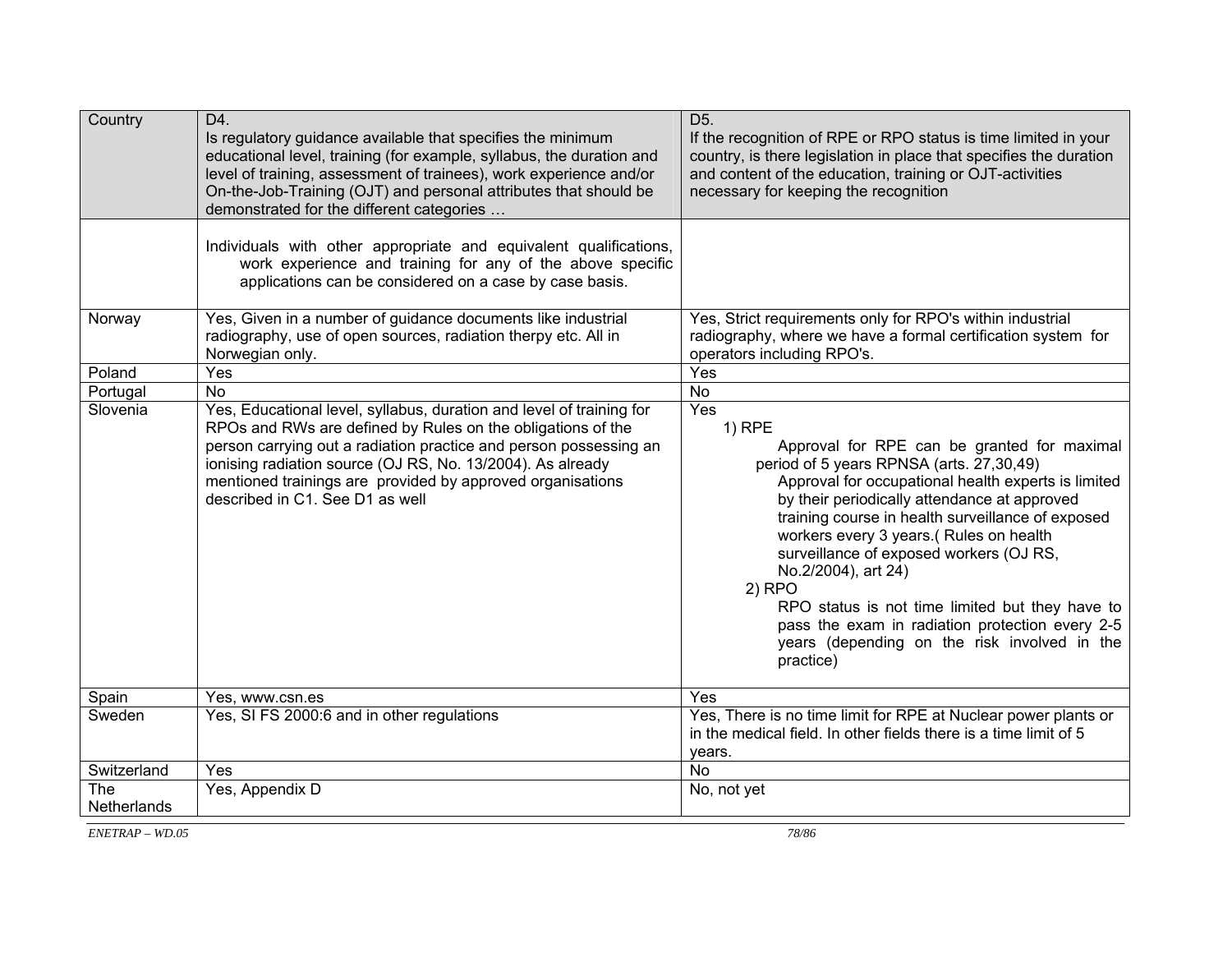| Country   | D4.<br>Is regulatory guidance available that specifies the minimum<br>educational level, training (for example, syllabus, the duration and<br>level of training, assessment of trainees), work experience and/or<br>On-the-Job-Training (OJT) and personal attributes that should be<br>demonstrated for the different categories | D <sub>5</sub> .<br>If the recognition of RPE or RPO status is time limited in your<br>country, is there legislation in place that specifies the duration<br>and content of the education, training or OJT-activities<br>necessary for keeping the recognition                                                                                                                                                                                                                                                                                                                                                                                                                                        |  |
|-----------|-----------------------------------------------------------------------------------------------------------------------------------------------------------------------------------------------------------------------------------------------------------------------------------------------------------------------------------|-------------------------------------------------------------------------------------------------------------------------------------------------------------------------------------------------------------------------------------------------------------------------------------------------------------------------------------------------------------------------------------------------------------------------------------------------------------------------------------------------------------------------------------------------------------------------------------------------------------------------------------------------------------------------------------------------------|--|
| <b>UK</b> | no                                                                                                                                                                                                                                                                                                                                | Yes: RPA certification is only valid for 5 years from the date of<br>certification (implicit within the definition of an RPA in IRR99<br>and specified in HSE's Criteria of Competence). Re-<br>certification is required at the end of that time<br>no: RPOs (RPSs) are not formally recognised – these are<br>purely internal appointments by the employer. An<br>individual's appointment is not time limited although the<br>employer must be able to demonstrate that training<br>provided remains adequate. Although there is no formal<br>requirement for refresher training, general custom and<br>practice is such that refresher training is advised at<br>intervals not exceeding 5 years. |  |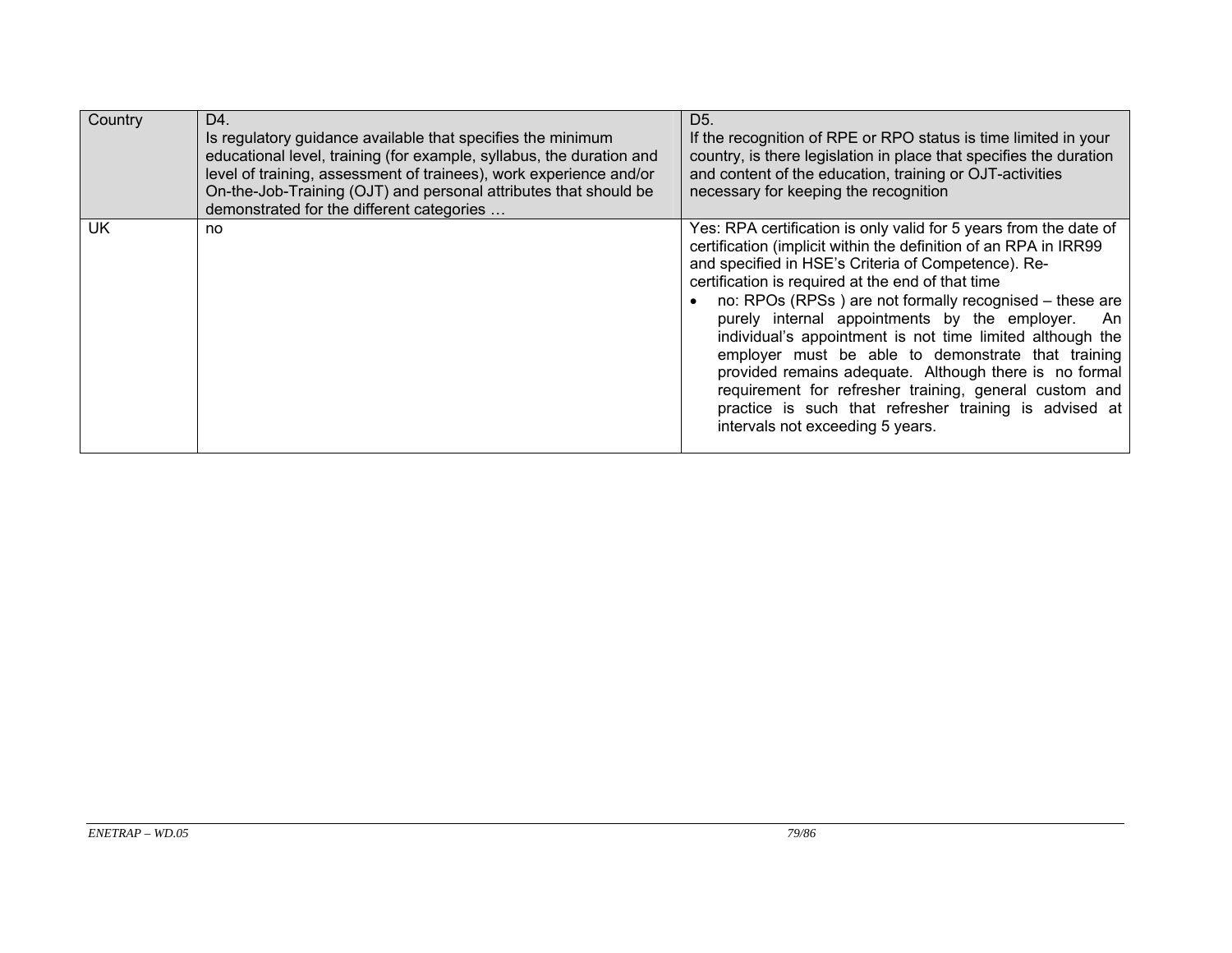| Country           | D6.<br>Is there a system(s) in place for the accreditation of<br>a) training providers?                                                                                                                                                                                                                                                                                                                                                                                                                                                                                                                                                                                                                                                                                                                        | D6.<br>Is there a system(s) in place for the accreditation of<br>b) training schemes?                                                                                                                                                                                                                                                                                                                                                                                                                                                                                                                                                                                                                                                                                                                                                                 |
|-------------------|----------------------------------------------------------------------------------------------------------------------------------------------------------------------------------------------------------------------------------------------------------------------------------------------------------------------------------------------------------------------------------------------------------------------------------------------------------------------------------------------------------------------------------------------------------------------------------------------------------------------------------------------------------------------------------------------------------------------------------------------------------------------------------------------------------------|-------------------------------------------------------------------------------------------------------------------------------------------------------------------------------------------------------------------------------------------------------------------------------------------------------------------------------------------------------------------------------------------------------------------------------------------------------------------------------------------------------------------------------------------------------------------------------------------------------------------------------------------------------------------------------------------------------------------------------------------------------------------------------------------------------------------------------------------------------|
| Austria           | <b>No</b>                                                                                                                                                                                                                                                                                                                                                                                                                                                                                                                                                                                                                                                                                                                                                                                                      |                                                                                                                                                                                                                                                                                                                                                                                                                                                                                                                                                                                                                                                                                                                                                                                                                                                       |
| Belgium           | <b>No</b>                                                                                                                                                                                                                                                                                                                                                                                                                                                                                                                                                                                                                                                                                                                                                                                                      |                                                                                                                                                                                                                                                                                                                                                                                                                                                                                                                                                                                                                                                                                                                                                                                                                                                       |
| <b>Bulgaria</b>   | Regulation of the conditions and procedure for acquiring<br>professional qualification and for the procedure for issuing<br>licenses for specialized training and certificates for<br>qualification for use of nuclear energy (Decree of the Council<br>of Ministers № 209, 06 August 2004, promulgated in State<br>Gazette № 74, 2004). The regulation defines the conditions<br>and procedure for acquiring professional qualification for<br>execution of activities in nuclear facilities, and facilities with<br>sources of ionizing radiation, the positions for which<br>qualification is required, the procedure for issuing licenses for<br>specialized training and certificates for qualification, as well<br>as the conditions and procedure for carrying out exams for<br>acquiring qualification | see a)                                                                                                                                                                                                                                                                                                                                                                                                                                                                                                                                                                                                                                                                                                                                                                                                                                                |
| Croatia           | <b>No</b>                                                                                                                                                                                                                                                                                                                                                                                                                                                                                                                                                                                                                                                                                                                                                                                                      |                                                                                                                                                                                                                                                                                                                                                                                                                                                                                                                                                                                                                                                                                                                                                                                                                                                       |
| Cyprus            | <b>No</b>                                                                                                                                                                                                                                                                                                                                                                                                                                                                                                                                                                                                                                                                                                                                                                                                      |                                                                                                                                                                                                                                                                                                                                                                                                                                                                                                                                                                                                                                                                                                                                                                                                                                                       |
| Czech<br>Republic | Accreditation (licence) of training providers is executes by the<br>regulatory body SONS - State Office for Nuclear Safety                                                                                                                                                                                                                                                                                                                                                                                                                                                                                                                                                                                                                                                                                     | The requirements on scope and way of performance of<br>documentation for licence (i.e. for acreditation for professional<br>training of selected personnel of workplaces with ionising radiation<br>sources) are given in the Section 12 of the Decree No.146/1997<br>Coll. amended by No.315/2002 Coll. The documents submited to<br>SONS shall contain: a) the methodology of lessons, including the<br>procedures for evaluation and analysis of process of training the<br>selected personnel, b) the training programmes determining the<br>scenario of training in respect to the form content, scope, aims and<br>the ways of their achievements, in particular the frame of training<br>and the way of verification of knowledge, findings, skill, habitudes<br>and postures obtained in all individual stages of the process of<br>training. |
| Denmark           | <b>No</b>                                                                                                                                                                                                                                                                                                                                                                                                                                                                                                                                                                                                                                                                                                                                                                                                      |                                                                                                                                                                                                                                                                                                                                                                                                                                                                                                                                                                                                                                                                                                                                                                                                                                                       |
| Estonia           | Yes, The training provider hat to present to the Minister of the<br>Education and Science the following documents: training<br>scheme, development plan for the training institution, statute                                                                                                                                                                                                                                                                                                                                                                                                                                                                                                                                                                                                                  | No, the records are maintained by the Ministry of the Education<br>Audited training schemes are presented to the Ministry of the<br>Education and Science in order to get the accreditation. After the                                                                                                                                                                                                                                                                                                                                                                                                                                                                                                                                                                                                                                                |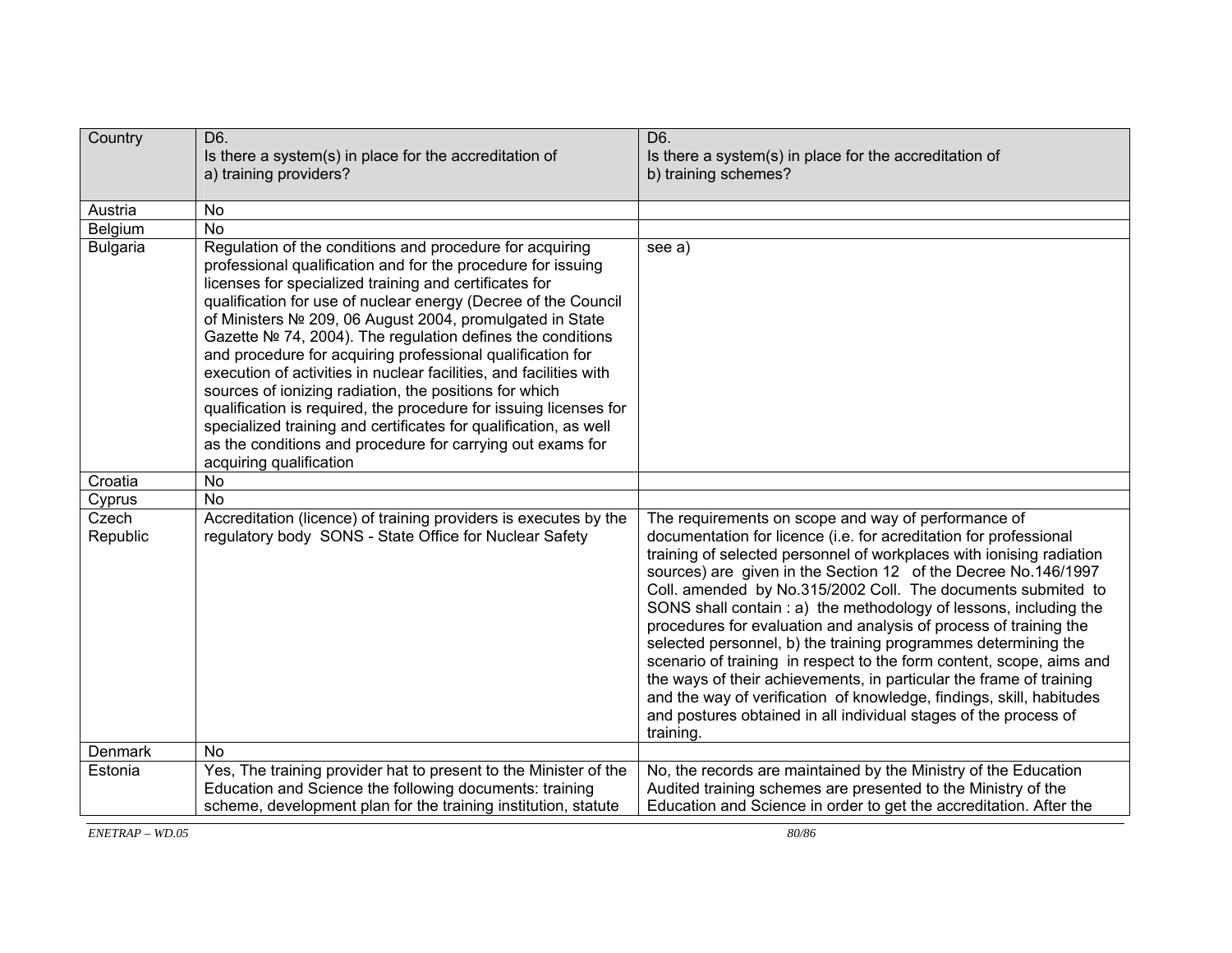| Country   | D6.<br>Is there a system(s) in place for the accreditation of<br>a) training providers?                                                                                                                                                                                                                                                                                 | D6.<br>Is there a system(s) in place for the accreditation of<br>b) training schemes?                                                                                             |  |
|-----------|-------------------------------------------------------------------------------------------------------------------------------------------------------------------------------------------------------------------------------------------------------------------------------------------------------------------------------------------------------------------------|-----------------------------------------------------------------------------------------------------------------------------------------------------------------------------------|--|
|           | of the training institution, proof about the availibility of the<br>trainers/facilties, information about the registration of the<br>institution in the local tax offices. These papers have to be<br>presented to Ministry 7 months before the starting of the<br>training. The answer will be given during 3 months.                                                  | accreditation the schemes have to be audited regulary by the<br>experts.                                                                                                          |  |
| Finland   | Yes, See Chapter 3 of Guide ST 1.8<br>Names of authorised training providers (for RPO<br>competence) is published in the Annual Report on Radiation<br>Practices (see appendix 3 on the attached report of 2004)                                                                                                                                                        | See Chapter 3 of Guide ST 1.8                                                                                                                                                     |  |
| France    | Yes, The trainer who will deliver the training and the<br>qualification as "Personne Compétente en radioprotection"<br>must be certified by a certification body: therefore he has to<br>prove his competences both in radiation protection and in<br>pedagogy. He is certified for a period of 5 years                                                                 | Yes, Two certification bodies are allowed to certify trainers. The<br>Ministry of Work receives the list of certified trainers by these two<br>certifications bodies.             |  |
| Germany   | Yes, Training providers must be recognised by the competent<br>authority. In addition, there is a voluntary quality management<br>system according to the QSK (Qualitätsverbund der<br>Strahlenschutz-Kursstätten, Association of Training Providers<br>to assure the Quality of Radiation Protection Training) in<br>which most of the training providers participate. | Yes, regulatory bodies maintain records                                                                                                                                           |  |
| Greece    | Yes, GAEC along with the National Universities are<br>responsible for the accreditation of the training providers<br>participating in the Post Graduate Course on Medical and<br>Radiation Physics and in the the Post Graduate Educational<br>Course on "Radiation Protection and the Safety of Radiation<br>Sources".                                                 | Yes, as in a)                                                                                                                                                                     |  |
| Hungary   | Yes, licensed and recorded by the Office of the Chief Medical<br>Officer                                                                                                                                                                                                                                                                                                | Yes, licensed and recorded by the Office of the Chief Medical Officer                                                                                                             |  |
| Ireland   | <b>No</b>                                                                                                                                                                                                                                                                                                                                                               | <b>No</b>                                                                                                                                                                         |  |
| Italy     | <b>No</b>                                                                                                                                                                                                                                                                                                                                                               |                                                                                                                                                                                   |  |
| Latvia    | Yes, Training for medical physicists is delivered partially<br>under the frame of the educational programme. The latter is<br>accredited by the Ministry of Education and Science.                                                                                                                                                                                      | Yes, Training for medical physicists is delivered partially under the<br>frame of the educational programme. The latter is accredited by the<br>Ministry of Education and Science |  |
| Lithuania | Yes, Compulsory training of the workers and radiation<br>protection officers can implement the nstitutions according to                                                                                                                                                                                                                                                 | Yes, Compulsory training is performing according training<br>programmes wich are approved by the Director of Radiation                                                            |  |

 $EXETRAP - WD.05$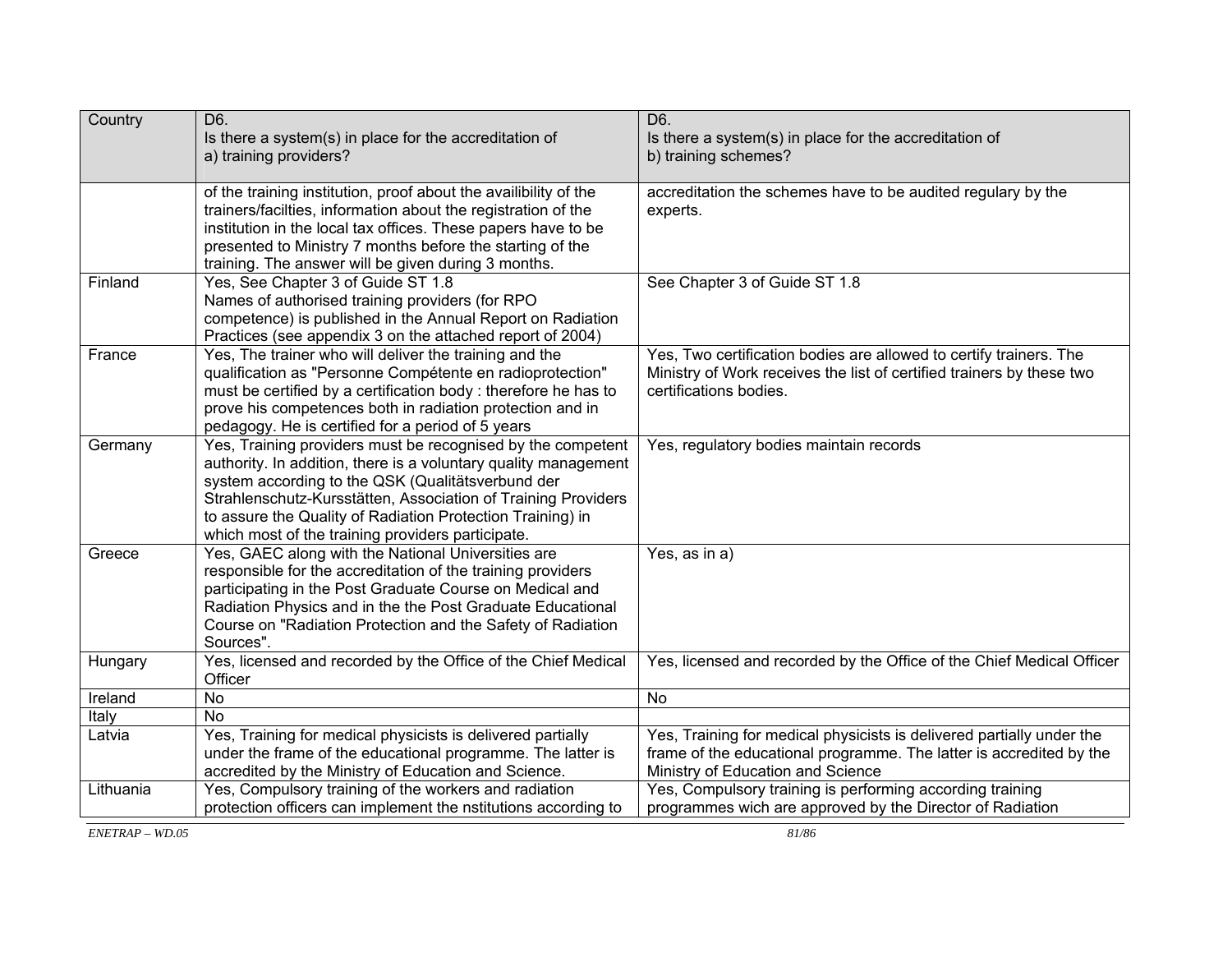| Country     | D6.<br>Is there a system(s) in place for the accreditation of<br>a) training providers?                                                                                                                                                                                                                                                                                                                                                                                                                    | D6.<br>Is there a system(s) in place for the accreditation of<br>b) training schemes?                                          |  |
|-------------|------------------------------------------------------------------------------------------------------------------------------------------------------------------------------------------------------------------------------------------------------------------------------------------------------------------------------------------------------------------------------------------------------------------------------------------------------------------------------------------------------------|--------------------------------------------------------------------------------------------------------------------------------|--|
|             | the Classifier of Economical Activity Types - Qualification<br>strengthening (80.42.30).                                                                                                                                                                                                                                                                                                                                                                                                                   | Protection Centre (RPC - Radiation Protection Regulatory Authority)                                                            |  |
| Luxembourg  | <b>No</b>                                                                                                                                                                                                                                                                                                                                                                                                                                                                                                  |                                                                                                                                |  |
| Malta       | <b>No</b>                                                                                                                                                                                                                                                                                                                                                                                                                                                                                                  |                                                                                                                                |  |
| Norway      | Yes, There is a system for accreditation of radiation<br>protection certification of personell within industrial<br>radiography. RPO's and operators within industrial<br>radiography must be certified by an accreditated certification<br>body.                                                                                                                                                                                                                                                          | No, The records are primarely maintained by the certification bodies,<br>and not by the regulatory body.                       |  |
| Poland      | Yes                                                                                                                                                                                                                                                                                                                                                                                                                                                                                                        | Yes                                                                                                                            |  |
| Portugal    | <b>No</b>                                                                                                                                                                                                                                                                                                                                                                                                                                                                                                  |                                                                                                                                |  |
| Slovenia    | Yes<br>Approval of training providers is defined by Rules on<br>a)<br>approving of work organizations, services and approved<br>experts to perform professional tasks in the filed of<br>ionising radiation (OJ RS, No. 18/2004) Approval can be<br>granted only to the institution that employs at least one<br>RPE, has detailed syllabus approved by SRPA (syllabus<br>has to be in agreement with one prescribed by Rules; see<br>D4), and has ISO 9001 certificate for providing training<br>courses. | b) Syllabus and training scheme has to be approved by SRPA                                                                     |  |
| Spain       | Yes                                                                                                                                                                                                                                                                                                                                                                                                                                                                                                        | Yes                                                                                                                            |  |
| Sweden      | <b>No</b>                                                                                                                                                                                                                                                                                                                                                                                                                                                                                                  |                                                                                                                                |  |
| Switzerland | Yes, see the Article 9 and Annex of the Ordinance about<br><b>Education in RP</b><br>http://www.admin.ch/ch/d/sr/8/814.501.261.de.pdf                                                                                                                                                                                                                                                                                                                                                                      | Yes, see the Article 9 and Annex of the Ordinance about Education<br>in RP<br>http://www.admin.ch/ch/d/sr/8/814.501.261.de.pdf |  |
| <b>The</b>  | <b>No</b>                                                                                                                                                                                                                                                                                                                                                                                                                                                                                                  |                                                                                                                                |  |
| Netherlands |                                                                                                                                                                                                                                                                                                                                                                                                                                                                                                            |                                                                                                                                |  |
| <b>UK</b>   | No                                                                                                                                                                                                                                                                                                                                                                                                                                                                                                         |                                                                                                                                |  |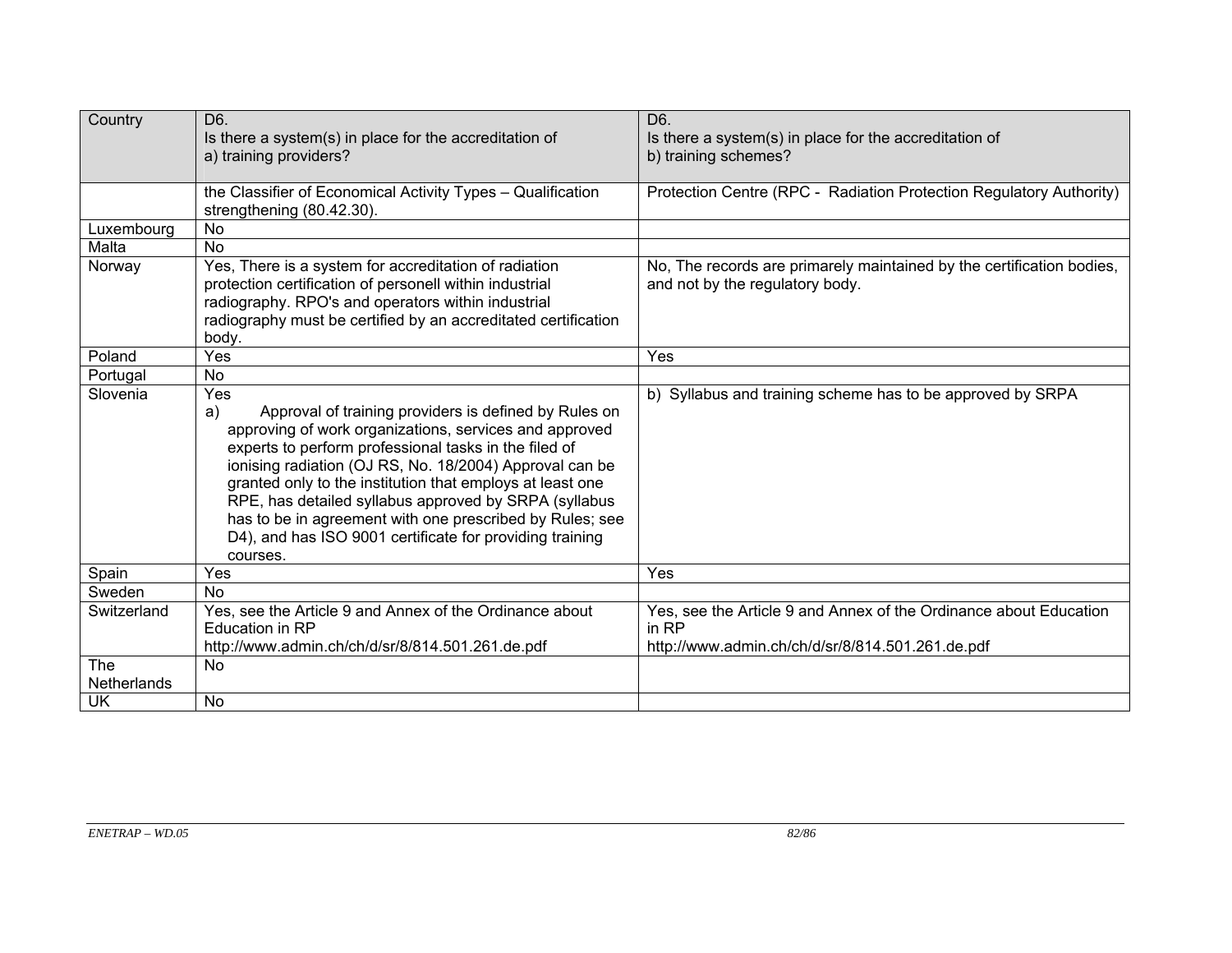| Country           | E7.<br>Briefly outline the mechanism for pre-<br>recognition                                                                                                                                                                                                                                                                                                                           | E8.<br>With respect to E7 it<br>would be helpful if you<br>could answer the<br>following specific<br>questions:<br>2. Is evidence of<br>practical<br>experience<br>required? | E8.<br>With respect to E7 it would<br>be helpful if you could<br>answer the following<br>specific questions:<br>3. Is evidence of practical<br>experience on its own<br>sufficient? | E8.<br>With respect to E7 it would<br>be helpful if you could<br>answer the following<br>specific questions:<br>5. Is evidence on OJT<br>required? |
|-------------------|----------------------------------------------------------------------------------------------------------------------------------------------------------------------------------------------------------------------------------------------------------------------------------------------------------------------------------------------------------------------------------------|------------------------------------------------------------------------------------------------------------------------------------------------------------------------------|-------------------------------------------------------------------------------------------------------------------------------------------------------------------------------------|----------------------------------------------------------------------------------------------------------------------------------------------------|
| Austria           | The RPE has to attend refresher courses.                                                                                                                                                                                                                                                                                                                                               | Yes                                                                                                                                                                          | Yes                                                                                                                                                                                 | Yes                                                                                                                                                |
| Belgium           | Again, a file is to be submitted to the<br>FANC including proof of work experience<br>at the installation for which the application<br>is valid.<br>Recommendations are given for the<br>introduction of formalities concerning the<br>continuous training by the BVS-<br>ABR.                                                                                                         | Yes                                                                                                                                                                          | <b>No</b>                                                                                                                                                                           | <b>No</b>                                                                                                                                          |
| <b>Bulgaria</b>   | Formal cource and exam under the<br>Regulation of the conditions and<br>procedure for acquiring professional<br>qualification and for the procedure for<br>issuing licenses for specialized training<br>and certificates for qualification for use of<br>nuclear energy (Decree of the Council of<br>Ministers Nº 209, 06 August 2004,<br>promulgated in State Gazette № 74,<br>2004). | Yes                                                                                                                                                                          | No                                                                                                                                                                                  | Yes                                                                                                                                                |
| Croatia           |                                                                                                                                                                                                                                                                                                                                                                                        |                                                                                                                                                                              |                                                                                                                                                                                     |                                                                                                                                                    |
| Cyprus            |                                                                                                                                                                                                                                                                                                                                                                                        |                                                                                                                                                                              |                                                                                                                                                                                     |                                                                                                                                                    |
| Czech<br>Republic | The examination before appropriate<br>Professional Examining Commission of<br>the SONS is required.                                                                                                                                                                                                                                                                                    | Yes                                                                                                                                                                          | Yes                                                                                                                                                                                 | No                                                                                                                                                 |
| Denmark           |                                                                                                                                                                                                                                                                                                                                                                                        |                                                                                                                                                                              |                                                                                                                                                                                     |                                                                                                                                                    |
| Estonia           | The same procedure as applying for the                                                                                                                                                                                                                                                                                                                                                 | Yes                                                                                                                                                                          | Yes                                                                                                                                                                                 | No                                                                                                                                                 |

*ENETRAP – WD.05*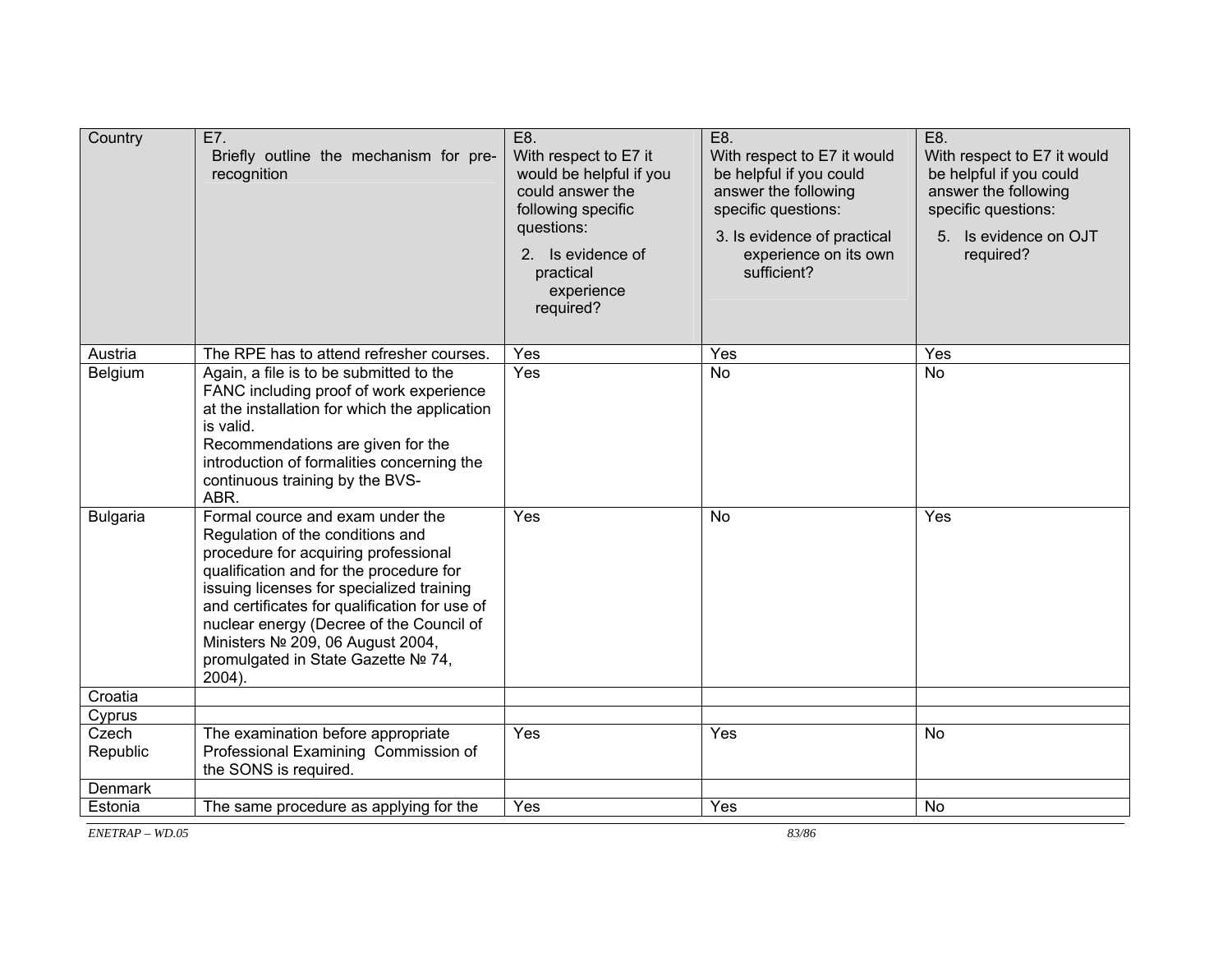| Country | E7.<br>Briefly outline the mechanism for pre-<br>recognition                                                                                                                                                                               | E8.<br>With respect to E7 it<br>would be helpful if you<br>could answer the<br>following specific<br>questions:<br>2. Is evidence of<br>practical<br>experience<br>required? | E8.<br>With respect to E7 it would<br>be helpful if you could<br>answer the following<br>specific questions:<br>3. Is evidence of practical<br>experience on its own<br>sufficient? | E8.<br>With respect to E7 it would<br>be helpful if you could<br>answer the following<br>specific questions:<br>5. Is evidence on OJT<br>required? |
|---------|--------------------------------------------------------------------------------------------------------------------------------------------------------------------------------------------------------------------------------------------|------------------------------------------------------------------------------------------------------------------------------------------------------------------------------|-------------------------------------------------------------------------------------------------------------------------------------------------------------------------------------|----------------------------------------------------------------------------------------------------------------------------------------------------|
|         | first license. However if there have not<br>been any problems connected to the work<br>of RPE, there might be no test of<br>knowledge. It will be decided case by case<br>by the licensing committee.                                      |                                                                                                                                                                              |                                                                                                                                                                                     |                                                                                                                                                    |
| Finland | A licensee presents for approval a person<br>to become a RPE for the practice in<br>question. For granting its approval, the<br>regulatory authority (STUK) checks that<br>the person has the qualifications spesified<br>in Guide ST 1.8. |                                                                                                                                                                              |                                                                                                                                                                                     |                                                                                                                                                    |
| France  |                                                                                                                                                                                                                                            |                                                                                                                                                                              |                                                                                                                                                                                     |                                                                                                                                                    |
| Germany | acceptance of the successful completion<br>of refresher courses by the competent<br>authorities                                                                                                                                            | Yes                                                                                                                                                                          | <b>No</b>                                                                                                                                                                           | Yes                                                                                                                                                |
| Greece  |                                                                                                                                                                                                                                            |                                                                                                                                                                              |                                                                                                                                                                                     |                                                                                                                                                    |
| Hungary | documents of the education, training<br>courses, work experience, curriculum<br>vitae, etc. renewal with new application                                                                                                                   | Yes                                                                                                                                                                          | <b>No</b>                                                                                                                                                                           | Yes                                                                                                                                                |
| Ireland | The RPE/RPA approval scheme was<br>launched in October 2005. The re-<br>recognition mechanism will be developed<br>at a later date                                                                                                         |                                                                                                                                                                              |                                                                                                                                                                                     |                                                                                                                                                    |
| Italy   |                                                                                                                                                                                                                                            |                                                                                                                                                                              |                                                                                                                                                                                     |                                                                                                                                                    |
| Latvia  | RPE is re-recognised by the Radiation<br>Safety and Nuclear Safety Expert<br>Attestation Committee.                                                                                                                                        | Yes                                                                                                                                                                          | Yes                                                                                                                                                                                 | Yes                                                                                                                                                |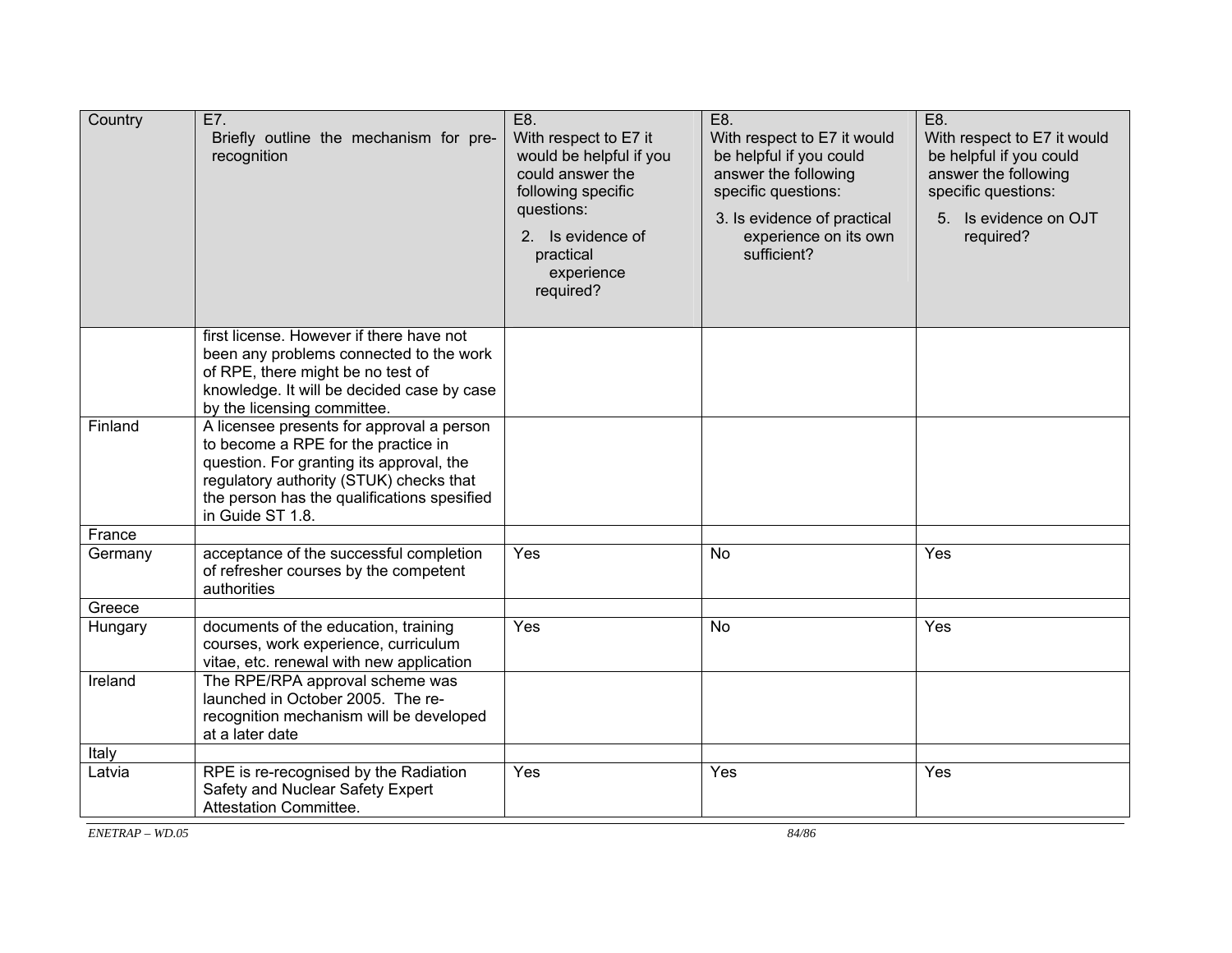| Country    | E7.<br>Briefly outline the mechanism for pre-<br>recognition                                                                                                                                                                                                                                                                                                                    | E8.<br>With respect to E7 it<br>would be helpful if you<br>could answer the<br>following specific<br>questions:<br>2. Is evidence of<br>practical<br>experience<br>required? | E8.<br>With respect to E7 it would<br>be helpful if you could<br>answer the following<br>specific questions:<br>3. Is evidence of practical<br>experience on its own<br>sufficient? | E8.<br>With respect to E7 it would<br>be helpful if you could<br>answer the following<br>specific questions:<br>5. Is evidence on OJT<br>required? |
|------------|---------------------------------------------------------------------------------------------------------------------------------------------------------------------------------------------------------------------------------------------------------------------------------------------------------------------------------------------------------------------------------|------------------------------------------------------------------------------------------------------------------------------------------------------------------------------|-------------------------------------------------------------------------------------------------------------------------------------------------------------------------------------|----------------------------------------------------------------------------------------------------------------------------------------------------|
| Lithuania  |                                                                                                                                                                                                                                                                                                                                                                                 |                                                                                                                                                                              |                                                                                                                                                                                     |                                                                                                                                                    |
| Luxembourg | Medical Physics Expert: on demand<br>including continuous training,<br>Regulator examination                                                                                                                                                                                                                                                                                    |                                                                                                                                                                              | No                                                                                                                                                                                  |                                                                                                                                                    |
| Malta      | Re-Approval                                                                                                                                                                                                                                                                                                                                                                     | Yes                                                                                                                                                                          | Yes                                                                                                                                                                                 | <b>No</b>                                                                                                                                          |
|            | Candidates for re-approval to supply<br>documented Continued Professional<br>Development at least six months prior to<br>the expiry date. The Continued<br>Professional Development documentation<br>should include<br>1 Proven record of work in the related<br>area during the approved period.<br>2 Attendance to a radiation safety<br>course/training in the related area. |                                                                                                                                                                              |                                                                                                                                                                                     |                                                                                                                                                    |
| Norway     |                                                                                                                                                                                                                                                                                                                                                                                 |                                                                                                                                                                              |                                                                                                                                                                                     |                                                                                                                                                    |
| Poland     | Additional exam                                                                                                                                                                                                                                                                                                                                                                 | Yes                                                                                                                                                                          | <b>No</b>                                                                                                                                                                           | <b>No</b>                                                                                                                                          |
| Portugal   |                                                                                                                                                                                                                                                                                                                                                                                 |                                                                                                                                                                              |                                                                                                                                                                                     |                                                                                                                                                    |
| Slovenia   | RPE shall submit the written application to<br>the Expert Commission. Application<br>should include references from five years<br>period, individual and annual reports etc.                                                                                                                                                                                                    | Yes                                                                                                                                                                          | No                                                                                                                                                                                  | No                                                                                                                                                 |
| Spain      |                                                                                                                                                                                                                                                                                                                                                                                 | Yes                                                                                                                                                                          | No                                                                                                                                                                                  | Yes                                                                                                                                                |
| Sweden     | Renewal of the assessment                                                                                                                                                                                                                                                                                                                                                       | Yes                                                                                                                                                                          | No                                                                                                                                                                                  | <b>No</b>                                                                                                                                          |